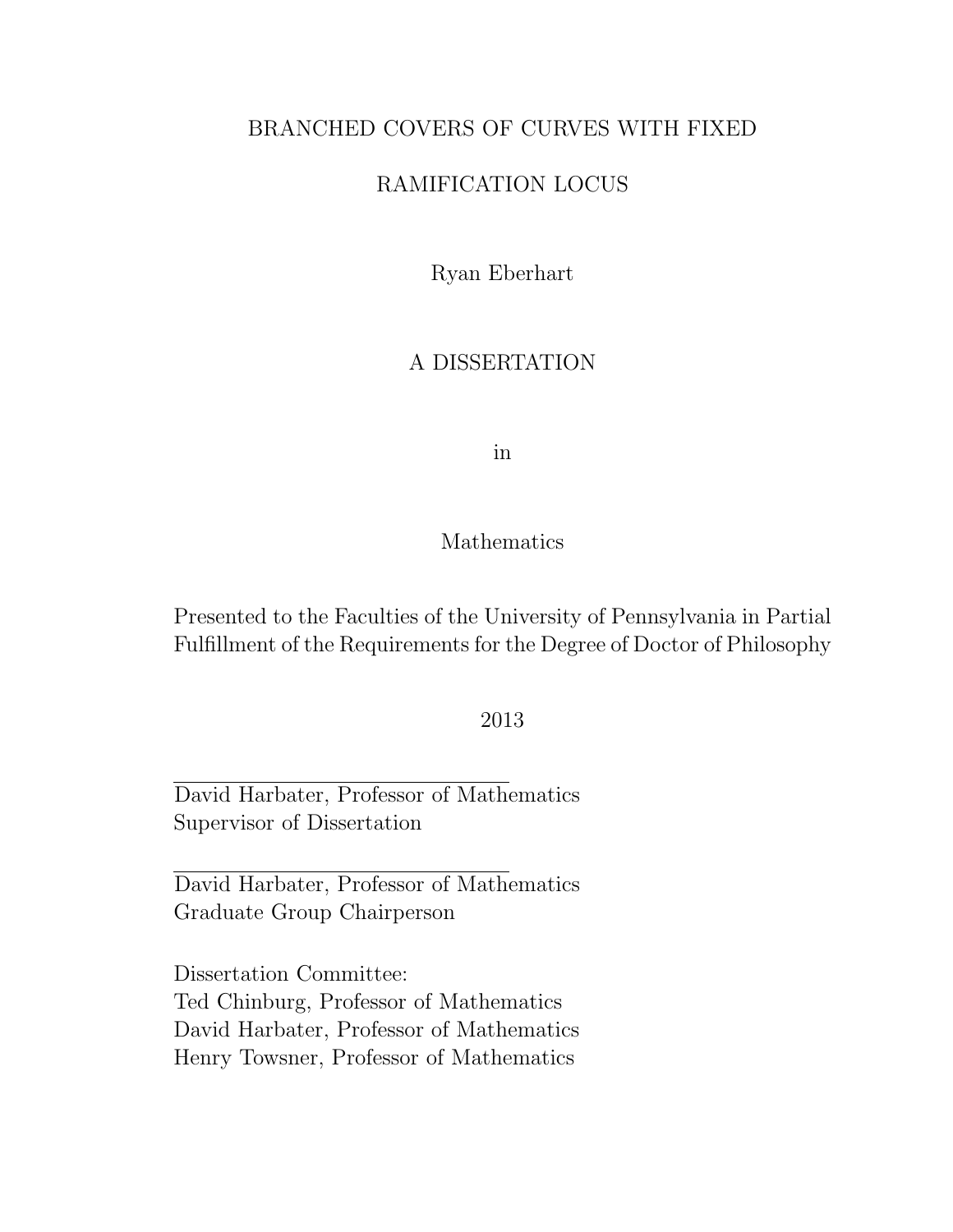# Acknowledgments

I would like to thank:

- First and foremost, my advisor, David Harbater. At many points during my years as a graduate student I would enter his office having exhausted my current methods and leave with several new approaches with which to tackle a problem. His meticulous proofreading elucidated many unwritten rules concerning the syntax of mathematical writing to me.
- The faculty members at Penn who served as instructors for my courses. In particular I would like to thank Ted Chinburg, Tony Pantev, and Florian Pop for teaching me the fundamentals of commutative algebra, number theory, and algebraic geometry.
- My fellow graduate students at Penn, in particular those with whom I collaborated on the first and second year coursework. Although during my first year I spent many late nights in the office, the camaraderie and willingness to explain to others what one already knew surely decreased the number of such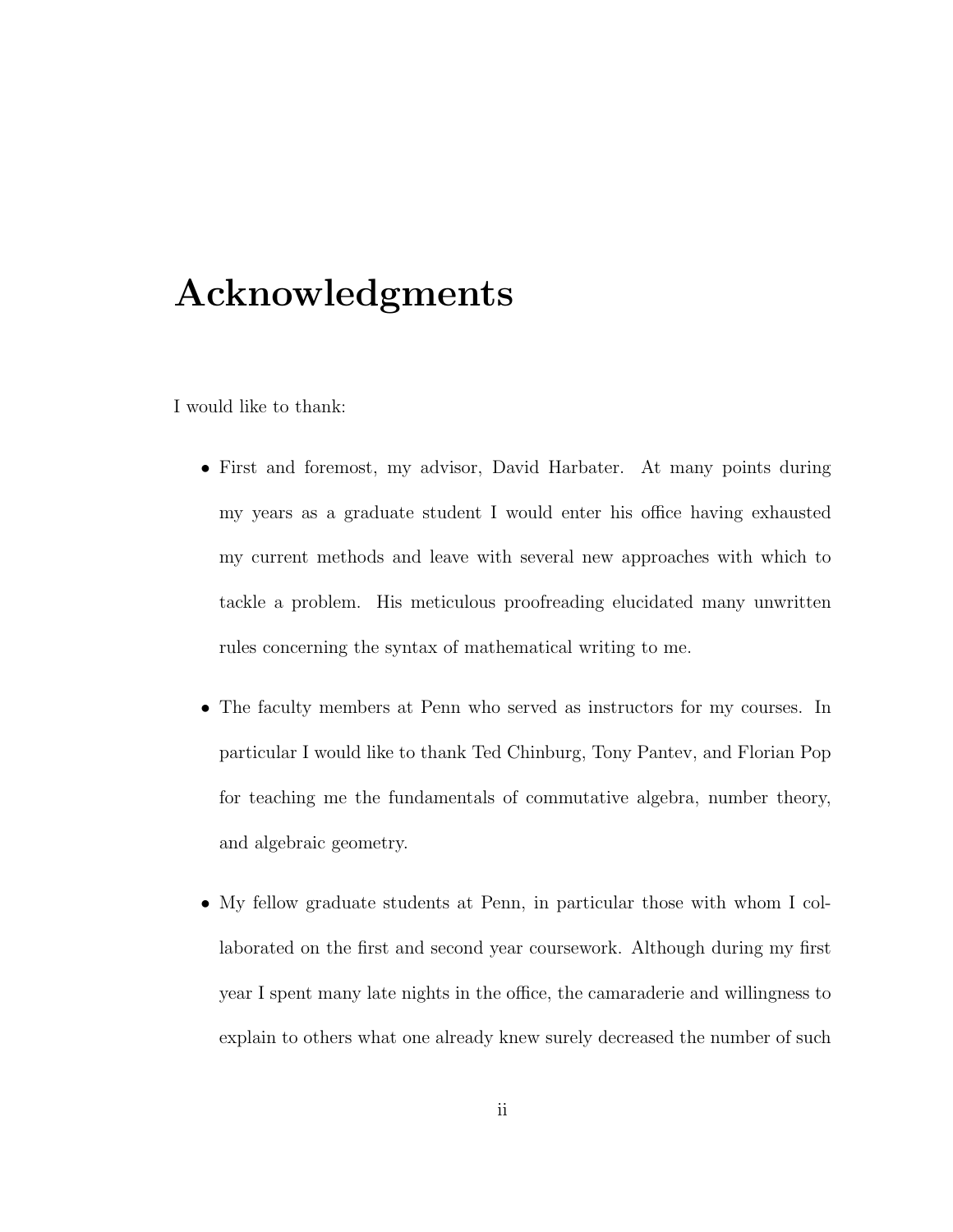nights greatly. I would especially like to thank Hilaf Hasson and Ryan Manion. To Hilaf, to borrow a phrase from his thesis acknowledgments, for taking the role of being my mathematical big brother seriously. To Ryan for always being willing to struggle with me to figure out the details of an argument.

- The professors and teachers who instructed me in math in college and high school. Their passion made math appealing enough for me to pursue a graduate degree in the subject. I would especially like to thank David Barth-Hart and Likin Simon Romero of RIT and Ray Callaghan of Fargo North High School.
- My parents. Although attending graduate school for mathematics is surely not the beginning of the career path they would have chosen for me, they have always been supportive and encouraging.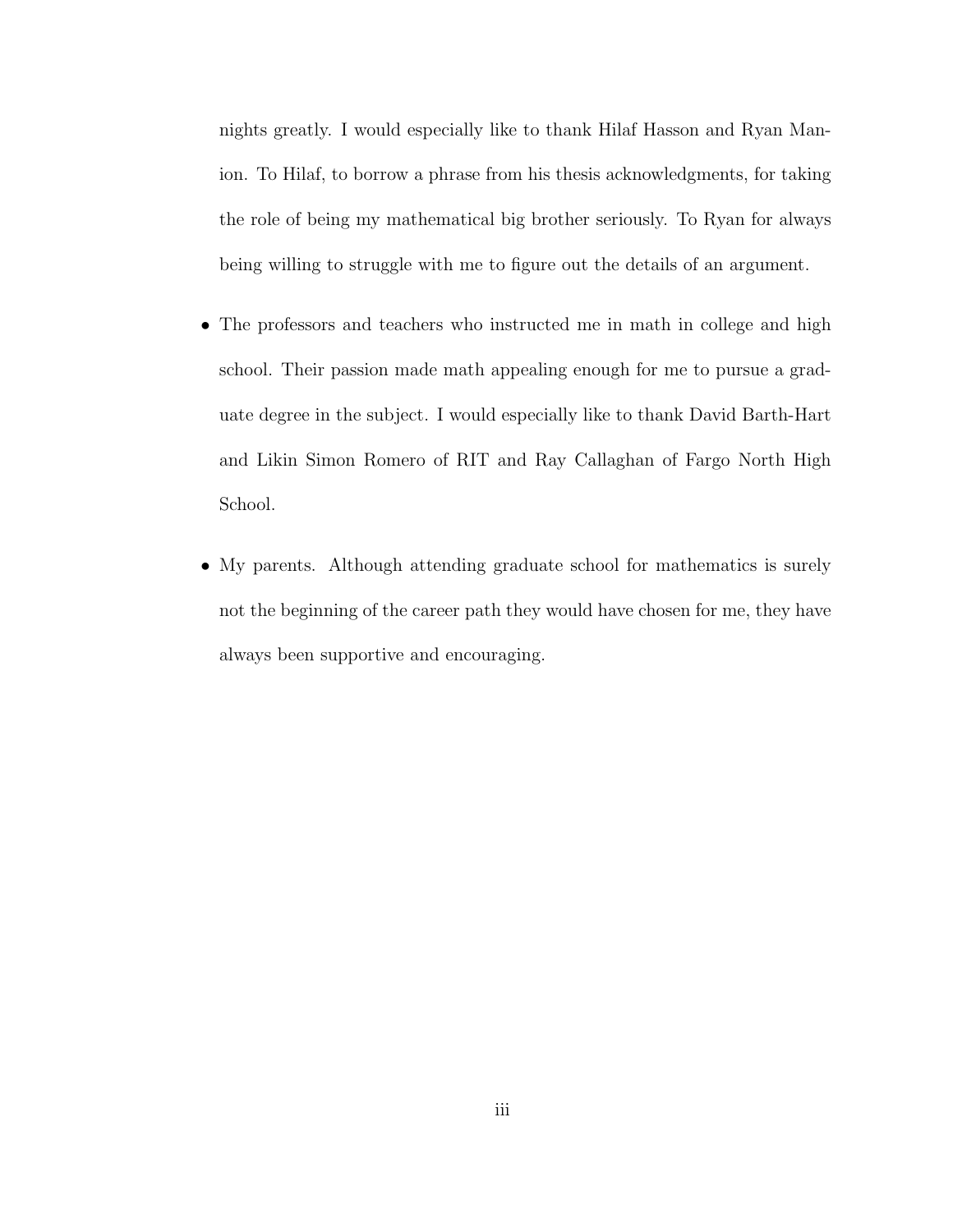#### ABSTRACT

#### BRANCHED COVERS OF CURVES WITH FIXED RAMIFICATION LOCUS

#### Ryan Eberhart

#### David Harbater

We examine conditions under which there exists a non-constant family of branched covers of curves over an algebraically closed field k of fixed degree and fixed ramification locus, under a notion of equivalence derived from considering linear series on a fixed source curve X. If we additionally impose that the maps are Galois, we show such a family exists precisely when the following conditions are satisfied: there is a unique ramification point,  $char(k) = p > 0$ , and the Galois group is  $(\mathbb{Z}/p\mathbb{Z})^n$ for some integer  $n > 0$ . In the non-Galois case, we conjecture that a given map occurs in such a family precisely when at least one ramification index is at least p. One direction of this conjecture is proven and the reverse implication is proven in several cases. We also prove a result concerning the smoothness of the moduli space of maps considered up to this notion of equivalence.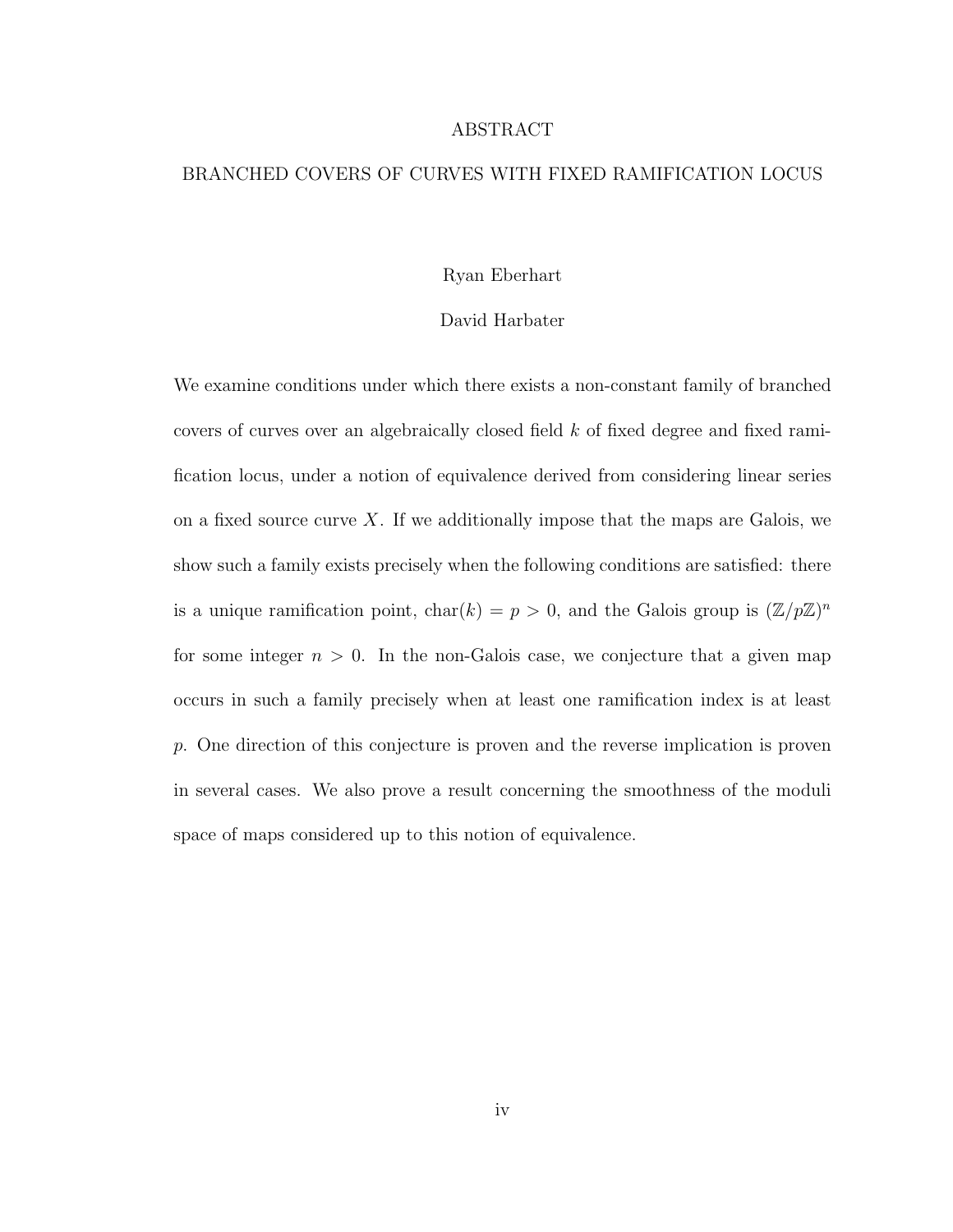# **Contents**

| Contents |     |                                                                                                  |                |  |  |  |
|----------|-----|--------------------------------------------------------------------------------------------------|----------------|--|--|--|
| 1        |     | Preliminaries                                                                                    |                |  |  |  |
|          | 1.1 |                                                                                                  | 1              |  |  |  |
|          | 1.2 |                                                                                                  | 3              |  |  |  |
|          | 1.3 | Definitions, notations, and conventions $\hfill\ldots\ldots\ldots\ldots\ldots\ldots\ldots\ldots$ | $\overline{4}$ |  |  |  |
|          |     | 1.3.1                                                                                            | $\overline{4}$ |  |  |  |
|          |     | 1.3.2                                                                                            | $\overline{5}$ |  |  |  |
|          | 1.4 | Étale covers $\dots \dots \dots \dots \dots \dots \dots \dots \dots \dots \dots \dots \dots$     | $\overline{7}$ |  |  |  |
|          | 1.5 |                                                                                                  |                |  |  |  |
|          | 1.6 |                                                                                                  |                |  |  |  |
| $\bf{2}$ |     | <b>Moduli Spaces and Families</b>                                                                |                |  |  |  |
|          | 2.1 | Ramification for maps $\mathbb{P}_k^1 \to \mathbb{P}_k^1$ and Schubert calculus<br>2.1.1         |                |  |  |  |
|          |     |                                                                                                  |                |  |  |  |
|          |     | First order deformations of a map $\ldots \ldots \ldots \ldots \ldots$<br>2.1.2                  | 21             |  |  |  |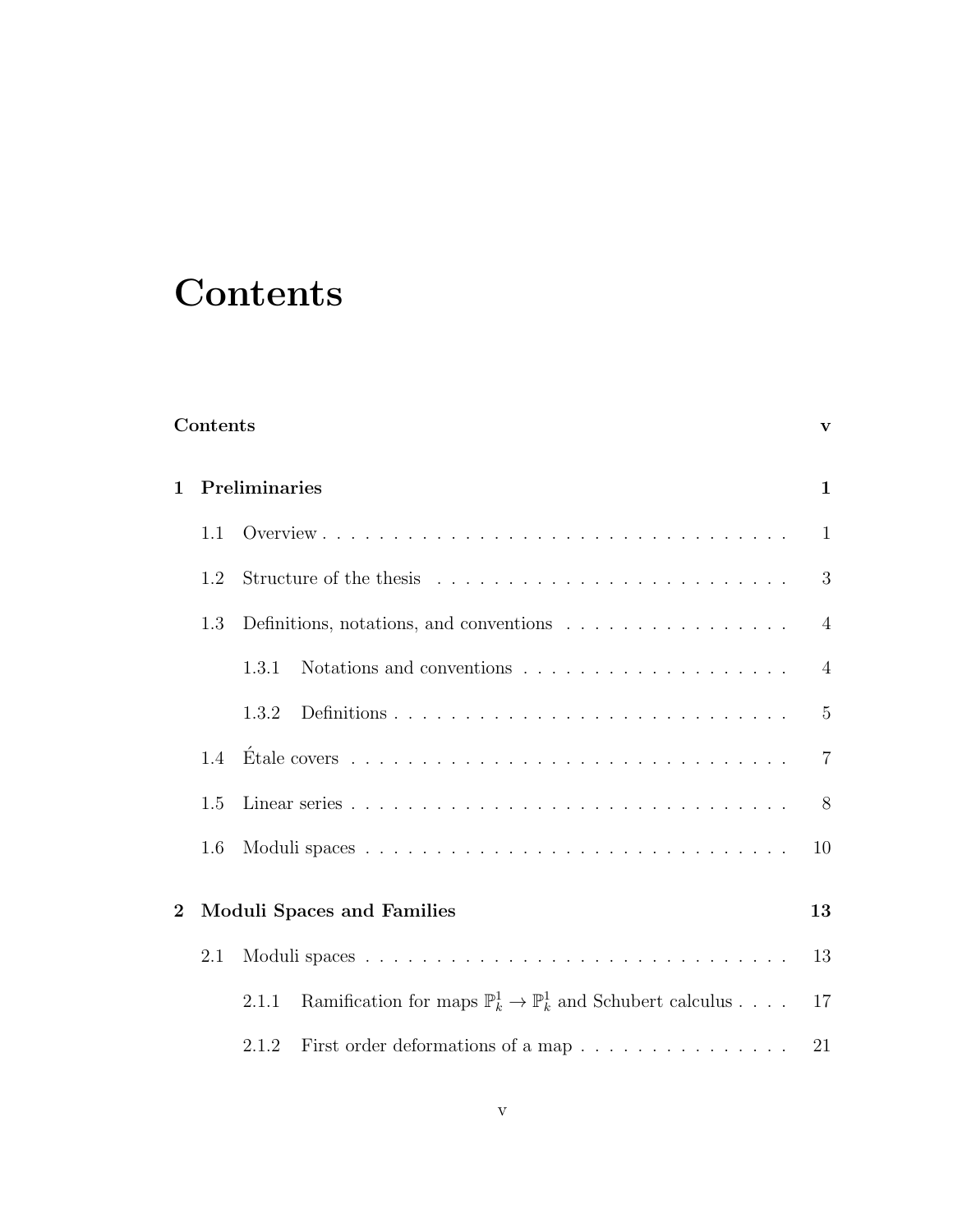|   | 2.2 | 25                                                                    |                                                                                 |    |  |  |
|---|-----|-----------------------------------------------------------------------|---------------------------------------------------------------------------------|----|--|--|
| 3 |     | Non-Galois Case<br>31                                                 |                                                                                 |    |  |  |
|   | 3.1 |                                                                       |                                                                                 |    |  |  |
|   |     | 3.1.1                                                                 | Results over the complex numbers                                                | 31 |  |  |
|   |     | 3.1.2                                                                 | Results over a field of arbitrary characteristic                                | 32 |  |  |
|   | 3.2 |                                                                       |                                                                                 | 36 |  |  |
|   | 3.3 | Specifying differential lengths instead of ramification indices       |                                                                                 |    |  |  |
|   |     | 3.3.1                                                                 | Relationship between wild and tame locus                                        | 44 |  |  |
|   | 3.4 |                                                                       |                                                                                 |    |  |  |
|   | 3.5 | Smoothness of the moduli space in the $\mathbb{P}^1$ case             |                                                                                 |    |  |  |
|   |     | 3.5.1                                                                 | Lifting deformations over Artin rings $\ldots \ldots \ldots \ldots$             | 56 |  |  |
|   |     | 3.5.2                                                                 | A differential operator in positive characteristic                              | 62 |  |  |
|   |     | 3.5.3                                                                 | Proof of the smoothness of the moduli space $\dots \dots$                       | 64 |  |  |
| 4 |     | Galois Case                                                           |                                                                                 |    |  |  |
|   | 4.1 |                                                                       |                                                                                 | 70 |  |  |
|   | 4.2 | Galois covers from the covering space perspective $\dots \dots \dots$ |                                                                                 |    |  |  |
|   | 4.3 | Correspondence between group actions and classes of covers            |                                                                                 |    |  |  |
|   | 4.4 |                                                                       |                                                                                 |    |  |  |
|   |     | 4.4.1                                                                 | Genus $1$ case $\ldots \ldots \ldots \ldots \ldots \ldots \ldots \ldots$        | 79 |  |  |
|   |     | 4.4.2                                                                 | Genus $0$ case $\ldots \ldots \ldots \ldots \ldots \ldots \ldots \ldots \ldots$ | 83 |  |  |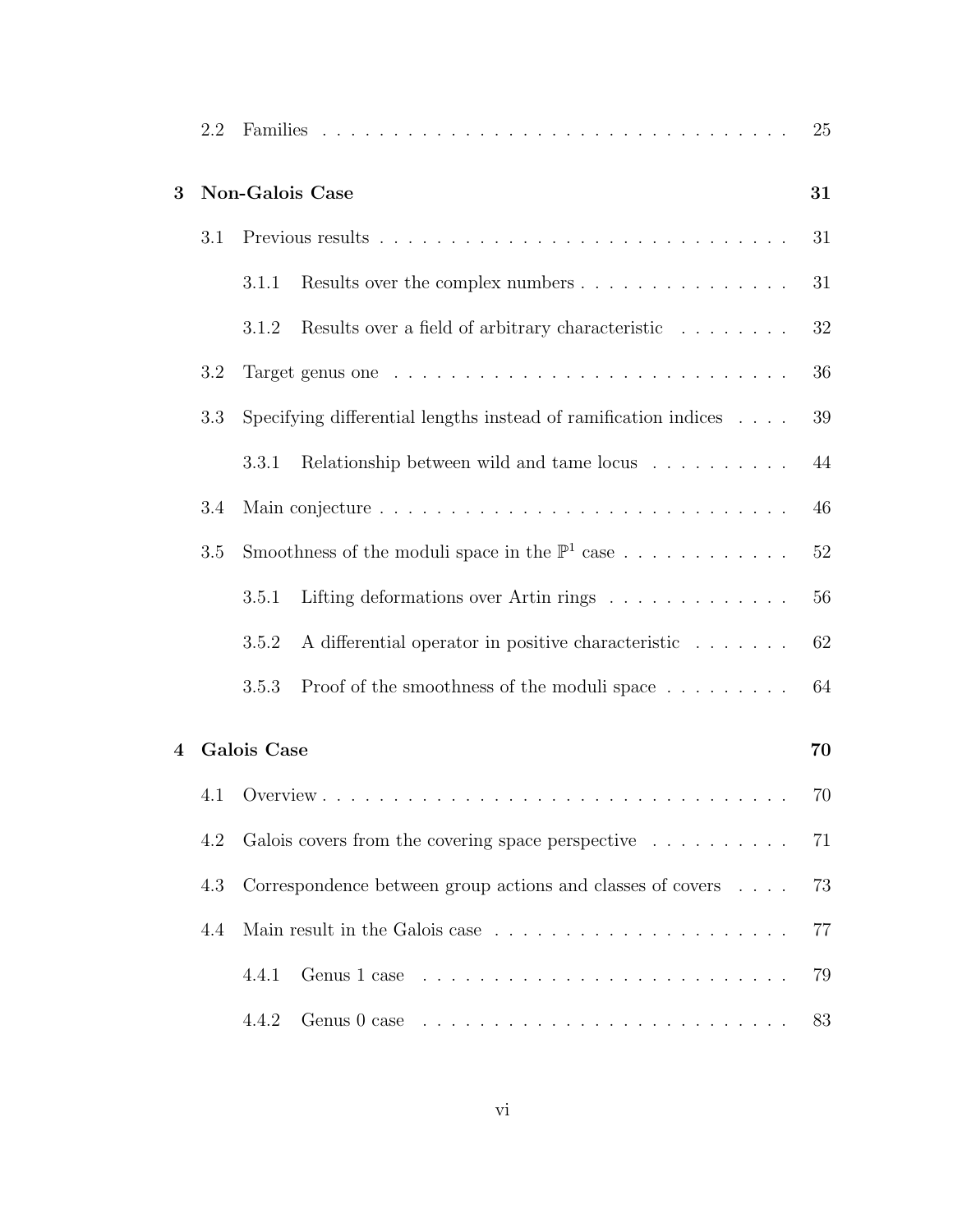### Bibliography 92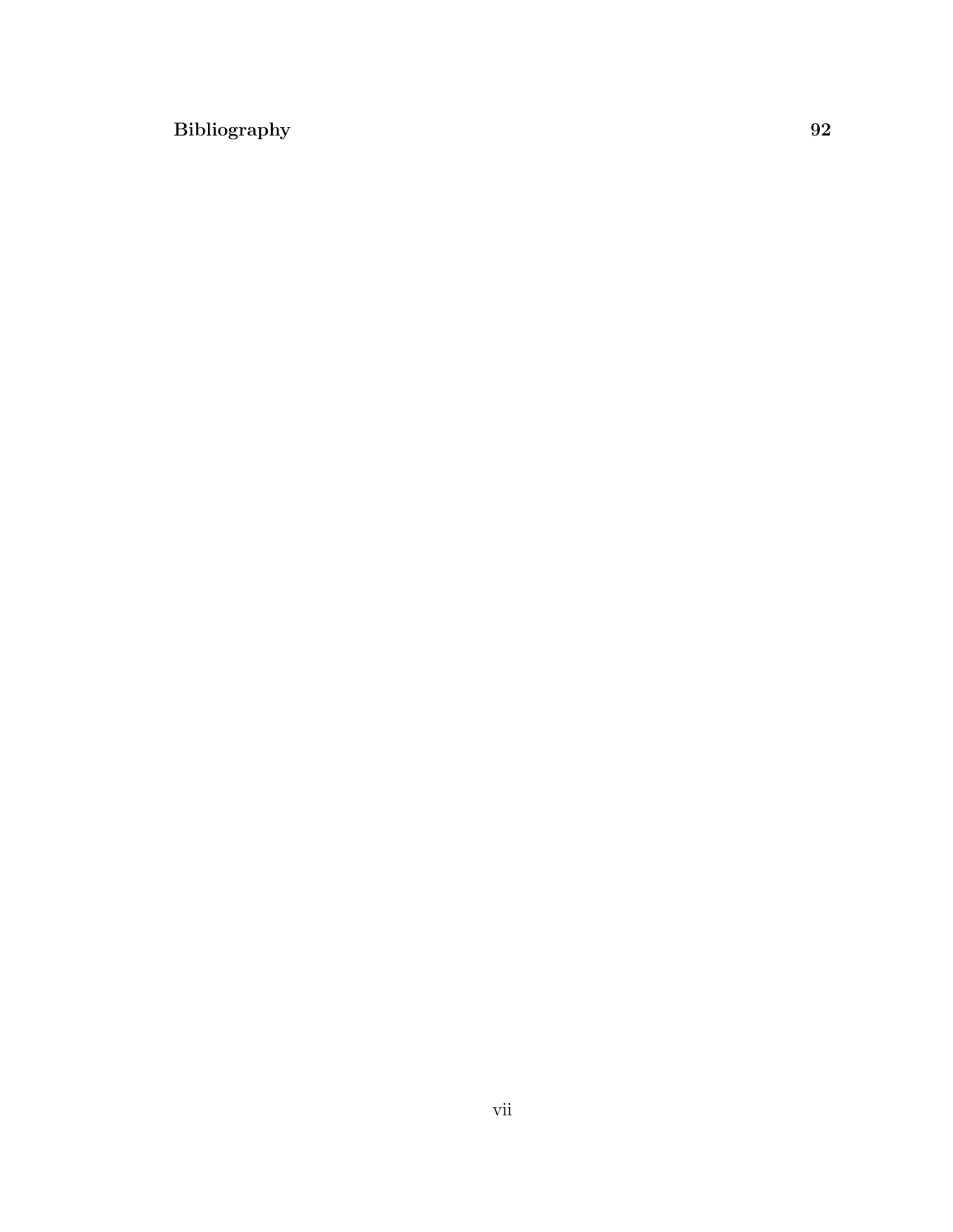## Chapter 1

# Preliminaries

## 1.1 Overview

Let k be an algebraically closed field, and consider maps between smooth proper algebraic curves  $f: X \to Y$  over k (when  $k = \mathbb{C}$  this corresponds to X and Y being compact Riemann surfaces). One is often interested in maps which behave like covering spaces (i.e. are étale) except over a finite set  $S \subseteq Y$ , called the *branch* locus. Such a map is called a branched cover.

In algebraic topology, one classifies the covers of a fixed base  $Y$ . Since the base is fixed, in this situation two covers  $f_i: X_i \to Y$  are considered equivalent if there is a commutative diagram: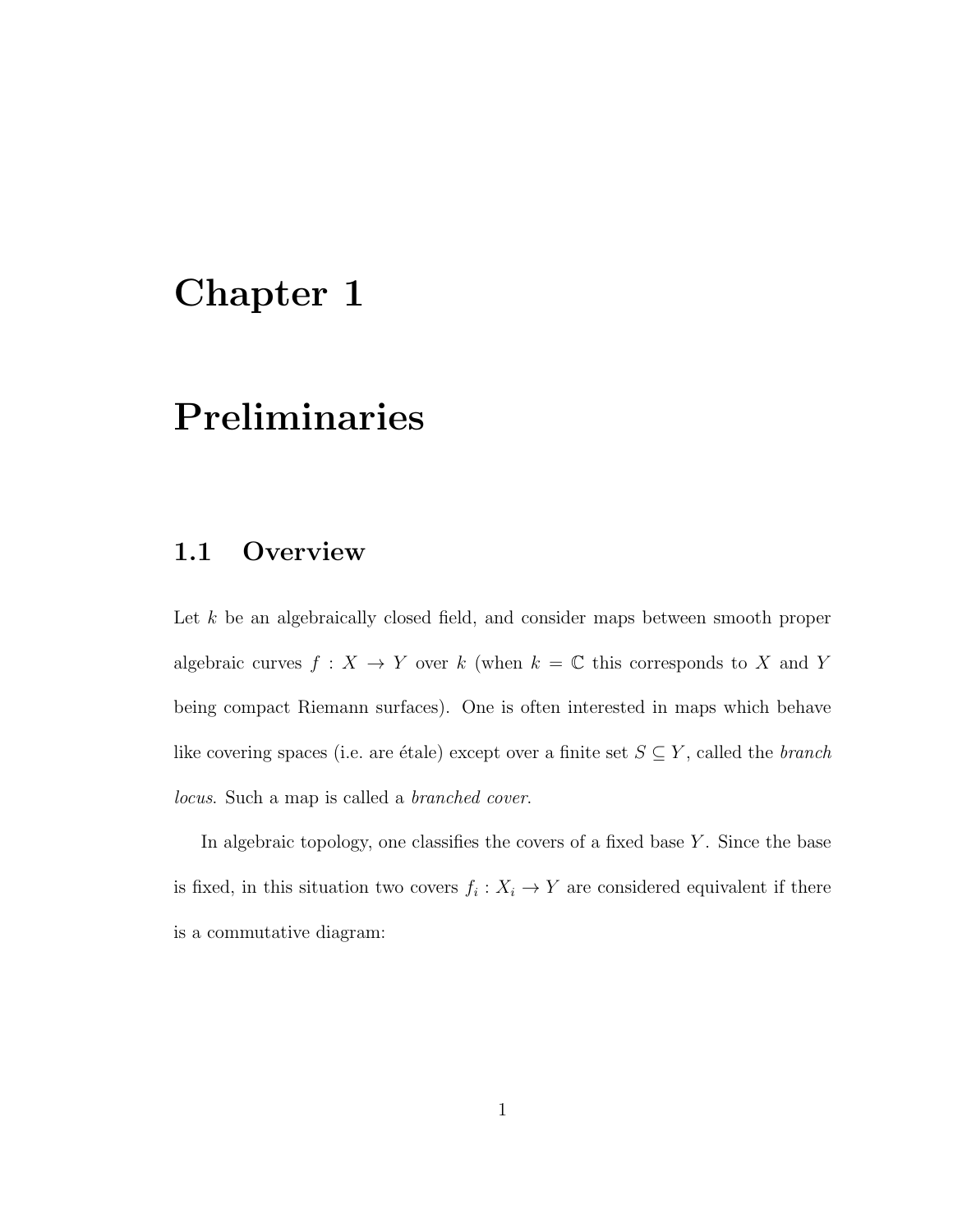

Alternatively, one can consider two covers  $f_i: X \to Y_i$  from a fixed space X to be equivalent if there is a commutative diagram:



This latter equivalence comes naturally from the study of linear series on  $X$ , as explained in Section 1.5. Following the terminology of Brian Osserman in [Oss05], we will call the first equivalence the covering space perspective and the latter the linear series perspective. Analogs of questions originally considered in the covering space perspective can be examined, perhaps with appropriate modification, in the linear series perspective.

For instance, in the covering space perspective Kevin Coombes and David Harbater consider in [CH85] the relationship between the field of moduli and field of definition. Although for reasons of time it does not appear in this thesis, we prove that the field of moduli is always equal to the field of definition in the linear series perspective.

In the covering space perspective, one can ask when there is a non-constant family of degree d covers with fixed branch locus S. These results are summarized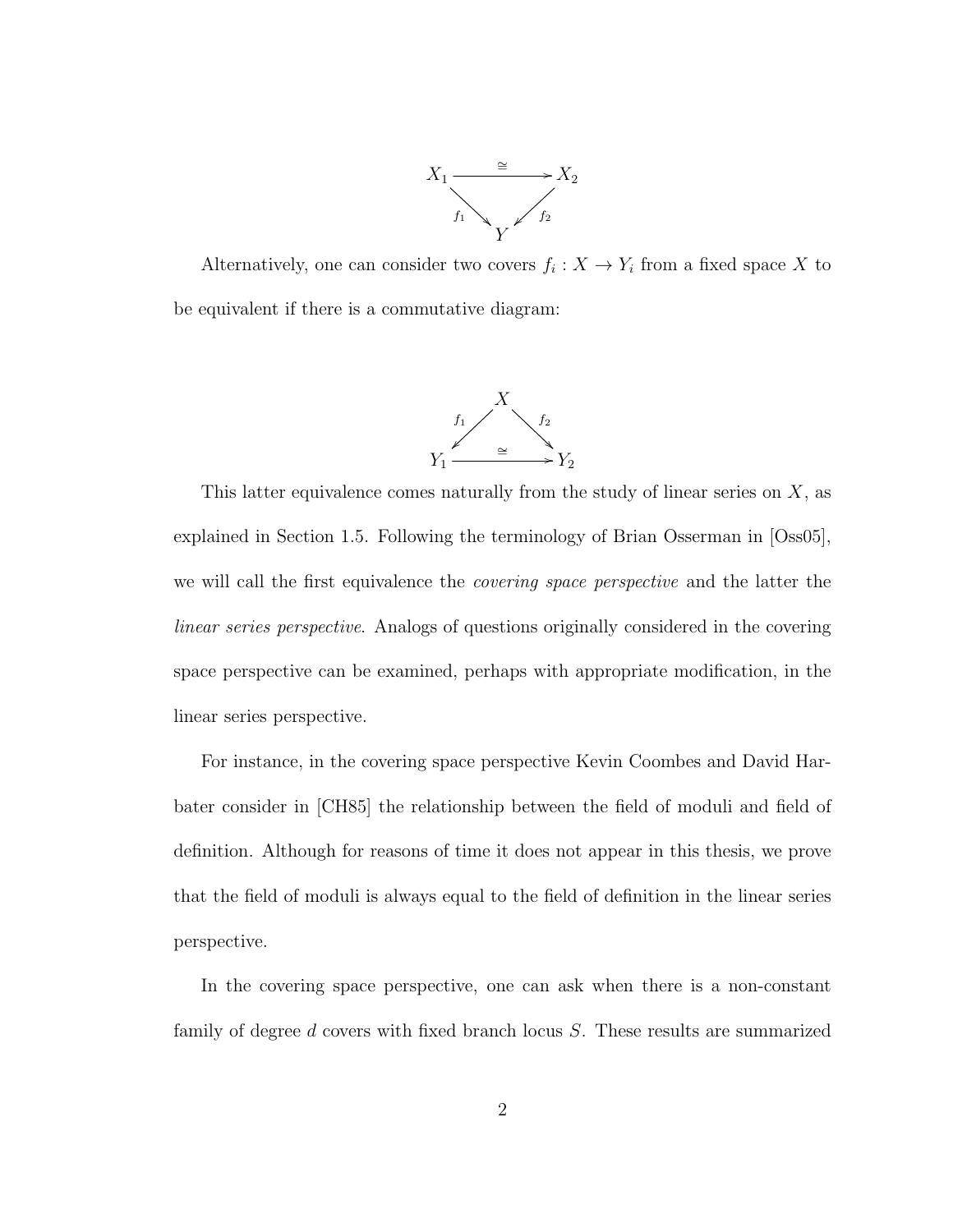in Section 1.4. In the linear series perspective, the target is allowed to vary so it would not make sense to consider a fixed branch locus. Instead, we fix the ramification locus (the points on the source where the map is not étale). We will study this question in Chapter 3 and Chapter 4.

### 1.2 Structure of the thesis

In Section 1.3, the notation and definitions used throughout the thesis are given. The remainder of Chapter 1 is a brief exposition on the foundational material used in this thesis.

In Chapter 2 we provide the foundation upon which the results of Chapters 3 and 4 will be built. The results in Section 2.1 are from the literature. Section 2.1.1 provides an important framework for translating ramification conditions into conditions in Schubert calculus. In Section 2.2 we formally define the notion of family we are considering in Definition 2.2.1 and later prove Theorem 2.2.2 which allows us to convert theorems in the literature concerning the finiteness of a class of maps into statements about the non-existence of a non-constant family of such maps.

Chapter 3 concerns the non-Galois case. We first recall results from the literature in Section 3.1 and comment upon their proof when similar methods will be employed later in the thesis. In Section 3.3 we shift the focus from fixing the ramification indices to fixing what we refer to as the differential lengths. This shift in focus is necessary to state Conjecture 3.4.1, which postulates a necessary and sufficient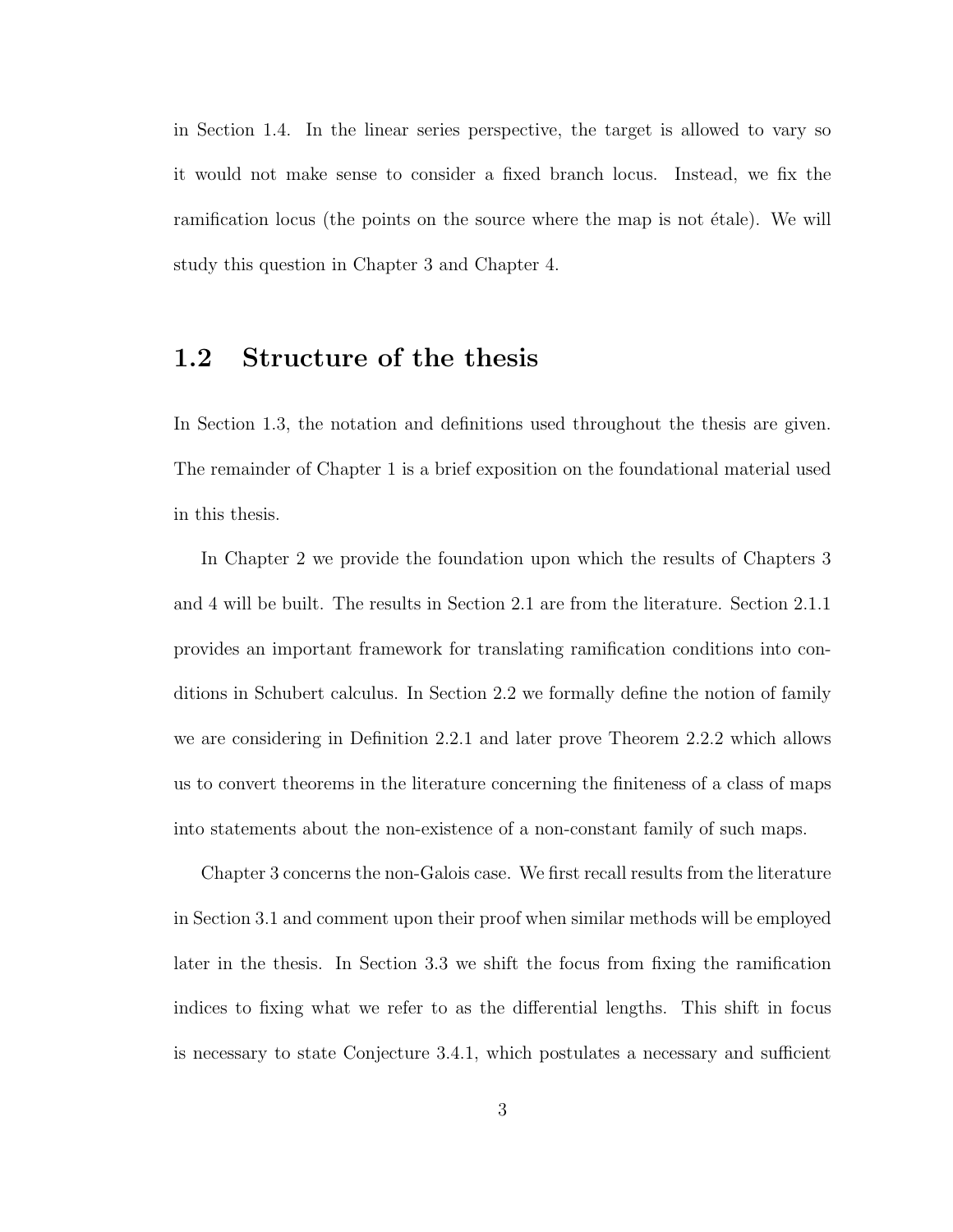condition for the existence of a non-constant family. In Section 3.5 we introduce the machinery to prove Theorem 3.5.2 concerning the smoothness of a certain moduli space of maps.

Throughout Chapter 4, in addition to the assumptions from Chapter 3 we further require that the maps between curves are Galois. The main result of this chapter is Theorem 4.4.1, which provides a necessary and sufficient condition for the existence of a non-constant Galois family. In establishing this result, we first prove Theorem 4.3.8, which provides a translation between equivalence classes of G-Galois covers with fixed source curve and G-actions on that curve. After this translation, Theorem 4.4.1 follows almost immediately in the genus greater than one case, and is proven in the genus one case in Section 4.4.1 and in the genus zero case in Section 4.4.2.

### 1.3 Definitions, notations, and conventions

#### 1.3.1 Notations and conventions

The following notations will be used for frequently occurring groups:  $S_n$  is the symmetric group on n letters,  $A_n$  is the subgroup of  $S_n$  containing the even permutations, and  $D_{2n}$  is the dihedral group of order  $2n$ .

Let k be a field. The group  $\mu_n(k) \subseteq k^{\times}$  consists of the solutions to  $T^n - 1 = 0$ . An element of order n in  $\mu_n(k)$  (if it exists) will be denoted by  $\zeta_n$  and referred to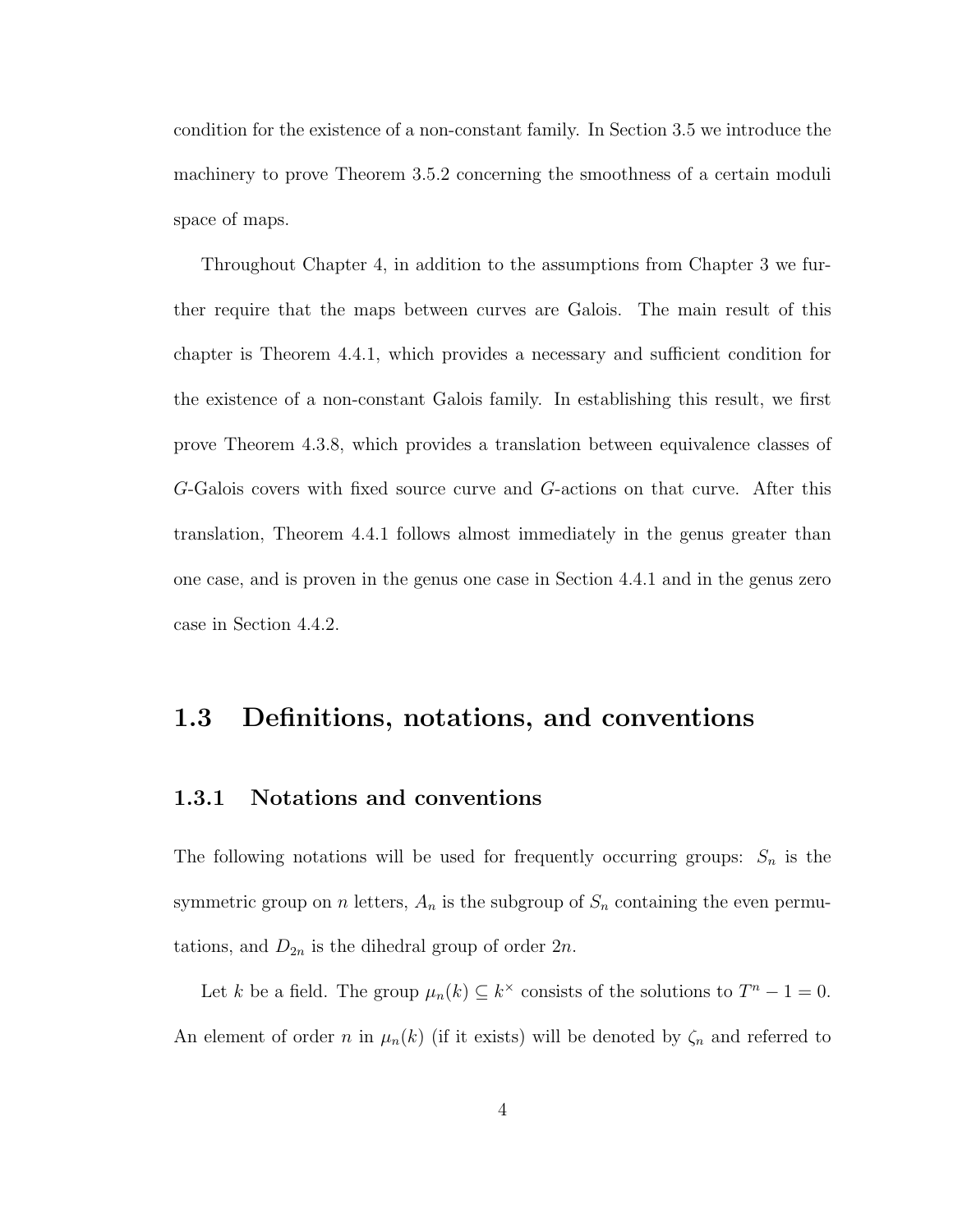as a primitive nth root of unity.

Fix a positive integer n and let  $GL_n(k)$  denote the group of invertible  $n \times n$ matrices over k. Let  $\text{PGL}_n(k)$  denote the quotient of  $GL_n(k)$  by the subgroup of  $k^{\times}$ multiples of the identity matrix. The determinant homomorphism  $det: GL_n(k) \to$  $k^{\times}$  descends to a homomorphism  $\overline{det}: \text{PGL}_n(k) \to (k^{\times})/(k^{\times})^n$ . Let  $\text{PSL}_n(k)$  denote the kernel of  $det.$ 

Let X be a scheme. For every point  $x \in X$ , the stalk of the structure sheaf  $\mathcal{O}_X$ at x will be denoted by  $\mathcal{O}_{X,x}$ . The maximal ideal of  $\mathcal{O}_{X,x}$  will be denoted by  $\mathfrak{m}_x$ . The residue field at x, which is equal to  $\mathcal{O}_{X,x}/\mathfrak{m}_x$ , will be denoted by  $\kappa(x)$ . If X is additionally assumed to be integral, the function field of X will be denoted by  $\kappa(X).$ 

All schemes which are the base of some family are assumed to be geometrically connected unless otherwise specified. If  $f : X \to Y$  is a map between k-curves, X and Y are assumed to be smooth, proper, and geometrically connected, and further  $f$  is assumed to be non-constant.

Zero is not an element of the natural numbers, N.

#### 1.3.2 Definitions

Fix a field k. A morphism of k-curves  $f : X \to Y$  is a branched cover if f is finite and generically étale. Fix a closed point  $P \in X$  and let  $Q = f(P)$ . Let t be a generator for the maximal ideal of  $\mathcal{O}_{Y,Q}$  and let  $f^{\#}: \mathcal{O}_{Y,Q} \to \mathcal{O}_{X,P}$  be the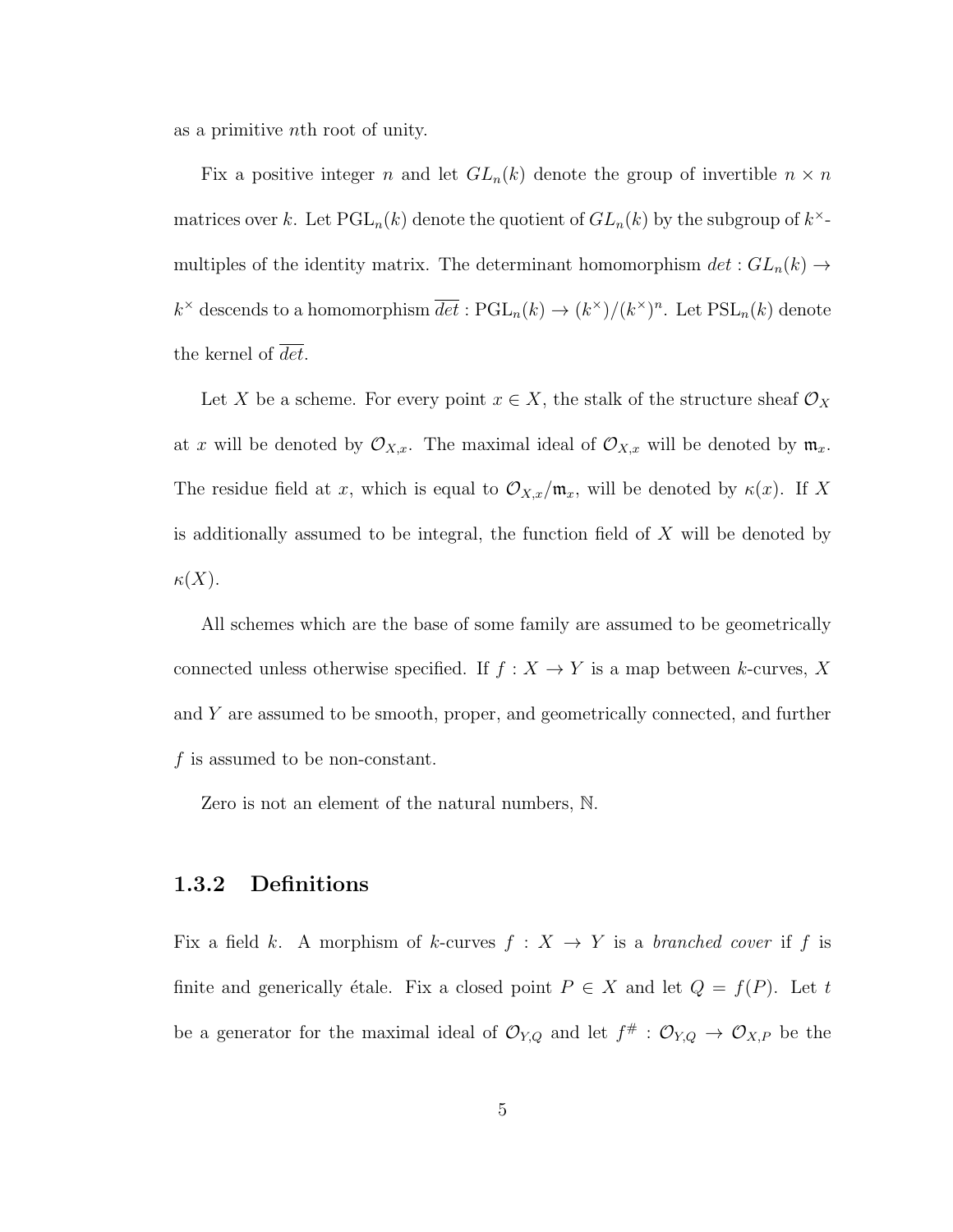homomorphism on stalks induced by f. The *ramification index of* f at  $P$ ,  $e_P$ , is equal to  $v_P(f^{\#}(t))$  where  $v_P$  is the valuation associated to the discrete valuation ring  $\mathcal{O}_{X,P}$ . Note that  $e_P$  is always a positive integer. If  $e_P > 1$  (i.e. f is not étale at P), then P is a ramification point of f and f is said to be ramified at P; moreover  $Q$  is branch point of f and f is said to be branched at  $Q$ . The set of ramification points of f is the *ramification locus* and the set of branch points of f is the *branch locus*. Note that the ramification locus is contained in  $X$ , whereas the branch locus is contained in Y.

Let  $char(k) = p > 0$ . Continuing with the notation from the previous paragraph, f is tame or tamely ramified at P if p does not divide  $e_P$  and is wild or wildly ramified at P if p divides  $e_P$ . For the definition of the differential length which is closely related to the ramification index, and how they compare in the tamely and wildly ramified case, see Section 3.3.

A branched cover of  $k$ -curves  $X \to Y$  is *Galois* if the induced map on function fields  $\kappa(X)/\kappa(Y)$  is a Galois extension of fields.

Two group homomorphisms  $\varphi_1, \varphi_2 : G \to H$  are uniformly conjugate if there is some  $h \in H$  for which  $\varphi_1(g) = h\varphi_2(g)h^{-1}$  for every  $g \in G$ .

For the definition of a family of maps of curves used in this thesis, see Section 2.2.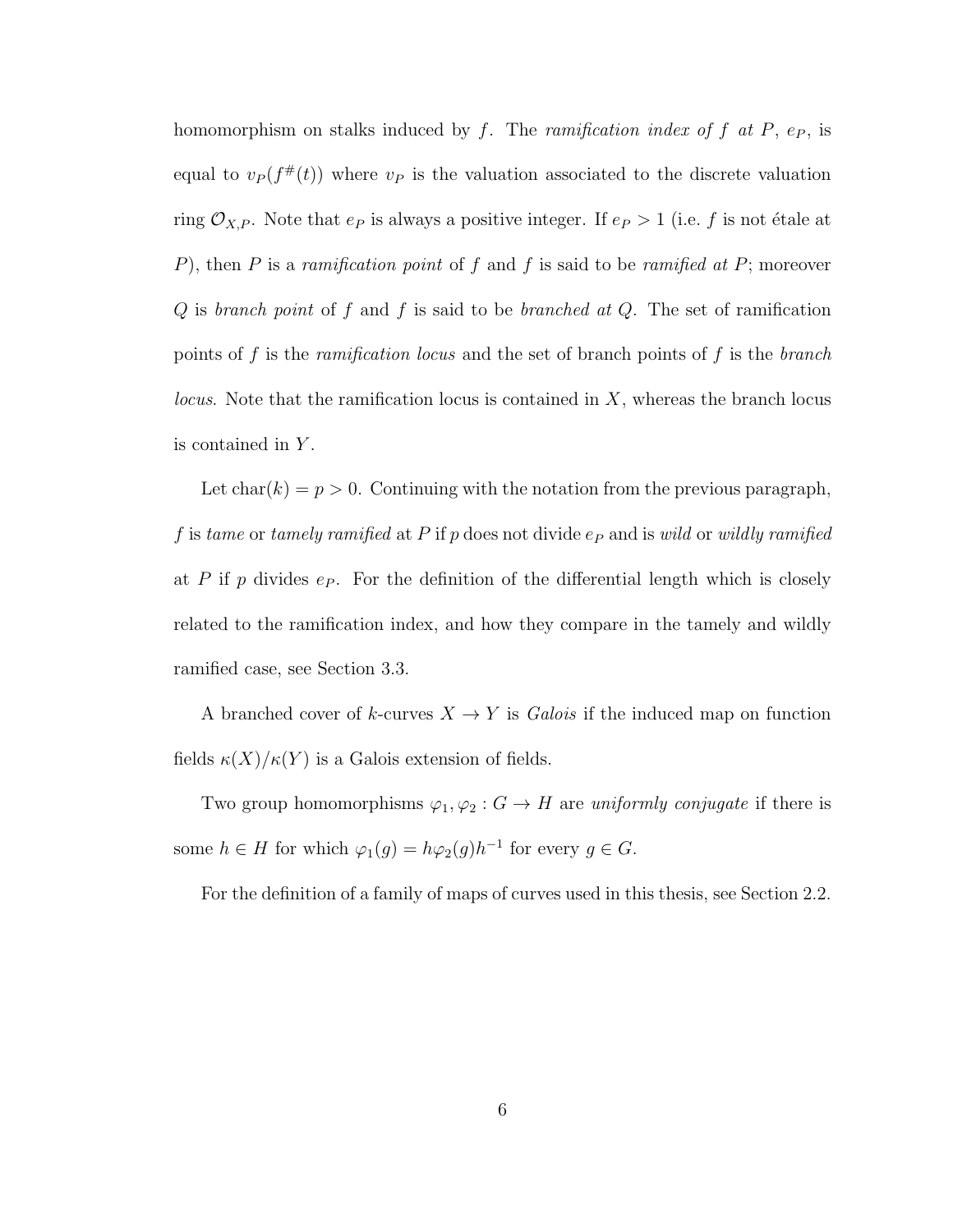## 1.4 Étale covers

In algebraic geometry, especially over fields which are not the complex numbers, one does not have notions of loops or covering spaces. However, by considering a notion analogous to covering spaces, one can prove theorems strikingly similar to those from algebraic topology. The analog of a covering map is an *étale morphism*  $Y \to X$ . One forms the *étale fundamental group*  $\pi_1^{\text{\'et}}(X)$  by taking the automorphisms of the inverse system of all finite étale covers of X. Recall that two covers  $f_i: X_i \to Y$ are considered equivalent if there is a commutative diagram:



Consider the case where  $X$  is a smooth proper curve over a field  $k$ . Given a finite étale cover  $f : V \to U$  of smooth curves, where U is an open subscheme of X, there is a unique smooth proper curve  $Y \supseteq V$  and by the valuative criterion for properness an extension of  $f$  to  $Y$ , such that  $f: Y \to X$  is a branched cover. Connected degree d branched covers of X which are étale over U are thus in correspondence with group homomorphisms  $\pi_1^{\text{\'et}}(U) \to S_d$  with transitive image, up to uniform conjugation in  $S_d$ .

When  $k = \mathbb{C}$ , the group  $\pi_1^{et}(U)$  is finitely generated, and is the profinite completion of the topological fundamental group of  $U$  as a Riemann surface. Therefore,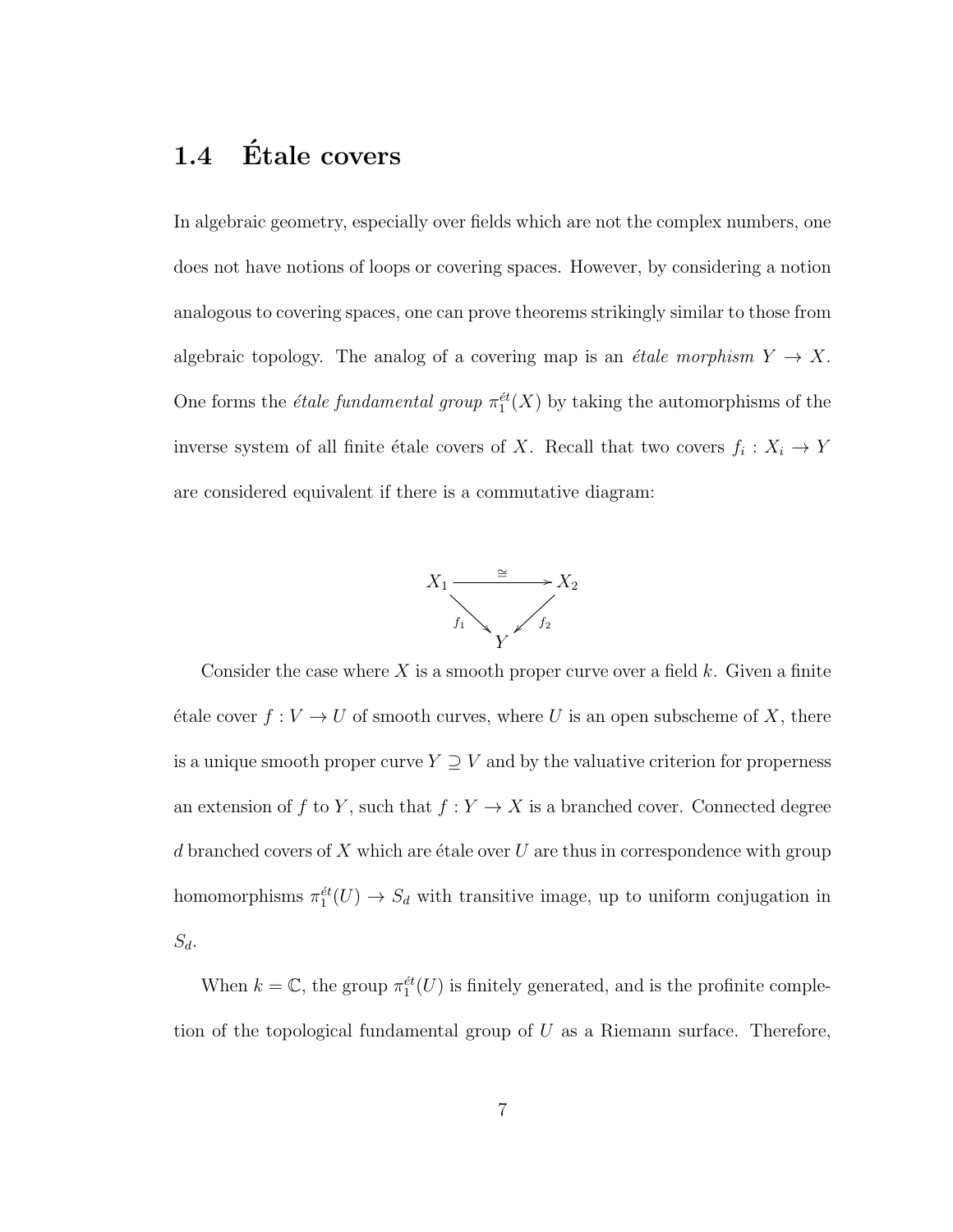there are only finitely many degree d branched covers of X with fixed branch locus.

If char(k) = p > 0, this only holds for all d if  $U = X$ . The tame étale fundamental group, which classifies tame covers, is finitely generated by  $\lbrack$ Gro71, Exposé XIII Corollaire  $2.12$ , so there are no non-constant tame families of covers which are  $\acute{e}$ tale over U. However, if  $U \subsetneq X$ , via Artin-Schreier theory one can always construct non-constant families of wild covers which are étale over  $U$ . For example, if k has characteristic  $p > 0$ , the maps  $\mathbb{P}_k^1 \to \mathbb{P}_k^1$  given by  $y^p - y = tx$  with parameter t form a family of  $\mathbb{Z}/p\mathbb{Z}$ –Galois covers of the x-line branched only at the point at infinity. Thus in particular there are infinitely many étale covers of degree p if  $U \subsetneq X$ .

### 1.5 Linear series

A linear series is a linear subspace V of the vector space of global sections of a line bundle  $\mathscr L$  on a curve X. Two sections  $s_1$  and  $s_2$  of a line bundle that have no common zeroes determine a map  $X \to \mathbb{P}^1_k$ , taking  $P \in X$  to  $(s_1(P) : s_2(P))$ . Conversely, a map to  $\mathbb{P}^1_k$  yields two sections of a line bundle with no common zeroes, by pulling back generators for the sheaf  $\mathcal{O}(1)$ . Hence, in studying a linear series  $V$ , it is natural to investigate planes inside  $V$ . One can easily see that choosing a different basis for the plane corresponds to post-composing the map determined by  $s_1$  and  $s_2$  with a fractional linear transformation (i.e. an automorphism of the target space,  $\mathbb{P}_k^1$ ). Therefore, planes inside a linear series correspond to maps  $X \to \mathbb{P}^1$  up to post-composition with fractional linear transformations.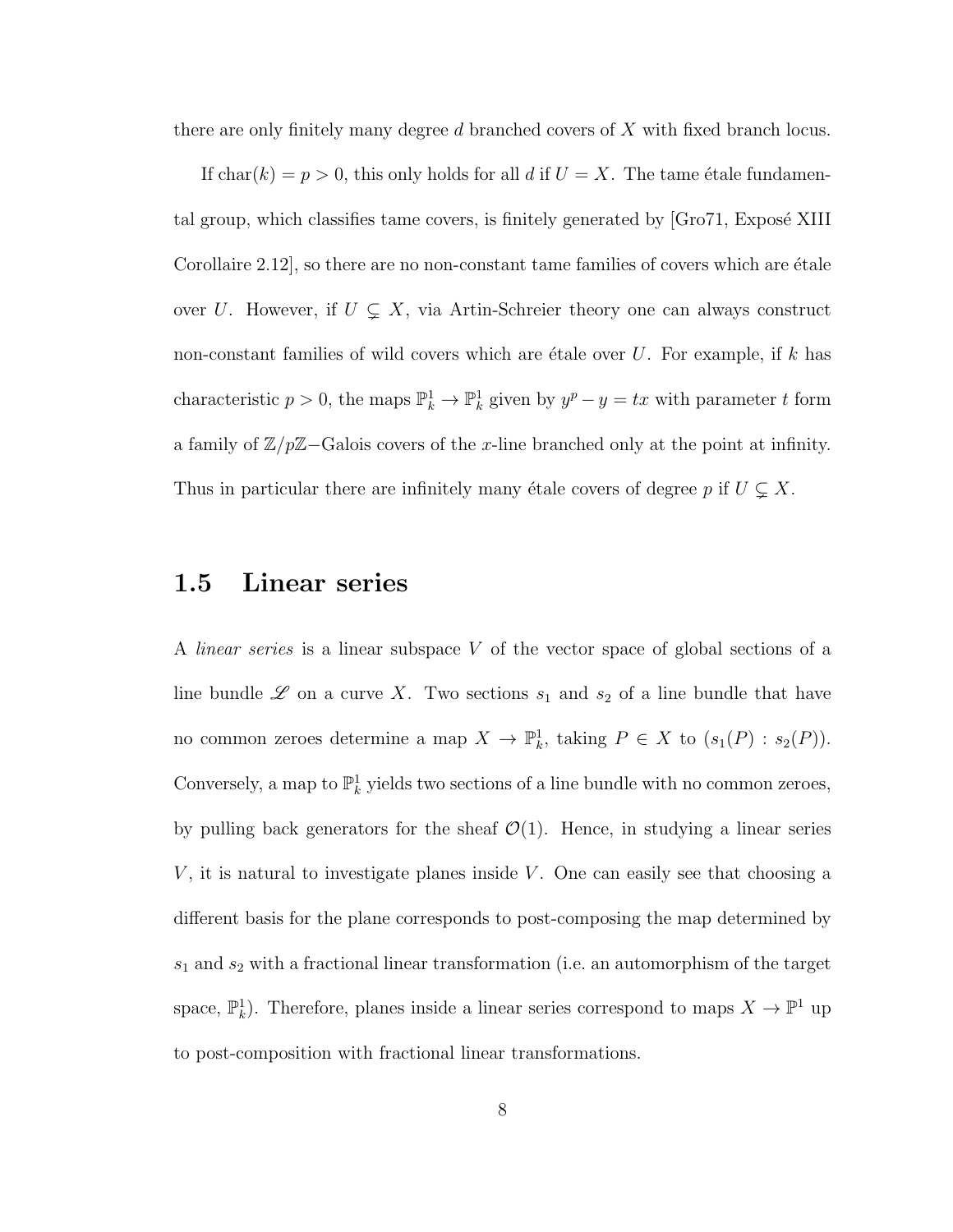Motivated by the preceding paragraph, unless otherwise specified we will henceforth consider two branched covers  $f_i: X \to Y_i$  from a fixed space X to be *equivalent* if there is a commutative diagram:



Note that this is not the same equivalence relation from Section 1.4, where two covers are considered equivalent if there is an isomorphism of the sources. Since we are instead fixing the source  $X$  and allowing the target to vary, we shall speak of a fixed ramification locus instead of a fixed branch locus. In analogy with the covering space situation, one is led to consider the following:

**Question 1.5.1.** Let X be a smooth proper curve over a field k and S a finite set of closed points on X. Under what conditions does there exist a non-constant family of maps with source  $X$  of fixed degree, all with ramification locus  $S$ ?

A primary focus of this thesis is finding a precise answer to this question, including understanding the behavior of such families. Based upon the results from Section 1.4, one would expect no such tame families to exist. However, as noted by Brian Osserman, the following example illustrates that this is not the case:

**Example 1.5.2.** ([Oss06b, Example 5.6]) Consider the family of maps  $\mathbb{P}_k^1 \to \mathbb{P}_k^1$ with k a field of characteristic  $p > 2$  given by  $y = x^{p+2} + tx^p + x$  with parameter t. For every value of t, the map is tamely ramified at the point at infinity and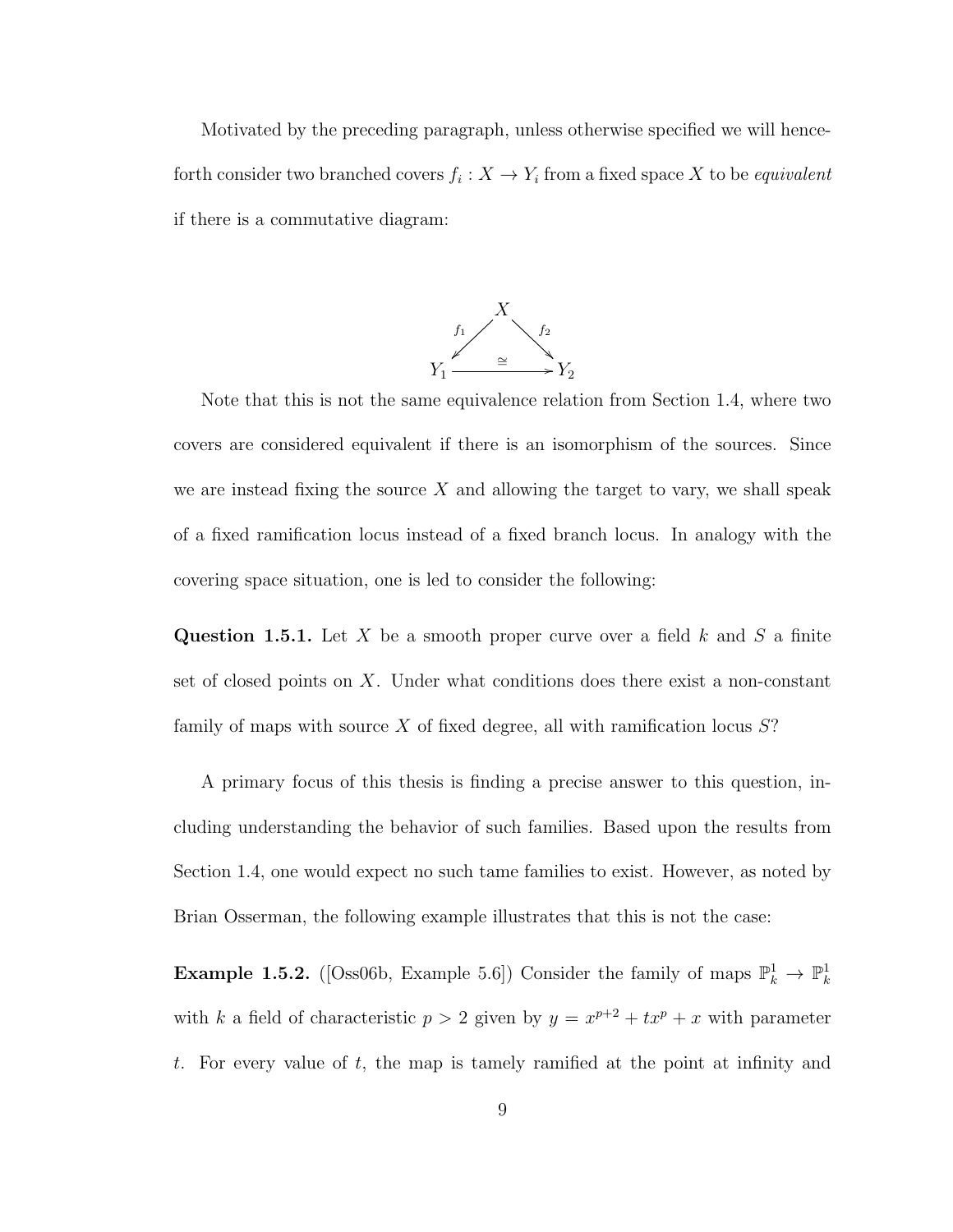the  $(p + 1)^{st}$  roots of  $-1/2$ , étale elsewhere, and no distinct values of t produce equivalent maps.

However, under certain conditions it has been proven there can be no nonconstant family with fixed ramification points. We will study this question further in Chapter 3. Previous results of this flavor can be found in Section 3.1.

### 1.6 Moduli spaces

Let S be a scheme and let  $Sch_S$  denote the category of S-schemes. For any Sscheme T, let  $h_T : Sch_S \to Set$  be the contravariant functor sending an S-scheme T' to the set of S-morphisms between T' and T,  $\text{Hom}_{Sch_S}(T',T)$ . If  $F : Sch_S \to Set$ is any contravariant functor, an  $S$ -scheme  $M$  represents  $F$ , or is a fine moduli space for F if  $h_M$  is isomorphic to F. By Yoneda's lemma if M exists it is unique up to isomorphism.

A related but weaker notion is that of a coarse moduli space (see [MFK94, p. 99]). An S-scheme M is a coarse moduli space for a contravariant functor  $F : Sch_S \rightarrow Set$ if there is a natural transformation  $\eta: F \to h_M$  such that:

(1) For any algebraically closed field  $k$ , the map

$$
\eta(\operatorname{Spec}(k)) : F(\operatorname{Spec}(k)) \to h_M(\operatorname{Spec}(k))
$$

is a bijection.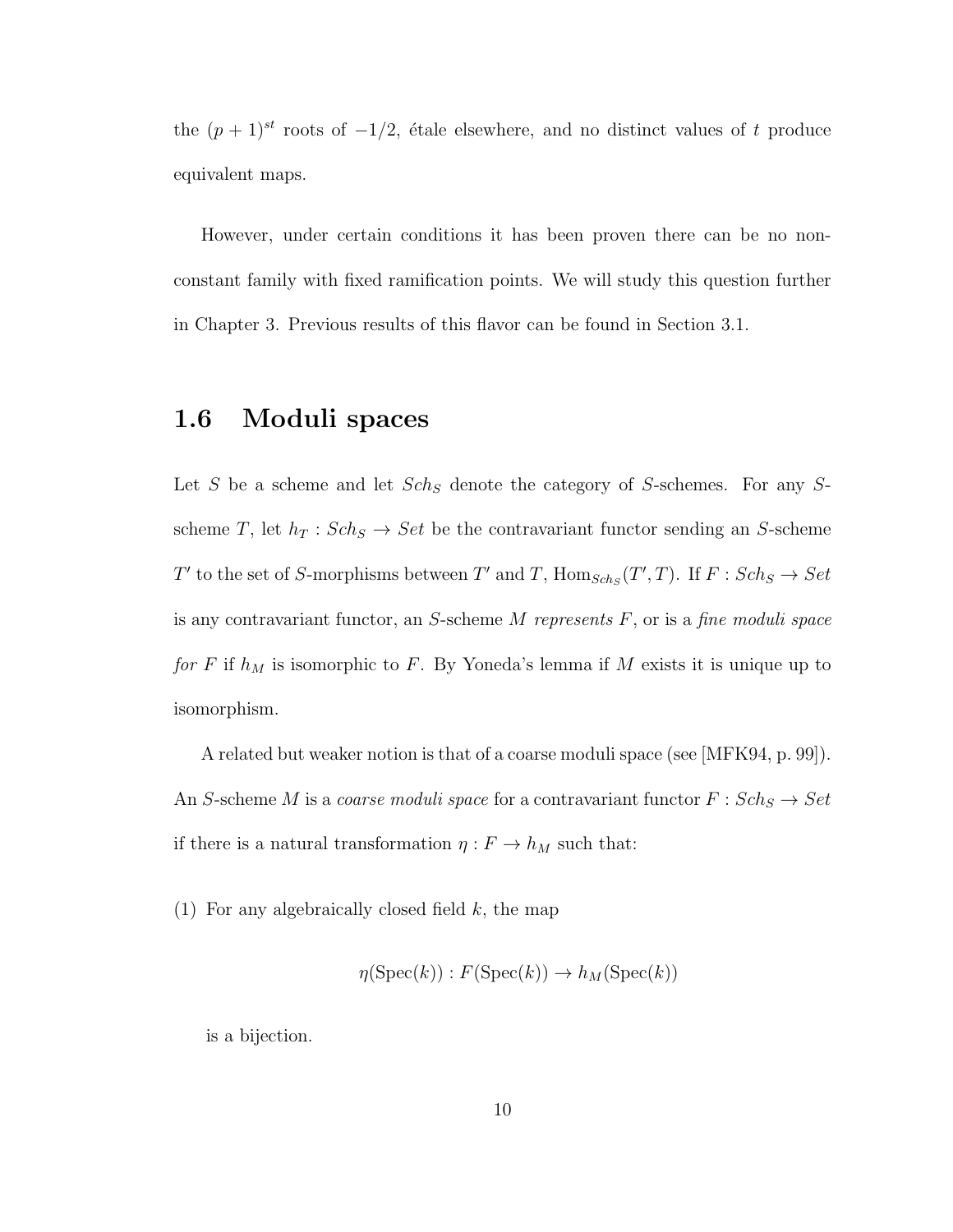(2) The natural transformation  $\eta$  is universal. That is, for any S-scheme T and natural transformation  $\nu : F \to h_T$  there is a unique natural transformation  $\psi : h_M \to h_T$  such that  $\nu = \psi \circ \eta$ .

By the universal property (2) and Yoneda's lemma, if M exists it is also unique up to isomorphism.

The concept of a moduli space is often utilized in algebraic geometry when the functor  $F$  sends an S-scheme T to the set of isomorphism classes of a certain type of family over  $T$ . In many situations, there is no fine moduli space for the functor  $F$  but nonetheless there is a coarse moduli space, as in the following example:

**Example 1.6.1.** Let  $M : Sch \rightarrow Set$  be the contravariant functor defined by  $\mathcal{M}(T) = \{\text{isomorphism classes of smooth elliptic curves over } T\}$  and suppose M has a fine moduli space  $M$ . Consider for any algebraically closed field  $k$  of characteristic greater than three the family F of elliptic curves  $zy^2 = x^3 - tz^3$  over  $\mathbb{A}^1_k \setminus \{0\}$  with parameter t. On each fiber we may change coordinates so that the elliptic curve becomes  $zy^2 = x(x - z)(x + \zeta_3 \cdot z)$ , which we shall denote by E. Therefore  $\mathcal F$  and  $E \times \mathbb A^1_k$  induce the same morphism  $\varphi : \mathbb A^1_k \to M$ . However one can show that  $\mathcal F$  and  $E \times \mathbb A^1_k$  are not isomorphic elliptic curves over  $\mathbb A^1_k$ , and hence  $\mathcal M$ cannot have a fine moduli space, since there is not a bijection between  $\mathcal{M}(\mathbb{A}_k^1)$  and induced morphisms from  $\mathbb{A}_k^1$ .

However,  $M$  does have a coarse moduli space  $M$ . The existence of this coarse moduli space is of great utility, for instance because isomorphism classes of elliptic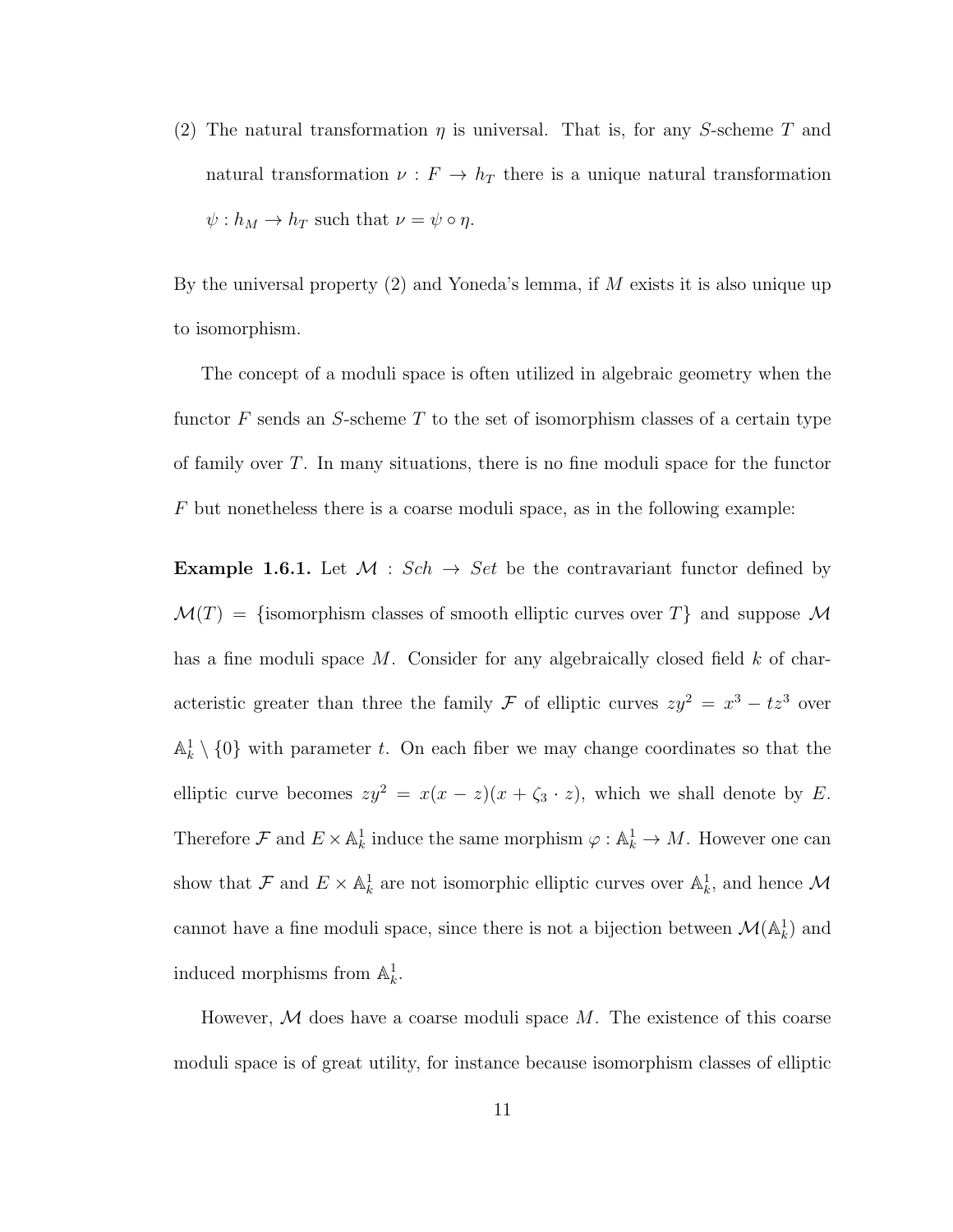curves over an algebraically closed field  $k$  are in bijection with the  $k$ -points of  $M$ .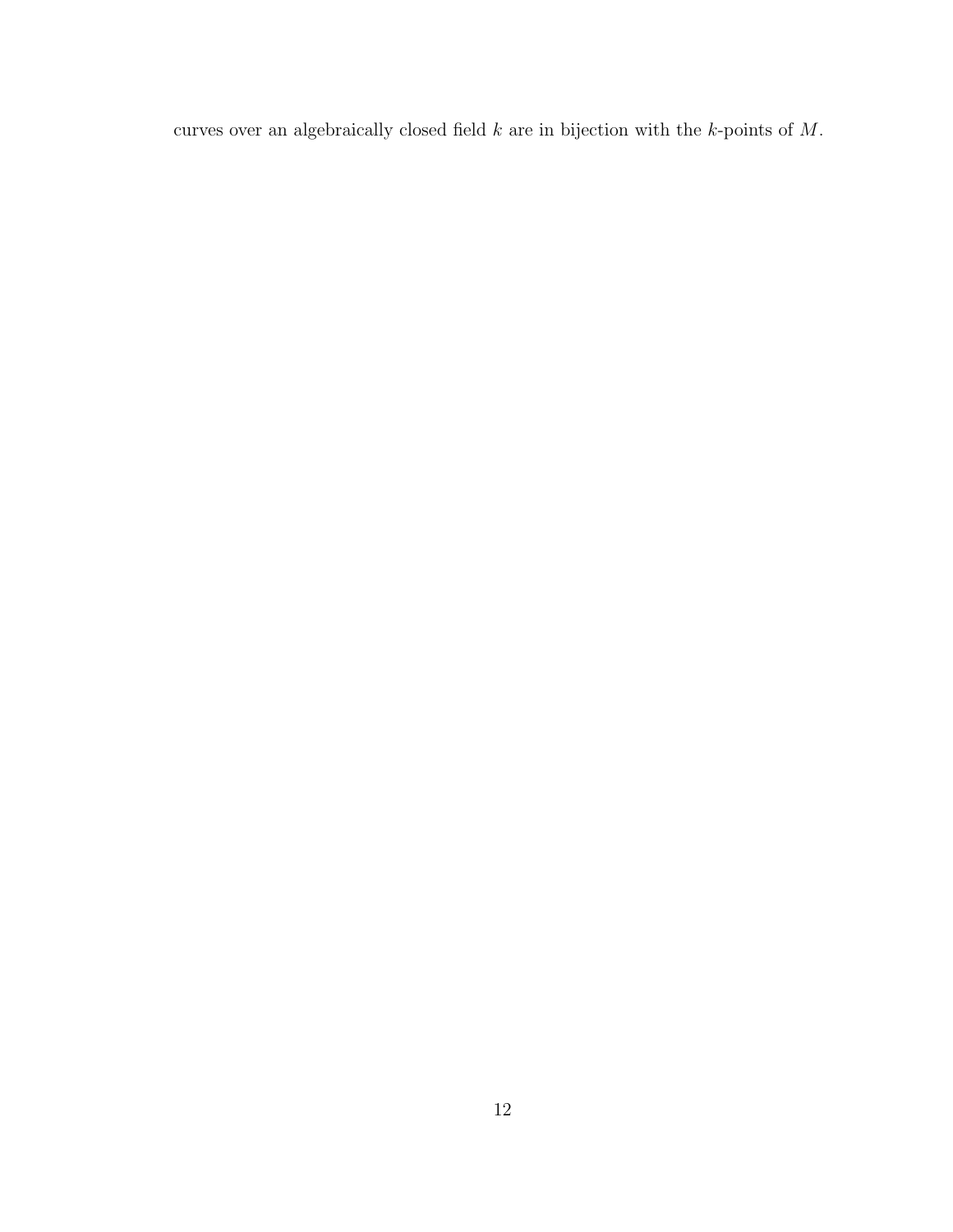## Chapter 2

## Moduli Spaces and Families

### 2.1 Moduli spaces

We introduce some moduli spaces which will aid in answering questions about families. In fact, fundamental results following the definition of a family in Section 2.2 require the tools introduced in this section. Throughout this section  $k$  will be an algebraically closed field.

Let X and Y be smooth projective curves over k. Define  $\mathcal{H}(X, Y)$  to be the contravariant functor from k-schemes to sets such that  $\mathcal{H}(X, Y)(S) = \{S\text{-morphisms}$  $X_S \rightarrow Y_S$ . This functor is shown to be representable in [Gro61, p. 220–221]. More precisely, it is representable by the open subscheme of the Hilbert scheme of  $X \times Y$  on which the first projection is an isomorphism. The Hilbert scheme of  $X \times Y$  is a disjoint union of projective schemes parameterizing closed subschemes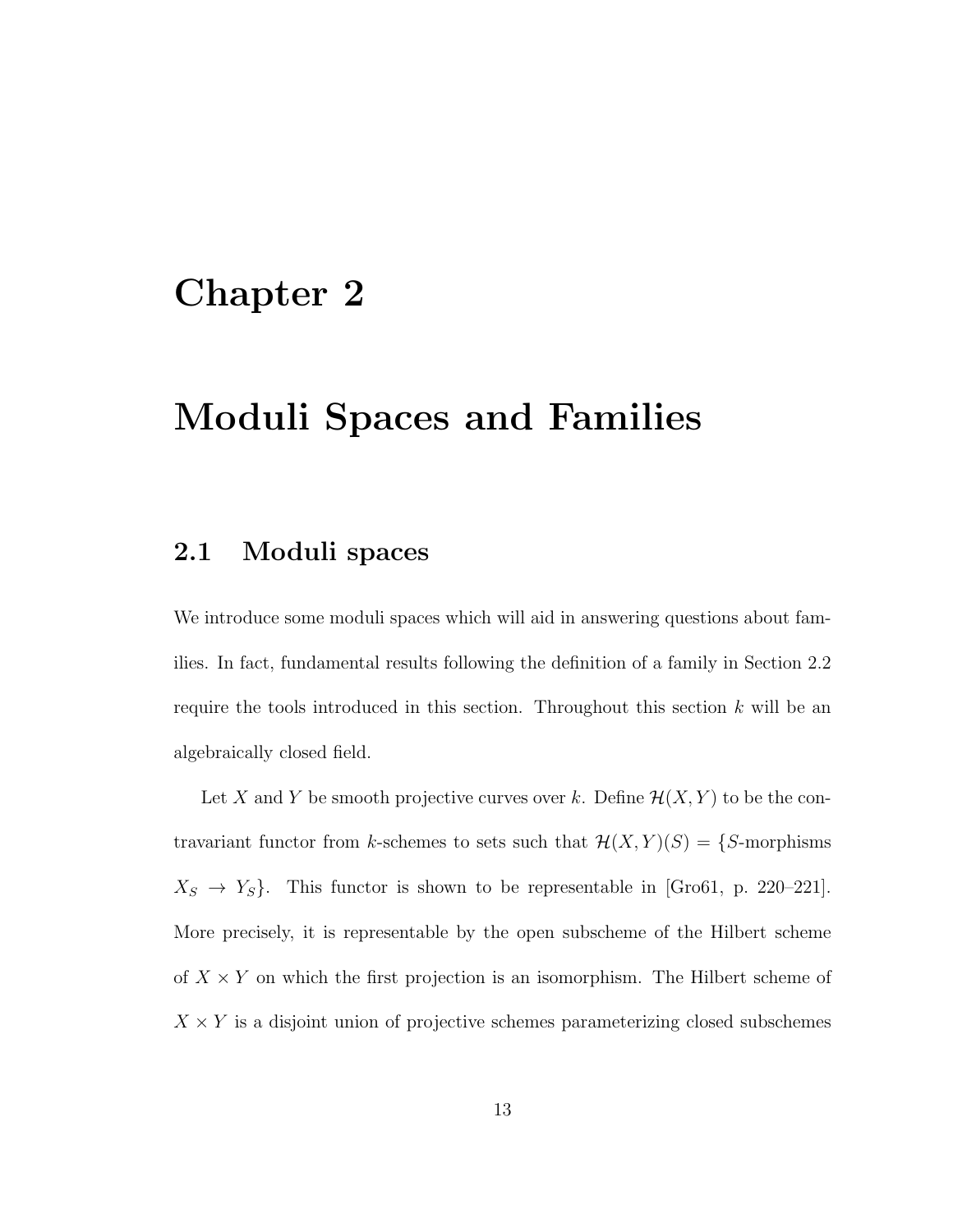with a fixed Hilbert polynomial. For  $\mathcal{H}(X, Y)$ , the Hilbert polynomial uniquely determines the degree of the map  $X \to Y$ . Hence, by the taking the associated Hilbert polynomial for a given d, the functor  $\mathcal{H}_d(X, Y)$  sending a k-scheme S to  ${S}\text{-morphisms } X_S \to Y_S$  of degree d} is representable by a quasi-projective scheme  $H_d(X, Y)$ . By [Oss06b, Theorem A.6] there is a free action of the group scheme Aut(Y) on  $H_d(X, Y)$  where  $\varphi \in Aut(Y)$  acts on the point corresponding to a map  $f: X \to Y$  by sending it to the point corresponding to  $\varphi \circ f: X \to Y$ . In summary, we have the following:

**Theorem 2.1.1.** Let k be an algebraically closed field. Fix smooth projective curves X and Y over k and  $d \in \mathbb{N}$ . The contravariant functor  $\mathcal{H}_d(X, Y)$ :  $Sch_k \to Set$  defined by  $\mathcal{H}_d(S) = \{S\text{-morphisms } X_S \to Y_S \text{ of degree } d\}$  is representable by a quasiprojective scheme  $H_d(X, Y)$ . Moreover, the natural action of  $Aut(Y)$  on  $H_d(X, Y)$ is free.

We are, however, ultimately interested in equivalence classes of maps. Recall that two maps  $f_i: X \to Y_i$  from a fixed space X are equivalent if there is a commutative diagram:



Suppose that we fix the target curve to be  $\mathbb{P}_k^1$ . As explained in Section 1.5, an equivalence class of degree  $d$  maps  $X \to \mathbb{P}^1_k$  corresponds to the choice of an isomor-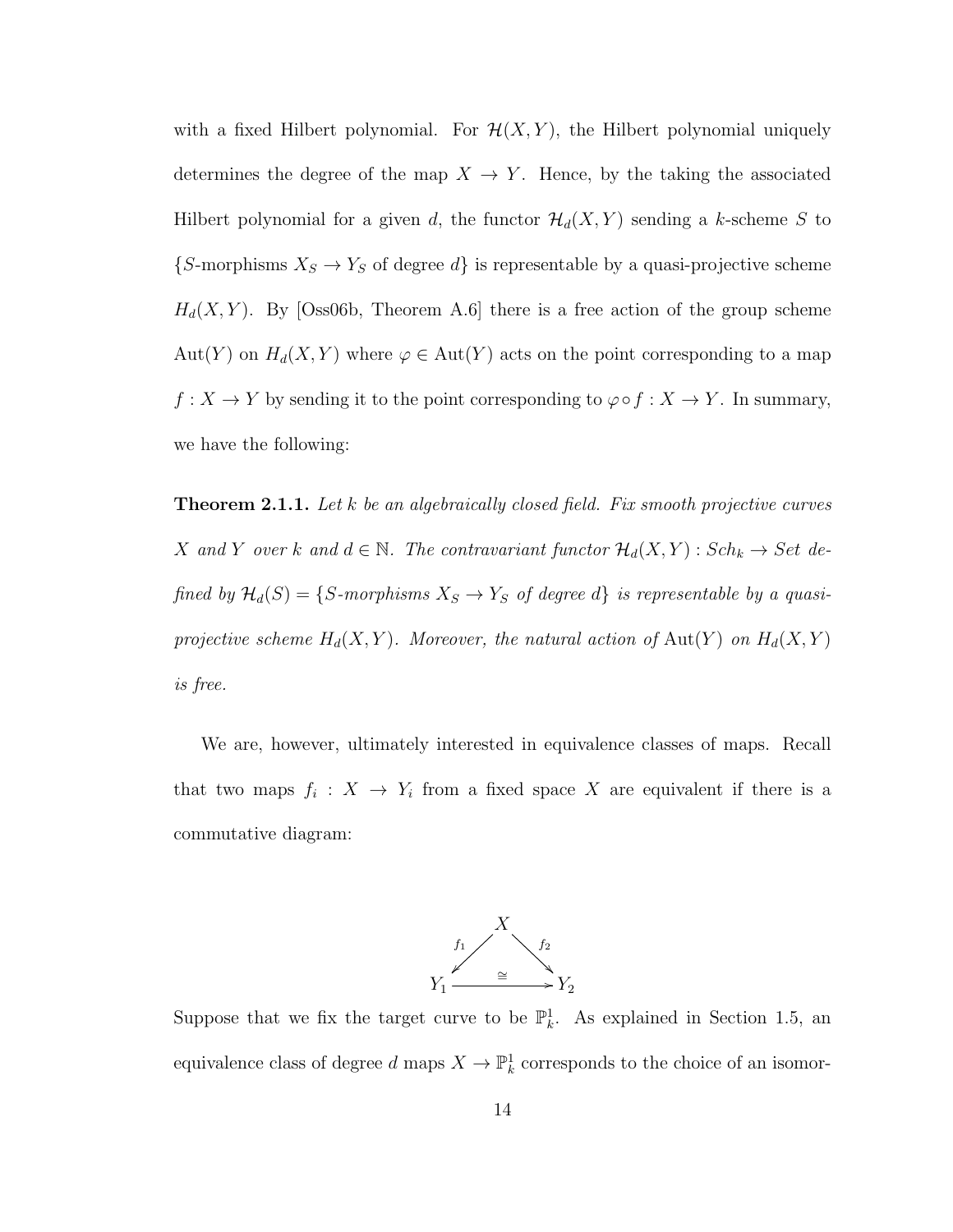phism class of a degree d line bundle  $\mathscr L$  on X and a two dimensional linear subspace  $V \subseteq H^0(X, \mathscr{L})$  such that V has no base points. A pair  $(\mathscr{L}, V)$  where V is an  $r + 1$ dimensional subspace of the global sections of a line bundle  $\mathscr L$  of degree d is called a linear series of degree d and dimension r, or a  $\mathfrak{g}_d^r$ . There is a fine moduli space of linear series of fixed degree and dimension on a smooth projective curve  $X$ :

**Theorem 2.1.2.** ([Oss11, Theorem 1.1] - Brill-Noether Theorem) Let k be an algebraically closed field. Given  $g, r, d$ , and X a smooth projective curve over k of genus g, there is a fine moduli space  $G_d^r(X)$  of linear series on X of dimension r and degree d. If we set  $\rho = (r+1)(d-r) - rg$ , every component of  $G_d^r(X)$  has dimension at least  $\rho$ . On a general smooth projective curve of genus g,  $G_d^r(X)$  has dimension exactly  $\rho$ , and in particular is empty if  $\rho < 0$ .

In addition to specifying the degree, we also wish to specify some ramification data. In Question 1.5.1, the ramification points must remain fixed. After fixing the ramification points and the degree of the map, there are finitely many choices of valid ramification indices at each ramification point. Therefore, if one can show in a given circumstance that the number of equivalence classes of maps is finite after additionally specifying the ramification indices, Theorem 2.2.2 below will imply that there is no non-constant family with fixed ramification points.

Let  $(\mathscr{L}, V)$  be a  $\mathfrak{g}_d^r$  on X, P a closed point of X, and  $a_0(P) < \cdots < a_r(P)$ the integers that arise as orders of vanishing at  $P$  of sections in  $V$ . For each  $i$ , let  $\alpha_i(P) = a_i(P) - i$ . The  $a_i(P)$  are collectively called the vanishing sequence of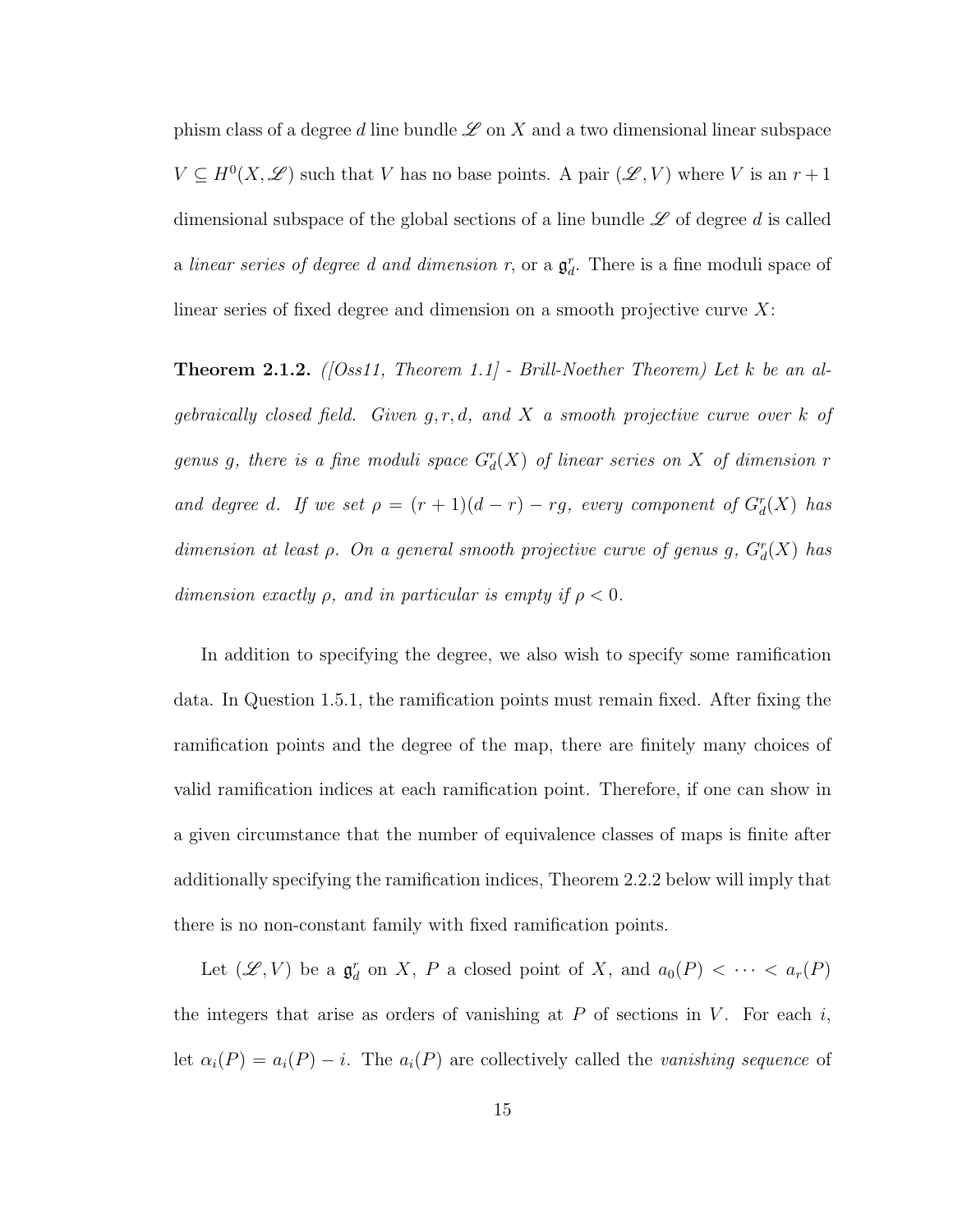$(\mathscr{L}, V)$  at P; the  $\alpha_i(P)$  are collectively called the *ramification sequence*. The linear series is said to be *unramified* at P if  $\alpha_i(P) = 0$  for every i and is otherwise said to be *ramified* at P. A linear series is *inseparable* if it is ramified at every point  $P \in X$ , and is otherwise said to be *separable*. We have the following bound on the ramification of a linear series:

**Theorem 2.1.3.** ([Oss06a, Proposition 2.4]) Let X be a smooth proper curve of genus g over an algebraically closed field k and  $(\mathscr{L}, V)$  a  $\mathfrak{g}^r_d$  on X. If  $(\mathscr{L}, V)$  is separable, then the inequality

$$
\sum_{P \in X} \sum_{i=0}^{r} \alpha_i(P) \le (r+1)d + \binom{r+1}{2}(2g-2)
$$

holds.

Assume  $r = 1$  and the linear series  $(\mathscr{L}, V)$  is separable and base point free. Then  $\alpha_0(P) = 0$  for every  $P \in X$  and  $\alpha_1(P)$  is the ramification index of the map  $X \to \mathbb{P}^1_k$  induced by the linear series.

Due to the existence of inseparable linear series, a version of Theorem 2.1.2 specifying the ramification is not known in general when  $char(k) > 0$ . For separable, base point free, one dimensional linear series, we have the following:

**Theorem 2.1.4.** ( $[Oss05, Theorem 1.2]$ ) Let k be an algebraically closed field. Given  $g, d, n$ , and a sequence  $e_1, ..., e_n$ , let

$$
\rho = 2(d - 1) - 2g - \sum_{i} (e_i - 1).
$$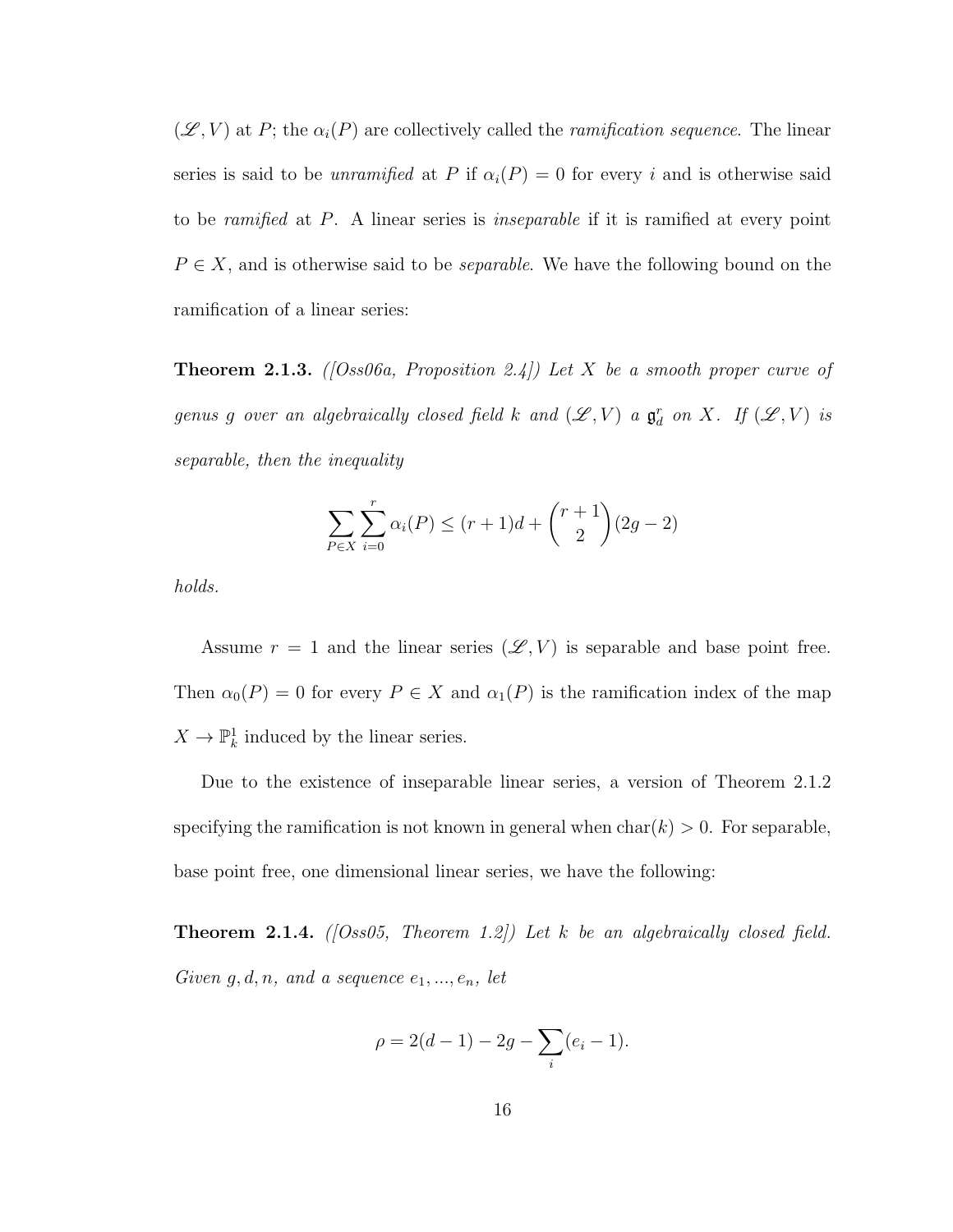Then for any smooth projective curve X over  $k$  of genus q and distinct points  $P_1, ..., P_n \in X$ , there is a fine moduli space  $G_d^{sep}$  $\mathcal{E}_d^{sep}(X, P_1, ..., P_n, e_1, ..., e_n)$  of separable base point free  $\mathfrak{g}^1_d$ 's on X corresponding to equivalence classes of separable degree d maps  $X \to \mathbb{P}^1_k$  with ramification index at least  $e_i$  at each  $P_i$ . On a general curve X of genus q and n general points on X, the dimension is exactly  $\rho$ , and in particular is empty if  $\rho < 0$ .

**Remark 2.1.5.** If in addition the  $e_i$  satisfy

$$
\sum_{i} (e_i - 1) = 2d + 2g - 2,
$$

by the Riemann-Hurwitz formula we have specified the entire ramification divisor of the corresponding map  $X \to \mathbb{P}^1_k$ . In this case,  $\rho = 0$  so that for a generic genus g marked curve  $(X, P_1, ..., P_n)$  the number of maps satisfying these ramification conditions is finite. Even in the genus zero case where genericity of  $X$  is not an issue, Example 1.5.2 shows that the ramification points must be generic as well.

#### $\textbf{2.1.1} \quad \textbf{Ramification for maps} \, \, \mathbb{P}^1_k \to \mathbb{P}^1_k$  $\frac{1}{k}$  and Schubert calculus

This section follows §0–§2 of [EH83], but over a field of arbitrary characteristic. We will examine the space  $G_d^1(\mathbb{P}_k^1)$  in more detail. When  $X = \mathbb{P}_k^1$ , there is a unique isomorphism class of degree d line bundles on X, namely  $\mathcal{O}(d)$ . In this case, a  $\mathfrak{g}^1_d$  will simply be a choice of a two dimensional linear subspace of  $H^0(X, \mathcal{O}(d))$ . The vector space  $H^0(\mathbb{P}_k^1, \mathcal{O}(d))$  is isomorphic to  $V = Poly_k(d)$ , polynomials over k of degree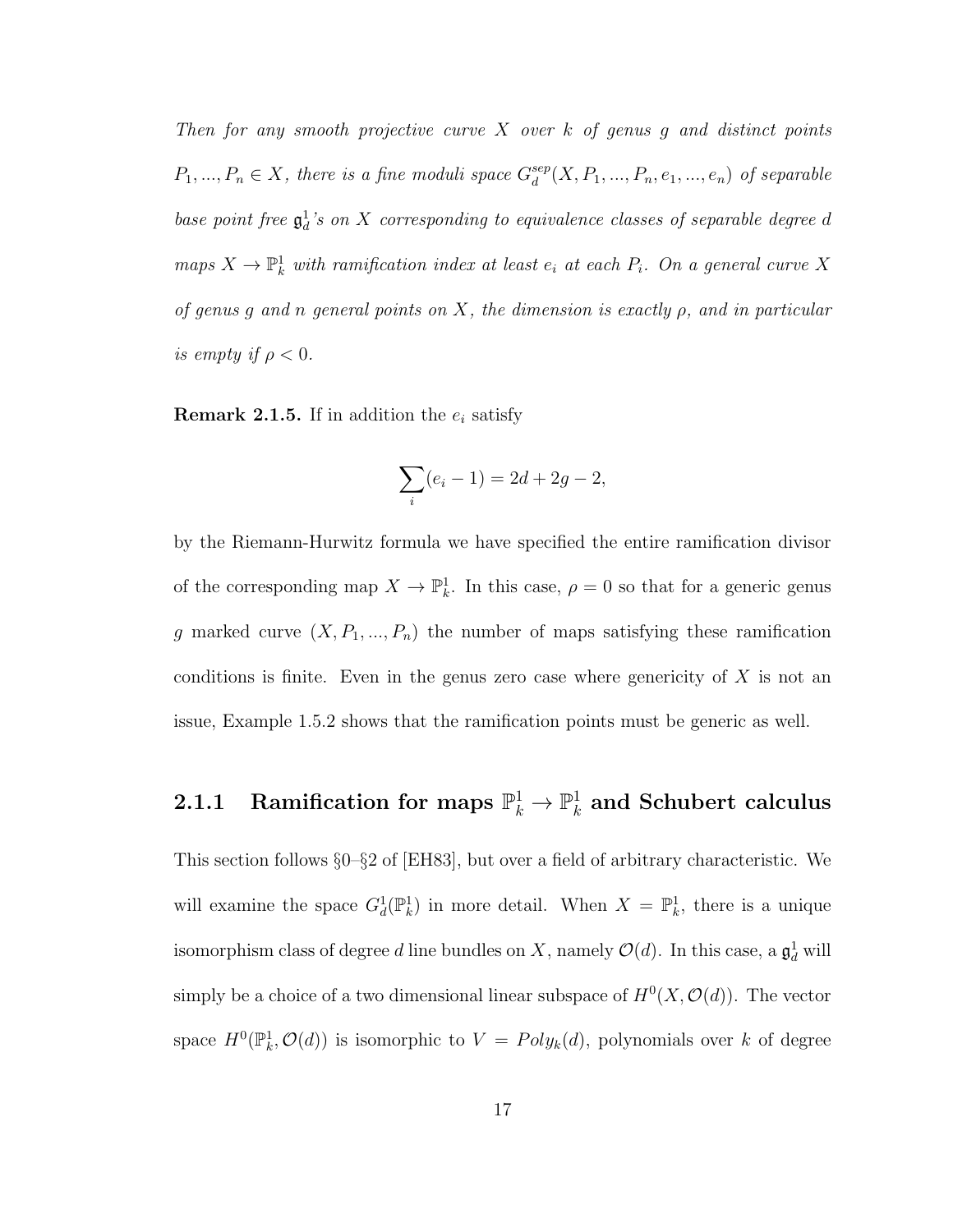at most d. Therefore,  $G_d^1(\mathbb{P}_k^1) \cong Gr(2, V)$ , the Grassmannian of two dimensional linear subspaces of the  $d+1$  dimensional vector space V.

We will now define Schubert varieties on a Grassmannian. Fix a finite dimensional vector space W of dimension d over an algebraically closed field  $k$ . A complete flag on W is an increasing sequence of linear subspaces  $E_{\bullet} : E_0 \subsetneq \cdots \subsetneq E_d = W$ . Choose integers  $a_1$  and  $a_2$  satisfying  $0 \le a_2 \le a_1 \le d-1$ . The *Schubert variety*  $\Omega_{a_1,a_2} \subseteq Gr(2,W)$  relative to the flag  $E_{\bullet}$  is  $\{T \in Gr(2,W)| \dim(T \cap E_{d-1-a_1}) \geq$ 1,  $\dim(T \cap E_{d-a_2}) \geq 2$ . The Schubert variety  $\Omega_{a_1,a_2}(E_{\bullet})$  is a smooth closed subvariety of  $Gr(2, W)$  of codimension  $a_1 + a_2$ . When the flag is unambiguous, we may write  $\Omega_{a_1,a_2}$ .

Fix a coordinate x on  $\mathbb{P}^1_k$  and a point P unequal to  $\infty$ . For this P, define  $E_i(P)$ , the complete flag on  $V = Poly_k(d)$ , as span $\{(x-P)^d, ..., (x-P)^{d-i}\}$ . Define  $E_i(\infty) = Poly_k(i)$ . It is easy to see that a base point free linear series T is contained in  $\Omega_{a_1,0}(E_{\bullet}(P))$  if and only if the associated map  $f_T : \mathbb{P}^1_k \to \mathbb{P}^1_k$  has ramification index at least  $a_1 + 1$  at P. Based on this observation, we have the following:

**Proposition 2.1.6.** Fix  $P_1, ..., P_n$  closed points of  $\mathbb{P}^1_k$  and positive integers  $e_1, ..., e_n$ . Every linear series corresponding to a map  $\mathbb{P}_k^1 \to \mathbb{P}_k^1$  with ramification index at least  $e_i$  at  $P_i$  is contained in

$$
\bigcap_i \Omega_{(e_i-1),0}(P_i).
$$

When specifying all the ramification indices so that  $\sum_i (e_i - 1) = 2d - 2$ , we have  $\sum_i \text{codim}(\Omega_{(e_i-1),0}(P_i)) = \dim(Gr(2, Poly_k(d)))$ . The expected number of maps is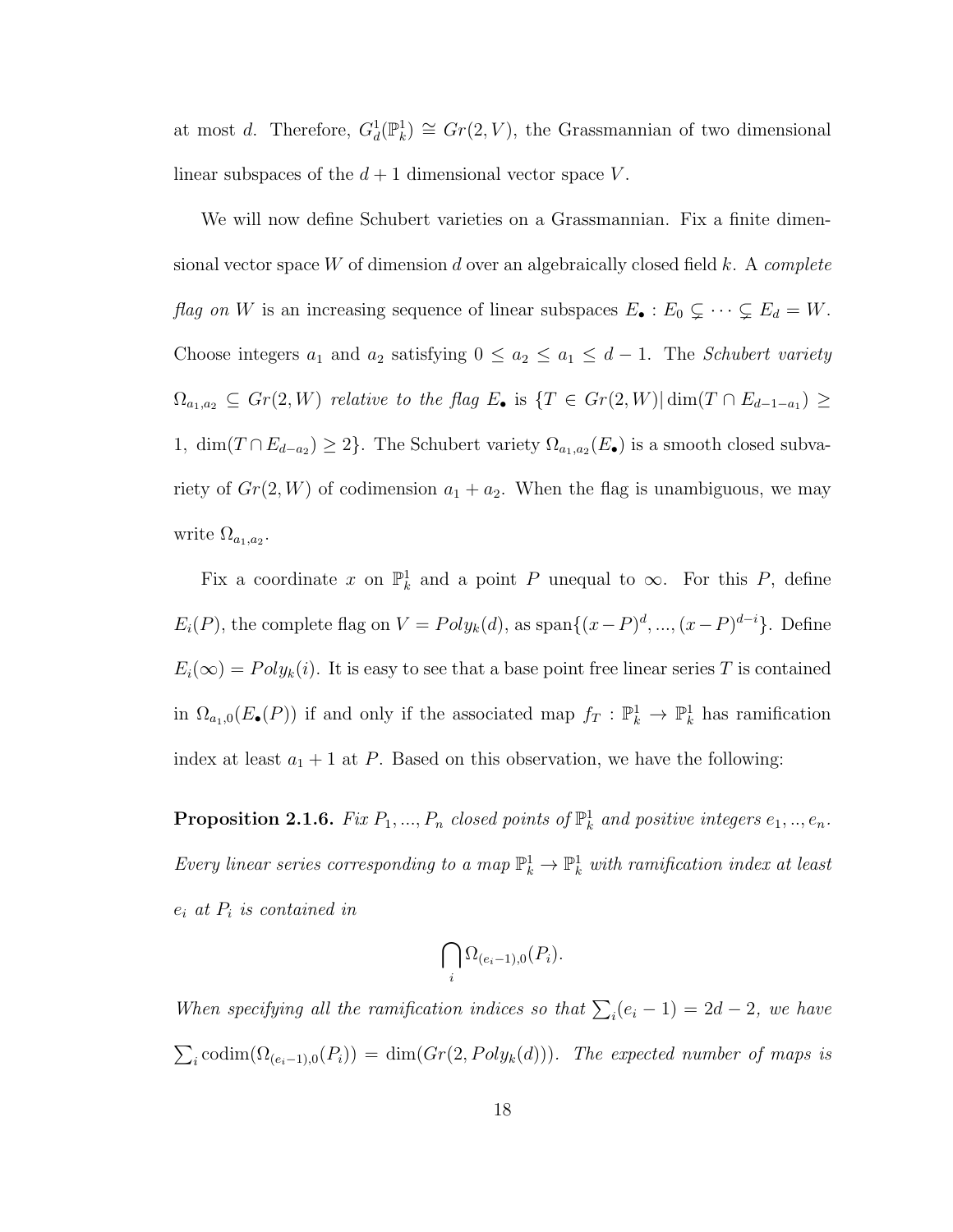therefore finite.

Example 2.1.7. We shall count the number of equivalence classes of separable degree 4 maps  $\mathbb{P}^1_k \to \mathbb{P}^1_k$  ramified at points  $P_1, ..., P_4$  with ramification indices  $e_1, e_2 =$ 3 and  $e_3, e_4 = 2$ . By the discussion above, every such map lies in

$$
\Omega_{2,0}(P_1) \cap \Omega_{2,0}(P_2) \cap \Omega_{1,0}(P_3) \cap \Omega_{1,0}(P_4).
$$

Using Pieri's formula ([GH78, p. 203]), we compute the cup product of the Poincaré duals of the Schubert varieties as  $\sigma_{2,0}\cup\sigma_{2,0}\cup\sigma_{1,0}\cup\sigma_{1,0}=2\sigma_{3,3}$ , so we expect there to be two equivalence classes of maps. We shall calculate the number of maps directly and compare this to the number expected from Pieri's formula.

By the Riemann-Hurwitz formula, given a separable degree 4 map with source and target the projective line,  $\sum_i (e_i - 1) = 6$ . Hence, if the map is tamely ramified we have specified all the ramification by specifying the ramification at  $P_1, \ldots, P_4$ . If there is any wild ramification we cannot have such a map since then  $e_i - 1 < \text{length}((\Omega_{\mathbb{P}^1/\mathbb{P}^1})_{P_i})$ . Therefore to have any separable degree 4 maps with these ramification indices, it must be the case that  $char(k) > 3$ .

Assume char(k) > 3 and the four ramification points are  $0, 1, \infty$ , and  $\lambda$  with ramification indices 3, 3, 2, and 2 respectively. Since the degree of the map is only four, 0 and  $\infty$  must map to distinct points, and by post-composing with a fractional linear transformation we may assume 0 and  $\infty$  map to 0 and  $\infty$  respectively. Our map must then have the form

$$
\frac{x^4 + ax^3}{cx + b}
$$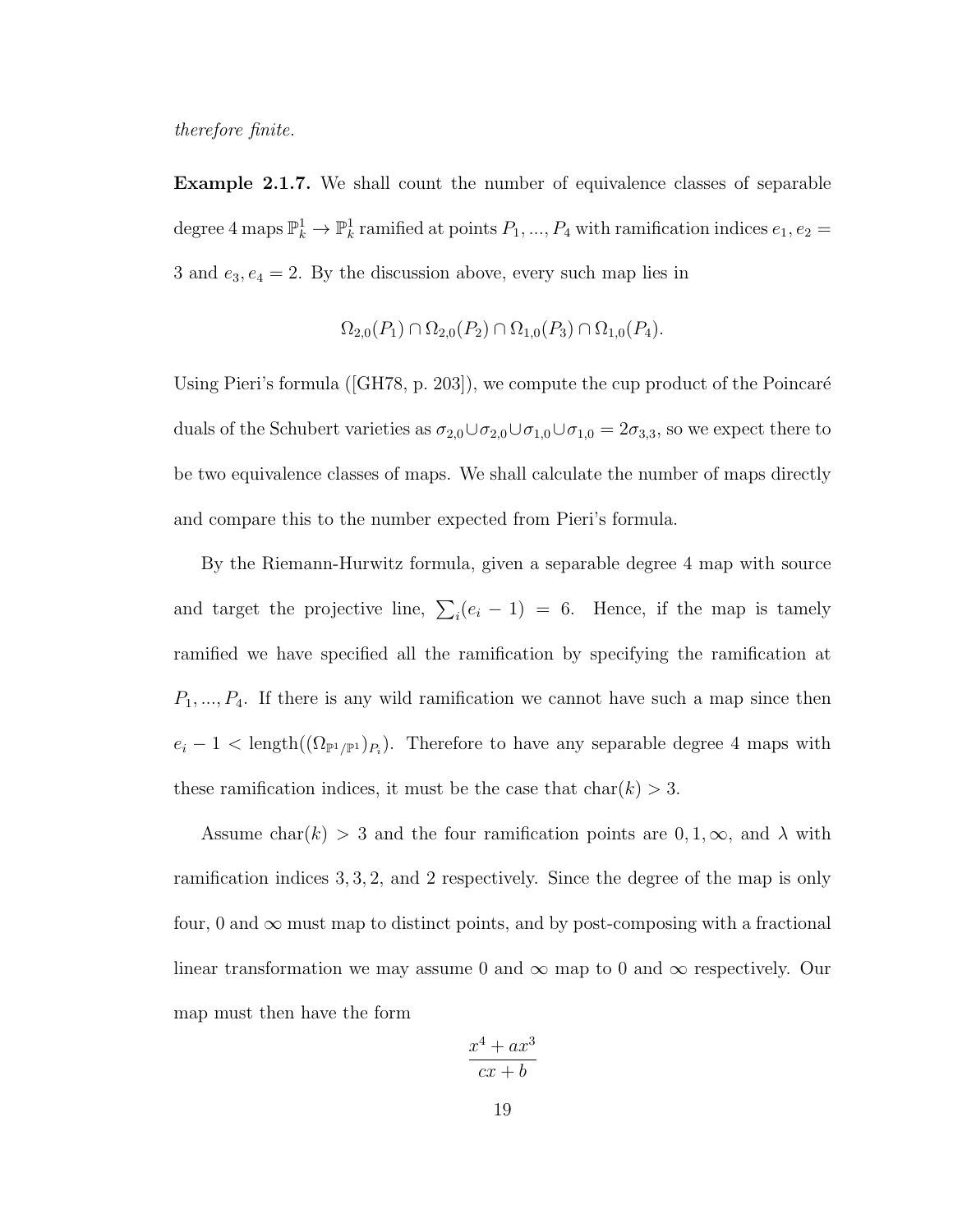with  $a, b, c \neq 0$ . After post-composing with the fractional linear transformation  $\varphi(x) = cx$ , we may assume  $c = 1$ . To have the desired ramification, the discriminant must be a scalar multiple of  $x^2(x-1)(x-\lambda)$  (for a discussion of the relationship between the ramification points and the discriminant, see Section 3.3). One checks that this condition is equivalent to  $a$  and  $b$  satisfying

$$
b = \frac{\lambda}{a}, \ 2a^2 + 3(1 + \lambda)a + 4\lambda = 0.
$$

Therefore unless  $\lambda = \pm \sqrt{32/9} + 1$  we have two equivalence classes of maps as predicted by Pieri's formula. If  $\lambda = \pm \sqrt{32/9} + 1$  we have only one class of maps, and in this case the point corresponding to the map is a double point in

$$
\bigcap_i \Omega_{(e_i-1),0}(P_i).
$$

In characteristic 2, the plane  $T = \text{span}\{1, x^4\}$ , which corresponds to an inseparable map, is contained in  $\Omega_{3,0}(P)$  for every  $P \in \mathbb{P}^1_k$  and is the unique point in  $\cap \Omega_{(e_i-1),0}(P_i)$ . In characteristic 3, for any choice of a, the plane  $T = \text{span}\{(x - p_i)\}$ a),  $(x-a)x^3$  is contained in  $\Omega_{2,0}(P)$  for every P. To see this, note that T also has a basis  $\{(x-a),(x-a)(x-c)^3\}$  for every affine point  $P=(x-c)$ . Therefore in this case  $\cap_i \Omega_{(e_i-1),0}(P_i)$  again contains no separable linear series, but contains a one dimensional space of inseparable linear series with base points.

Using Schubert varieties to describe ramification conditions, we can show that the separable linear series form an open subscheme: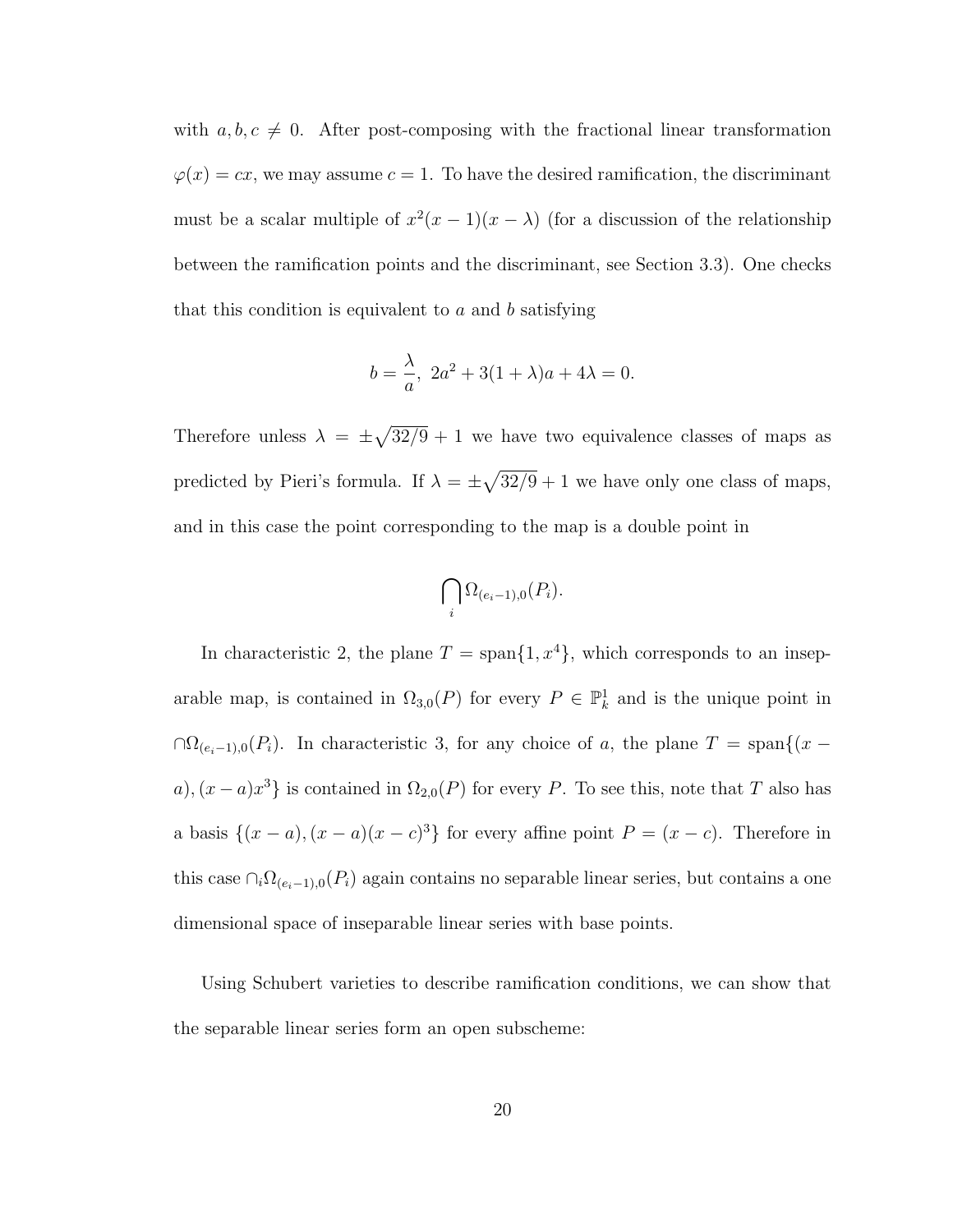Proposition 2.1.8. The points corresponding to separable linear series form an open subscheme of  $G_d^1(\mathbb{P}^1_k)$ . This subscheme will be denoted by  $G_d^{sep}$  $\binom{sep}{d}$  ( $\mathbb{P}^1_k$ ) or  $G_d^{sep}$ d when the  $\mathbb{P}^1_k$  is understood.

*Proof.* Every inseparable linear series is contained in  $\Omega_{1,0}(P)$  for each closed point P. However, by Theorem 2.1.3 a separable linear series can only be ramified at finitely many points. Therefore

$$
\bigcap_{P\in\mathbb{P}^1}\Omega_{1,0}(P)
$$

is precisely the inseparable locus, and since it is an intersection of closed subschemes  $\Box$ it is closed.

#### 2.1.2 First order deformations of a map

As is often the case, we shall use first order deformations to study moduli space properties. For the generalities in this section we follow [Ser06]. We shall work over an algebraically closed field k. The spectrum of the dual numbers over k,  $Spec(k[t]/(t^2))$ , shall be denoted by S. Any otherwise unspecified morphism  $Spec(k) \rightarrow S$  will be the morphism induced from the k-homomorphism  $k[t]/(t^2) \to k$  sending t to 0.

Let X be a k-scheme. A first order deformation of X is a flat S-scheme  $\mathcal X$  such that the pullback of  $\mathcal{X},$ 

$$
x \times_S \operatorname{Spec}(k) \longrightarrow x
$$
  
\n
$$
\downarrow \qquad \qquad \downarrow
$$
  
\n
$$
\operatorname{Spec}(k) \longrightarrow S
$$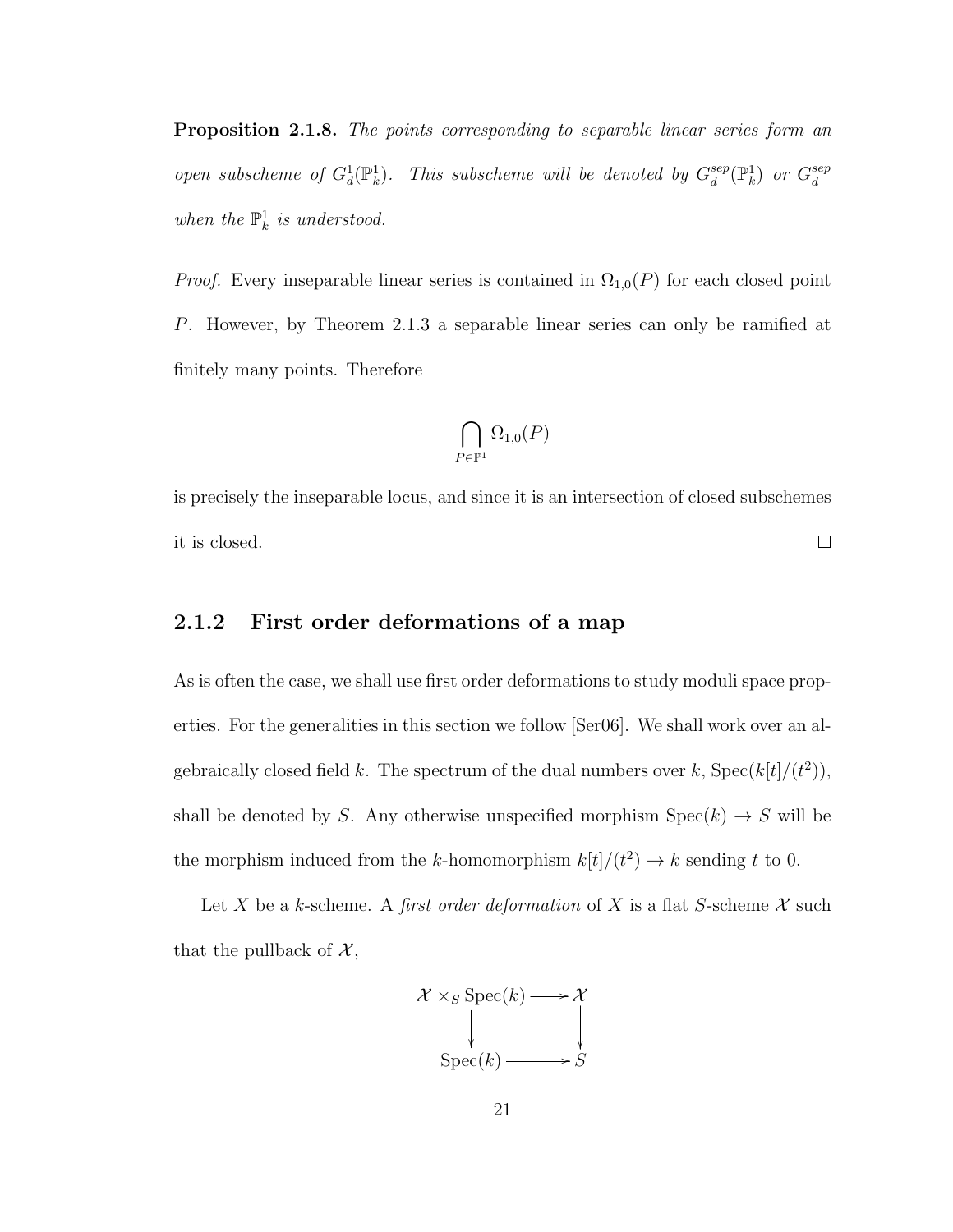is isomorphic to X. The *trivial deformation* of X over S is the fiber product  $X \times_k S$ . A scheme X is rigid if it has no non-trivial first order deformations. When X is non-singular (such as in our applications), we have the following classification of first order deformations of  $X$ :

**Proposition 2.1.9.** *[Ser06, Proposition 1.2.9] Suppose X is non-singular. Then* there is a 1-1 correspondence between isomorphism classes of first order deformations of X and  $H^1(X, \mathcal{T}_X)$ , where  $\mathcal{T}_X$  is the tangent sheaf of X.

There is also a notion of a first order deformation of a morphism between schemes. Let  $f: X \rightarrow Y$  be a morphism of k-schemes. A first order deformation of f is a morphism  $F: \mathcal{X} \to \mathcal{Y}$  of flat S-schemes such that the pullback of  $F,$ 



is isomorphic to f. When  $X$  and  $Y$  are non-singular, we have the following:

**Proposition 2.1.10.** [Ser06, Proposition 3.4.2 (ii)] Let  $f : X \rightarrow Y$  be a morphism of non-singular k-schemes. Then the first order deformations of f between  $\mathcal{X} = X \times_k S$  and  $\mathcal{Y} = Y \times_k S$  are in 1-1 correspondence with  $H^0(\Gamma_f, \mathcal{N}_{\Gamma_f/X \times Y}) \cong$  $H^0(X, f^*(\mathcal{T}_Y))$  where  $\Gamma_f$  is the graph of f and  $\mathcal{N}_{\Gamma_f/X \times Y}$  is the normal bundle of  $\Gamma_f \subseteq X \times_k Y$ .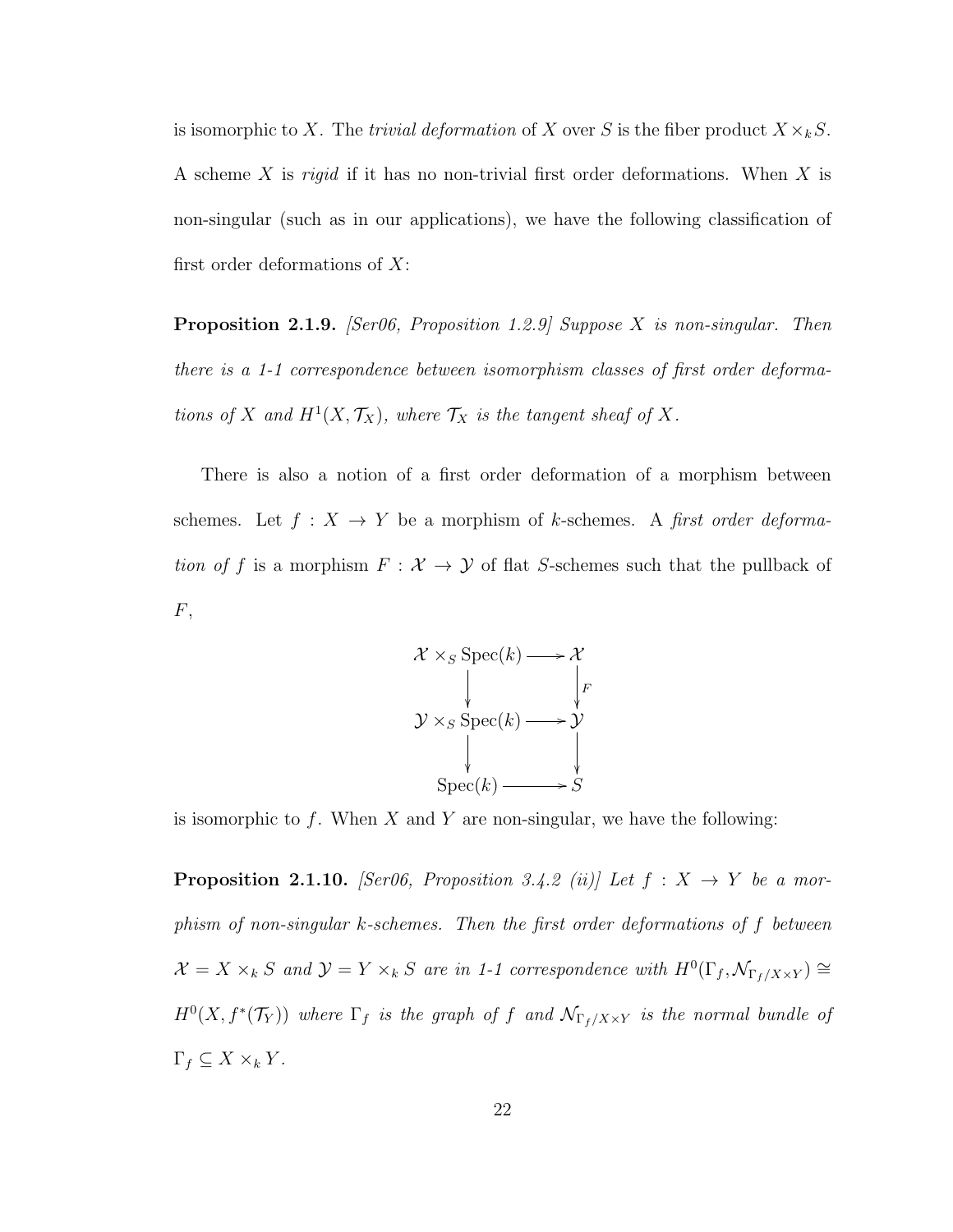Next, we will restrict to the case of a degree  $d$  map  $f: \mathbb{P}_k^1 \to \mathbb{P}_k^1$ . This discussion will be the foundation of the results in Section 3.5. Since  $\mathbb{P}_k^1$  is non-singular, by Proposition 2.1.9 its first order deformations correspond to elements of  $H^1(\mathbb{P}_k^1, \mathcal{T}_{\mathbb{P}^1})$ . The tangent sheaf of the projective line has no global sections, so it is rigid. Therefore, every first order deformation of f is between  $X \times S$  and  $Y \times S$  and hence Proposition 2.1.10 provides a correspondence between  $H^0(\Gamma_f, \mathcal{N}_{\Gamma_f/\mathbb{P}^1 \times \mathbb{P}^1})$  and every first order deformation of  $f$ .

Using this correspondence, we shall obtain an explicit description of the first order deformations of f:

**Proposition 2.1.11.** Let  $f : \mathbb{P}_k^1 \to \mathbb{P}_k^1$  be a degree d map, written as a rational function  $y = g(x)/h(x)$ . The first order deformations of f are of the form

$$
y = \frac{g(x) + g_1(x)t}{h(x) + h_1(x)t}
$$

where  $deg(g_1(x), h_1(x)) \leq d$ , and every map of the above form is a first order deformation of f.

*Proof.* Take an element  $\eta \in H^0(\Gamma_f, \mathcal{N}_{\Gamma_f/\mathbb{P}^1 \times \mathbb{P}^1})$ , and let  $\mathcal I$  be the ideal sheaf of  $\Gamma_f \subseteq \mathbb{P}_k^1 \times \mathbb{P}_k^1$ . Since  $\mathcal{N}_{\Gamma_f/\mathbb{P}^1 \times \mathbb{P}^1}$  is the dual of  $\mathcal{I}/\mathcal{I}^2$ ,  $\eta \in \text{Hom}_{\mathcal{O}_{\Gamma_f}}(\mathcal{I}/\mathcal{I}^2, \mathcal{O}_{\Gamma_f})$ .

Write f as a rational function  $y = g(x)/h(x)$ , and for simplicity choose coordinates so that infinity and zero are fixed points of  $f$ . By our choice of coordinates,  $\Gamma_f$  is contained in two affine patches on  $\mathbb{P}_k^1 \times \mathbb{P}_k^1$ , one away from infinity on both copies of  $\mathbb{P}_k^1$  and another away from 0 on both copies of  $\mathbb{P}_k^1$ . Denote these affine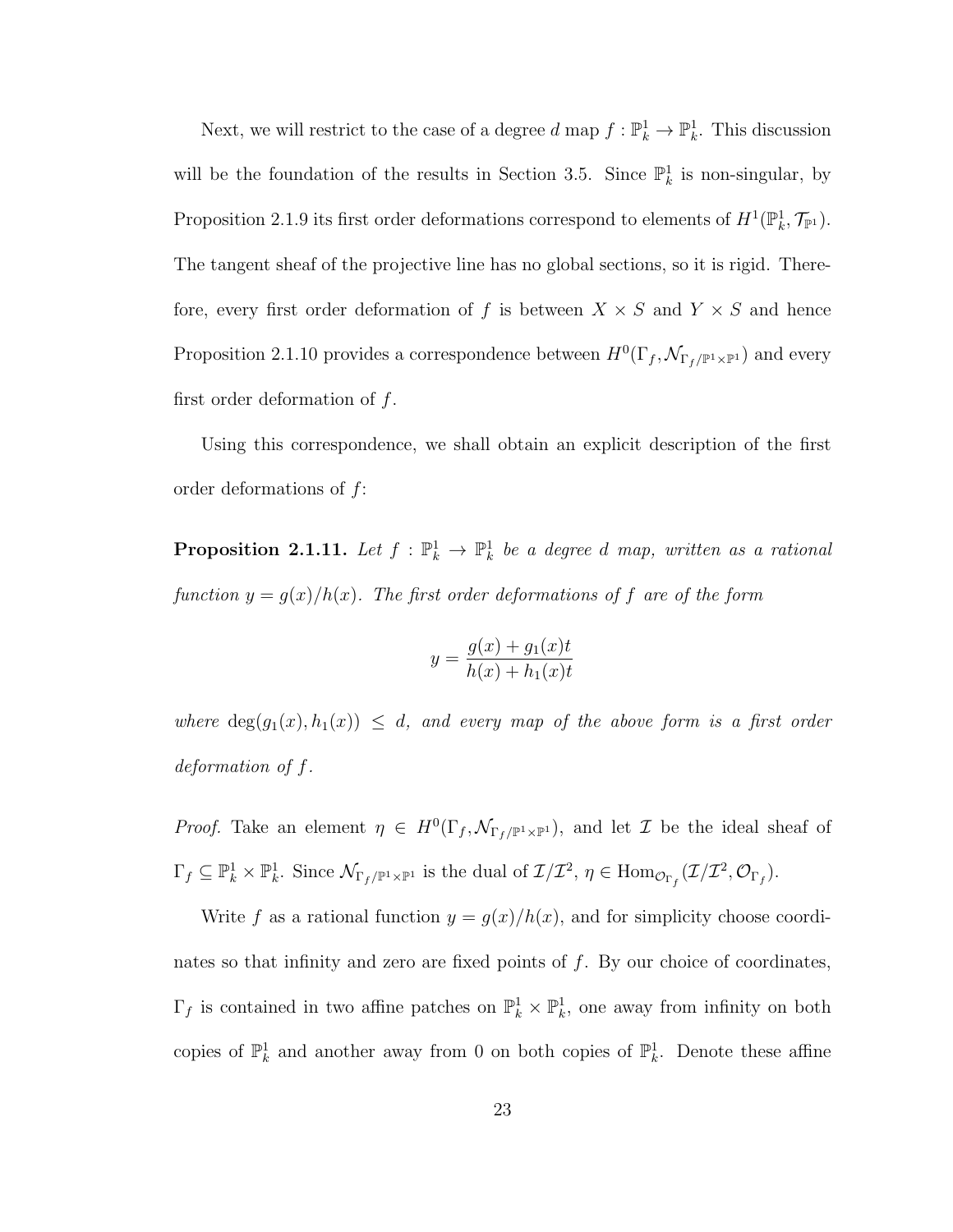patches by  $Spec(A)$  and  $Spec(\widetilde{A})$  respectively, where  $A = k[x, y]$  and  $\widetilde{A} = k[\widetilde{x}, \widetilde{y}]$ with the relation that  $x\tilde{x} = 1$  and  $y\tilde{y} = 1$ .

On Spec(A),  $\Gamma_f$  corresponds to the ideal  $I = (h(x)y - g(x))$ . Therefore on  $Spec(A), \eta$  restricts to an element of  $Hom_{A/I}(I/I^2, A/I)$ . Such a homomorphism is determined by the image of the generator,  $h(x)y - g(x)$ . Let  $\alpha_A(x, y)$  be the image. Since f is degree d, on  $Spec(\tilde{A})$  a generator for the ideal of  $\Gamma_f$  is  $\tilde{y} \tilde{x}^d(h(x)y$  $g(x)$   $\in k[\tilde{x}, \tilde{y}]$ . Let  $\alpha_{\tilde{A}}(\tilde{x}, \tilde{y})$  be the image of  $\tilde{y}\tilde{x}^d(h(x)y - g(x))$ . By restricting to  $Spec(A) \cap Spec(\tilde{A})$ , we see that  $\alpha_{\tilde{A}}(\tilde{x}, \tilde{y}) = \tilde{y} \tilde{x}^d \alpha_A(x, y)$ . Therefore, since  $\alpha_{\widetilde{A}}(\widetilde{x},\widetilde{y})$  is a polynomial in  $\widetilde{x}$  and  $\widetilde{y}$ , it must be the case that  $\deg_x(\alpha_A(x,y)) \leq d$ and  $\deg_y(\alpha_A(x,y)) \leq 1$ . Hence, we may write  $\alpha_A(x,y) = g_1(x) - h_1(x)y$  where  $deg(g_1(x), h_1(x)) \leq d.$ 

By following the proof of  $\text{Ser06}$ , Proposition 3.2.1(ii), which is the essential ingredient in Proposition 2.1.10, on  $Spec(A)$ ,  $\eta$  corresponds to the first order deformation of  $\Gamma_f \subseteq \mathbb{P}_k^1 \times \mathbb{P}_k^1$  with ideal  $(h(x)y - g(x) + \alpha_A t)$ . Writing this as a rational function  $\mathbb{P}_S^1 \to \mathbb{P}_S^1$ , we have

$$
y = \frac{g(x) + g_1(x)t}{h(x) + h_1(x)t}.
$$

By reversing this argument, any map of the form  $(g(x) + g_1(x)t)/(h(x) + h_1(x)t)$ where  $deg(g_1(x), h_1(x)) \leq d$  will produce a first order deformation on  $Spec(A)$  and Spec( $\widetilde{A}$ ) which agree on the intersection to yield a first order deformation of  $\Gamma_f$ .  $\Box$ 

Remark 2.1.12. Based on the form of the first order deformation in Proposition 2.1.10, since both  $g_1(x)$  and  $h_1(x)$  can be arbitrary polynomials of degree at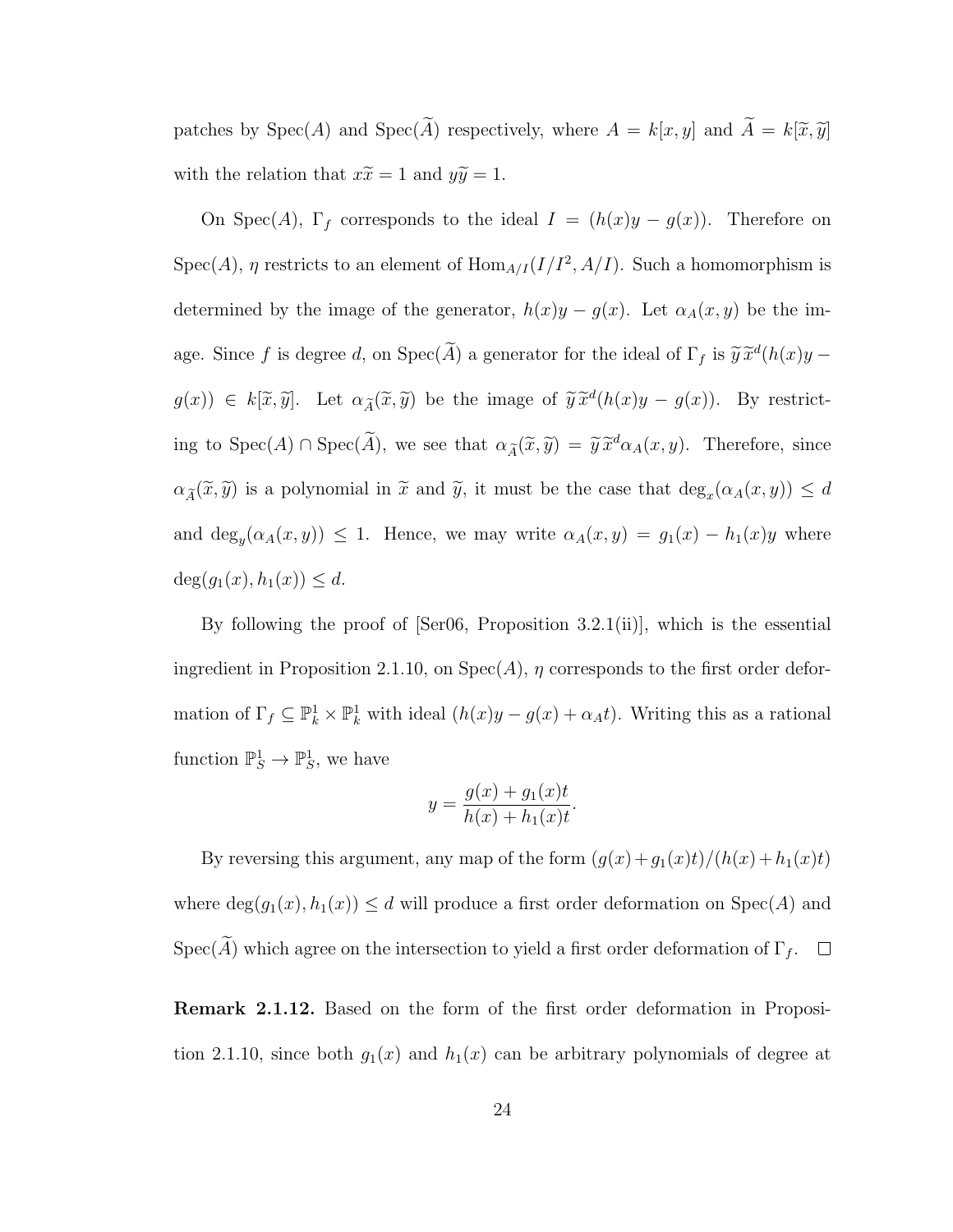most d, it may initially appear that the tangent space of the moduli space  $H_d(\mathbb{P}^1, \mathbb{P}^1)$ at the point corresponding to f is  $2d + 2$  dimensional. However, the map which determines  $g_1(x)$  and  $h_1(x)$  has target  $A/I$ . Using the relation  $g(x) = h(x)y$  in I, we can eliminate the  $deg(g(x))$  term from  $g_1(x)$ , and so the tangent space is actually  $2d + 1$  dimensional. This agrees with  $G_d^1(\mathbb{P}_k^1)$  being  $2d - 2$  dimensional, since the base point free points of  $G_d^1(\mathbb{P}_k^1)$  correspond to maps up to the free  $\text{Aut}(\mathbb{P}_k^1)$ -action on the base  $\mathbb{P}_k^1$ , and  $\mathrm{Aut}(\mathbb{P}_k^1)$  is a 3 dimensional group scheme.

### 2.2 Families

Let  $k$  be an algebraically closed field and  $X, Y_1$ , and  $Y_2$  smooth projective curves over k. Recall that we consider two maps  $f_i: X \to Y_i$  equivalent if there is a commutative diagram:



In formulating the definition of a family, the essential point we wish to capture is that the source  $X$  is fixed but the target is allowed to vary.

**Definition 2.2.1.** Let k be an algebraically closed field,  $X$  a smooth projective curve over k, and S a k-scheme. A family of degree d maps with source X over S is a degree  $d$   $S\text{-morphism } f: X_S \to \mathcal{Y}$  where  $\mathcal{Y}$  is a flat  $S\text{-scheme}$  and the geometric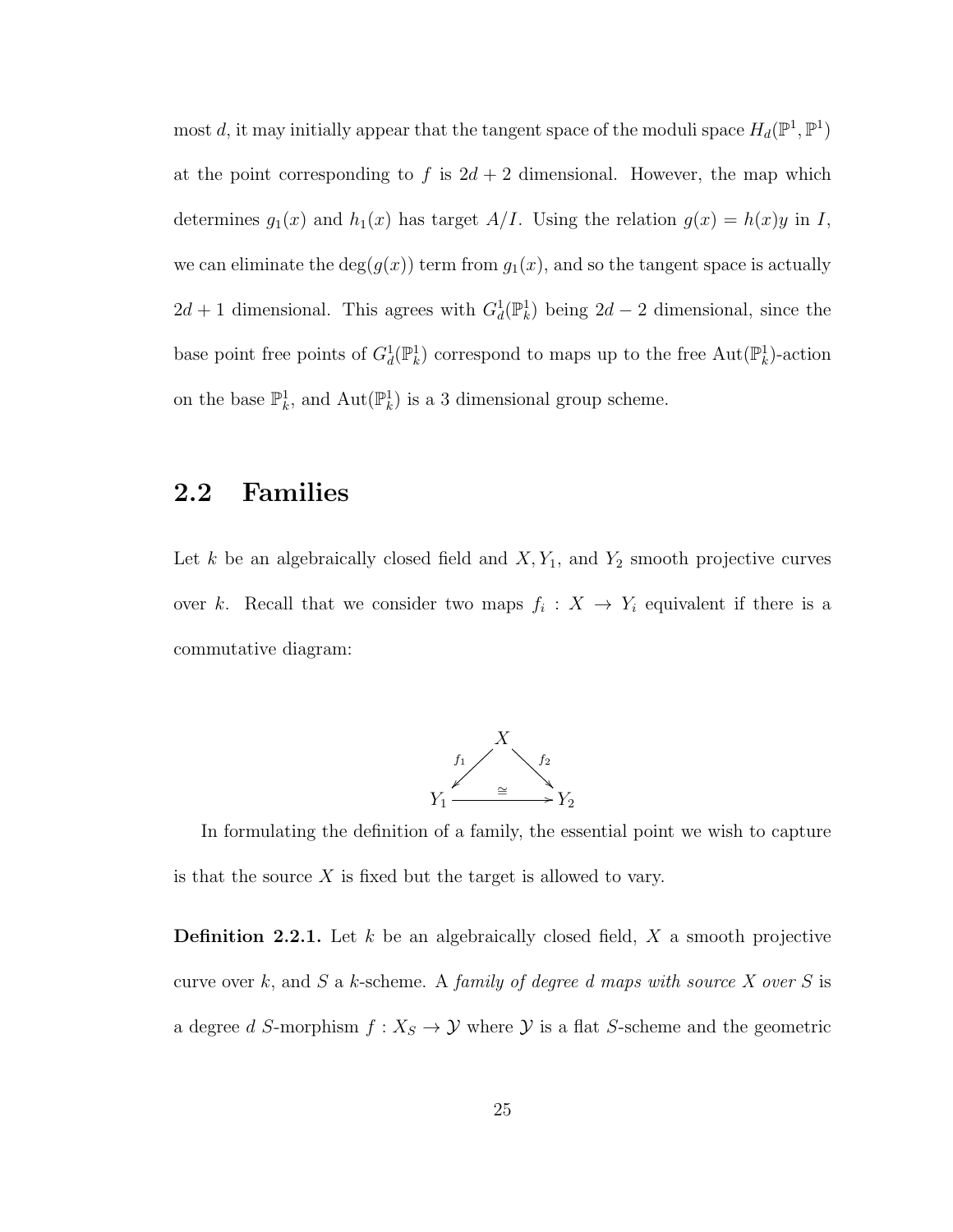fibers are smooth projective curves. A family is *constant* if the fibers over every closed point of S are equivalent.

Now that we have stated the definition of a family, we can begin to properly answer questions such as Question 1.5.1. However, previous results in the literature, as well as our method of proof for Theorem 4.4.1, show that there are finitely many maps satisfying a set of conditions. Therefore we need a result to translate between statements about finitely many maps and every family being constant:

**Theorem 2.2.2.** Let k be an algebraically closed field,  $X$  a smooth projective curve over k, S a connected k-scheme,  $\mathcal Y$  an S-scheme, and  $f: X_S \to \mathcal Y$  a family of degree d maps over S. If the maps over closed points of S lie in finitely many equivalence classes, then f is constant.

First, we will prove Theorem 2.2.2 for  $\mathcal{Y} = Y_S$  and then reduce the general case to this case. In this restricted case, we will use [Bor69, Lemma 1.8]:

**Lemma 2.2.3.** (Closed orbit lemma) Let  $k$  be an algebraically closed field,  $G$  a smooth k-group of finite type over k, X a scheme of finite type over k, and  $\alpha$ :  $G \times X \to X$  a group action. For  $x \in X(k)$ , let  $\alpha_x : G \to X$  be the orbit map (i.e.  $\alpha(g) = g \cdot x$ ). Then the set theoretic image of  $\alpha_x$  is locally closed, and with the reduced induced scheme structure it is smooth. Moreover, the orbits of minimal dimension are closed.

Equipped with Lemma 2.2.3, we can provide a proof of Theorem 2.2.2 in the  $\mathcal{Y} = Y_S$  case: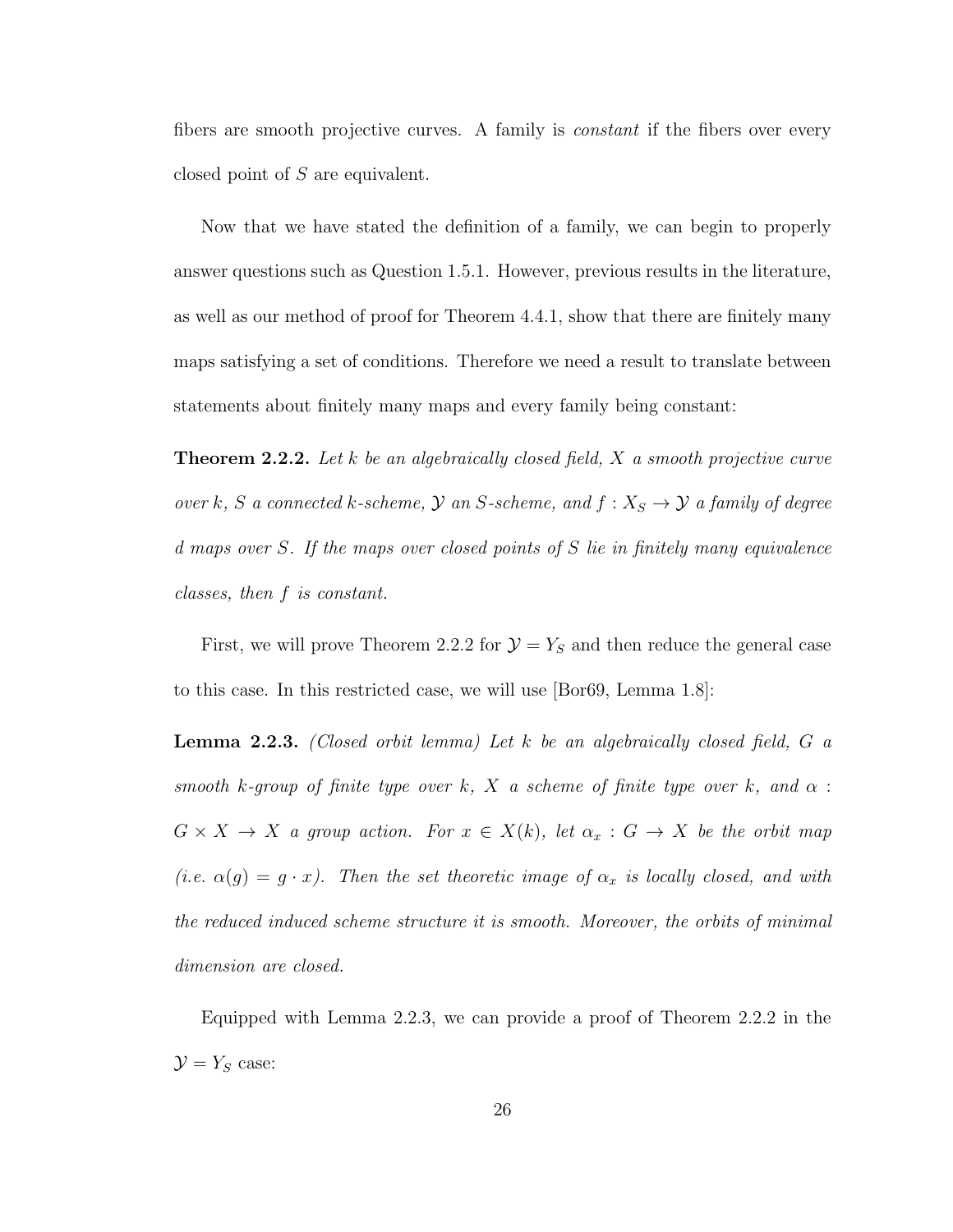**Proposition 2.2.4.** Let k be an algebraically closed field and let X and Y be smooth projective curves over k. Let S be a connected k-scheme, and  $f: X_S \to Y_S$  a family of degree d maps over S. If the maps over closed points of S lie in finitely many equivalence classes, then f is constant.

*Proof.* By Theorem 2.1.1, the contravariant functor  $\mathcal{H}_d(X, Y)$  :  $Sch_k \to Set$  defined by  $\mathcal{H}_d(X, Y)(S) = \{S\text{-morphisms } X_S \to Y_S \text{ of degree } d\}$  is representable by a quasiprojective scheme  $H_d(X, Y)$ . Hence,  $f : X_S \to Y_S$  corresponds to a morphism  $\varphi_f : S \to H_d(X, Y)$ . Since the maps over closed points of S lie in finitely many equivalence classes,  $\varphi_f(S)$  is contained in finitely many Aut(Y)-orbits. Since the action of  $Aut(Y)$  is free by Theorem 2.1.1, each orbit has the same dimension. By Lemma 2.2.3, each orbit is then closed. However, since S is connected,  $\varphi_f(S)$  is connected as well, and must then be contained in a single  $Aut(Y)$ -orbit. In other words, all the maps over closed points of  $S$  lie in a single equivalence class, so the  $\Box$ family is constant.

Using the moduli stack of genus  $g$  curves, we can reduce the general case to the situation of Proposition 2.2.4:

*Proof of Theorem 2.2.2.* Let  $\pi : \mathcal{Y} \to S$  be the S-structure morphism. Since X is a projective curve and f is finite,  $\pi^{-1}(s)$  is also a projective curve for every closed point  $s \in S$ . Since  $\pi$  is flat, the arithmetic genus of the fibers is constant and by Definition 2.2.1 the fibers are smooth. Therefore  $\pi$  induces a map  $\varphi_{\pi}: S \to M_g$  to the coarse moduli space of genus g curves over k. Since S is connected and  $\varphi_{\pi}(S)$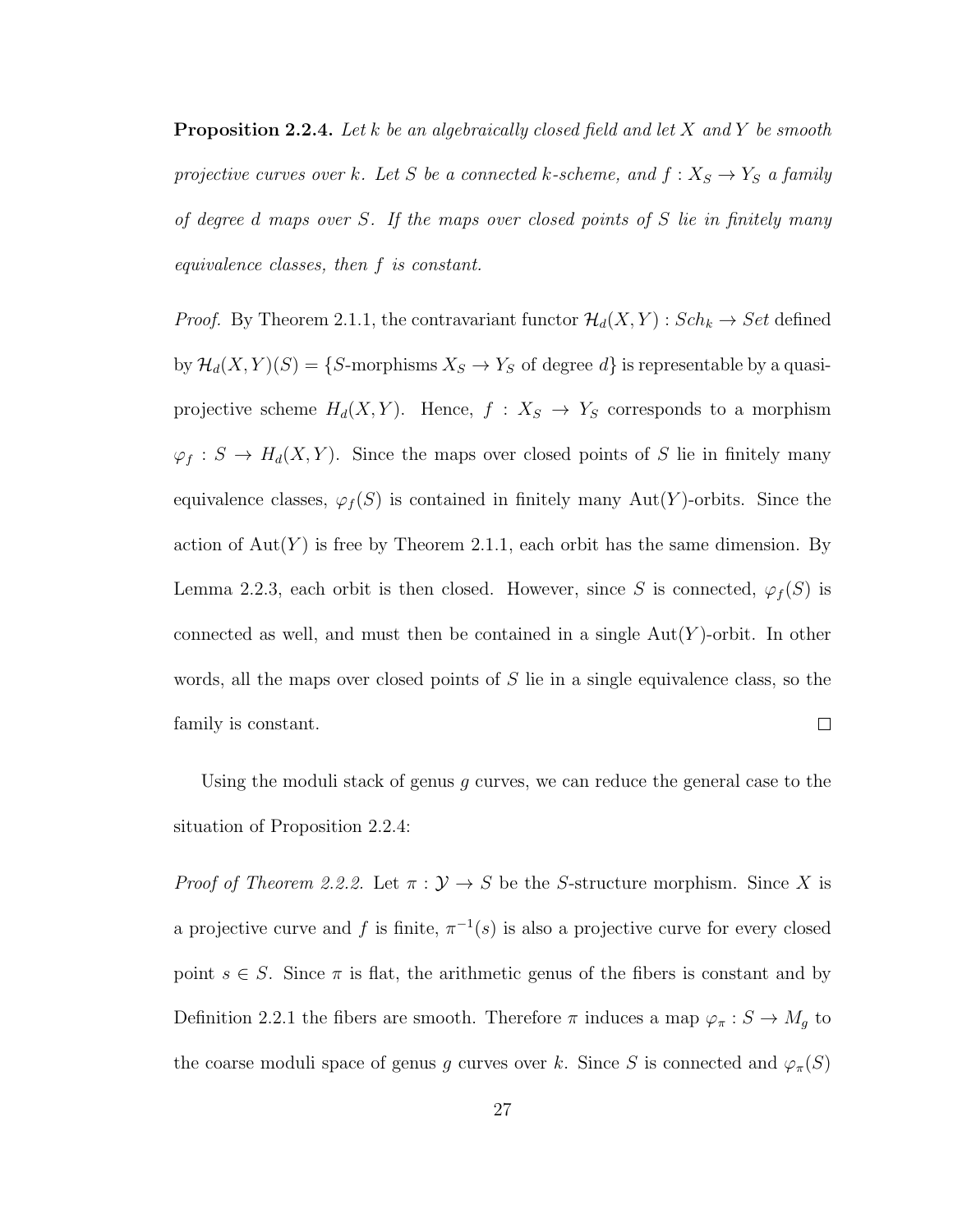contains finitely many closed points by hypothesis,  $\varphi_{\pi}(S)$  is a single point. In other words, every  $\pi^{-1}(s)$  is isomorphic. Let Y denote this curve.

Next, we claim that after some étale pullback  $\mathcal Y$  becomes trivial. That is, there exists an étale covering  $\psi : S' \to S$  such that



To prove this claim, let  $\mathcal{M}_g$  denote the moduli stack of genus g curves over k. Since  $\mathcal Y$  has constant fiber corresponding to a closed point of  $\mathcal M_g$ , the maps it induces from  $S$  to  $\mathcal{M}_g$  and  $M_g$  factor as in the commutative diagram



which induces a map  $S \to \mathcal{M}_g \times_{M_g} \text{Spec}(k)$ . The trivial family  $Y \times_{\text{Spec}(k)} S$  also induces a morphism from S to  $\mathcal{M}_g \times_{M_g} \text{Spec}(k)$ . Since  $\mathcal{M}_g \times_{M_g} \text{Spec}(k) \to \text{Spec}(k)$ is a gerbe, every two objects over  $S$  are locally isomorphic in the étale topology, so there is an étale covering  $\psi : S' \to S$  over which there is an isomorphism  $\xi : \mathcal{Y} \times_S S' \to Y'_{S}$ . Hence, after an étale base change we have a family



which concludes the proof of the claim.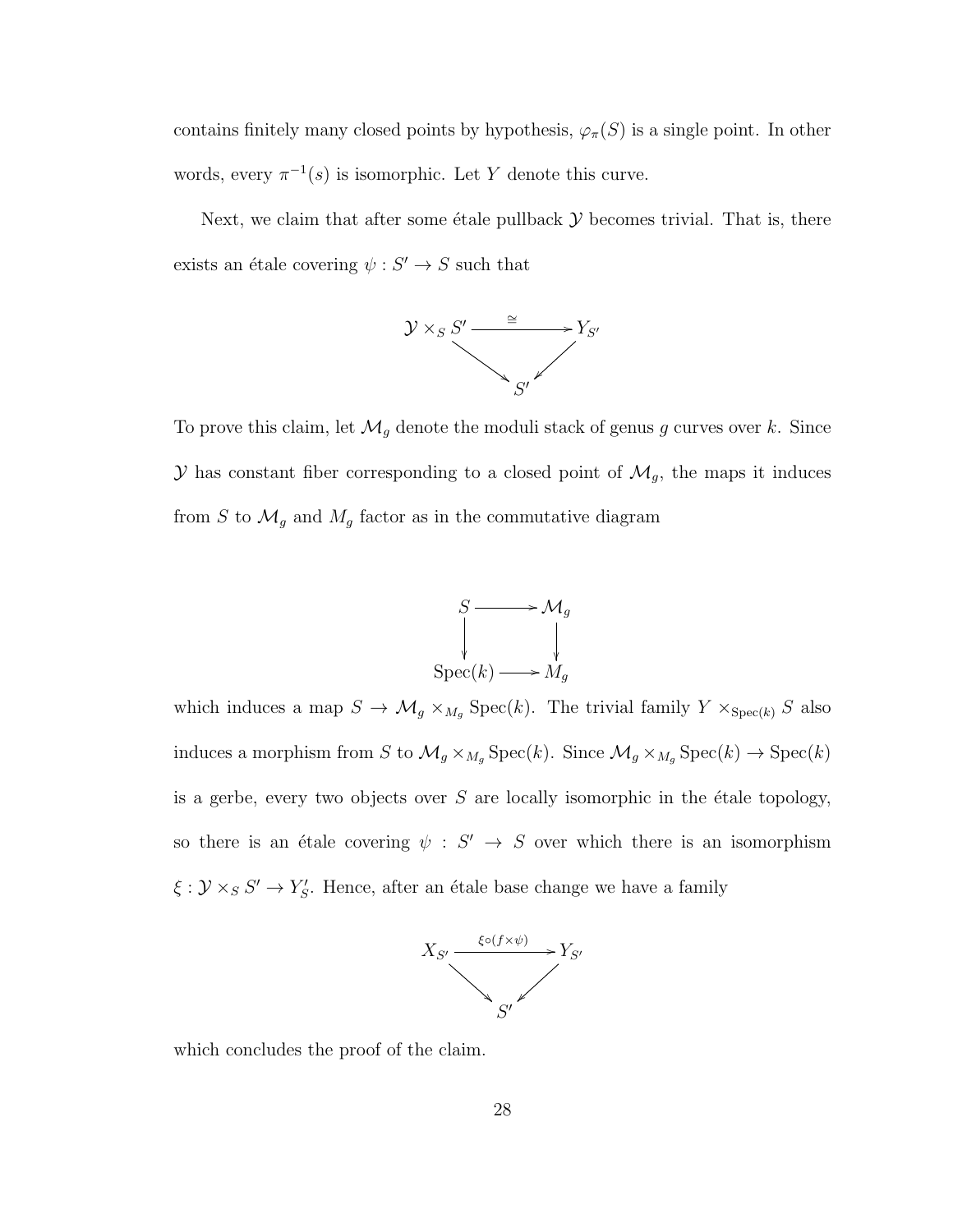Denote  $\xi \circ (f \times \psi)$  by g. Since  $\psi : S' \to S$  is étale, if  $\psi(s') = s$  then the fiber of g above  $s'$  is equivalent to the fiber of f above s. Thus, since there are finitely many equivalence classes of fibers of  $f$ , the same is true for  $g$ . However,  $S'$  may be disconnected. Therefore, to use Proposition 2.2.4, we first restrict to the connected components of  $S'$ .

Let S be the set of connected components of S' and A the subsets  $S' \subseteq S$  such that there is a single equivalence class of fiber over closed points of

$$
\coprod_{S_i \in \mathcal{S}'} S_i,
$$

ordered by inclusion. Since each  $S_i$  is connected and has finitely many equivalence classes of fibers, by Proposition 2.2.4 there is only one equivalence class of fiber over  $S_i$ , so  $\{S_i\} \in \mathcal{A}$  and hence  $\mathcal{A}$  is non-empty. By a standard application of Zorn's lemma,  $A$  contains a maximal element  $S'$ .

Suppose  $S' \subsetneq S$  (i.e. the fibers over closed points of  $g: X_{S'} \to Y_{S'}$  lie in more than one equivalence class), and let  $\mathcal{T} = \mathcal{S} \backslash \mathcal{S}'$ . By the maximality of  $\mathcal{S}'$ , it must be the case that the image under  $\psi$  of any connected component in  $\mathcal T$  is disjoint from the image under  $\psi$  of the connected components of  $\mathcal{S}'$ . However, étale morphisms are open by [Gro64, Proposition 2.4.6], which implies that the images of  $\mathcal T$  and  $\mathcal{S}'$  are disjoint open subsets of S, a contradiction to the connectedness of S. It must then be the case that  $S' = S$ . Therefore the fibers over closed points of  $g: X_{S'} \to Y_{S'}$  all lie in a single equivalence class, and the same is then true for the original map  $f: X_S \to \mathcal{Y}$ .  $\Box$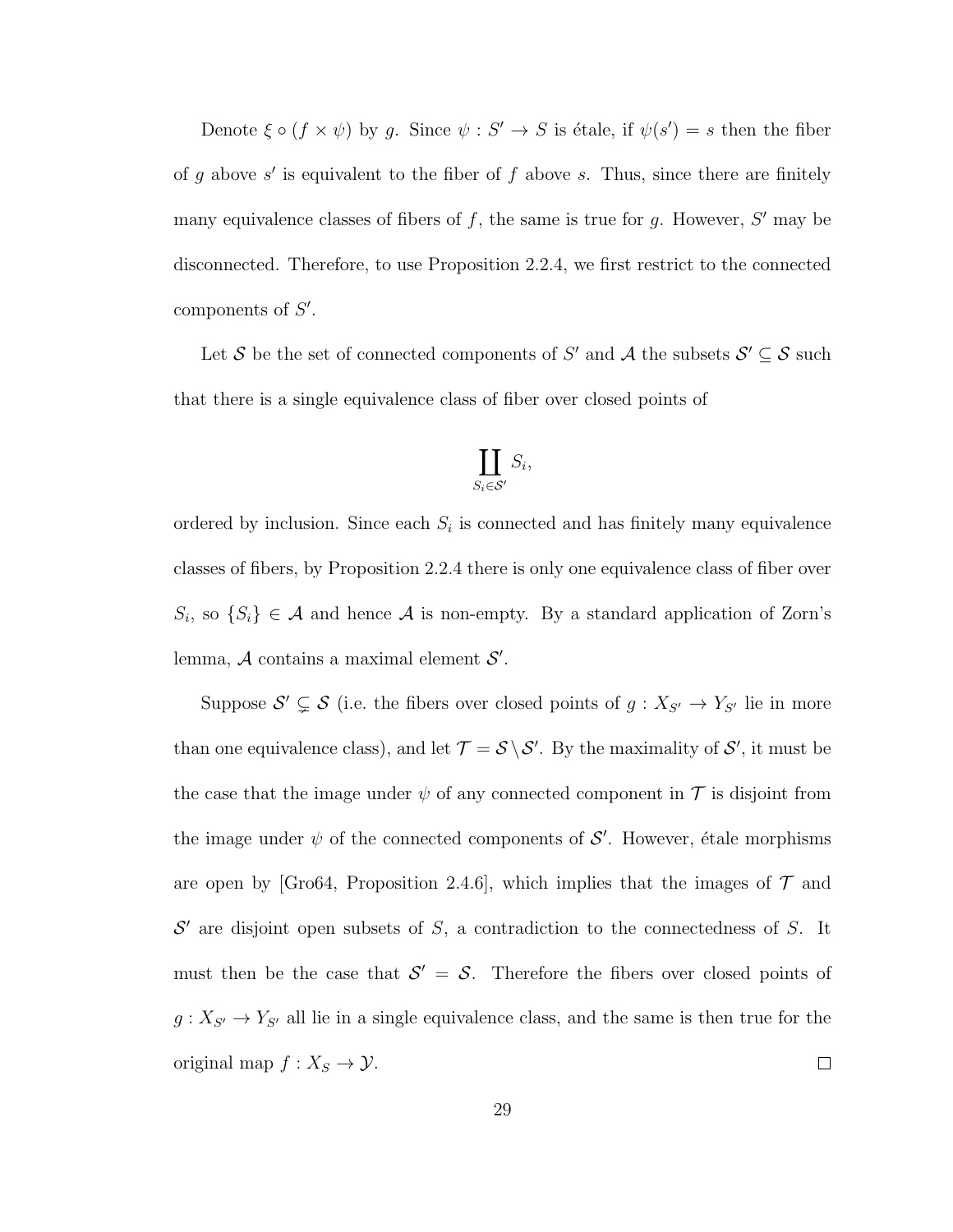Remark 2.2.5. Whenever we say having a finite number of equivalence classes of fibers over a connected base implies there are no non-constant families, it will be by Theorem 2.2.2. Further when stating that there are no non-constant families it will be implicit that we are restricting to families over a connected base.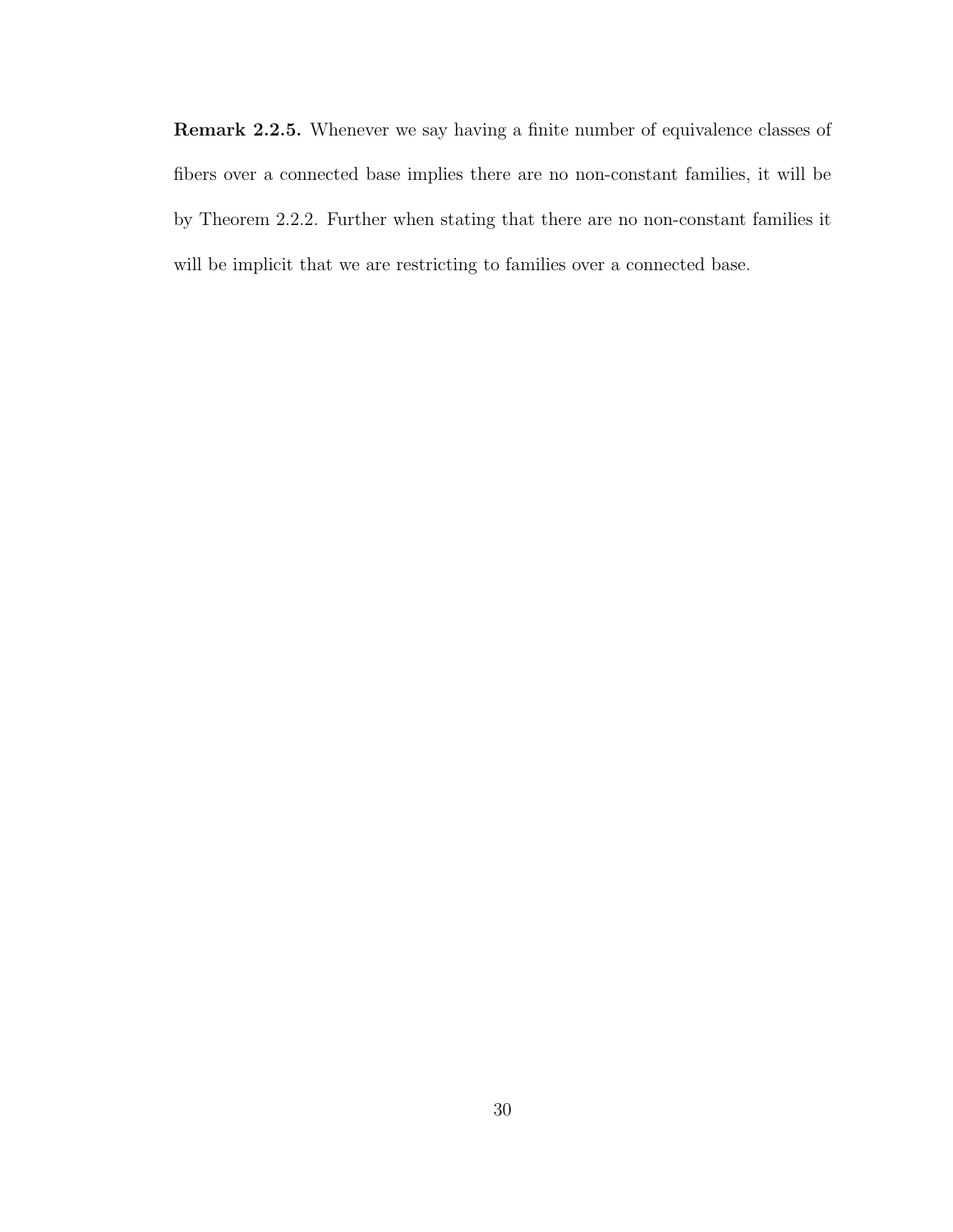# Chapter 3

# Non-Galois Case

## 3.1 Previous results

Various results from the literature presented in this section concern the finiteness of certain classes of maps. However, using Theorem 2.2.2 we can translate these results into statements about the non-existence of a non-constant family.

### 3.1.1 Results over the complex numbers

When  $k$  is the complex numbers, Question 1.5.1 can be answered using a theorem of Eisenbud and Harris when  $X$  is the projective line:

**Theorem 3.1.1.** ([EH83, Theorem 2.3]) Let  $P_1, ..., P_n \in \mathbb{P}_{\mathbb{C}}^1$  be closed points. The number of equivalence classes of degree d maps with ramification locus  $P_1, ..., P_n$  is finite. Therefore, there is no non-constant family of such maps.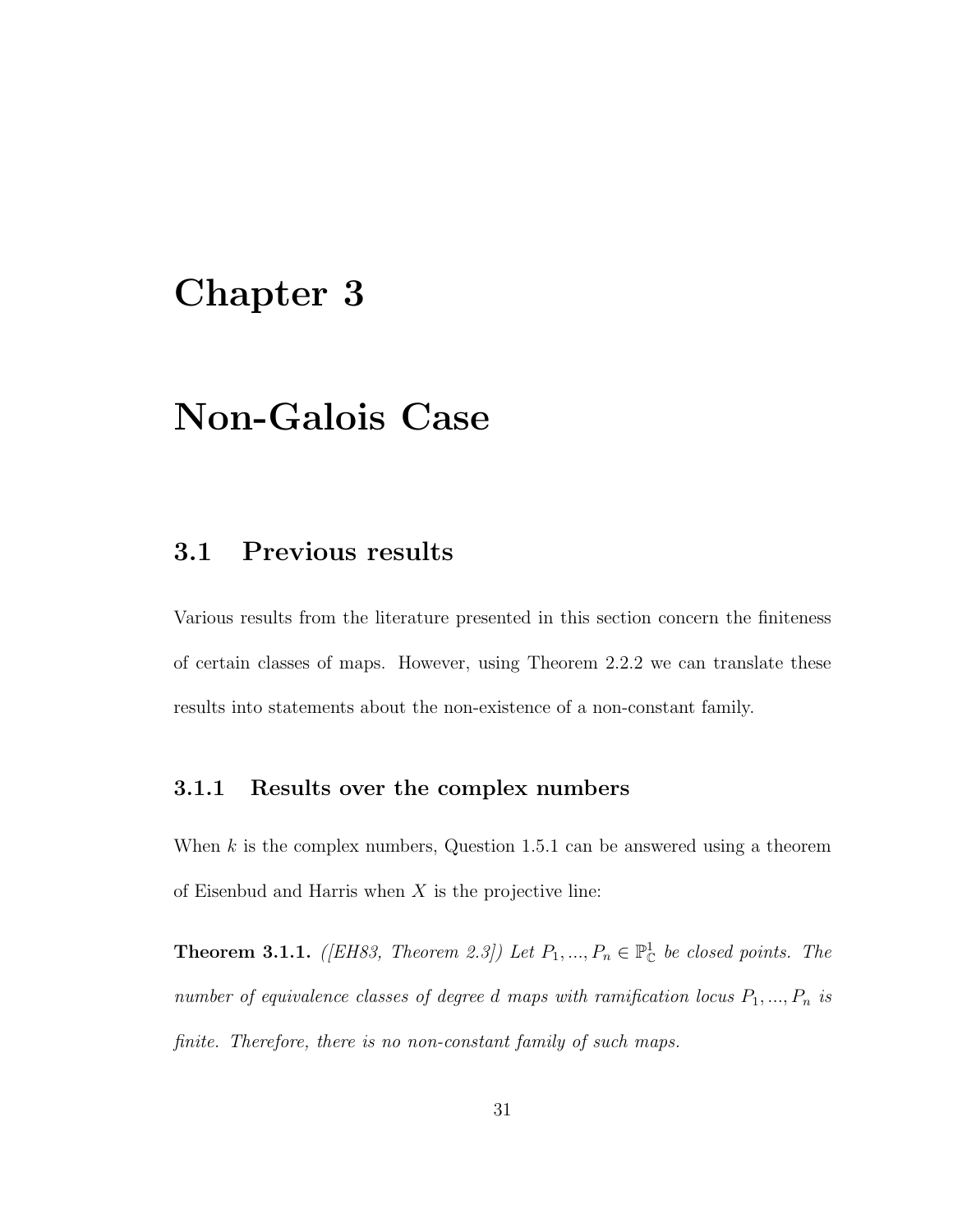This is proven within the framework discussed in Section 2.1.1. Recall that the moduli space of two dimensional degree d linear series is  $2d-2$  dimensional. There are finitely many choices  $e_1, ..., e_n$  of valid ramification indices for a degree d map  $\mathbb{P}^1_{\mathbb{C}} \to \mathbb{P}^1_{\mathbb{C}}$  with ramification locus  $P_1, ..., P_n$ . Thus, by Theorem 2.2.2, it suffices to show that there are finitely many equivalence classes for each possible set of ramification indices,  $e_1, ..., e_n$ . Each Schubert variety  $\Omega_{(e_i-1),0}(P_i)$  has codimension  $(e_i - 1)$ , so  $\sum_i \text{codim}(\Omega_{(e_i-1),0}(P_i)) = 2d - 2$  by the Riemann-Hurwitz formula. Eisenbud and Harris establish that the intersection of these Schubert varieties is in fact transverse, so only finitely many points lie in the intersection.

The conclusion of Theorem 3.1.1 holds when  $\mathbb{P}^1_{\mathbb{C}}$  is replaced by an arbitrary smooth proper complex curve, but the result is not available in the literature:

**Theorem 3.1.2.** (Farkas) Let X be a smooth proper curve over the complex numbers and S a finite set of closed points on X. The number of equivalence classes of degree d maps with ramification locus S is finite. Therefore there are no nonconstant families of such maps.

### 3.1.2 Results over a field of arbitrary characteristic

#### Target of Genus at least two

In [dF13], de Franchis proved a strong statement about the number of maps from a fixed curve  $X$  to all curves of genus greater than one. In modern language it can be formulated as follows: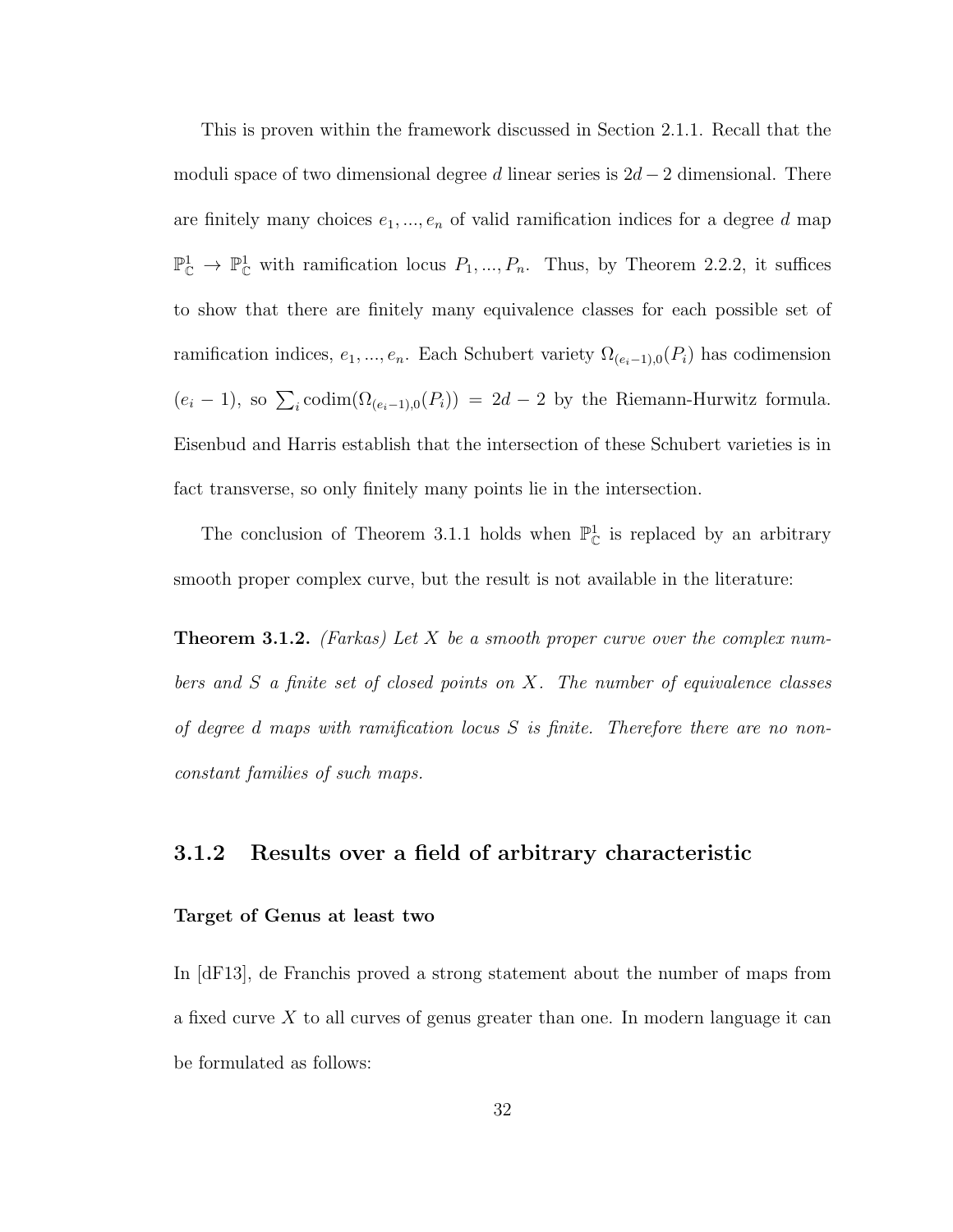**Theorem 3.1.3.** (*Kan86, Theorem of de Franchis*)) Let X be a smooth proper curve over a field and  $S = \{f : X \to Y | f$  is non-constant and the genus of Y is greater than one}. Consider two elements of  $S, f_i : X \to Y_i$ , equivalent if there is a map  $g: Y_1 \to Y_2$  such that  $g \circ f_1 = f_2$ . Then the number of equivalence classes in S is finite.

Since the target curve has genus at least two,  $Aut(Y)$  is finite. Therefore one can rephrase Theorem 3.1.3 as stating there are finitely many non-constant maps  $f: X \to Y$ , where the target curve Y varies over a set of representatives for the isomorphism classes of curves of genus at least two.

## Source and Target  $\mathbb{P}_k^1$

The following result uses the same methods as Theorem 3.1.1, but in positive characteristic. The restriction that the degree of the map is smaller than the characteristic of the field is necessary because the existence of inseparable maps in  $G_d^1(\mathbb{P}_k^1)$  may cause the intersection of the Schubert varieties corresponding to imposing ramification conditions not to be transverse.

**Theorem 3.1.4.** ([Oss06b, Corollary 3.2]) Let k be an algebraically closed field of characteristic  $p > 0$ , d a positive integer less than p, and S a finite set of closed points on  $\mathbb{P}^1_k$ . The number of equivalence classes of degree d maps with ramification locus S is finite.

In light of Theorem 3.1.4, it must be the case for any non-constant family of fixed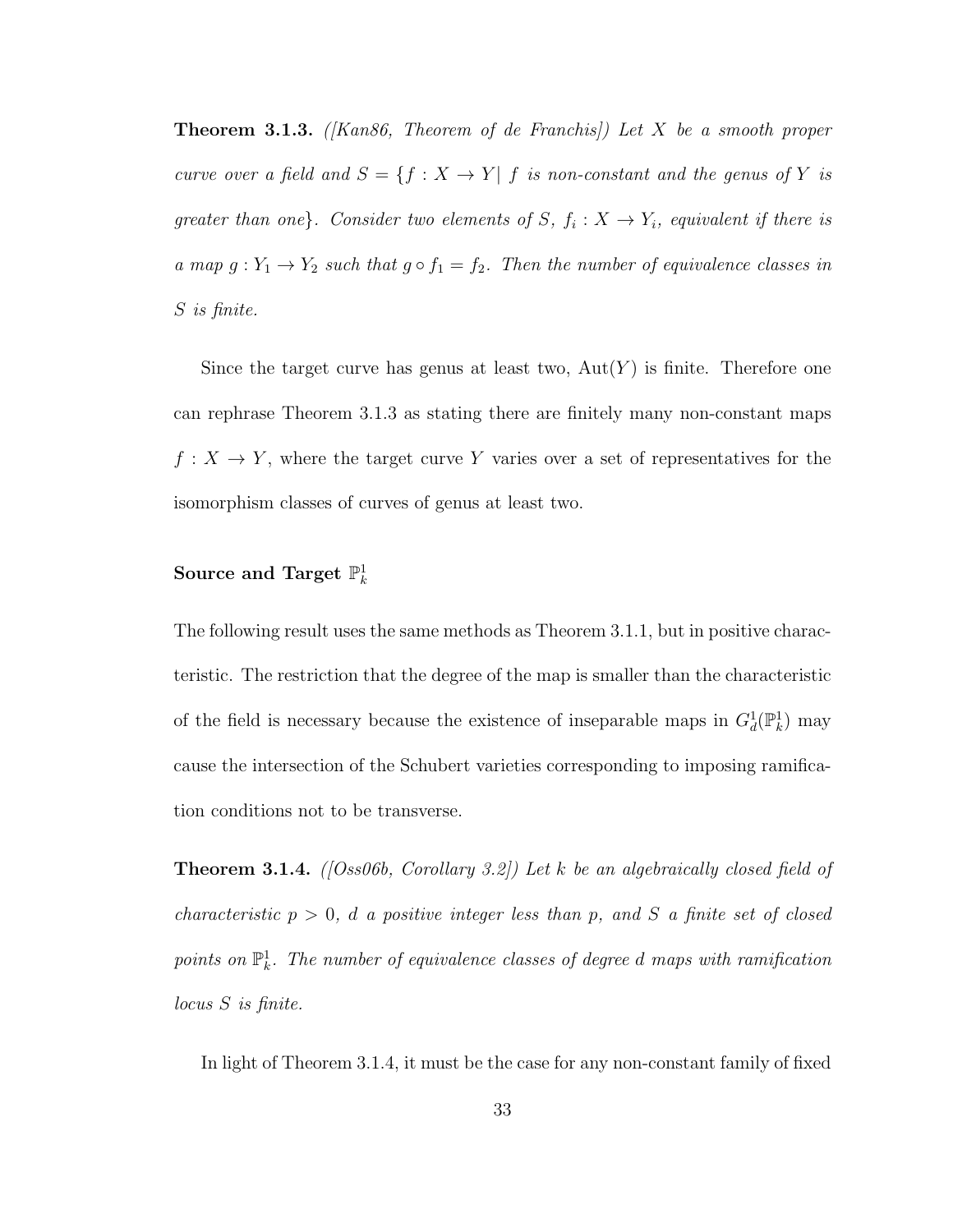degree and ramification locus that the degree is at least as large as the characteristic of the field. Indeed, this is the case in Example 1.5.2. This condition is far from sufficient, however. In fact, Theorem 3.1.5 shows that even when  $d \geq p$ , for a generic choice of S there are only finitely many degree d maps with ramification locus S. Hence, even when some necessary combinatorial constraints are met, a family will only exist for "special" configurations of the ramification points.

The following result shows that for a tame family to exist the ramification points must be in a restricted configuration:

**Theorem 3.1.5.** ([Oss06b, Theorem 3.3]) Let  $e_1, ..., e_n$  be prime to p, and suppose that  $\sum_i(e_1-1) = 2d-2$ . Then for a general choice of points  $P_1, ..., P_n$ , we have that the number of equivalence classes of maps  $\mathbb{P}_k^1 \to \mathbb{P}_k^1$  of degree d with ramification index  $e_i$  at  $P_i$  is finite.

This is proven using the fine moduli space  $MR = MR_d(\mathbb{P}_k^1, \mathbb{P}_k^1, \{e_i\})$  for degree d maps together with a choice of points  $Q_1, ..., Q_n \in \mathbb{P}^1_k$  such that the map has ramification index  $e_i$  at  $Q_i$  from [Oss06b, Theorem A.6]. There is a map *branch*:  $MR \to (\mathbb{P}_k^1)^n$  sending the point corresponding  $(f, Q_1, ..., Q_n)$  to  $(f(Q_1), ..., f(Q_n))$ . Since the tame fundamental group of the projective line minus the branch points is finitely generated by  $\lbrack$ Gro71, Exposé XIII Corollaire 2.12, the preimage of any set of points under *branch* has finitely many  $Aut(\mathbb{P}_k^1)$ -orbits, where the action is on the source  $\mathbb{P}_k^1$ , corresponding to equivalence of covers. Since  $\text{Aut}(\mathbb{P}_k^1)$  is a three dimensional group scheme, this implies that  $MR$  is at most  $n + 3$  dimensional.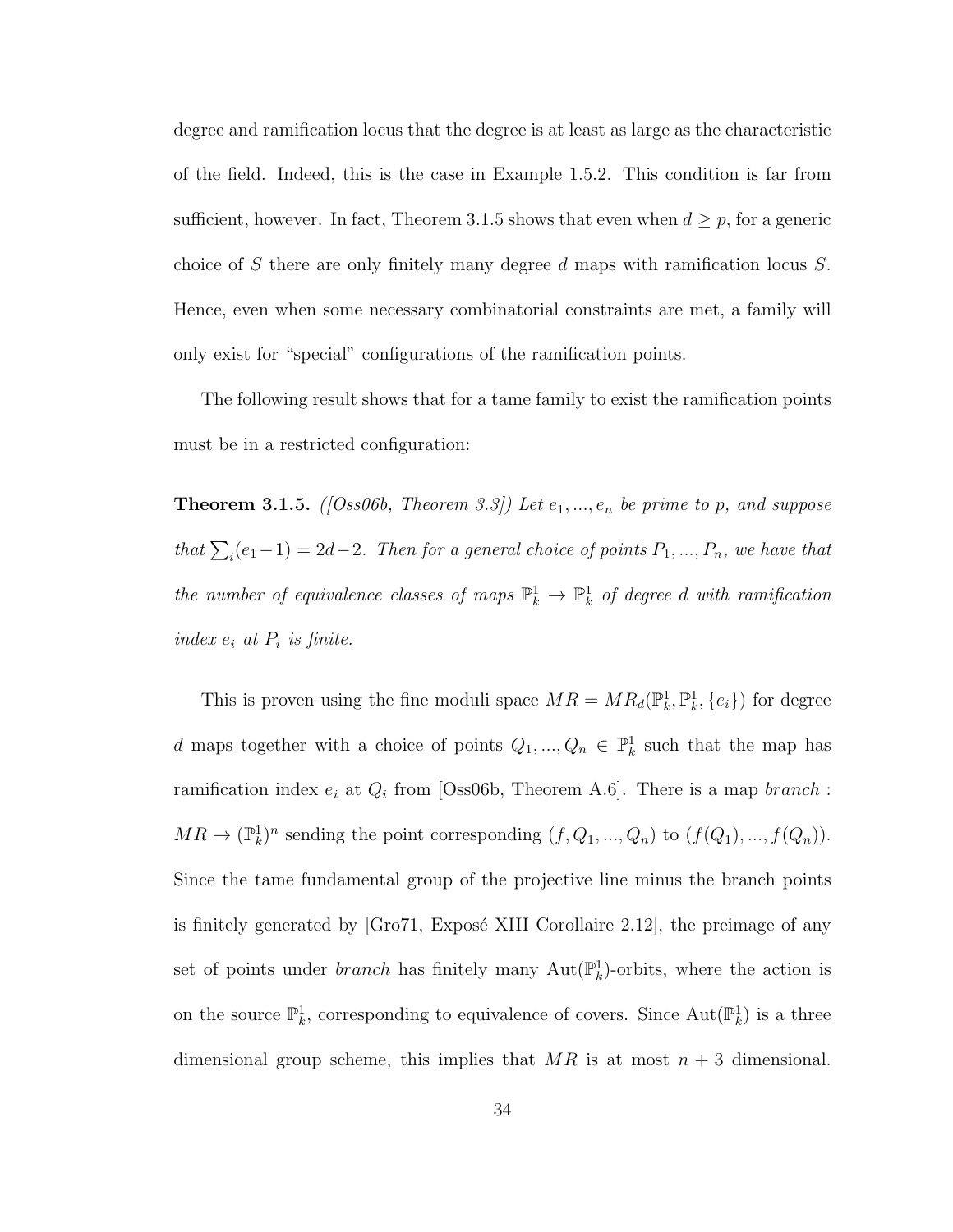Therefore by [Mum99, Theorem I.2], the generic fiber of the map  $ram : MR \rightarrow$  $(\mathbb{P}_k^1)^n$  sending the point corresponding to  $(f, Q_1, ..., Q_n)$  to  $(Q_1, ..., Q_n)$  is at most 3 dimensional. Since the action of  $Aut(\mathbb{P}_k^1)$  on the target  $\mathbb{P}_k^1$  preserves the fibers of ram and is free, this implies that the generic fiber is finite.

As an example of such a restricted configuration being necessary for a tame family, we have the following:

**Example 3.1.6.** Given a tame degree 4 separable map  $\mathbb{P}_k^1 \to \mathbb{P}_k^1$ ,  $\sum (e_P - 1) = 6$ by the Riemann-Hurwitz formula, where the sum is taken over all closed points of source  $\mathbb{P}_k^1$ . Consider in particular such maps ramified at four points,  $P_1, ..., P_4$ , with  $e_{P_1} = 4$  and  $e_{P_i} = 2$  for  $2 \le i \le 4$ . If  $char(k) \ne 2, 3$ , there is a *unique* such map. If  $char(k) = 2$ , there is no such map. If  $char(k) = 3$ , there is a *family* of such maps for an appropriate choice of  $P_i$ . Namely, after pre-composition with a fractional linear transformation, we may assume  $P_1 = \infty$ ,  $P_2 = 0$ , and  $P_3 = 1$ . Then, every map with the required ramification is of the form  $y = x^4 + tx^3 + x^2$  where t is a parameter, and no distinct values of  $t$  produce equivalent maps. To have the required ramification, it must be the case that  $P_4 = -1$ . Hence, after choosing three of the ramification points, for such a family to exist the fourth ramification point is completely determined.

Lastly, we have the following result which is based on results from [Moc99] concerning torally indigenous crys-stable bundles:

**Theorem 3.1.7.** [Oss07, Theorem 5.3] Let k be an algebraically closed field of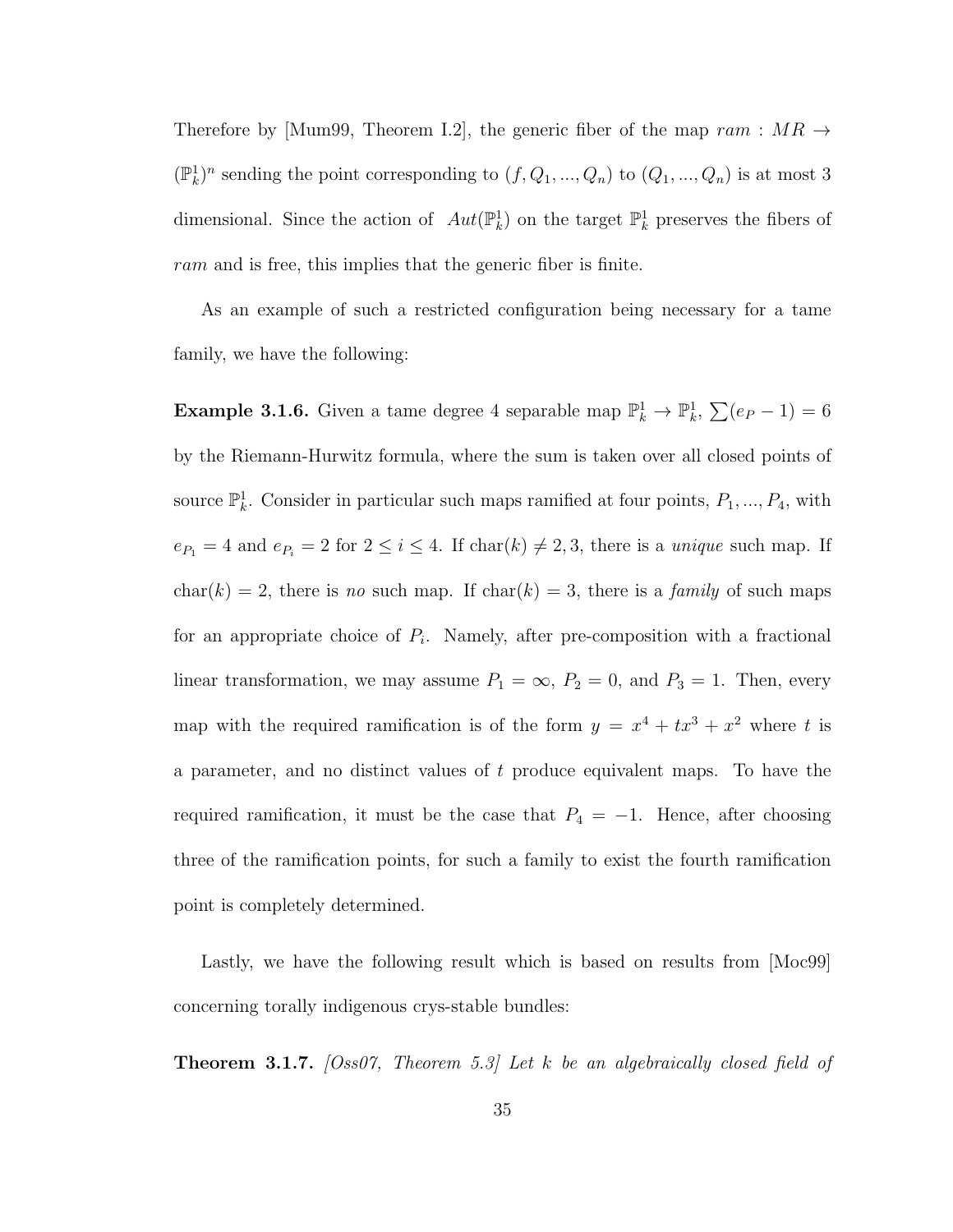characteristic  $p > 0$ . Fix a positive integer d, closed points  $P_1, ..., P_n$  on  $\mathbb{P}^1_k$ , and positive integers  $e_1, ..., e_n$  such that  $\sum(e_i - 1) = 2d - 2$ . If all the  $e_i$  are odd and less than p, the number of equivalence classes of maps  $\mathbb{P}^1_k \to \mathbb{P}^1_k$  of degree d with ramification index  $e_i$  at  $P_i$  is finite.

Although these are all partial results, as Example 1.5.2 shows one cannot hope for as strong of a non-existence theorem as Theorem 3.1.1 in positive characteristic, even when the ramification is tame. We shall discuss a conjectural necessary and sufficient condition for the existence of a non-constant family in Section 3.4.

### 3.2 Target genus one

As noted in Section 3.1, the theorem of de Franchis classifies the number of maps from a fixed curve X to curves of genus at least two. Considering linear series on X gives some finiteness results when the target is  $\mathbb{P}_k^1$ . In the case of maps to genus one curves, we will show:

**Theorem 3.2.1.** Let X be a smooth proper curve over an algebraically closed field k. There are only finitely many equivalence classes of maps from X of fixed degree to genus one curves.

This result essentially follows from a theorem of Kani, which first requires two definitions. Fix K a field of transcendence degree one over k. A subfield  $L \subseteq K$ is called a *genus one subfield* if it corresponds to the function field of a genus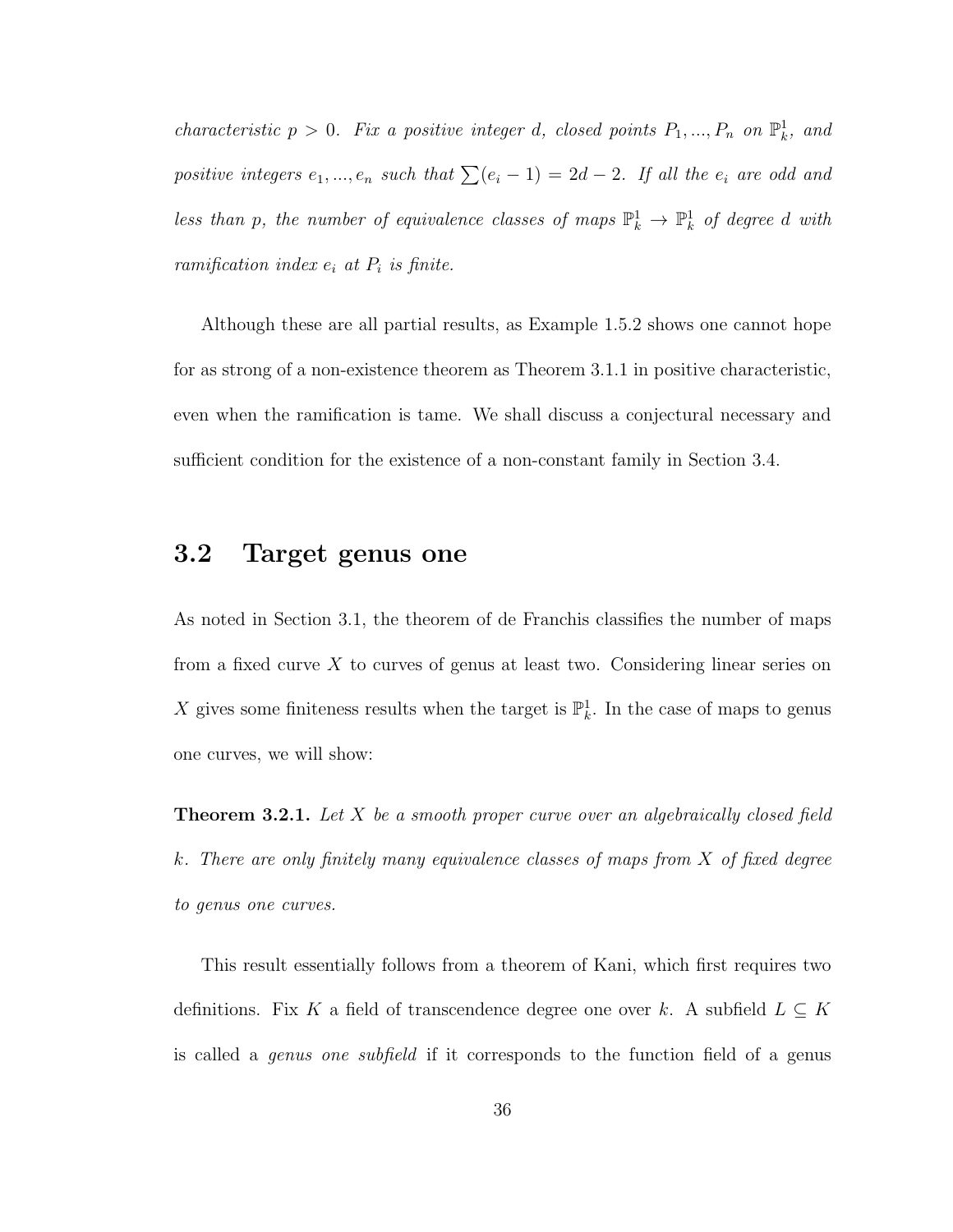one curve over k. A genus one subfield  $L \subsetneq K$  is called *essential* if there is no intermediate genus one subfield  $K \supsetneq L' \supsetneq L$ . Let  $X, E$ , and  $E'$  be the smooth proper curves corresponding to  $K, L$ , and  $L'$  respectively. Geometrically, the existence of an intermediate genus one subfield means the morphism  $X \to E$  corresponding to the field extension  $K/L$  factors through an isogeny  $E' \to E$ . With these definitions, we can state the crucial theorem in proving Theorem 3.2.1:

**Theorem 3.2.2.** ([Kan86, Theorem 4]) Let X be a smooth proper curve over a field. The number of essential genus one subfields of  $\kappa(X)$  of bounded index is finite.

First we establish a correspondence between finite index subfields of  $\kappa(X)$  and equivalence classes of finite maps with source  $X$ :

**Lemma 3.2.3.** Let  $X$  be a smooth proper curve over an algebraically closed field k. Finite index subfields of  $\kappa(X)$  are in correspondence with equivalence classes in the linear series perspective of finite maps with source X.

*Proof.* Suppose  $Y_1$  and  $Y_2$  are also smooth projective curves and we have finite maps  $f_i: X \to Y_i$  which are equivalent. That is, there is a commutative diagram:



By the equivalence of categories between smooth proper curves over  $k$  and function fields of transcendence degree one over  $k$ , this yields a commutative diagram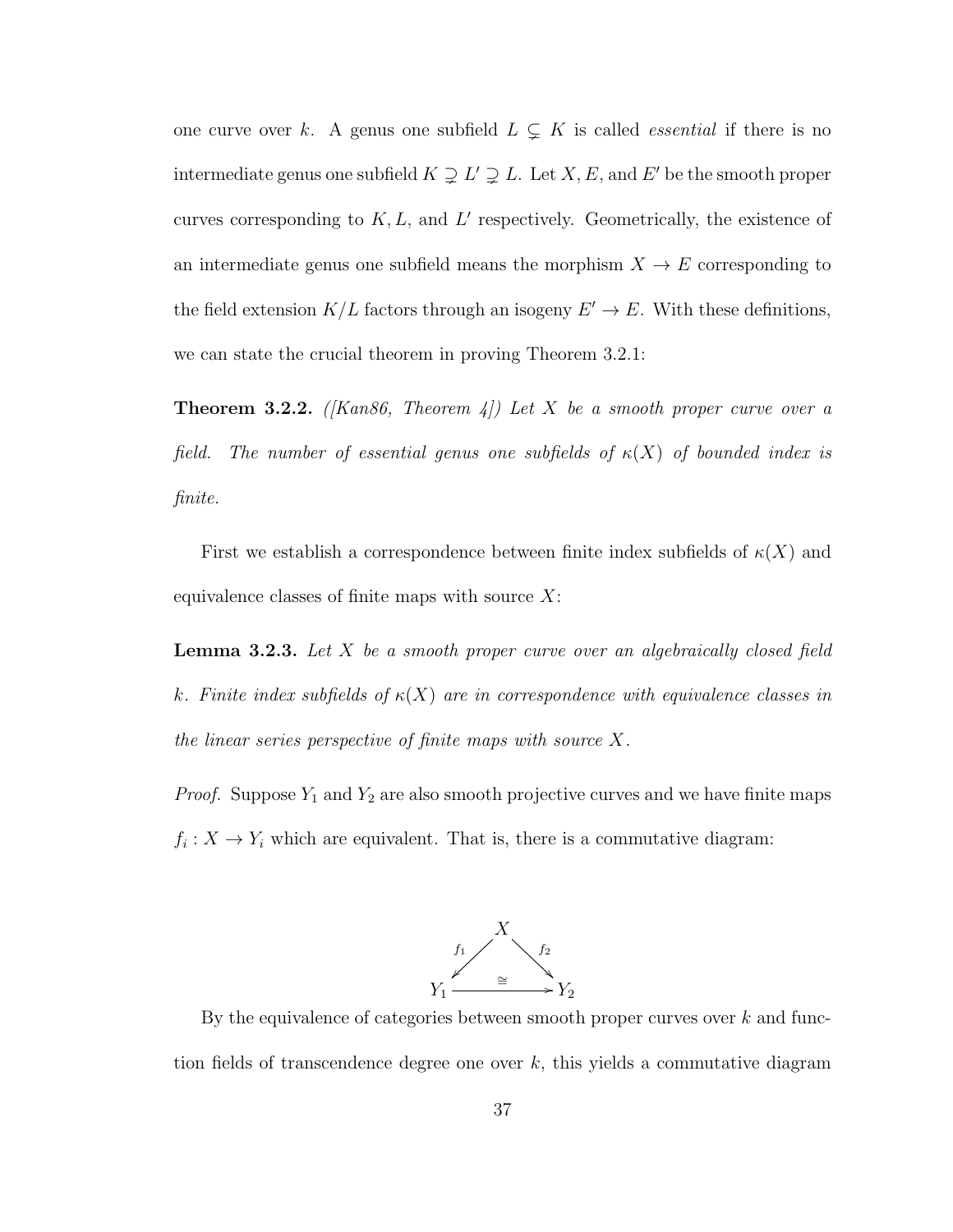of function fields:



Therefore  $i_1(\kappa(Y_1)) = i_2(\kappa(Y_2))$  as subfields of  $\kappa(X)$ . The index of the subfield is equal to the degree of  $f_i$ .

Given a finite index subfield  $L \subseteq \kappa(X)$ , since the index is finite, L is also a field of transcendence degree one over  $k$ . Let Y be the smooth projective curve over k with function field L. The ambiguity of a map  $i: L \to \kappa(X)$  corresponds precisely to automorphisms of  $L/k$ . Therefore the choice of a map  $X \to Y$  is fixed up an automorphism of  $Y$ . That is, it gives a well-defined equivalence class of maps  $X \to Y$  in the linear series perspective. These two operations are clearly inverse to each other, establishing the desired correspondence.  $\Box$ 

Equipped with this correspondence, we can prove Theorem 3.2.1:

Proof of Theorem 3.2.1. By Theorem 3.2.2 and Lemma 3.2.3, all that is left to prove is that every essential genus one subfield of  $\kappa(X)$  contains finitely many genus one subfields of bounded index. Let L be an essential subfield of  $\kappa(X)$  corresponding to a genus one curve E and  $n \in \mathbb{N}$ . Choose a base point on E so that it is an elliptic curve. By Lemma 3.2.3, genus one subfields of  $L$  of index at most  $n$  correspond to equivalence classes of isogenies  $f : E \to E'$  of degree at most n, after choosing the base point of  $E'$  to be the image of the base point of  $E$ .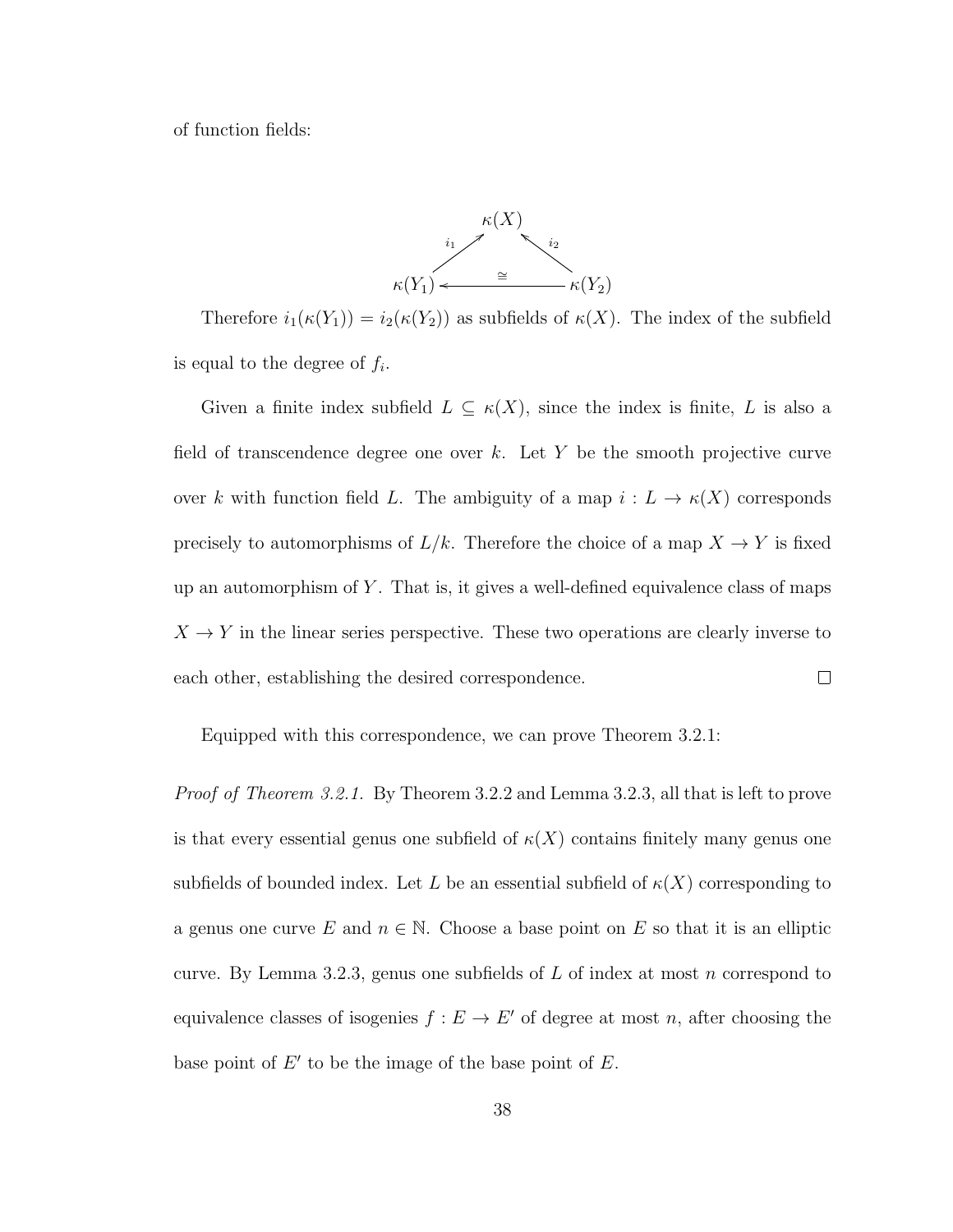The isogeny f induces a short exact sequence

$$
0 \longrightarrow K \longrightarrow E \stackrel{f}{\longrightarrow} E' \longrightarrow 0
$$

where K is the kernel. This short exact sequence implies that  $f$  is  $K$ -Galois, where the points in K act on E by translation. Post-composing with  $f^{\vee}: E' \to E$ , the dual isogeny, yields a short exact sequence:

$$
0 \longrightarrow E[l] \longrightarrow E \xrightarrow{f^{\vee} \circ f} E \longrightarrow 0
$$

where  $E[l]$  is the *l*-torsion points of E where *l* is the degree of f. By Theorem 4.3.8 below, finite subgroups of  $Aut(E)$  correspond to Galois covers with source E. Since  $E[l]$  is a finite group, it has finitely many subgroups, and hence there are finitely  $\Box$ many equivalence classes of finite maps from  $E$  to genus one curves.

# 3.3 Specifying differential lengths instead of ramification indices

The results of Section 3.1 all involve fixing the ramification indices. A related notion which will behave more nicely in families is what we will call the differential length. Let  $f: X \to Y$  be a finite separable morphism of smooth projective curves over an algebraically closed field k. This map induces a short exact sequence of  $\mathcal{O}_X$ -modules

$$
0 \longrightarrow f^*(\Omega_Y) \longrightarrow \Omega_X \longrightarrow \Omega_{X/Y} \longrightarrow 0.
$$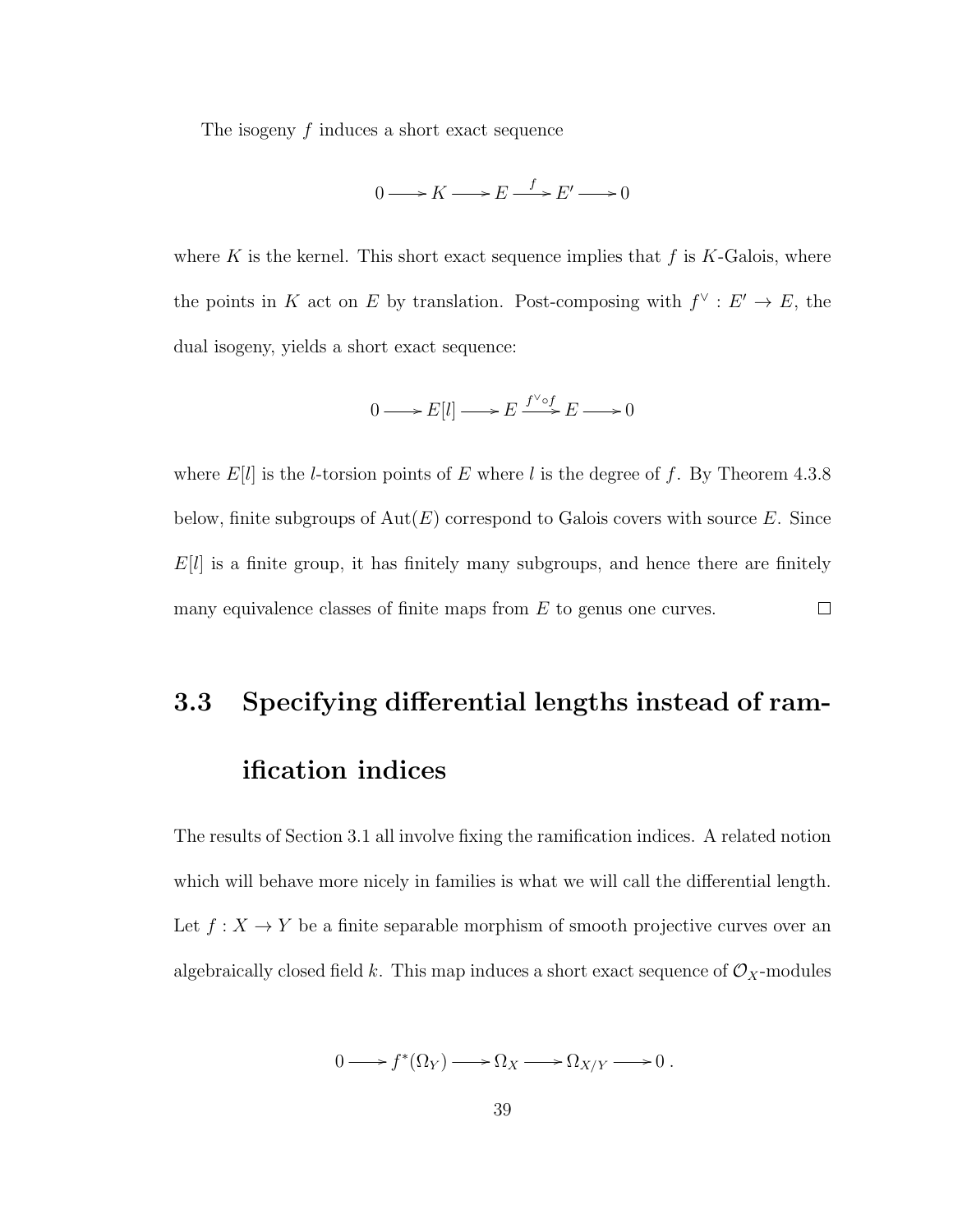The sheaf  $\Omega_{X/Y}$  of relative differentials is torsion and its support is equal to the set of ramification points of f. For  $P \in X$  a closed point, define the *differential* length  $l_P$  to be the length of  $(\Omega_{X/Y})_P$  as an  $\mathcal{O}_{X,P}$  module. If f is tamely ramified at P then  $l_P$  is equal to the ramification index minus one; if f is wildly ramified at P then  $l_P$  is strictly larger than that by [Hrt77, Chapter III Proposition 2.2]. Define the discriminant divisor to be the Weil divisor

$$
Disc(f) = \sum_{P \in X} l_P \cdot P.
$$

Consider the case where X and Y are projective lines, and let  $f: X \to Y$  be a separable degree d map. Choose a coordinate x on the source  $\mathbb{P}^1_k$  and let  $\infty$  denote the unique pole of this coordinate function. Let  $U$  be the source projective line with  $\infty$  removed. The divisor  $Disc(f)$  is principal when restricted to U, and is generated by a unique monic polynomial in  $x$ ,

$$
\prod_{i=1}^n (x-c_i)^{l_i},
$$

where the  $c_i$  are distinct and the  $l_i$  are positive integers. Let  $disc_x(f)$  denote this polynomial, which depends on the coordinate function  $x$ . Two choices of coordinate functions  $x_1$  and  $x_2$  with the same pole yield polynomials  $disc_{x_1}(f)$  and  $disc_{x_2}(f)$ , which are equal after applying a change of coordinates between  $x_1$  and  $x_2$ . When the choice of coordinate is fixed, we may refer to the *discriminant of f* and omit the subscript and instead write  $disc(f)$ .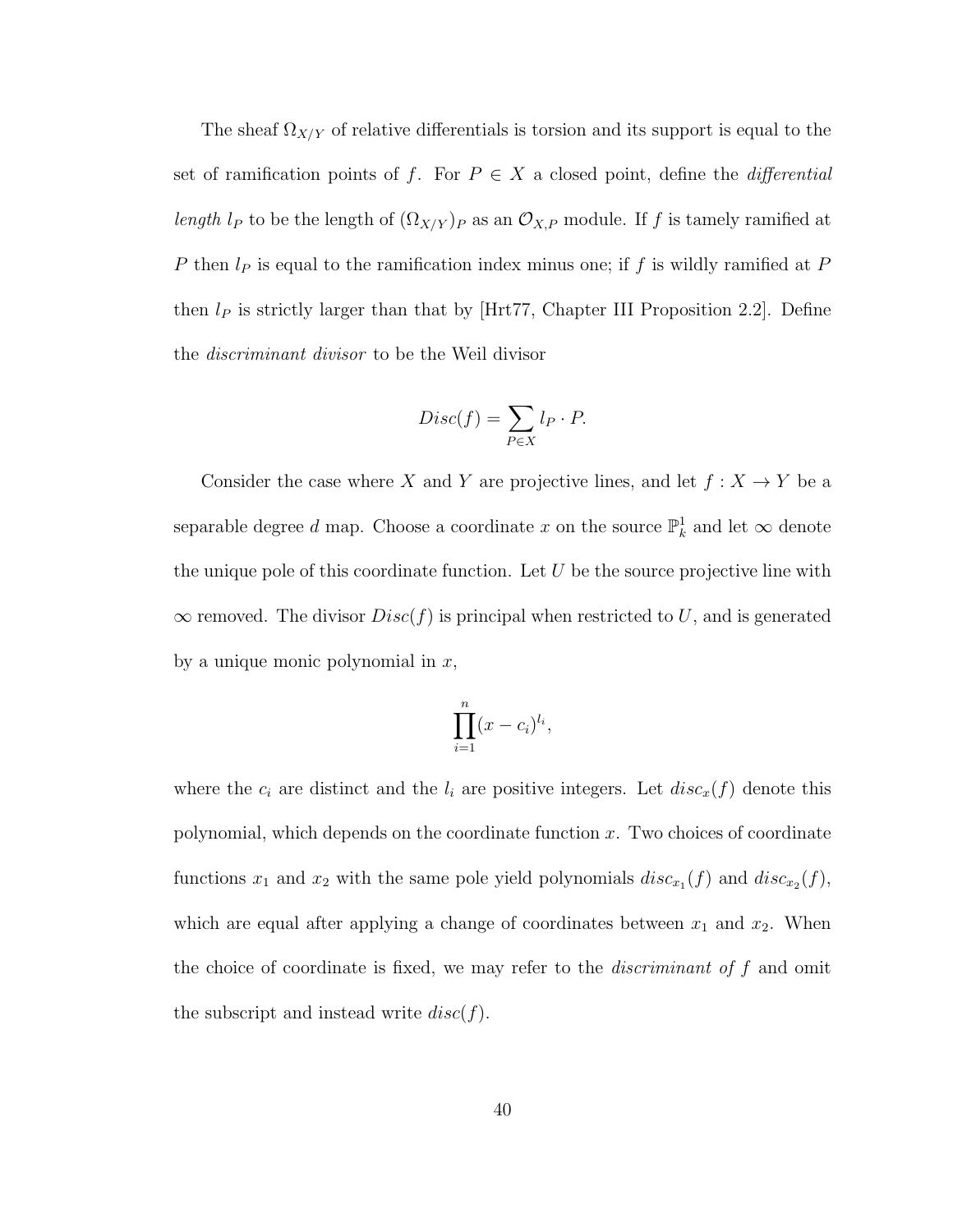By the Riemann-Hurwitz formula, we have that

$$
\sum_{P \in \mathbb{P}^1} l_P = 2d - 2.
$$

Therefore  $l_{\infty}$  can be determined from the differential lengths at the affine points, which is discernible from  $disc(f)$ . Thus the discriminant of f is sufficient for determining the differential lengths at every point on  $\mathbb{P}_k^1$ . Furthermore, two maps have the same differential lengths at each point precisely when their discriminants are equal when written in the same coordinate.

After choosing coordinates on both projective lines, we have an effective method for calculating  $disc(f)$ , as shown in the following proposition:

**Proposition 3.3.1.** Let k be an algebraically closed field and let  $f : \mathbb{P}_k^1 \to \mathbb{P}_k^1$  be a separable degree d map. Choose coordinates x and y on the source and target  $\mathbb{P}^1_k$  respectively. In these coordinates, write f as a rational function  $y = g(x)/h(x)$ where  $g(x)$  and  $h(x)$  are relatively prime. The discriminant disc(f) is the unique monic polynomial which is a scalar multiple of  $h(x)g'(x) - g(x)h'(x)$ .

*Proof.* Choose a point  $P = (x - c)$  unequal to infinity on the source  $\mathbb{P}^1_k$ . It suffices to show that the order to which  $(x - c)$  divides  $(h(x)g'(x) - g(x)h'(x))$  is equal to the differential length of f at P. Since dx is a generator for  $\Omega_{\mathbb{P}^1,P}$ , the pullback of a generator for  $\Omega_{\mathbb{P}^1,f(P)}$  may be written as  $\beta \cdot dx$  where  $\beta \in \mathcal{O}_{\mathbb{P}^1,P}$ , and the differential length of f at P is equal to the order of vanishing of  $\beta$  at P.

First, consider the case where  $f(P) \neq \infty$ . Then dy is a generator for  $\Omega_{\mathbb{P}^1,f(P)}$ . Since  $y = g(x)/h(x)$ , we have that  $dy = (h(x)g'(x) - g(x)h'(x))/h(x)^2 dx$ . The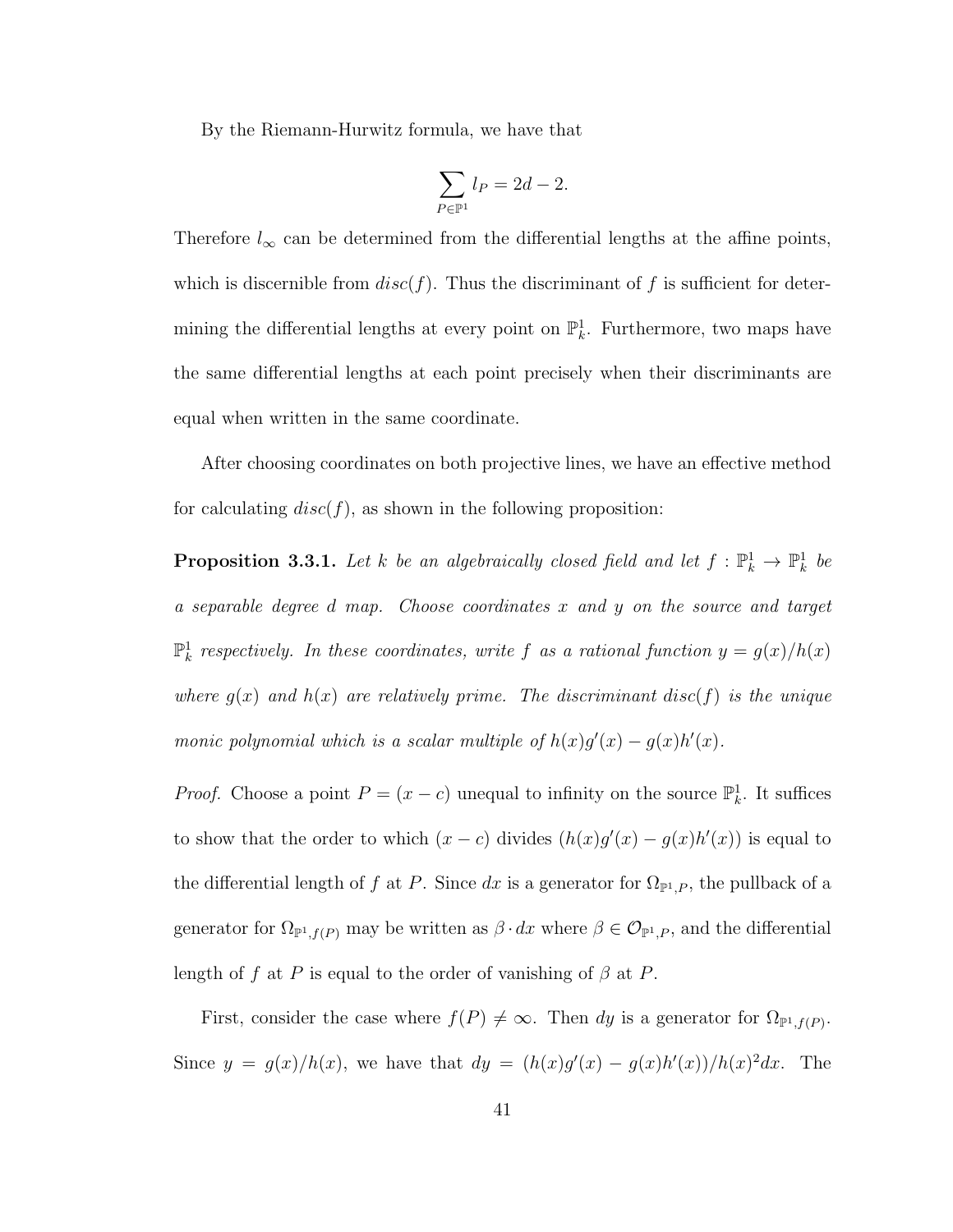order of  $h(x)$  at P is zero since  $f(P) \neq \infty$ , which implies that the differential length of f at P is equal to  $\text{ord}_P(h(x)g'(x) - g(x)h'(x))$ . Therefore the order of the pullback of dy at  $P = (x - c)$  is equal to the degree to which  $(x - c)$  divides  $(h(x)g'(x) - g(x)h'(x)).$ 

Next, consider the remaining case where  $f(P) = \infty$ . Then  $d(1/y)$  is a generator for  $\Omega_{\mathbb{P}^1,f(P)}$ . Since  $1/y = h(x)/g(x)$ , we have that  $d(1/y) = (g(x)h'(x)$  $h(x)g'(x)/g(x)^2dx$ . In this case we have that the order of  $g(x)$  at P is zero, implying that the differential length of f at P is equal to  $\text{ord}_P (h'(x) - h(x)g'(x))$ . Therefore the order of the pullback of  $d(1/y)$  at  $(x - c)$  is equal to the degree to which  $(x - c)$  divides  $(h(x)g'(x) - g(x)h'(x))$ .  $\Box$ 

Choose a coordinate x on  $\mathbb{P}_k^1$ . Recall that after choosing such a coordinate, the moduli space  $G_d^{sep}$  $_{d}^{sep}({\mathbb{P}}^1_k)$  is naturally an open subscheme of the Grassmannian of two dimensional linear subspaces of  $Poly_k(d)$ , the vector space of polynomials of degree at most d in  $k[x]$ . Let  $T \in G_d^{sep}$  $_{d}^{sep}(\mathbb{P}^{1}_{k})$  be a plane with basis  ${g(x), h(x)}$ . The discriminant of the basis  $\{g(x), h(x)\}\$ is  $h(x)g'(x) - g(x)h'(x)$ . The discriminant of T,  $disc_x(T)$ , which is defined up to  $k^{\times}$ -multiplication, is the discriminant of a basis of T. The *discriminant divisor of T*,  $Disc(T)$ , is the unique effective divisor of degree  $2d - 2$  generated away from  $\infty$  by  $disc_x(T)$ .

Let  $\mathbb{P}_k^{2d-2}$  $\frac{2d-2}{k}$  be the projectivization of  $Poly_k(2d-2)$ . The discriminant defines a morphism  $disc: G_d^{sep}$  $\mathbb{P}_d^{sep}(\mathbb{P}_k^1) \rightarrow \mathbb{P}_k^{2d-2}$  $k^{2d-2}$ , since by the Riemann-Hurwitz formula the degree of the discriminant of a separable map of degree d is at most  $2d - 2$ . By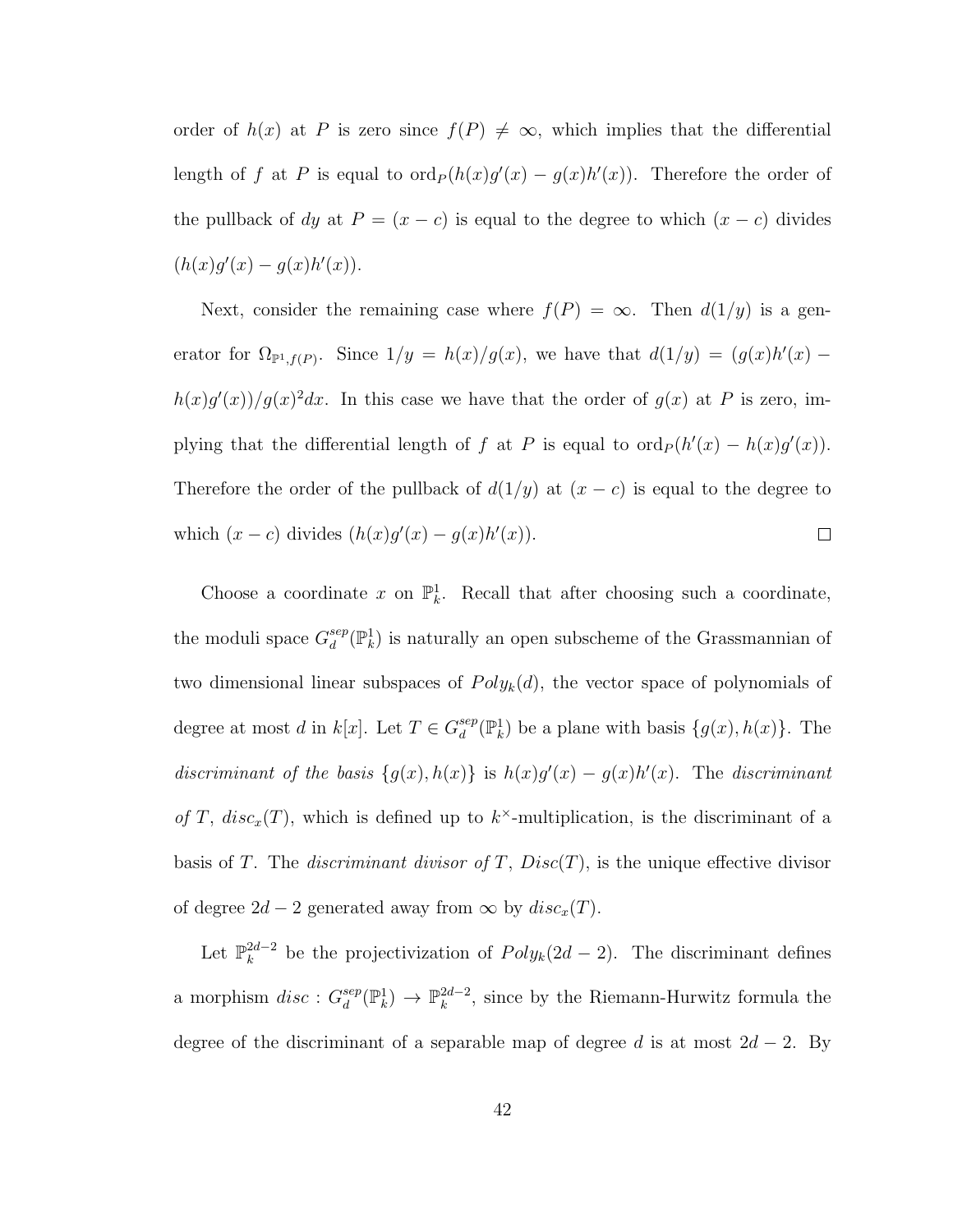Proposition 3.3.1, the discriminant of a base point free linear series  $T$  is equal, up to multiplication by  $k^{\times}$ , to  $disc(f)$ , where  $f: \mathbb{P}^1_k \to \mathbb{P}^1_k$  is a map corresponding to T.

As evidence for families behaving more uniformly with respect to specifying the differential lengths instead of the ramification indices, we have the following:

Example 3.3.2. We shall revisit the situation of Example 3.1.6, but specify the differential lengths instead of the ramification indices. Consider a degree 4 separable map  $\mathbb{P}_k^1 \to \mathbb{P}_k^1$ . By the Riemann-Hurwitz formula,  $\sum l_P = 6$ . Consider in particular such maps ramified at four points  $P_1, ..., P_4$  with  $l_{P_1} = 3$  and  $l_{P_i} = 1$  for  $2 \le i \le 4$ . If char(k)  $\neq 2, 3$  a map with these differential lengths must be tame, and so the result from Example 3.1.6 holds here–there is a *unique* map. If char( $k$ ) = 2, then having a differential length of 1 is impossible, so there is no such map.

Finally suppose  $char(k) = 3$ . By pre-composing with a fractional linear transformation, we may assume  $P_1 = \infty$ ,  $P_2 = 0$ ,  $P_3 = 1$ , and the fourth point is  $\lambda$ . After this pre-composition, the discriminant becomes  $x(x - 1)(x - \lambda)$ . Specifying  $l_{\infty} = 3$ implies either the ramification index is 4 and the map is tamely ramified or the ramification index is 3 and it is wildly ramified. As before, in the tamely ramified case we have that the map up to equivalence is of the form  $y = x^4 + tx^3 + x^2$  with t a parameter and further it be must be the case that  $\lambda = -1$ .

In the wildly ramified case, after assuming  $\infty$  and 0 are fixed points by post-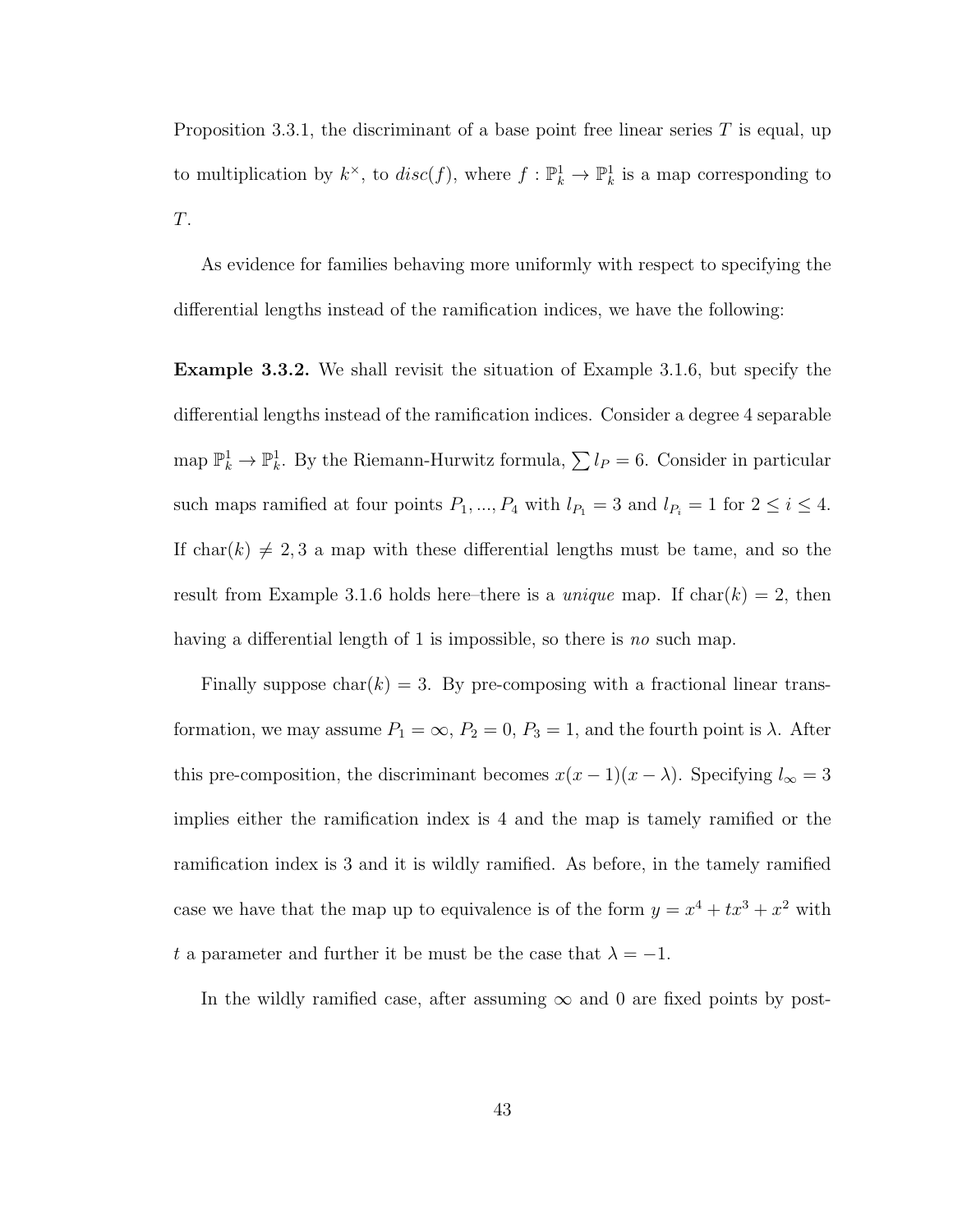composing with a fractional linear transformation, the map must be of the form

$$
y = \frac{dx^4 + ax^3 + bx^2}{x + c},
$$

where  $a, b, c, d \neq 0$ . After post-composing with the fractional linear transformation fixing 0 and  $\infty$  and sending 1 to d, we may assume  $d = 1$ . By calculating the discriminant of such a map and ensuring it has no base points, we must have

$$
c \neq a, \lambda \neq -1, c = \frac{\lambda}{1+\lambda}, b = (1+\lambda)a - \lambda.
$$

Note that these conditions imply we have a one dimensional wild family when  $\lambda \neq -1$ . Combining this with the tame case, we have a one dimensional family with the specified differential lengths for *every* choice of the four ramification points. In contrast, when instead specifying the ramification indices, as in Example 3.1.6, only a restricted configuration of ramification points produces a map with the given ramification indices.

### 3.3.1 Relationship between wild and tame locus

As the following example illustrates, wild and tame maps can occur in families with the same discriminant:

**Example 3.3.3.** Let  $k$  be a field of characteristic 3. The two dimensional family parameterized by  $\mathbb{A}^2_{s,t}$  of degree 8 maps  $\mathbb{P}^1_k \to \mathbb{P}^1_k$  given by

$$
y = \frac{x^4(x-1)^4}{x^4 + x - 1 + tx(x-1)} + sx^3
$$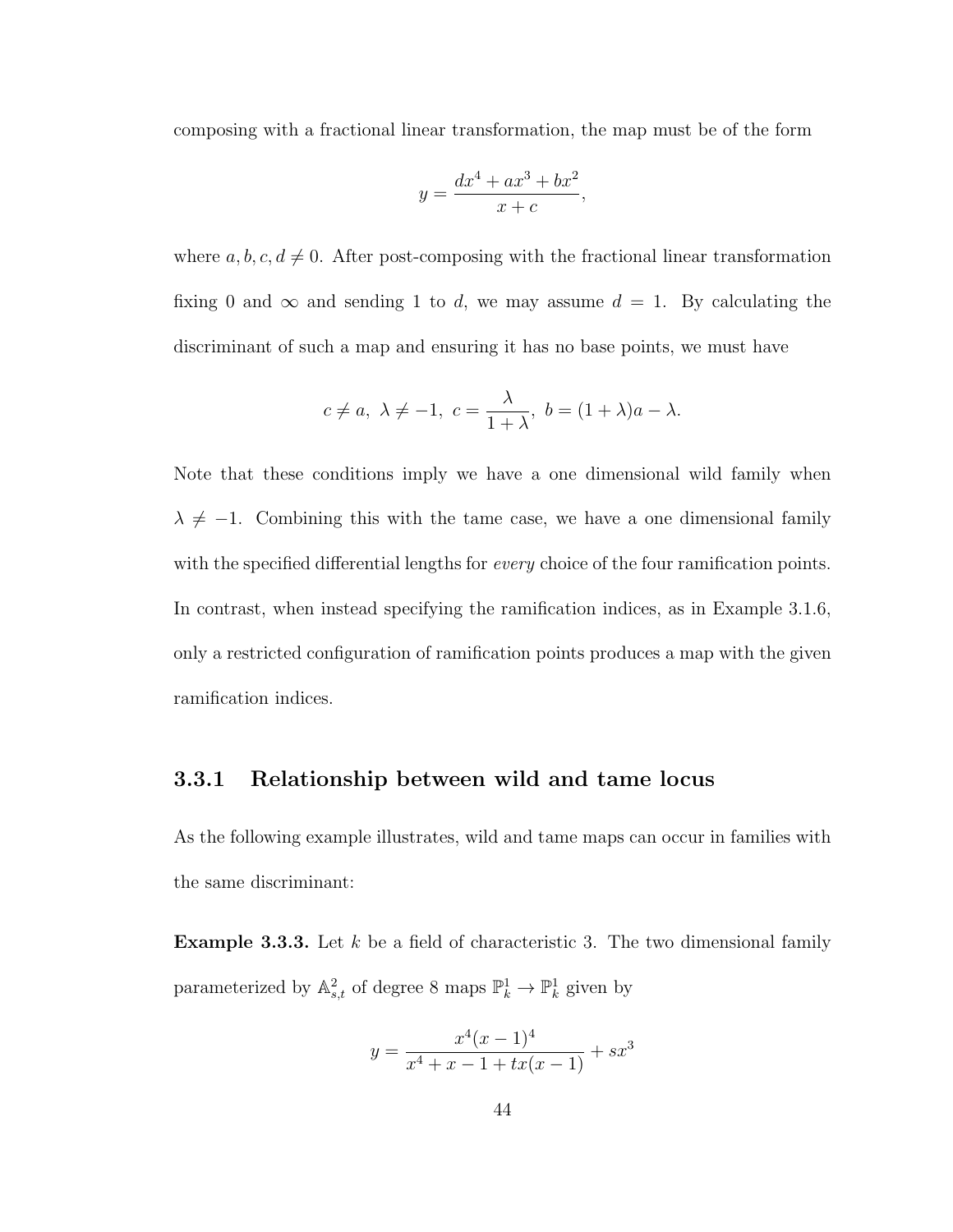has fixed discriminant, and fibers over distinct values of  $(s, t)$  are not equivalent. When  $s \neq 0$  the map is wild. There is a one dimensional tame subfamily given by  $s = 0$ .

In Example 3.3.3 there is a family of wildly ramified maps degenerating to a tame family when  $s = 0$ . This relationship between wild and tame maps holds in general, as the following theorem illustrates. In the proof we shall be using the Schubert calculus machinery developed in Section 2.1.1.

**Theorem 3.3.4.** Let k be an algebraically closed field, S a finite set of closed points of  $\mathbb{P}^1_k$ , and d a positive integer. In  $G_d^{sep}$  $_{d}^{sep}(\mathbb{P}^{1}_{k}),$  the locus of tame maps of degree d ramified precisely at S is closed in the locus of all maps ramified precisely at S.

*Proof.* Recall from Section 3.3 that after choosing a coordinate x on  $\mathbb{P}_k^1$ , we have a map  $disc: G_d^{sep}$  $\mathcal{L}_d^{sep}(\mathbb{P}_k^1) \to \mathbb{P}_k^{2d-2}$  which sends a linear series to its discriminant. Furthermore, a separable linear series is ramified at an affine point  $P = (x - c)$ precisely when  $(x - c)$  divides the discriminant, and is ramified at  $\infty$  when the discriminant has degree less than  $2d - 2$ . Therefore there are finitely many choices of discriminants which correspond to a ramification locus of S.

Let  $\alpha(x)$  be one such discriminant. It suffices to prove that the tame maps with discriminant  $\alpha(x)$  are closed in the locus of all maps with discriminant  $\alpha(x)$ . Note that  $disc^{-1}(\alpha(x))$  may contain linear series which do not correspond to maps (i.e. linear series with a point of  $S$  as a base point). However, every linear series with a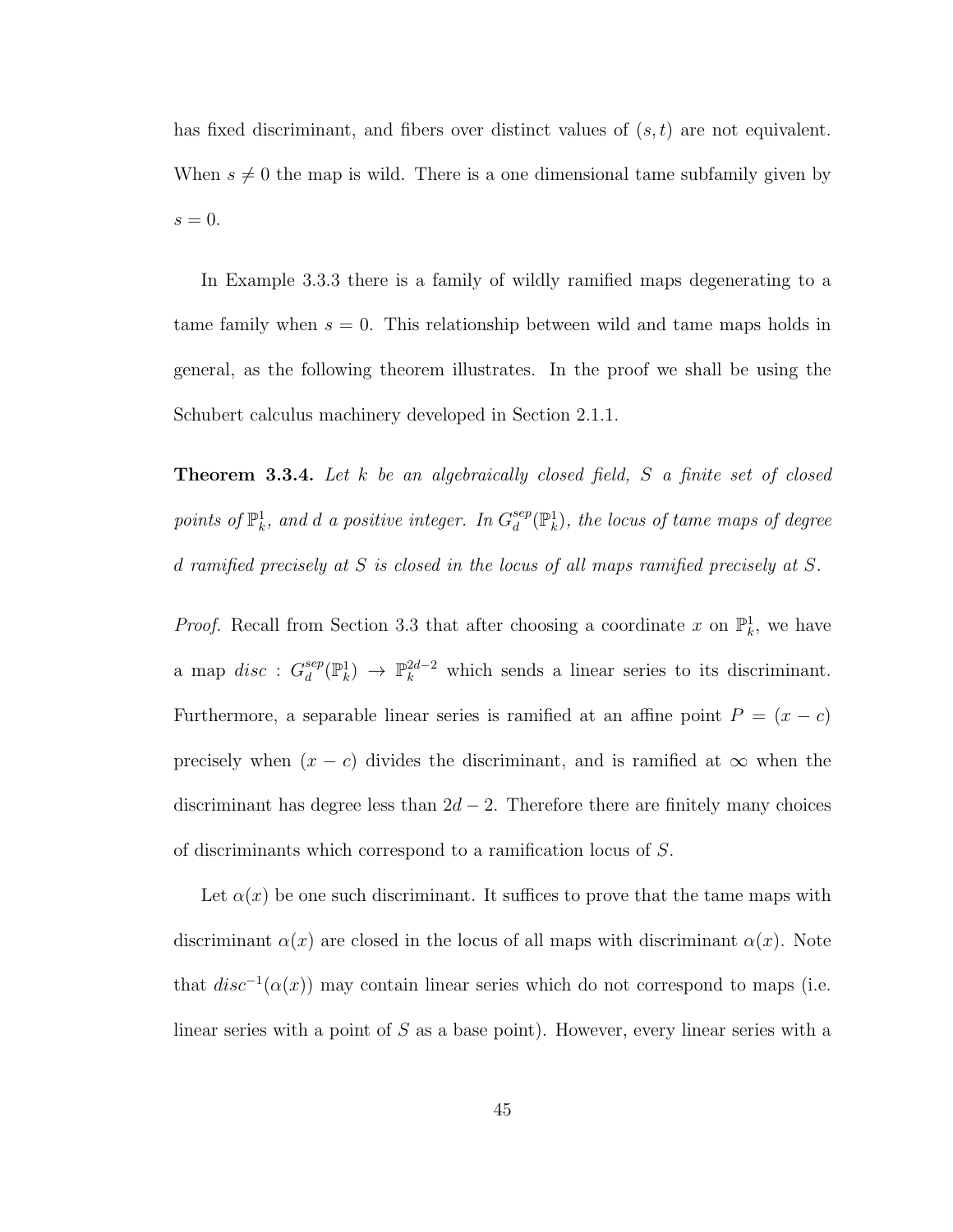point of S as a base point is contained in

$$
\bigcup_{P \in S} \Omega_{0,1}(P).
$$

Therefore we must show that the points inside of

$$
disc^{-1}(\alpha(x)) \setminus \bigcup_{P \in S} \Omega_{0,1}(P)
$$

corresponding to tame maps form a closed subscheme. Write

$$
\alpha(x) = \prod_{i=1}^{n} (x - c_i)^{l_i}
$$

where the  $(x-c_i)$  are distinct and correspond to points  $P_i \in S$  which are unequal to  $\infty$ . If  $\alpha(x)$  is the discriminant of a tame map f of degree d, the ramification index of f at  $P_i$  must be  $l_i + 1$  and the ramification index at  $\infty$  must be  $2d - 1 - \sum l_i$ . Therefore the points in

$$
\left(\left(\bigcap_{P_i} \Omega_{l_i,0}(P_i)\right) \bigcap \Omega_{(2d-2-\sum l_i),0}(\infty)\right) \bigcap \left(disc^{-1}(\alpha(x)) \setminus \bigcup_{P \in S} \Omega_{0,1}(P)\right)
$$

correspond to the tame maps with discriminant  $\alpha(x)$ , and hence form a closed subscheme.  $\Box$ 

## 3.4 Main conjecture

With the differential length viewpoint from Section 3.3, we can state our main conjecture concerning the existence of a family in the non-Galois case: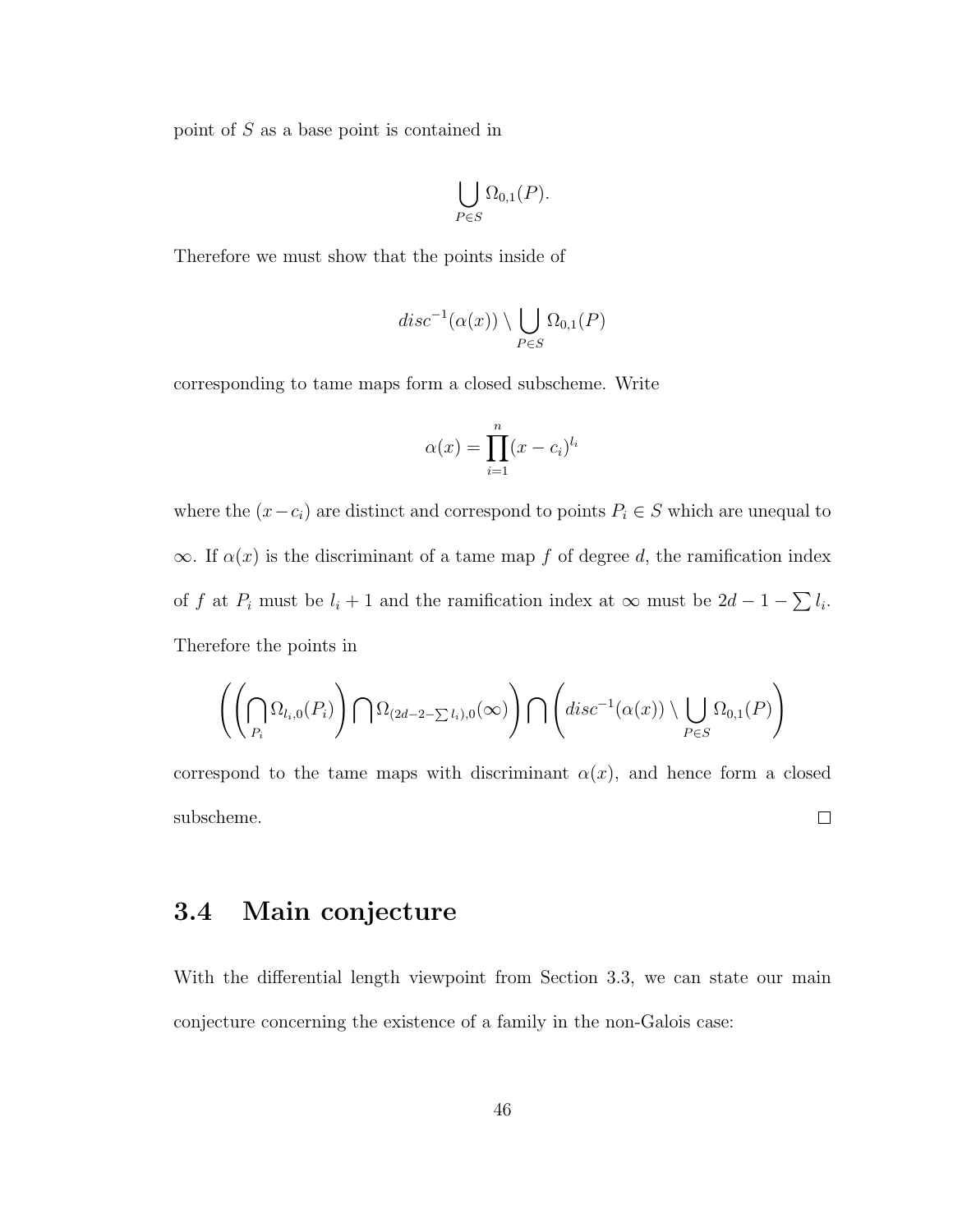**Conjecture 3.4.1.** Let k be an algebraically closed field of characteristic  $p > 0$ , d a positive integer,  $P_1, ..., P_n$  closed points on  $\mathbb{P}^1_k$ , and  $l_1, ..., l_n$  positive integers such that  $\sum l_i = 2d - 2$ . Suppose there exists a map f in  $G_d^{sep}$  $a_d^{sep}$  such that the differential length of f at each  $P_i$  is  $l_i$ . Then some positive dimensional subscheme of  $G_d^{sep}$ d parameterizes maps with differential length  $l_i$  at each  $P_i$  if and only if for at least one i we have  $l_i \geq p$ .

This conjecture implies an affirmative answer to Question 8.4 in [Oss06b]. Showing one half of Conjecture 3.4.1 is not difficult:

**Proposition 3.4.2.** Let k be an algebraically closed field of characteristic  $p > 0$ , d a positive integer,  $P_1, ..., P_n$  closed points on  $\mathbb{P}^1_k$ , and  $l_1, ..., l_n$  positive integers such that  $\sum l_i = 2d - 2$  and at least one  $l_i \geq p$ . Suppose there exists a map f in  $G_d^{sep}$ d such that the differential length of  $f$  at each  $P_i$  is  $l_i$ . Then a positive dimensional subscheme of  $G_d^{sep}$  $\mathcal{E}_d^{sep}$  parameterizes maps with differential length  $l_i$  at each  $P_i.$ 

Proof. By pre-composing with an automorphism of the projective line, we may assume  $\infty$  is one of the points  $P_i$  for which  $l_{P_i} \geq p$ . Let f be a representative of an equivalence class of maps with the specified differential lengths at each  $P_i$  such that  $\infty$  is a fixed point, and represent f by a rational function  $g(x)/h(x)$  with  $g(x)$ and  $h(x)$  relatively prime. Consider the family of maps

$$
f_t(x) = \frac{g(x)}{h(x)} + t \cdot x^p = \frac{g(x) + t \cdot x^p h(x)}{h(x)}
$$

with parameter  $t \in k$ . By our assumptions on f, each  $f_t(x)$  is written in lowest terms and is a degree d map. Furthermore, one can check directly that if  $f_t(x)$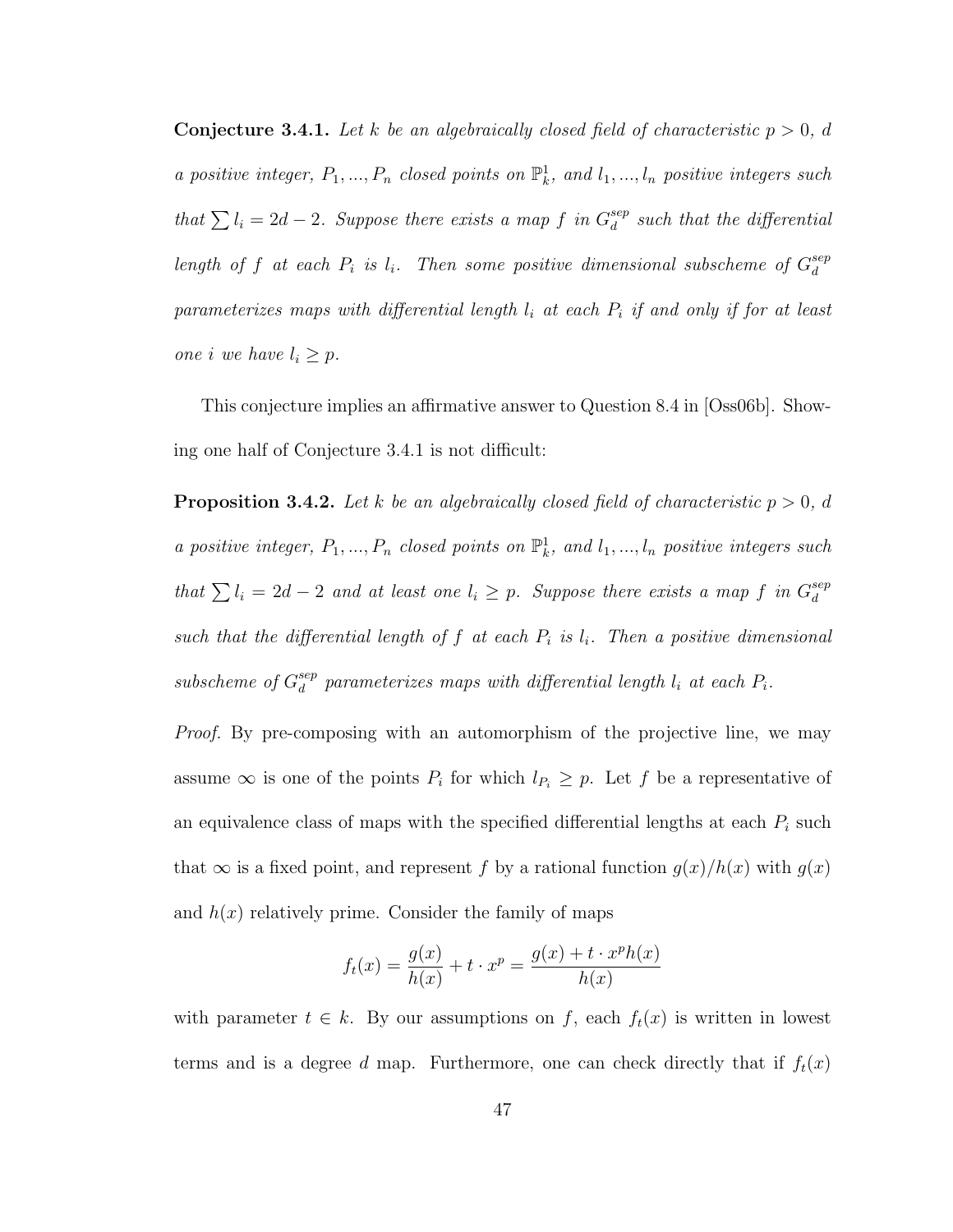and  $f_{t'}(x)$  are equivalent then it must be the case that  $t = t'$ . The discriminant of  $f_t(x)$  is  $h(x)g'(x) - g(x)h'(x)$  and hence the discriminant is independent of t. Recall from Section 3.3 that two degree  $d$  separable maps have the same discriminant precisely when they have the same differential lengths at each point. Therefore the image of the morphism from  $\mathbb{A}^1_t$  to  $G_d^{sep}$  $\frac{sep}{d}$  induced by this family has the required properties.  $\Box$ 

**Remark 3.4.3.** If  $l_i \geq p^m$  with  $m > 0$  for at least i, then the argument above with the family  $f_t(x)$  replaced by the family

$$
\frac{g(x)}{h(x)} + t_1 \cdot x^p + \dots + t_m \cdot x^{pm}
$$

can be used to produce an m dimensional subscheme of  $G_d^{sep}$  $a_d^{sep}$  parameterizing maps with fixed differential lengths at fixed points.

Note that we do not claim that the ramification indices remain fixed. It is often the case in producing a family as above that the differential lengths are fixed but the ramification indices are not because the maps in the family vary between being wildly ramified and tamely ramified (see Theorem 3.3.4), as the following simple example illustrates:

**Example 3.4.4.** Let k be an algebraically closed field of characteristic char(k) =  $p > 0$ . Consider the map  $\mathbb{P}_k^1 \to \mathbb{P}_k^1$  given by  $y = x^{p+1}$ , which has ramification index  $p + 1$  at 0 and  $\infty$ . Following the procedure of Proposition 3.4.2, we construct the family of maps  $y = x^{p+1} + t \cdot x^p$  with parameter  $t \in k$ . Since the discriminant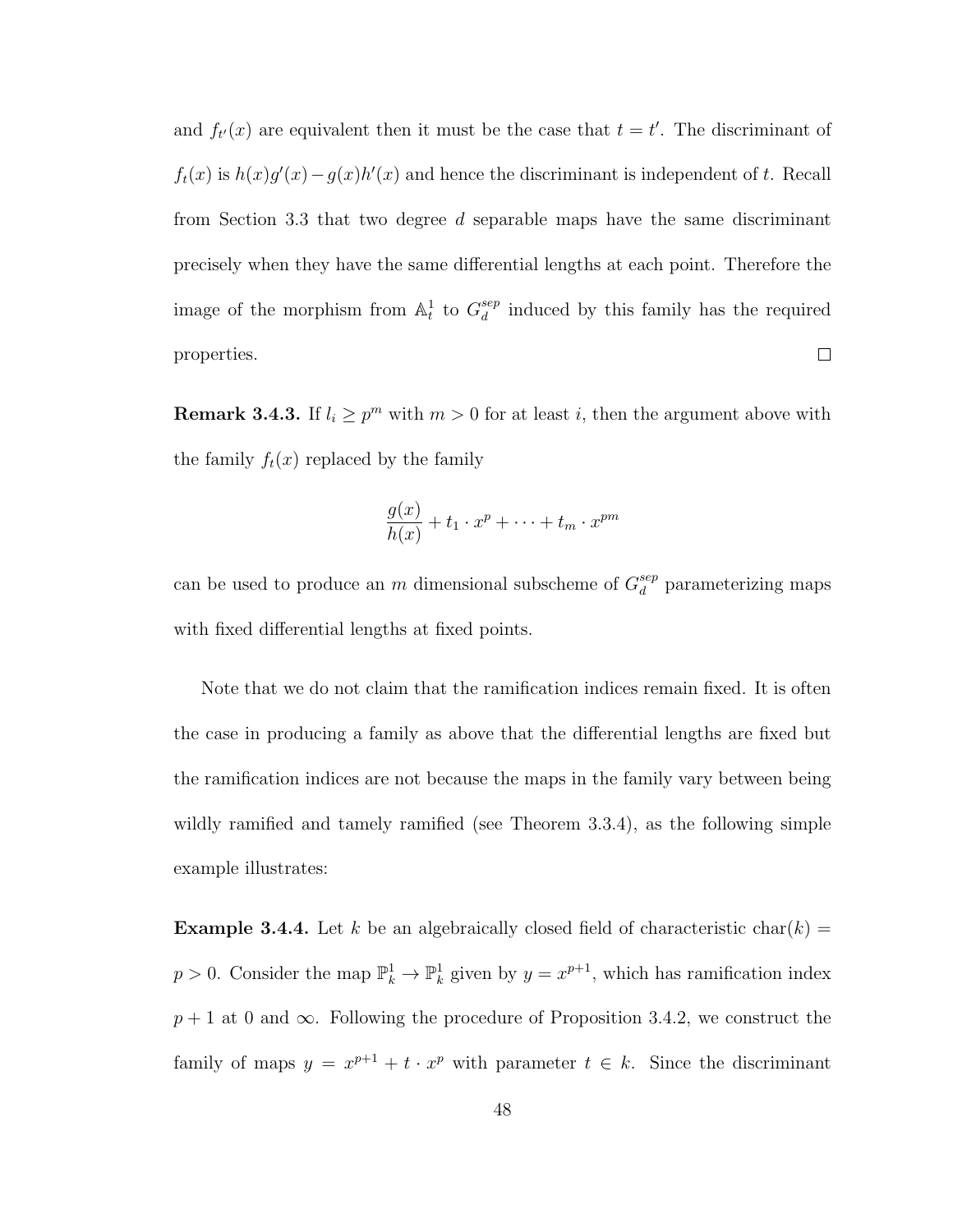is independent of t, the differential lengths remain fixed. However, if  $t \neq 0$ , the ramification index at 0 is p. One can show that in fact there is no non-constant family of maps  $\mathbb{P}_k^1 \to \mathbb{P}_k^1$  of degree  $p+1$  with fixed ramification indices  $e_0, e_\infty = p+1$ , and hence Conjecture 3.4.1 would be false if instead we required the ramification indices be fixed.

As evidence for the necessity of the condition in Conjecture 3.4.1, it is true when the number of ramification points is at most three:

**Proposition 3.4.5.** Let k be an algebraically closed field of characteristic  $p > 0$ . Fix a positive integer d, points  $P_1, ..., P_n$  on  $\mathbb{P}^1_k$ , and positive integers  $l_1, ..., l_n$  such that  $\sum l_i = 2d - 2$ . If  $n \leq 3$  and for every i we have  $l_i < p$ , then there are only finitely many equivalence classes of degree  $d$  maps  $\mathbb{P}^1_k \to \mathbb{P}^1_k$  with differential length  $l_i$  at each  $P_i$ . Furthermore, this implies that Conjecture 3.4.1 holds when  $n \leq 3$ .

*Proof.* Let f be such a map. Note that the condition on the differential lengths implies that all the ramification is tame. Therefore we must have  $n \geq 2$ .

We first examine the  $n = 2$  case. By pre-composing with an automorphism of the projective line, we may assume the ramification points of f are 0 and  $\infty$ . Since f is tame of degree d, it must be the case that  $l_P < d$  for every  $P \in \mathbb{P}^1_k$ . Therefore  $l_0 = l_\infty = d-1$ . By choosing a different representative in the equivalence class of f, we may assume 0 and  $\infty$  are fixed points. The only degree d maps totally ramified at 0 and  $\infty$  fixing those two points is of the form  $x^d$ , so in this case there is a unique equivalence class of such maps.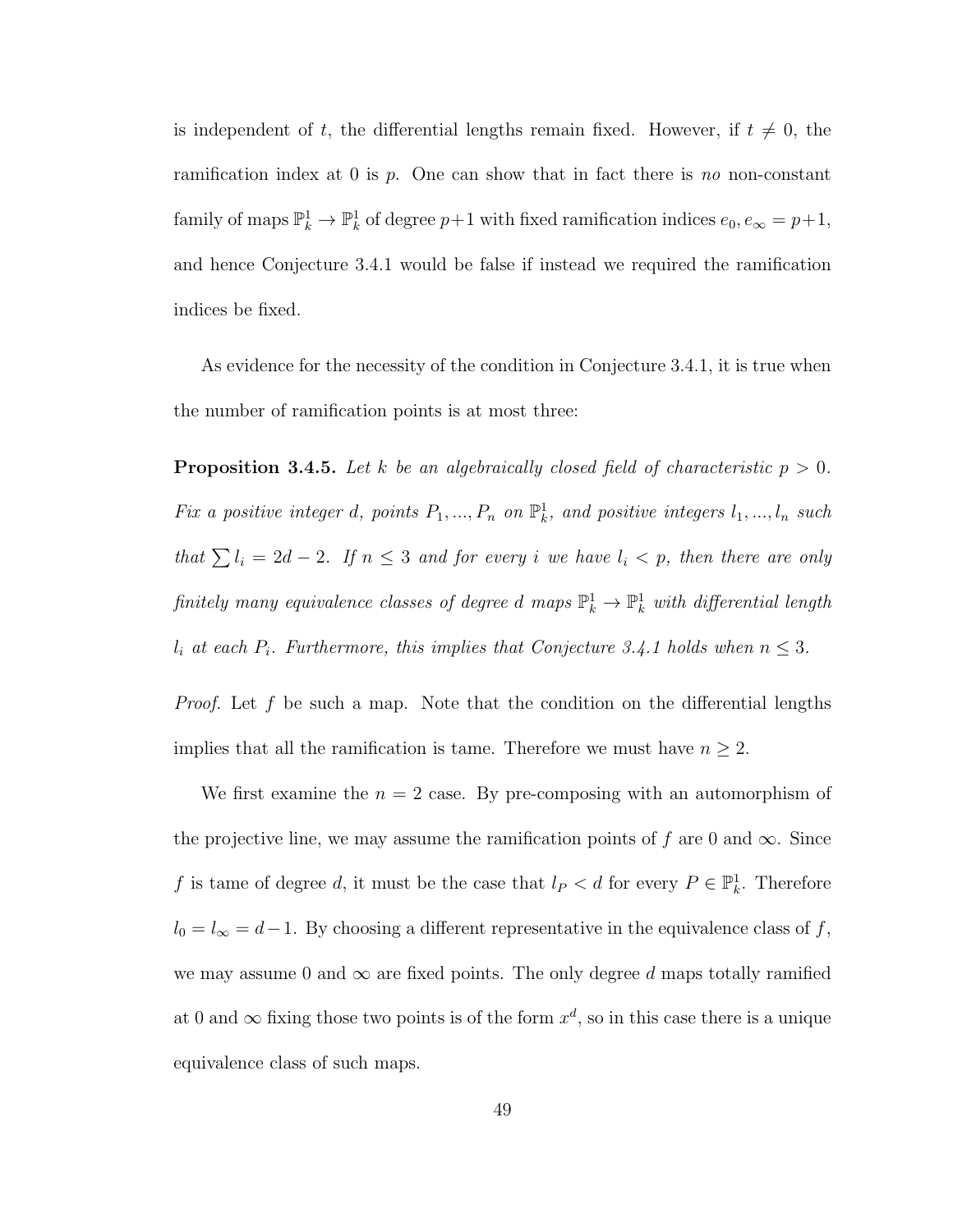Finally consider the  $n = 3$  case of three ramification points. The following argument is based on the proof of [Oss06b, Theorem 3.3]. By [Oss06b, Theorem A.6] there is a fine moduli space  $MR = MR_d(\mathbb{P}_k^1, \mathbb{P}_k^1, \{l_i+1\})$  for degree d maps together with a choice of points  $Q_1, ..., Q_n \in \mathbb{P}^1_k$  such that the map has ramification index at least  $l_i + 1$  at  $Q_i$ . There are natural maps  $ram, branch : MR \rightarrow (\mathbb{P}_k^1)^n$  sending the point corresponding to  $(f, Q_1, ..., Q_n)$  to  $(Q_1, ..., Q_n)$  and  $(f(Q_1)), ..., f(Q_n)$ respectively. Furthermore, there are two natural actions of  $\text{Aut}(\mathbb{P}^1)_k$  on  $MR$  where  $\varphi \in \text{Aut}(\mathbb{P}^1_k)$  acts on the point corresponding to  $(f, P_1, ..., P_n)$  by sending it to  $(f \circ \varphi, \varphi^{-1}(P_1), \ldots, \varphi^{-1}(P_n))$  or  $(\varphi \circ f, P_1, \ldots, P_n)$ . We will refer to these actions as acting on the source and acting on the target respectively. The latter action is free. The morphism *branch* factors through the action on the source and the ram factors through the action on the target and is a free action. Note that here we are specifying no equivalence relation on the maps or the choice of points.

Let f be a degree  $d$  map  $\mathbb{P}_k^1 \to \mathbb{P}_k^1$  with ramification index at least  $l_i + 1$  at  $Q_i$ for some choice of  $Q_1, ..., Q_n \in \mathbb{P}^1_k$ . By the Riemann Hurwitz formula we have that

$$
\sum_{Q \in \mathbb{P}^1_k} l_Q = 2d - 2
$$

where  $l_Q$  is the differential length of f at Q. Since  $l_{Q_i} \geq l_i$  and by hypothesis  $\sum l_i = 2d - 2$ , it must be the case that  $l_{Q_i} = l_i$ , f is tamely ramified, and f is unramified outside  $Q_1, ..., Q_n$  (see Section 3.3).

Fix an *n*-tuple of points  $(R_1, ..., R_n) \in (\mathbb{P}_k^1)^n$  and consider closed points mapping to  $(R_1, ..., R_n)$  via the map *branch* :  $MR \to (\mathbb{P}_k^1)^n$ . By the previous paragraph,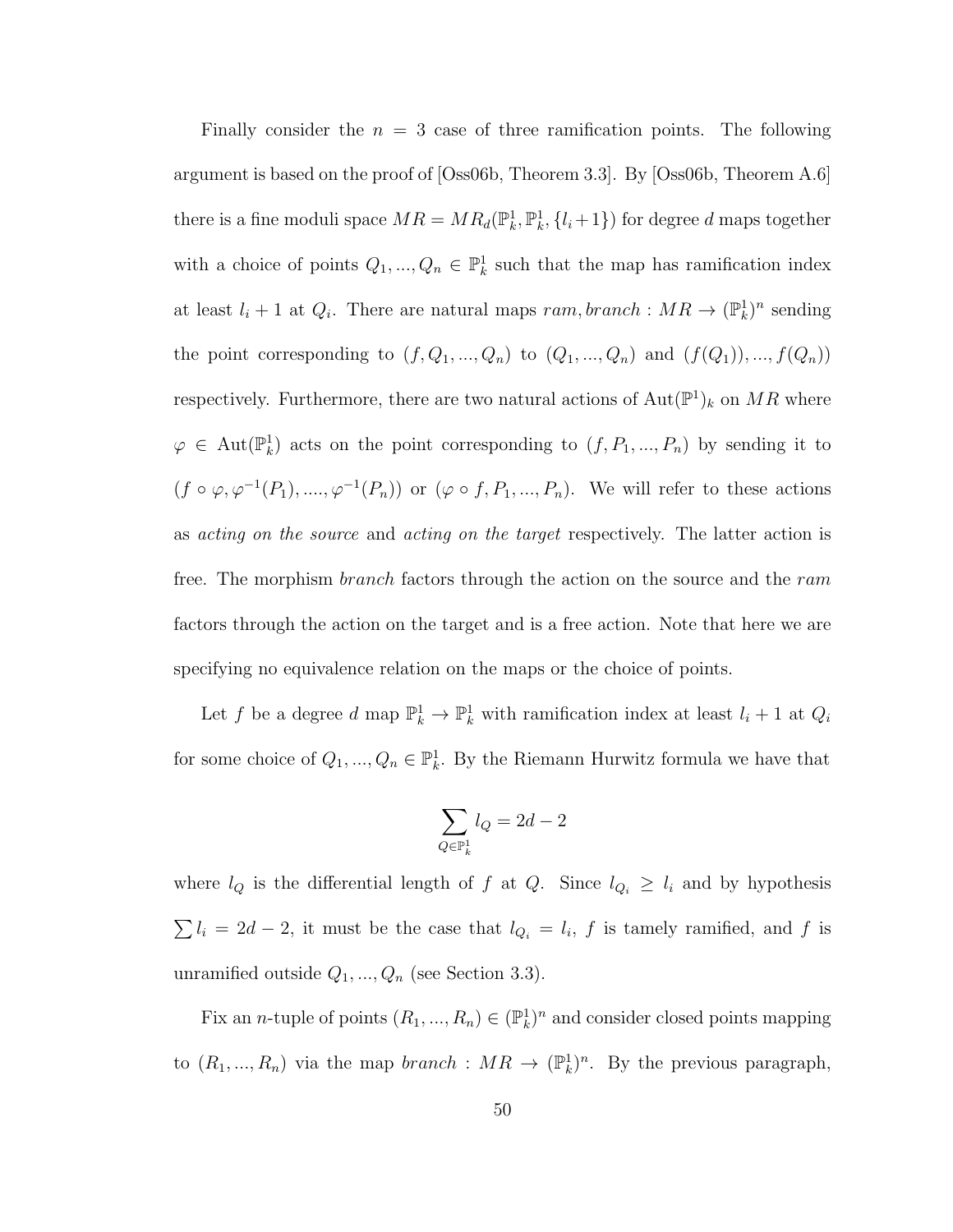such a point corresponds to a tame degree d map  $\mathbb{P}_k^1 \to \mathbb{P}_k^1$  with branch locus  $\{f(R_1),..., f(R_n)\}\$ . Let  $U \subseteq \mathbb{P}_k^1$  be the open subscheme obtained by deleting this branch locus. Since the tame etale fundamental group of  $U$  is finitely generated ([Gro71, Exposé XIII Corollaire 2.12]), there are finitely many  $\text{Aut}(\mathbb{P}_k^1)$ -orbits in MR mapping to  $(R_1, ..., R_n)$  where the action is on the source. Therefore MR is at most  $(n+3)$  dimensional. By [Mum99, Theorem I.2], this implies that the generic fiber of  $ram : MR \to (\mathbb{P}_k^1)^n$  is at most 3 dimensional.

Suppose there is some non-empty fiber  $C \subseteq MR$  of ram. Since the action of Aut $(\mathbb{P}_k^1)$  on the target is free and preserves C, C must be at least 3 dimensional. However since  $n = 3$ , the action of  $Aut(\mathbb{P}_k^1)$  on the source is transitive on fibers of ram, so every fiber must be at least 3 dimensional. Since the generic fiber was shown to be at most 3 dimensional, every fiber must then be exactly 3 dimensional. Since the fibers are closed and the action of  $\text{Aut}(\mathbb{P}^1_k)$  on the target is free, each fiber contains finitely many  $\text{Aut}(\mathbb{P}_k^1)$ -orbits. In other words, there are only finitely many equivalence classes of degree  $d$  maps  $\mathbb{P}^1_k \to \mathbb{P}^1_k$  with differential length  $l_i$  at any fixed choice of  $P_1, ..., P_n$ . By Theorem 2.2.2, this implies that no positive dimensional subscheme of  $G_d^{sep}$  $\frac{sep}{d}$  parameterizes maps with differential length  $l_i$  at each  $P_i$ , proving Conjecture 3.4.1 in the  $n = 3$  case.  $\Box$ 

For further evidence for Conjecture 3.4.1, in the  $d < p$  case it is true by Theorem 3.1.4. When all the  $l_i$  are even and less than p it is true by Theorem 3.1.7.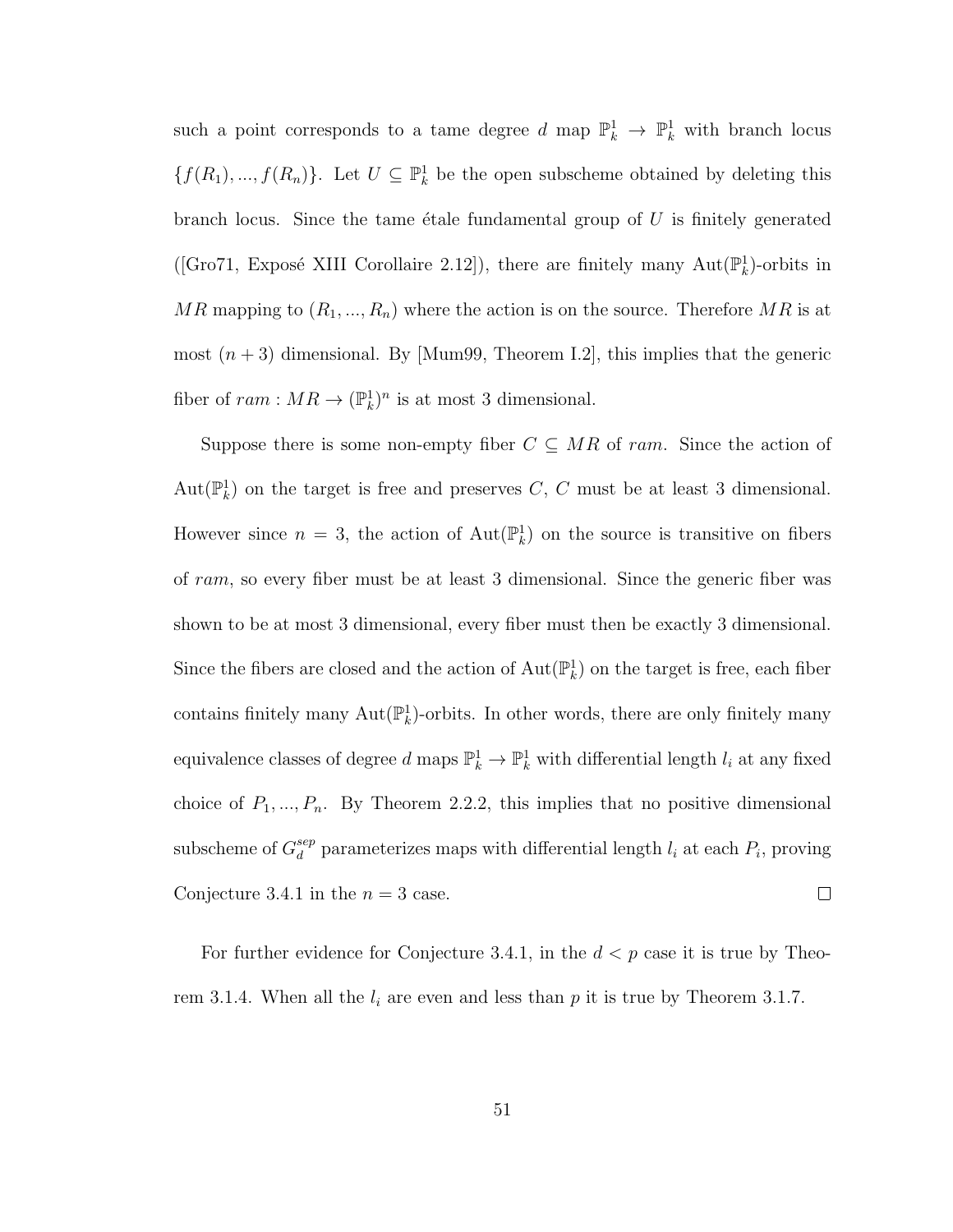# $3.5$  Smoothness of the moduli space in the  $\mathbb{P}^1$  case

We begin with some preliminary definitions. Fix  $d \in \mathbb{N}$  and an effective Weil divisor D on  $\mathbb{P}_k^1$  such that  $\deg(D) = 2d - 2$ . Let  $\widetilde{X_D} \subseteq G_d^{sep}$  $\frac{sep}{d}$  be the set of closed points corresponding to linear series T such that  $Disc(T) = D$ . Fix positive integers  $l_1, ..., l_n$  such that  $\sum l_i = 2d - 2$ . Let  $\widetilde{X_{(l_i)}}$  be the union of  $\widetilde{X_D}$  over D of the form

$$
D = \sum_{i=1}^{n} l_i \cdot P_i
$$

where the  $P_i \in \mathbb{P}^1_k$  are distinct. Note that the points of  $\widetilde{X_{(l_i)}}$  correspond to linear series with fixed differential lengths, but where the ramification points are allowed to vary.

We first show that  $\widetilde{X_D}$  and  $\widetilde{X_{(l_i)}}$  are the closed points of reasonable subschemes of  $G_d^{sep}$  $_{d}^{sep}.$ 

**Lemma 3.5.1.** There exists a unique reduced, closed subscheme of  $G_d^{sep}$  $_{d}^{sep}$ ,  $X_D$ , such that the set of closed points of  $X_D$  is  $\widetilde{X_D}$ . Furthermore, there exists a unique reduced, locally closed subscheme of  $G_d^{sep}$  $\mathcal{E}_{d}^{sep},\ X_{(l_{i})},\ \textit{such that the set of closed points of}\ X_{(l_{i})}\ \textit{is}$  $X_{(l_i)}$ .

*Proof.* We first prove the claim concerning  $X_D$ . Choose a coordinate function x on  $\mathbb{P}_k^1$ , and let U be  $\mathbb{P}_k^1$  with  $\infty$  removed. There is a unique monic polynomial  $\alpha(x) \in k[x]$  generating D after restricting to U. By Section 3.3, we have a map  $disc: G_d^{sep} \to \mathbb{P}_k^{2d-2}$  $_k^{2d-2}$ , where  $\mathbb{P}_k^{2d-2}$  $k^{2d-2}$  is the projectivization of  $Poly_k(2d-2)$ , sending a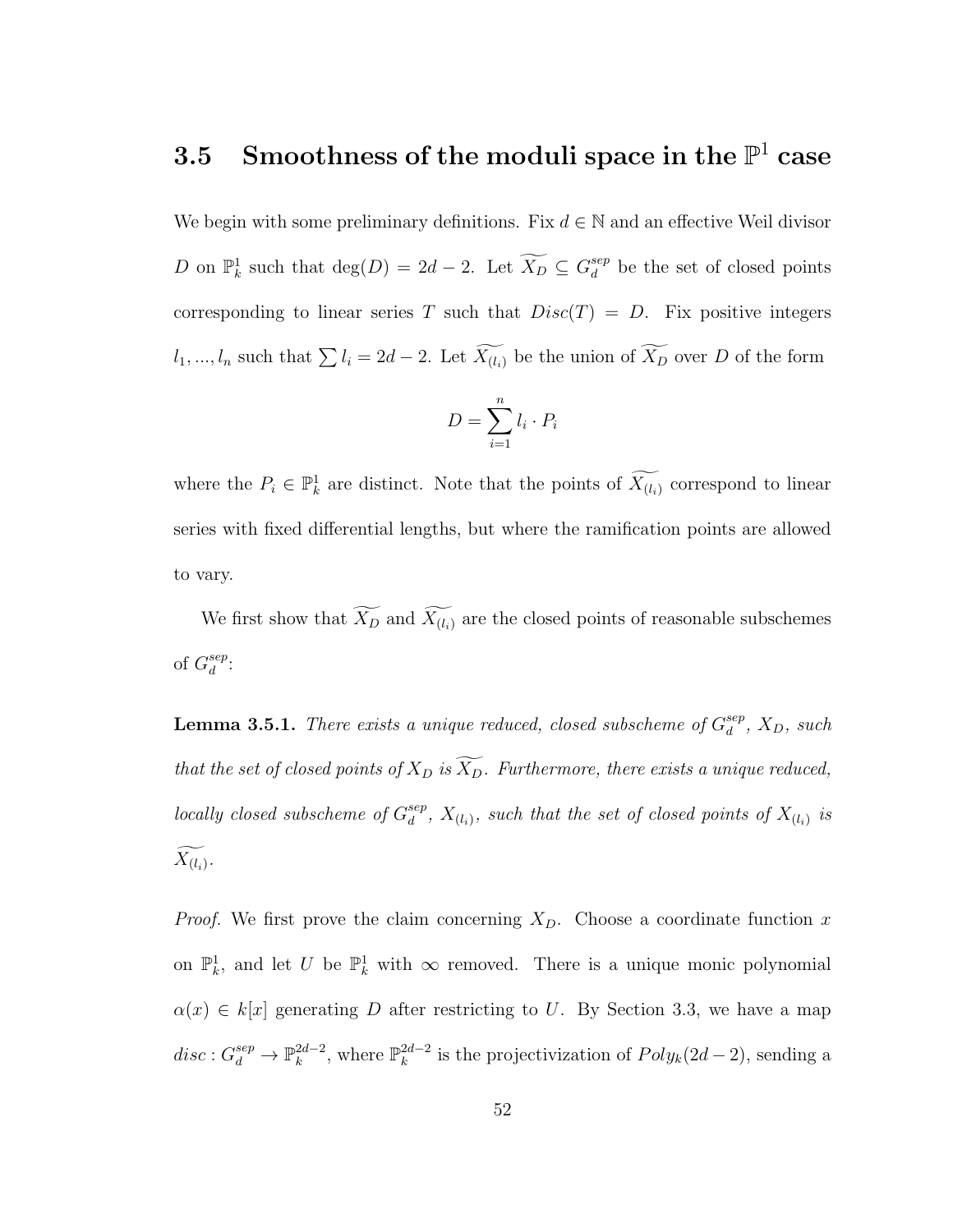linear series to its discriminant. Let  $X_D$  be the inverse image of  $\alpha(x)$ . It is clear that  $X_D$  is closed, reduced, and the set of its closed points is  $\widetilde{X_D}$ , proving the existence portion of the claim.

To establish the uniqueness of  $X_D$ , suppose  $X_D'$  is a different subscheme of  $G_d^{sep}$  $\frac{sep}{d}$  satisfying the same properties as  $X_D$ . By [Hrt77, Chapter II Exc. 3.11(c)], two reduced closed subschemes of  $G_d^{sep}$  which contain the same points must be isomorphic as subschemes, so there exists a (necessarily non-closed) point  $P$  which is contained in either  $X_D$  or  $X_D'$ , but not the other. Without loss of generality assume  $P \in X_D$ . Since the closed points of a quasi-compact scheme are dense, P lies in the closure of the closed points of  $X_D$ . However,  $X_D$  and  $X'_D$  have the same closed points, so  $P \in X_D'$  as well since  $X_D'$  is closed. This is a contradiction, so  $X_D$ must be unique.

For the remainder of this proof, use the same coordinate function  $x$  on every copy of  $\mathbb{P}_k^1$ . We now prove the claim concerning  $X_{(l_i)}$ . Let  $\text{Sym}^r(\mathbb{P}_k^1)$  denote the r-fold symmetric product of  $\mathbb{P}_k^1$ . Viewing  $\mathbb{P}_k^{2d-2}$  $k^{2d-2}$  as the projectivization of  $Poly_k(2d-2) \subseteq$  $k[x]$ , we have a map (which is in fact an isomorphism)  $\varphi : \mathbb{P}_k^{2d-2} \to \text{Sym}^{2d-2}(\mathbb{P}_k^1)$ sending

$$
f(x) = a \cdot \prod (x - c_i)^{d_i}
$$

to the point corresponding to  $d_i$  copies of  $(x - c_i)$  for each i and  $2d-2-\sum d_i$  copies of  $\infty$ .

Fix positive integers  $l_1, ..., l_n$  such that  $\sum l_i = 2d - 2$ . Let  $\psi_r : \mathbb{P}_k^1 \to (\mathbb{P}_k^1)^r$  be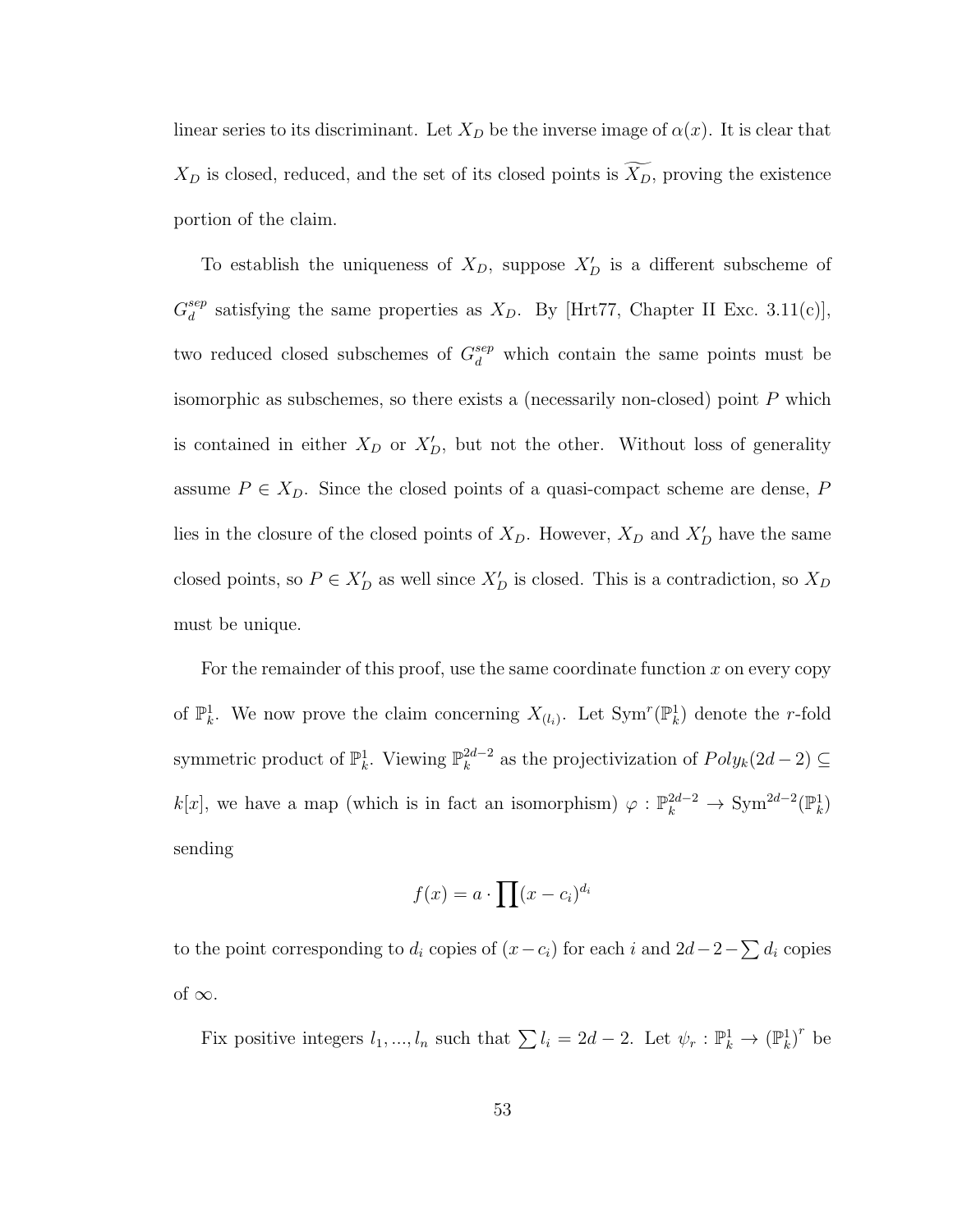the diagonal embedding and  $\psi = (\psi_{l_1}, ..., \psi_{l_n}) : (\mathbb{P}_k^1)^n \to (\mathbb{P}_k^1)^{2d-2}$ . Let Z denote the image of  $(\mathbb{P}_k^1)^n$  under  $\psi$ . Since  $\mathbb{P}_k^1$  is separated the image under each  $\psi_r$  is closed, and thus Z is closed. Let Z' be the  $S_{2d-2}$ -orbit of Z and  $\pi: (\mathbb{P}^1_k)^{2d-2} \to \text{Sym}^{2d-2}(\mathbb{P}^1_k)$ the quotient map. Since Z' is closed and  $S_{2d-2}$ -invariant,  $\pi(Z') = \pi(Z)$  is closed. Endow  $\pi(Z)$  with the reduced induced scheme structure.

Let  $Y_{(l_1,\ldots,l_n)} = disc^{-1}(\varphi^{-1}(\pi(Z))).$  By construction,  $X_{(l_i)} \subseteq Y_{(l_i)}$ . However,  $Y_{(l_1,\ldots,l_n)}$  may additionally contain points corresponding to linear series with discriminant divisors of the form

$$
\sum_{i=1}^{n} l_i \cdot P_i
$$

where the  $P_i$  are not necessarily distinct. Each such point is contained in

$$
Y_{(l_1,\ldots,l_i+l_j,\ldots,\widehat{l_j},\ldots,l_n)}
$$

for some choice of i and j, where  $l_j$  denotes that  $l_j$  is omitted. Let  $X_{(l_i)}$  be  $Y_{(l_1,\ldots,l_n)}$ with each such

$$
Y_{(l_1,\ldots,l_i+l_j,\ldots,\widehat{l_j},\ldots,l_n)}
$$

removed. Since each removed scheme is closed and there are finitely many choices of indices to combine, this implies that  $X_{(l_i)}$  is locally closed. After endowing  $X_{(l_i)}$ with the induced open subscheme structure, this establishes the existence portion of the claim.

For the uniqueness assertion, suppose  $X'_{(l_i)}$  is a subscheme of  $G_d^{sep}$  $a_d^{sep}$  also satisfying the same properties as  $X_{(l_i)}$ . Using the argument for the uniqueness of  $X_D$ , it must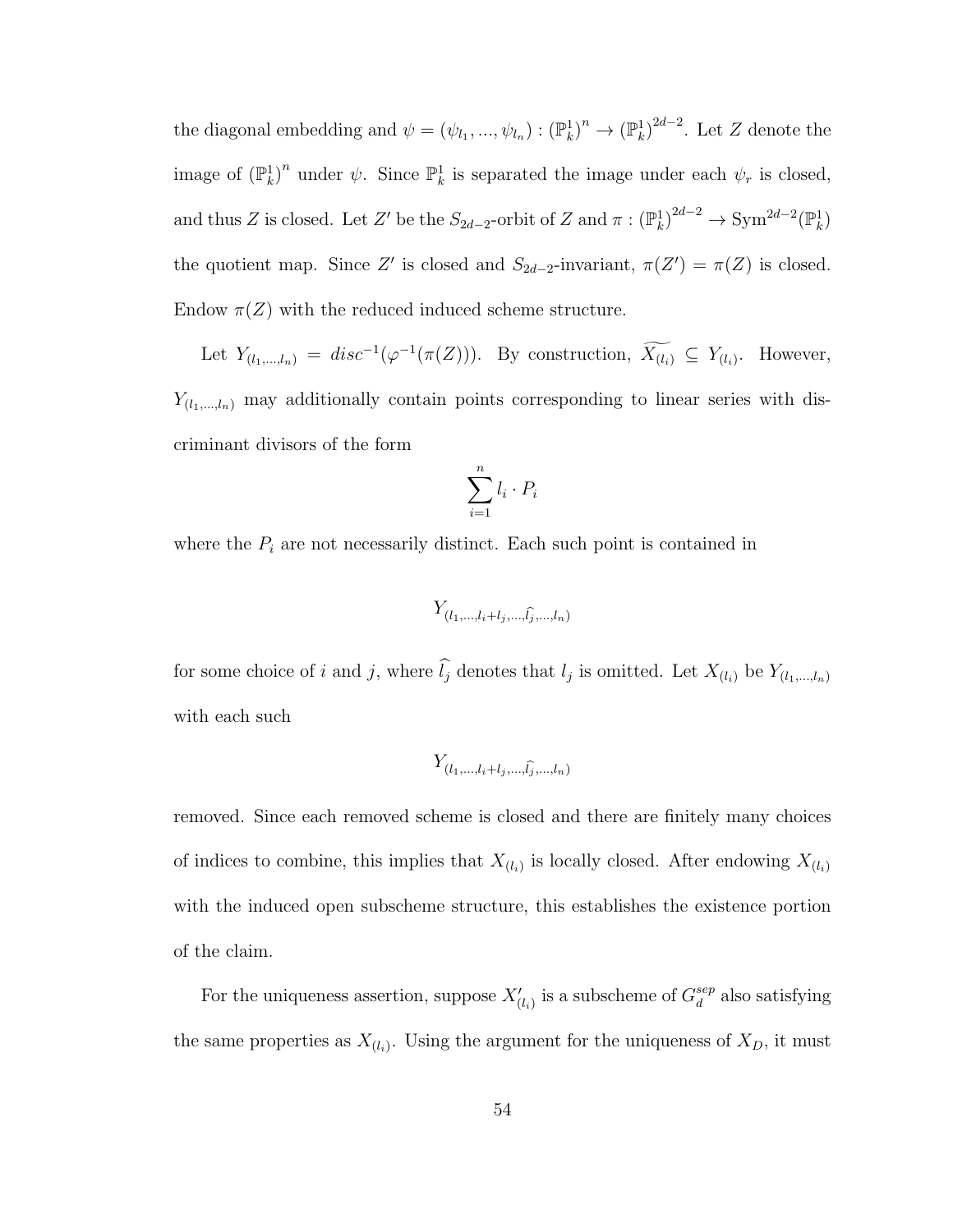be the case that  $X_{(l_i)}$  and  $X'_{(l_i)}$  have the same closure, which we denote by W and endow with the reduced induced scheme structure. Both  $X_{(l_i)}$  and  $X'_{(l_i)}$  are locally closed, so both are open in  $W$ . Since there is a unique induced subscheme structure on a fixed open set of W, it suffices to show that  $X_{(l_i)}$  and  $X'_{(l_i)}$  contain the same points. To arrive at a contradiction, suppose that there exists a point  $P$  which is contained in either  $X_{(l_i)}$  or  $X'_{(l_i)}$ , but not the other. Without loss of generality assume  $P \in X_{(l_i)}$ . Since  $W \setminus X'_{(l_i)}$  is closed and contains P, no point in the closure of P is contained in  $X'_{(l_i)}$ . However the closure of P inside  $X_{(l_i)}$  is quasi-compact and thus contains a closed point, a contradiction to  $X_{(l_i)}$  and  $X'_{(l_i)}$  containing the same closed points. Therefore  $X_{(l_i)}$  is unique as claimed.  $\Box$ 

Using a generalization of the description of first order deformations in Section 2.1.2, we will prove the following smoothness result for  $G_d^{sep}$  $_{d}^{sep}.$ 

**Theorem 3.5.2.** Let k be an algebraically closed field of characteristic two and d a positive integer. We have the following concerning the schemes introduced in Lemma 3.5.1:

- (1) For any choice of an effective Weil divisor D on  $\mathbb{P}^1_k$  such that  $\deg(D) = 2d 2$ , the scheme  $X_D$  is smooth.
- (2) For any choice of positive integers  $l_1, ..., l_n$  such that  $\sum l_i = 2d 2$ , the scheme  $X_{(l_i)}$  is smooth.

**Remark 3.5.3.** The restriction on the characteristic of  $k$ , as will be explained, is an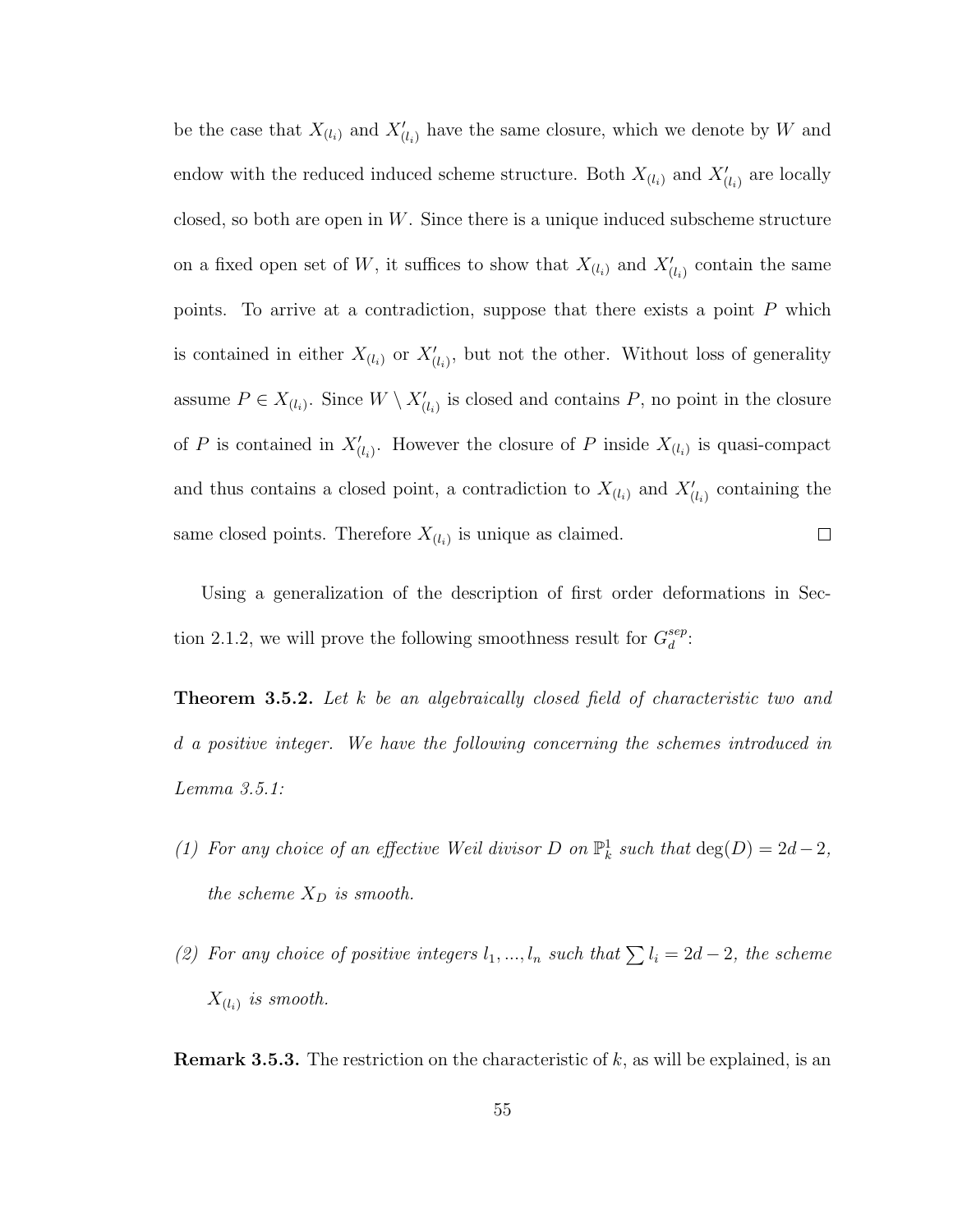artifact of the proof. Conjecturally this restriction is unnecessary and the method of proof may be extendable to remove the characteristic restriction. However, the proof relies in an essential way on the ground field having positive characteristic, and therefore a different approach would be required in characteristic zero.

### 3.5.1 Lifting deformations over Artin rings

Let k be an algebraically closed field of characteristic  $p > 0$  and suppose  $f: \mathbb{P}_k^1 \to \mathbb{P}_k^1$ is a separable degree d map. We will use the following result to show that the moduli space is smooth at the point corresponding to  $f$ . Note that an *infinitesimal* thickening of a scheme Y is a closed immersion  $Y \subseteq Y'$  such that the ideal sheaf corresponding to Y is nilpotent.

**Proposition 3.5.4.** [Hrt10, Proposition 4.6] Let X be a scheme of finite type over an algebraically closed field k. Suppose that for every morphism  $f : Spec(A) \rightarrow$ X with A a local Artin ring finite over k and for every infinitesimal thickening  $Spec(B) \supseteq Spec(A)$  there is a lifting  $g : Spec(B) \rightarrow X$ . Then X is non-singular.

First we show that the ring B in Proposition 3.5.4 must also be a local Artin ring:

**Lemma 3.5.5.** Let A be a local Artin ring and  $B \to A$  a surjective ring homomorphism with kernel I such that  $I^n = 0$  for some  $n \in \mathbb{N}$ . Then B is also a local Artin ring.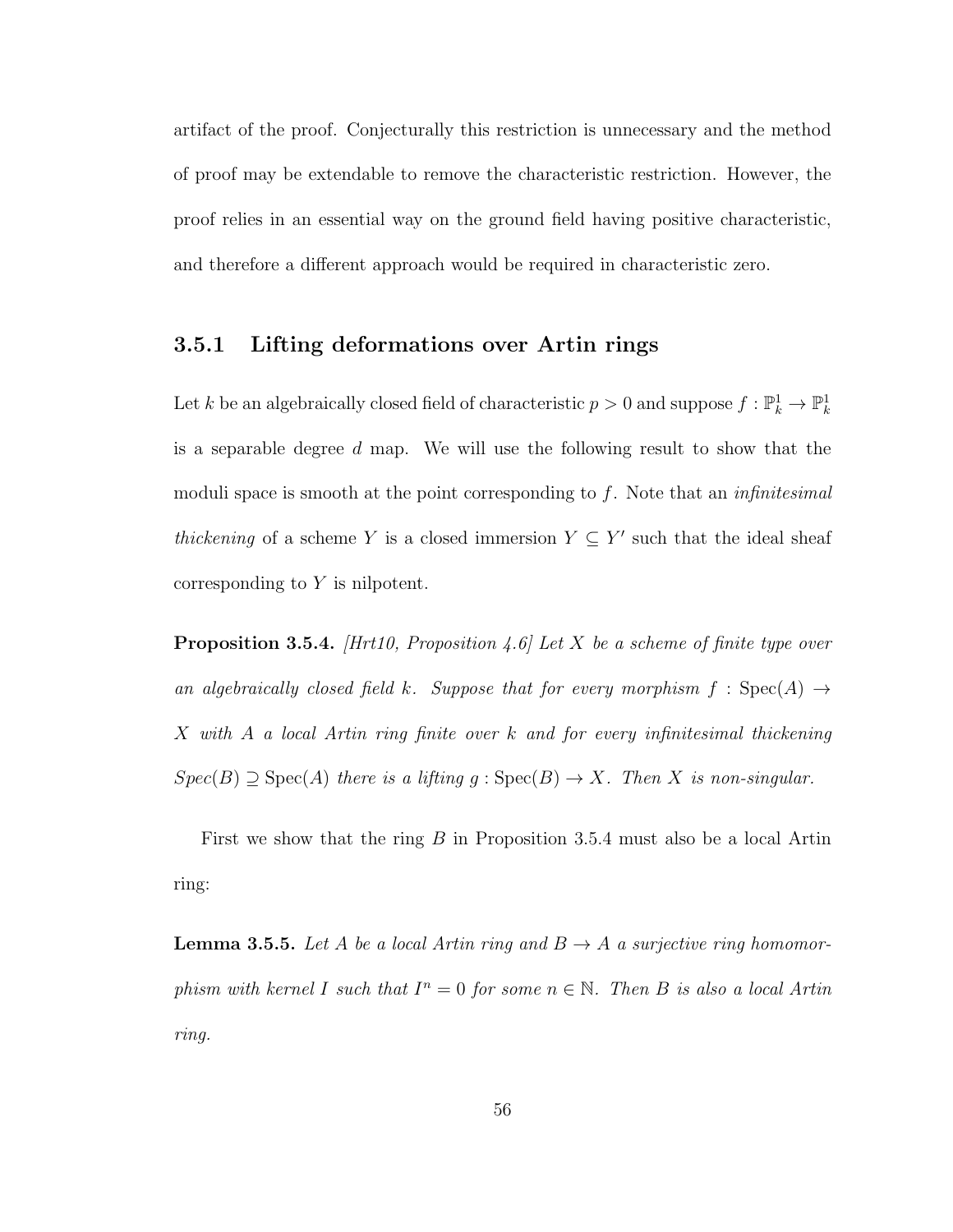*Proof.* Since I is nilpotent, it is contained in every prime ideal of  $B$ . There is a bijection between prime ideals of B containing I and prime ideals of A given by taking the quotient. Therefore  $B$  is also a local ring. Let  $\mathfrak{m}$  be the maximal ideal of A and  $\mathfrak n$  the maximal ideal of B. Since A is an Artin ring, by [AM69, Proposition 8.6 |  $\mathfrak{m}^k = 0$  for some  $k \in \mathbb{N}$ . The inverse image of  $\mathfrak{m}$  is  $\mathfrak{n}$ , so we have that  $\mathfrak{n}^k \subseteq I$ . Since  $I^n = 0$ , this implies that  $\mathfrak{n}^{nk} = 0$ ; so by [AM69, Proposition 8.6], B is a local Artin ring as well.  $\Box$ 

Next, as it will be necessary for our method of proof, we will reduce Proposition 3.5.4 to lifting infinitesimal deformations of a special form:

Lemma 3.5.6. In the situation of Proposition 3.5.4, it suffices to lift diagrams of the form

$$
\operatorname{Spec}(k[t_1, ..., t_n]/I) \longrightarrow X
$$
  
 
$$
\downarrow \qquad \qquad \searrow X
$$
  
 
$$
\operatorname{Spec}(k[t_1, ..., t_n]/J)
$$

where  $I \supseteq J$ , the map is the natural quotient map,  $\sqrt{I} =$ √  $J = (t_1, ..., t_n),$  and  $t_i \cdot I \subseteq J$  for every  $1 \leq i \leq n$ .

*Proof.* As in Proposition 3.5.4, suppose that A is a local Artin ring and  $Spec(B) \supseteq$  $Spec(A)$  is an infinitesimal thickening of  $Spec(A)$ . By Lemma 3.5.5, B is also a local Artin ring, finite over k. By Hilbert's Nullstellensatz,  $B \cong k[t_1, ..., t_n]/J$ where  $\sqrt{J} = (t_1 - a_1, ..., t_n - a_n)$  for some  $a_i \in k$ . Without loss of generality we may assume that  $a_i = 0$  for every i and likewise that  $A = k[t_1, ..., t_n]/I$  where  $I \supseteq J$  and the homomorphism  $B \to A$  is the natural quotient map.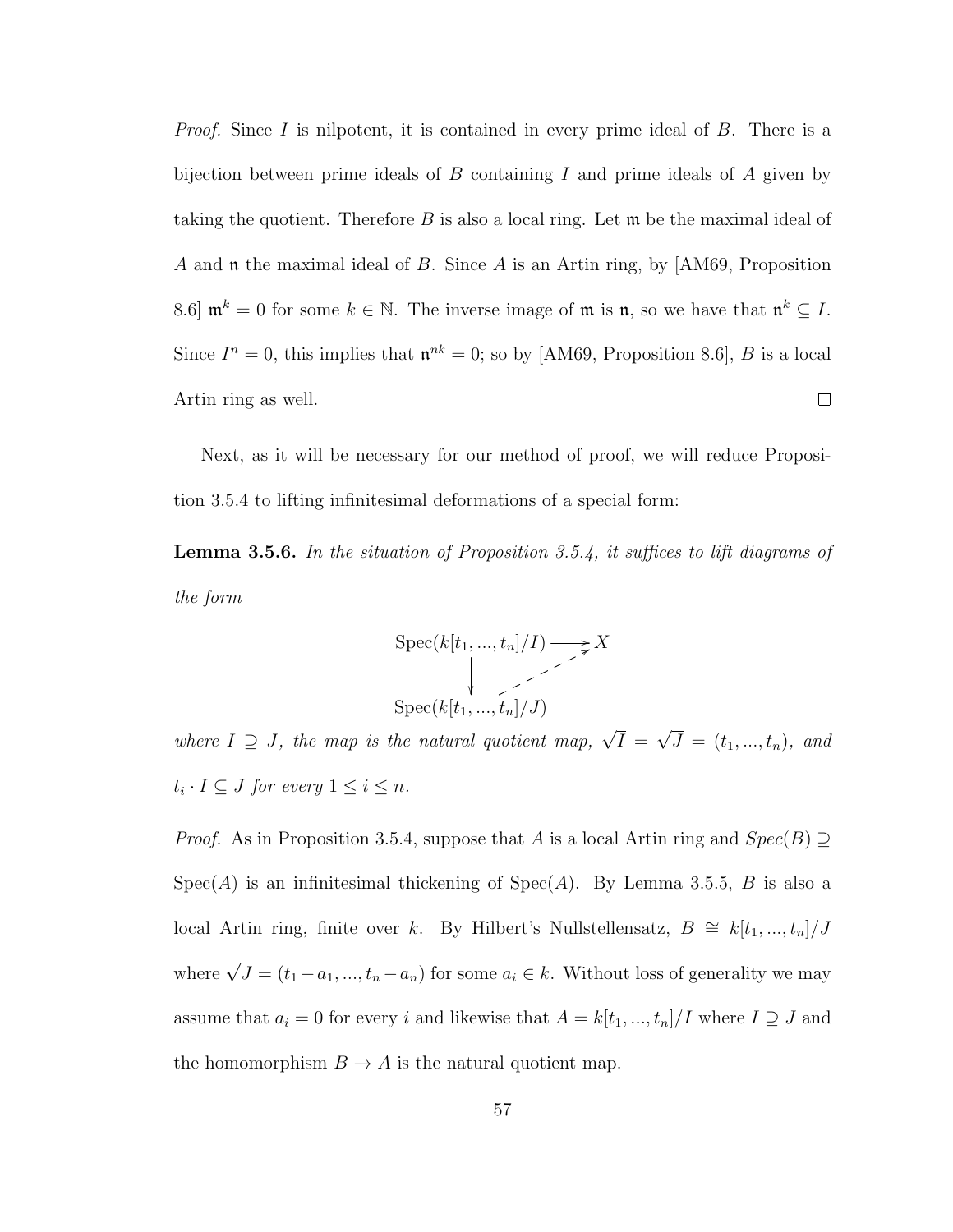Since  $\sqrt{J} = (t_1, ..., t_n)$ , there is a positive integer m such that if

$$
\tau = \prod_{i=1}^n t_i^{l_i}
$$

is a monomial of combined degree m, then  $\tau \in J$ . For  $1 \leq j \leq m$ , let  $K_j$  be the ideal generated by all monomials of combined degree j. Since  $K_m \subseteq J$ , the sequence of ideals  $J_0 = I \supseteq J_1 = (J, K_1 \cdot I) \supseteq \cdots \supseteq J_m = (J, K_m \cdot I)$  terminates at an ideal equal to J. To lift to  $k[t_1, ..., t_n]/J$ , it then suffices to successively lift diagrams of the form

$$
\operatorname{Spec}(k[t_1, ..., t_n]/J_{i-1}) \longrightarrow X
$$
  
 
$$
\downarrow \qquad \qquad \searrow \qquad X
$$
  
 
$$
\operatorname{Spec}(k[t_1, ..., t_n]/J_i)
$$

for  $1\leq i\leq m.$  These lifts are of the desired form.

 $\Box$ 

We will now characterize maps from such Artin rings with target  $G_d^{sep}$  $\frac{sep}{d}$  in terms of the discriminant introduced in Section 3.3. First, we require the definition of discriminant for rational functions over Artin rings. Let A be a local Artin ring, finite over a field k. Let  $f = g(x)/h(x)$  where  $g(x)$  and  $h(x)$  are non-zero polynomials with coefficients in A. The discriminant of f is  $h(x)g'(x) - g(x)h'(x)$ .

**Proposition 3.5.7.** Let k be an algebraically closed field and  $f: \mathbb{P}_k^1 \to \mathbb{P}_k^1$  a degree d map. Choose coordinate functions on each copy of  $\mathbb{P}^1_k$  such that f is unramified at  $\infty$  and 0 is a fixed point. In these coordinates, represent f by a rational function  $y = g(x)/h(x)$ .

Let  $A = k[t_1, ..., t_n] / I$  such that  $\sqrt{I} = (t_1, ..., t_n)$ . Choose a basis  $\{1, \tau_1, ..., \tau_k\}$  of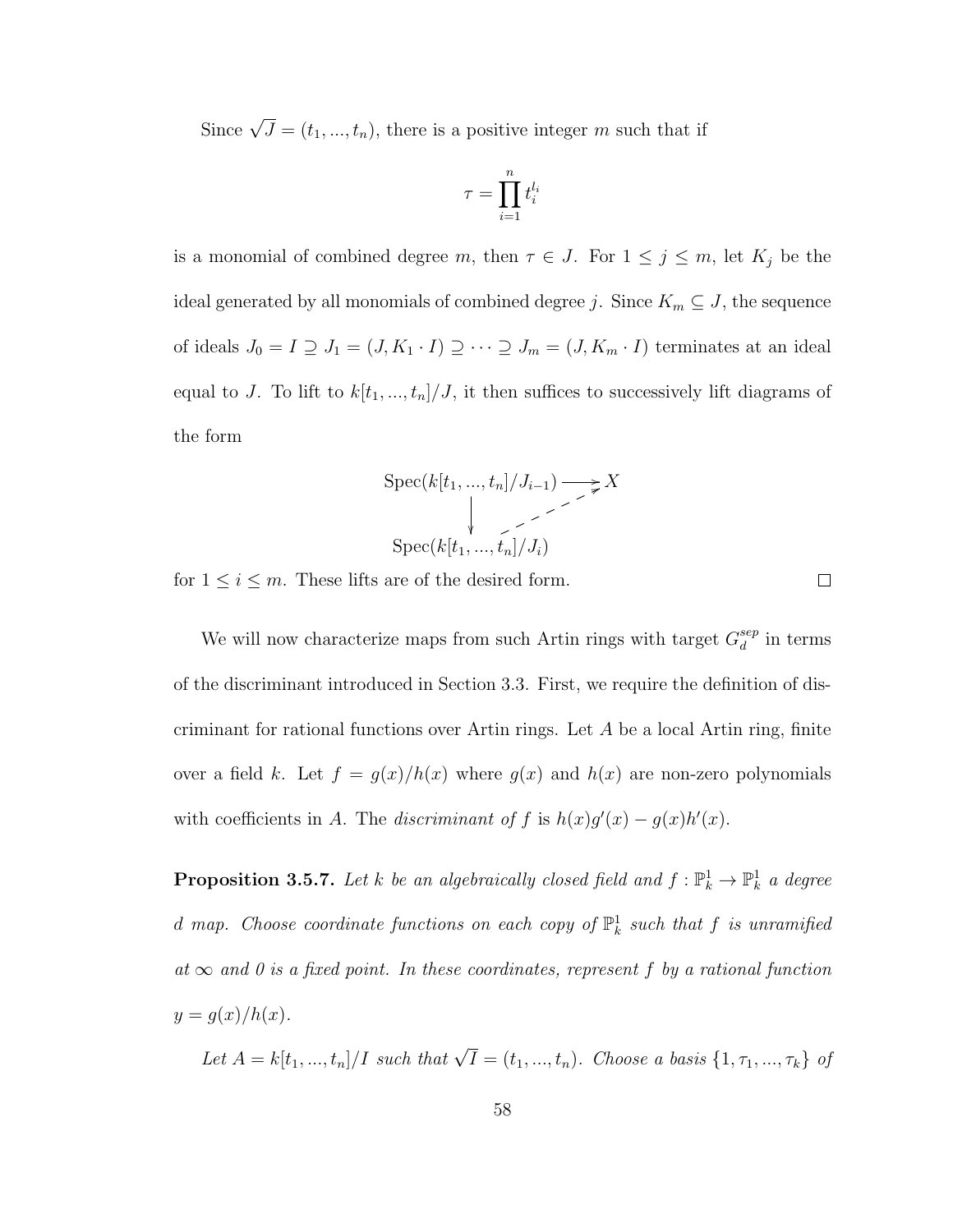A over k such that each  $\tau_i$  is a monomial. We have the following characterization of maps with source  $Spec(A)$ :

(1) Giving a map  $Spec(A) \to X_{Disc(f)}$  such that the unique closed point in  $Spec(A)$ maps to the point corresponding to  $f$  is equivalent to choosing polynomials  $g_1(x),..., g_k(x) \in k[x]$  of degree at most d and no constant term and polynomials  $h_1(x),..., h_k(x) \in k[x]$  of degree at most  $d-1$  such that the discriminant of

$$
\frac{g_A(x)}{h_A(x)} = \frac{g(x) + g_1(x)\tau_1 + \dots + g_k(x)\tau_k}{h(x) + h_1(x)\tau_1 + \dots + h_k(x)\tau_k}
$$
(3.1)

is equal to disc(f) modulo  $I$ .

(2) Let  $Disc(f) = l_1 \cdot P_1 + \cdots + l_n \cdot P_n$  with the  $P_i$  distinct. Giving a map  $Spec(A) \to X_{(l_i)}$  such that the unique closed point in  $Spec(A)$  maps to the point corresponding to f is equivalent to choosing polynomials  $g_1(x),..., g_k(x) \in k[x]$ of degree at most d and no constant term and polynomials  $h_1(x),..., h_k(x) \in k[x]$ of degree at most  $d-1$  such that the discriminant of

$$
\frac{g_A(x)}{h_A(x)} = \frac{g(x) + g_1(x)\tau_1 + \dots + g_k(x)\tau_k}{h(x) + h_1(x)\tau_1 + \dots + h_k(x)\tau_k}
$$

is equal to

$$
\prod_{i=1}^{n} (x - c_i + d_i(t_1, ..., t_n))^{l_i}
$$

modulo I, where each  $d_i$  contains no constant term.

*Proof.* Recall from Section 2.1.1 that  $G_d^{sep}$  $_{d}^{sep}$  is an open subscheme of  $Gr(2, Poly<sub>k</sub>(d)),$ the Grassmannian of two dimensional linear subspaces of  $Poly_k(d)$ . The planes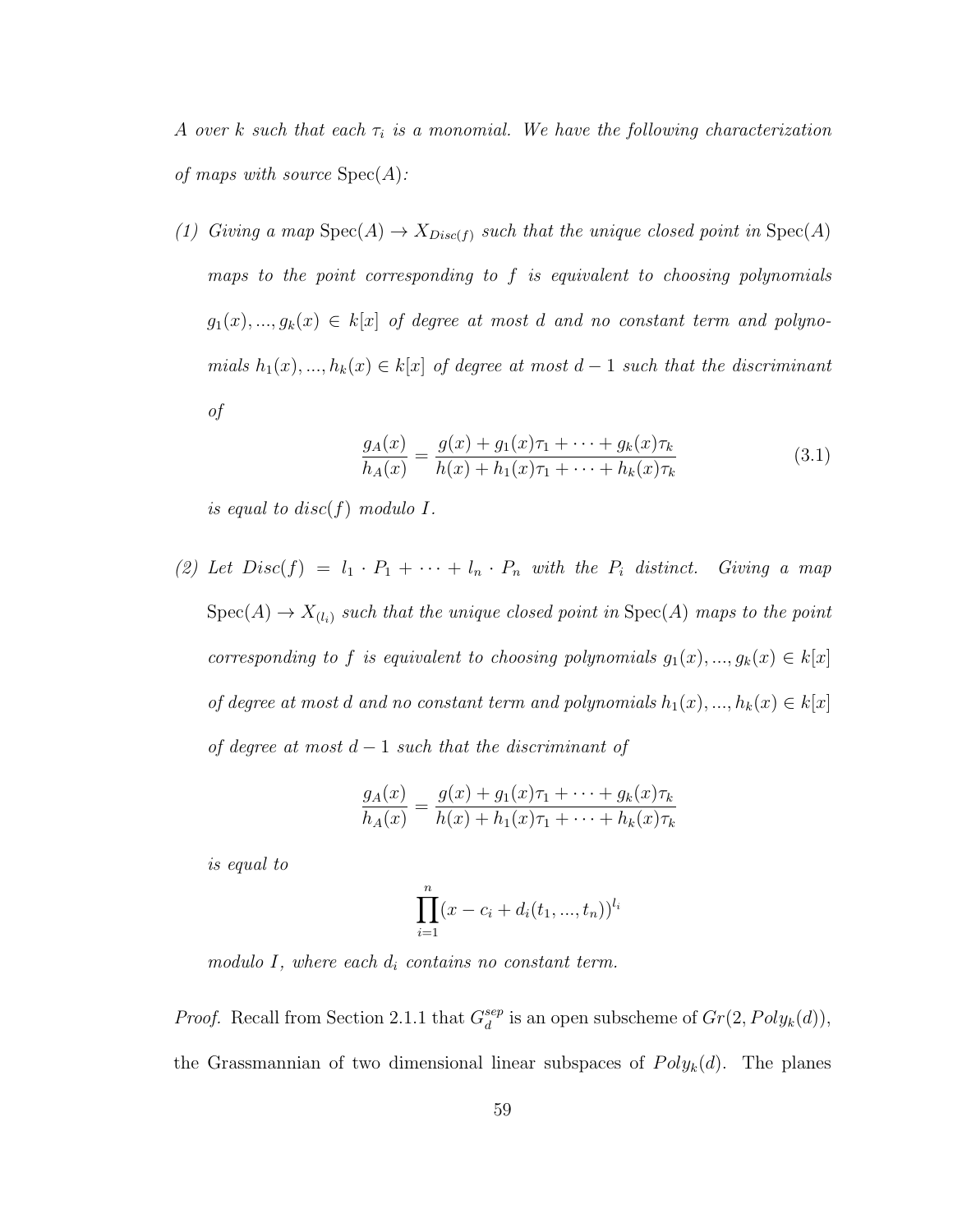which have a basis of the form  $\{x^d + \alpha_{d-1}x^{d-1} + \cdots + \alpha_1x, x^{d-1} + \beta_{d-2}x^{d-2} + \cdots + \beta_0\},\$ where the  $\alpha_i$  and  $\beta_j$  are arbitrary constants, form an open affine subscheme U, which is isomorphic to  $Spec(R)$ , where  $R = k[\alpha_1, ..., \alpha_{d-1}, \beta_0, ..., \beta_{d-2}]$ . Since f is unramified at  $\infty$  and 0 is a fixed point, we have that

$$
\frac{g(x)}{h(x)} = \frac{x^d + a_{d-2}x^{d-2} + \dots + a_1x}{x^{d-1} + b_{d-2}x^{d-2} + \dots + b_0}.
$$

Therefore the plane corresponding to f is contained in  $U$ . Giving a map with source  $Spec(A)$  and target  $X_{Disc(f)}$  or  $X_{(l_i)}$  such that the unique closed point in  $Spec(A)$ maps to the point corresponding to  $f$  is then equivalent to giving such a map with target  $X_{Disc(f)}|_U$  or  $X_{(l_i)}|_U$  respectively.

We first show (i), and begin with a map  $Spec(A) \to X_{Disc(f)}|_{U}$ . By Lemma 3.5.1,  $X_{Disc(f)} \subseteq G_d^{sep}$  $\frac{e^{i\theta}}{d}$  is closed. Therefore there is an ideal K such that  $X_{Disc(f)}|_{U}$  is isomorphic to  $Spec(R/K)$ . We shall now describe K. Let

$$
\widetilde{f} = \frac{\widetilde{g(x)}}{\widetilde{h(x)}} = \frac{x^d + \alpha_{d-1}x^{d-1} + \dots + \alpha_1 x}{x^{d-1} + \beta_{d-2}x^{d-2} + \dots + \beta_0}
$$

be a map corresponding to an arbitrary closed point in  $U$ . The point corresponding to  $\widetilde{f}$  is contained in  $X_{Disc(f)}$  precisely when

$$
\widetilde{h(x)}\widetilde{g'(x)} - \widetilde{g(x)}\widetilde{h'(x)} = a \cdot disc(f)
$$
\n(3.2)

for some  $a \in k^{\times}$ . After equating powers of x in equation (3.2), we see that this yields  $2d - 2$  relations among the  $\alpha_i$  and  $\beta_j$  which generate the ideal K.

Having reduced to a map between affine schemes, we instead consider the corresponding ring homomorphism  $\varphi : k[\alpha_1, ..., \alpha_{d-1}, \beta_0, ..., \beta_{d-2}]/K \to A$ . We must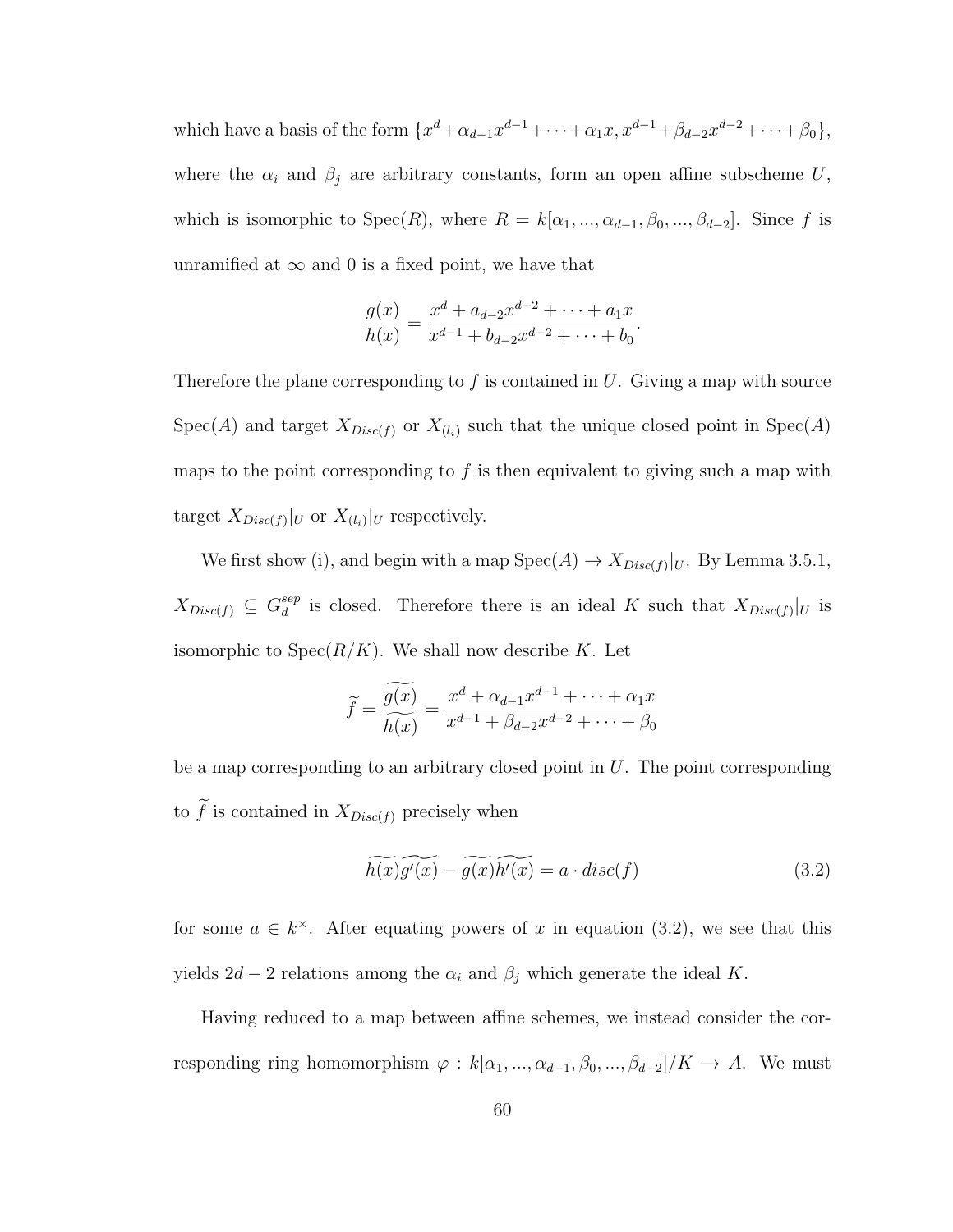have that  $\varphi(\alpha_i - a_i), \varphi(\beta_j - b_j) \in (t_1, ..., t_n)$  for every i and j since the unique closed point of  $Spec(A)$  maps to the point corresponding to f. This implies that the image under  $\varphi$  of each  $(\alpha_i - a_i)$  has no constant term, and can therefore be written uniquely modulo I as  $\sum c_{i,l} \cdot \tau_l$  where each  $c_{i,l} \in k$ . Likewise, each  $\varphi(\beta_j - b_j)$  can be written uniquely modulo I as  $\sum e_{j,l} \cdot \tau_l$  where each  $e_{j,l} \in k$ .

Write  $g_i(x) = c_{d-1,i}x^{d-1} + \cdots + c_{1,i}x$  and  $h_j(x) = e_{d-2,j}x^{d-2} + \cdots + e_{0,j}$ . The condition that  $\varphi(K) \subseteq I$  is equivalent to the discriminant of

$$
\frac{g(x) + g_1(x)\tau_1 + \dots + g_k(x)\tau_k}{h(x) + h_1(x)\tau_1 + \dots + h_k(x)\tau_k}
$$

being equal to  $disc(f)$  modulo I, as desired. Reversing the argument yields the other direction, proving (i).

The proof of (ii) proceeds along similar lines, except for the caveat that  $X_{(l_i)}$ is locally closed instead of closed. As noted during the construction of  $X_{(l_i)}$  in the proof of Lemma 3.5.1, the closure of  $X_{(l_i)}$  contains points corresponding to maps for which the ramification points coalesce. However, a map  $Spec(A) \to X_{(l_i)}$  such that the unique closed point in  $Spec(A)$  maps to the point corresponding to f is equivalent to such a map with target the closure of  $X_{(l_i)} \subseteq G_d^{sep}$  $\frac{sep}{d}$ . Therefore we may follow the same process of describing the relations in the ideal corresponding to the closure of  $X_{(l_i)}$  inside U as was done for the ideal corresponding to  $X_D$  inside U.

Remark 3.5.8. We will refer to a rational function of the form in equation (3.1) as a deformation of f over A.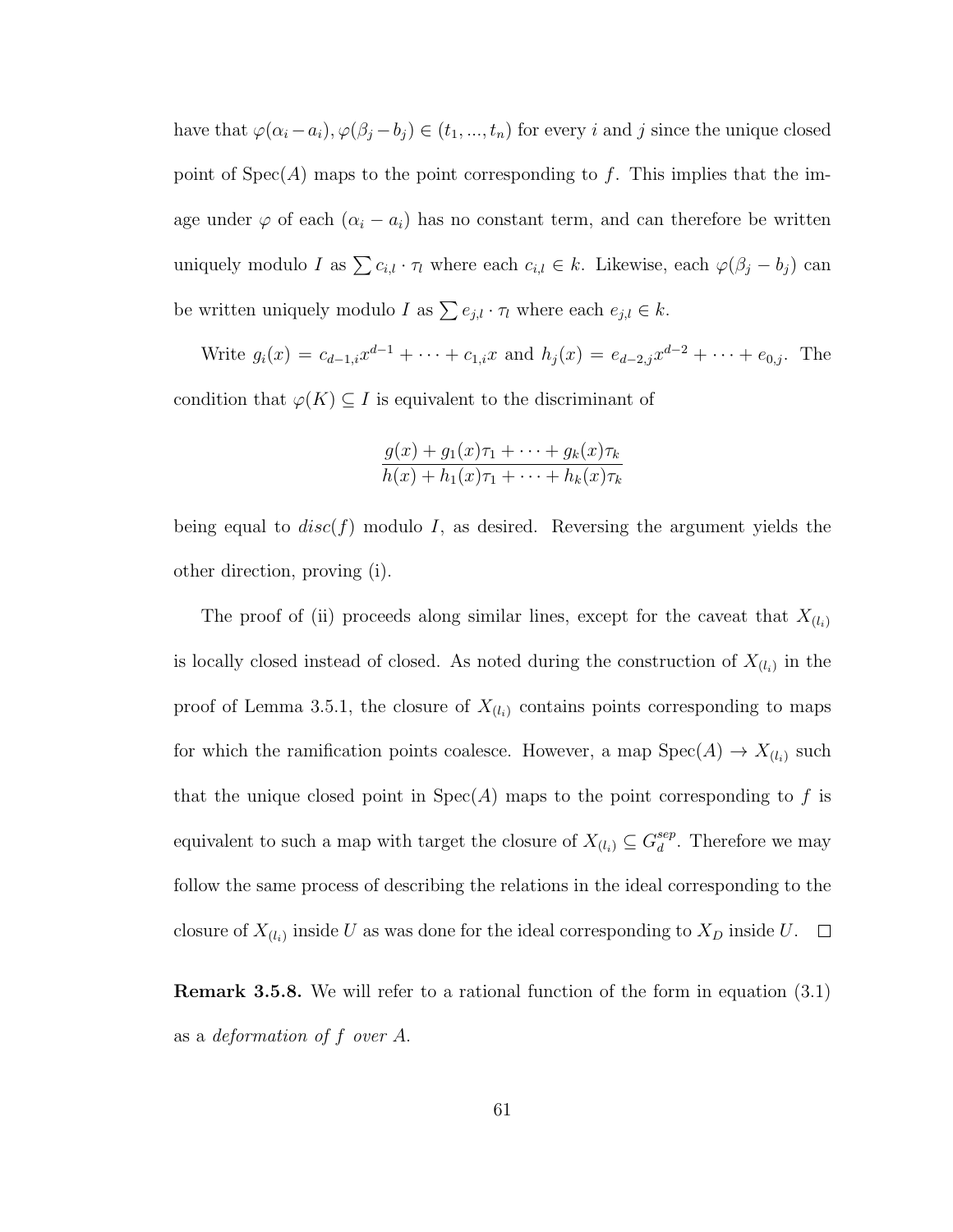### 3.5.2 A differential operator in positive characteristic

Let k be an algebraically closed field of characteristic  $p > 0$  and consider  $V = k(x)$ a vector space over  $k(x^p)$  with basis  $\{1, x, ..., x^{p-1}\}$ . Fix a non-zero rational function  $f(x) \in k(x)$  and define the operator  $T_f : k(x) \to k(x)$  by the formula  $T_f(p(x)) =$  $f'(x)p(x) - f(x)p'(x)$ . This operator will be utilized in the proof of Theorem 3.5.2 since  $T_f(p(x))$  is the discriminant of the rational function  $f(x)/p(x)$  in the case where  $f(x)$  and  $p(x)$  are both polynomials.

Since differentiation is  $k(x^p)$ -linear,  $T_f$  is a  $k(x^p)$ -linear operator. We may also view  $T_f$  as a non-linear operator on  $k(x)$ , where  $k(x)$  is viewed as a vector space over itself. The p-fold composition of  $T_f$ ,  $(T_f)^p$ , is in fact  $k(x)$ -linear. By a result of Nicholas Katz in [Kat70] (which in our situation can be stated simply as [Clu03, Theorem 3.8]), the dimension of the kernel of  $T_f$  as a  $k(x^p)$ -linear operator is the equal to dimension of the kernel of  $(T_f)^p$  as a  $k(x)$ -linear operator. Since  $(T_f)^p$  operates on a one dimensional vector space, its kernel can be at most one dimensional. Since  $T_f(f(x)) = 0$ , the kernel of  $T_f$  is the  $k(x^p)$ -span of  $f(x)$ . Therefore, the image of  $T_f$  is  $(p-1)$  dimensional.

**Proposition 3.5.9.** For the operator  $T_f$  as defined above, if char(k) = 2, then for every non-zero polynomial f the image of  $T_f$  is  $k(x^2) \subseteq k(x)$ . If  $char(k) > 2$ , then every  $(p-1)$  dimensional  $k(x^p)$ -vector subspace of  $k(x)$  occurs as the image of  $T_f$ for some polynomial f.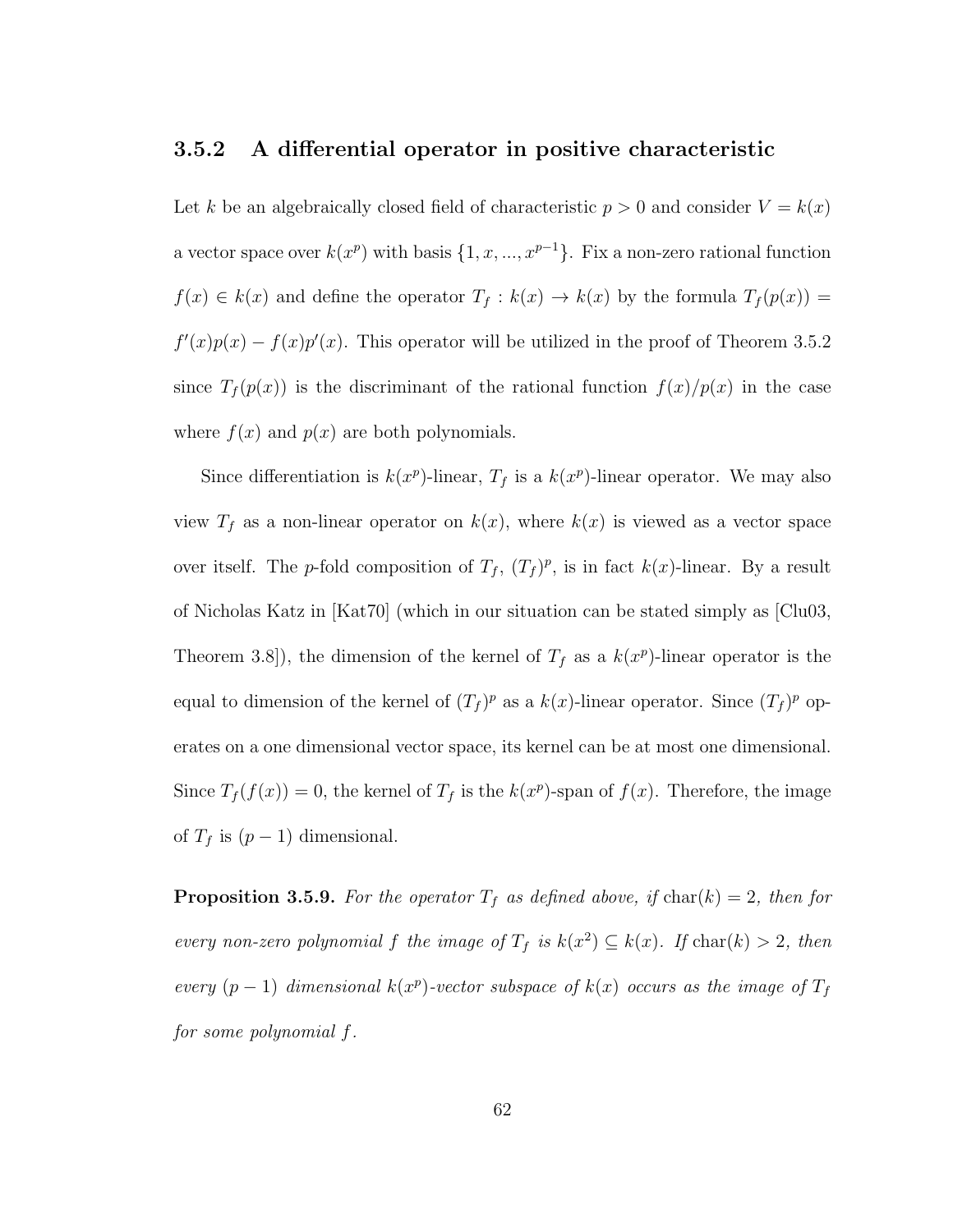*Proof.* Fix a non-zero polynomial  $f(x) \in k[x]$ . First, consider the case where  $char(k) = 2$ . Write

$$
f(x) = \sum_{i=0}^{n} (a_i \cdot x^{2i} + b_i \cdot x^{2i+1}).
$$

By direct computation, we have that

$$
T_f(1) = \sum_{i=0}^{n} b_i \cdot x^{2i}, \ T_f(x) = \sum_{i=0}^{n} a_i \cdot x^{2i}.
$$

Since  $\{1, x\}$  is a  $k(x^2)$ -basis for  $k(x)$  and  $T_f(1)$  and  $T_f(x)$  both lie in  $k(x^2)$ , the image of  $T_f$  is indeed  $k(x^2)$ .

Consider the remaining case where  $char(k) > 2$ . Viewing  $\mathbb{A}_k^p$  $_{k(x^p)}^p$  as

Spec( $k(x^p)[1, ..., x^{p-1}]$ ) and mapping  $p(x)$  to the image of  $T_{p(x)}$ , we have a map

$$
\mathbb{A}^p_{k(x^p)} \setminus \{0\} \to Gr(p-1, k(x)),
$$

where  $Gr(p-1, k(x))$  is the Grassmannian of  $(p-1)$  planes in  $k(x)$ . Since this map is constant on lines in  $\mathbb{A}_k^p$  $_{k(x^p)}^p \setminus \{0\}$  and  $Gr(p-1, k(x)) \cong \mathbb{P}_{k(x^p)}^{p-1}$  $_{k(x^p)}^{p-1}$ , this descends to a map  $\varphi: \mathbb{P}_{k(x^p)}^{p-1} \to \mathbb{P}_{k(x^p)}^{p-1}$  $_{k(x^p)}^{p-1}$ . A map between projective spaces of the same dimension must be either constant or surjective, and moreover in the latter case quasi-finite.

One checks directly in characteristic greater than two that  $x^{p-1}$  lies in the image of  $T_x$  but not  $T_1$ . This implies that  $\varphi$  is non-constant and therefore surjective. That is, for every  $(p-1)$  dimensional  $k(x^p)$ -vector subspace V of  $k(x)$ , there is some rational function  $f(x)$  such that the image of  $T_f$  is V. Since multiplying  $f(x)$  by a polynomial  $g(x) \in k[x^p]$  does not affect the image, for an appropriate choice of  $g(x)$  we have that  $f(x)g(x)$  is a polynomial where the image of  $T_{f(x)g(x)}$  is V, as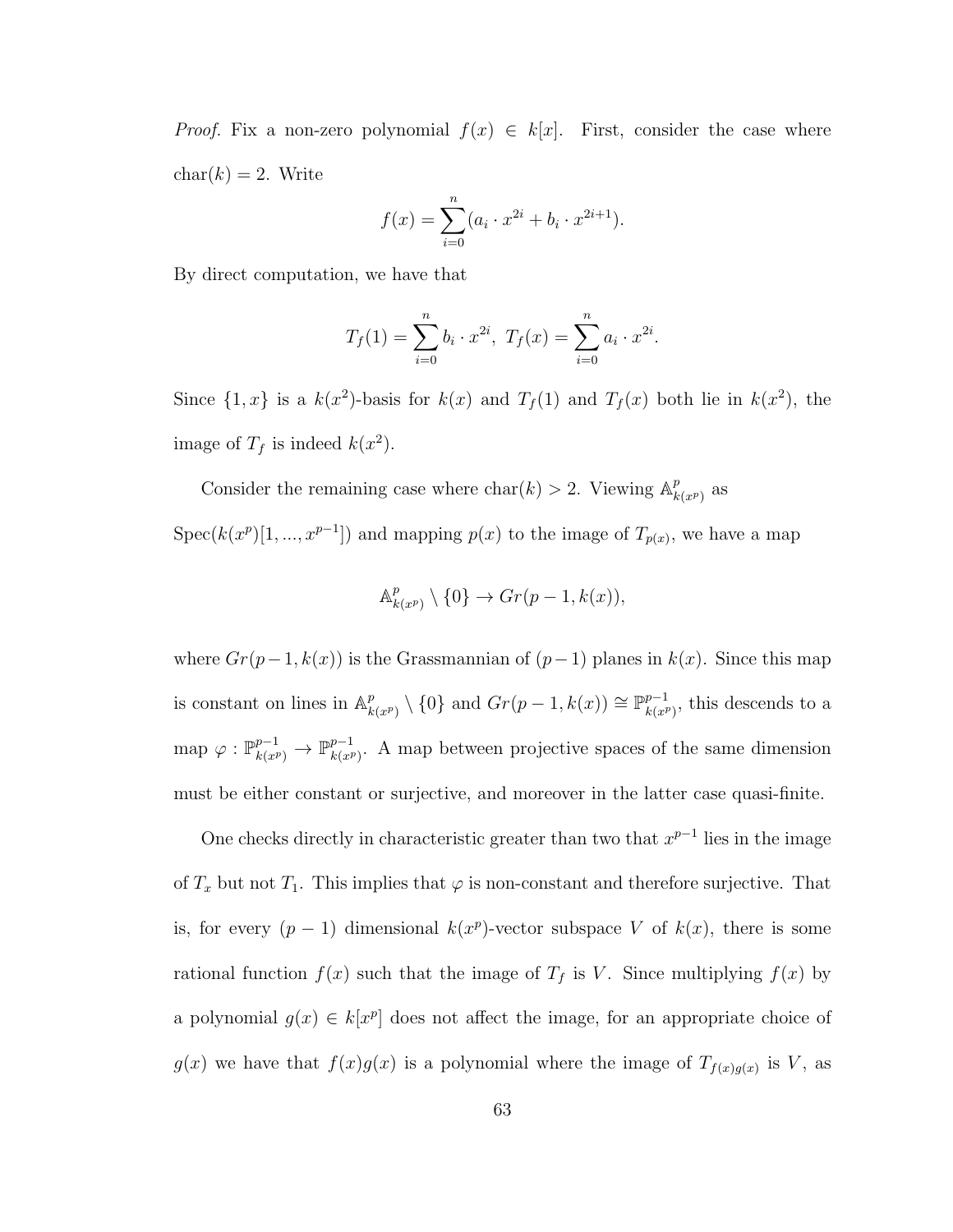desired.

### 3.5.3 Proof of the smoothness of the moduli space

To prove the smoothness result, we will make use of the following technical lemma:

**Lemma 3.5.10.** Let k be a field and  $f_1, ..., f_n \in k[x]$  non-zero polynomials of degrees  $d_1, ..., d_n$  respectively. Assume that  $d_1 \geq ... \geq d_n$ . If  $1 = \gcd(f_1, ..., f_n)$  and  $h(x)$ is a polynomial of degree at most  $2d_1 - 1$ , then  $h(x)$  can be written as a linear combination  $h(x) = a_1 \cdot f_1 + \cdots + a_n \cdot f_n$  where the  $a_i \in k[x]$  have degree at most  $d_1 - 1$ .

*Proof.* It suffices to write one polynomial of every degree  $0, 1, ..., (2d_1 - 1)$  in the desired form, since these will form a basis for the vector space of polynomials of degree at most  $2d_1 - 1$ . The set  $\{x^j \cdot f_i\}$ , where  $0 \le j \le (d_1 - 1)$  and  $1 \le i \le n$ , contains polynomials of degrees  $d_n$ , ...,  $(2d_1 - 1)$  written in the appropriate form. Hence, we are left to show that we can write polynomials of degrees  $0, 1, ..., (d_n - 1)$ as a linear combination of the  $f_i$ 's with coefficients of degree at most  $d_1 - 1$ . We will show this by induction. Let  $S = \{f_1, ..., f_n\}$ . Beginning with  $f_1$ , remove any polynomial  $f_i$  such that  $1 = \gcd(S \setminus \{f_i\}).$ 

We will iterate on the hypothesis that we have a set of polynomials  $S =$  ${g_1, ..., g_k}$  of degrees  $e_1 \geq ... \geq e_k$ , such that  $1 = \gcd(S)$  and  $1 \neq \gcd(S \setminus \{g_i\})$  for any  $1 \leq i \leq k$ , and we need to write one polynomial of every degree  $0, 1, ..., (e_1 - 1)$ as a linear combination of the  $g_i$  using coefficients of degree at most  $e_1-1$ . Once this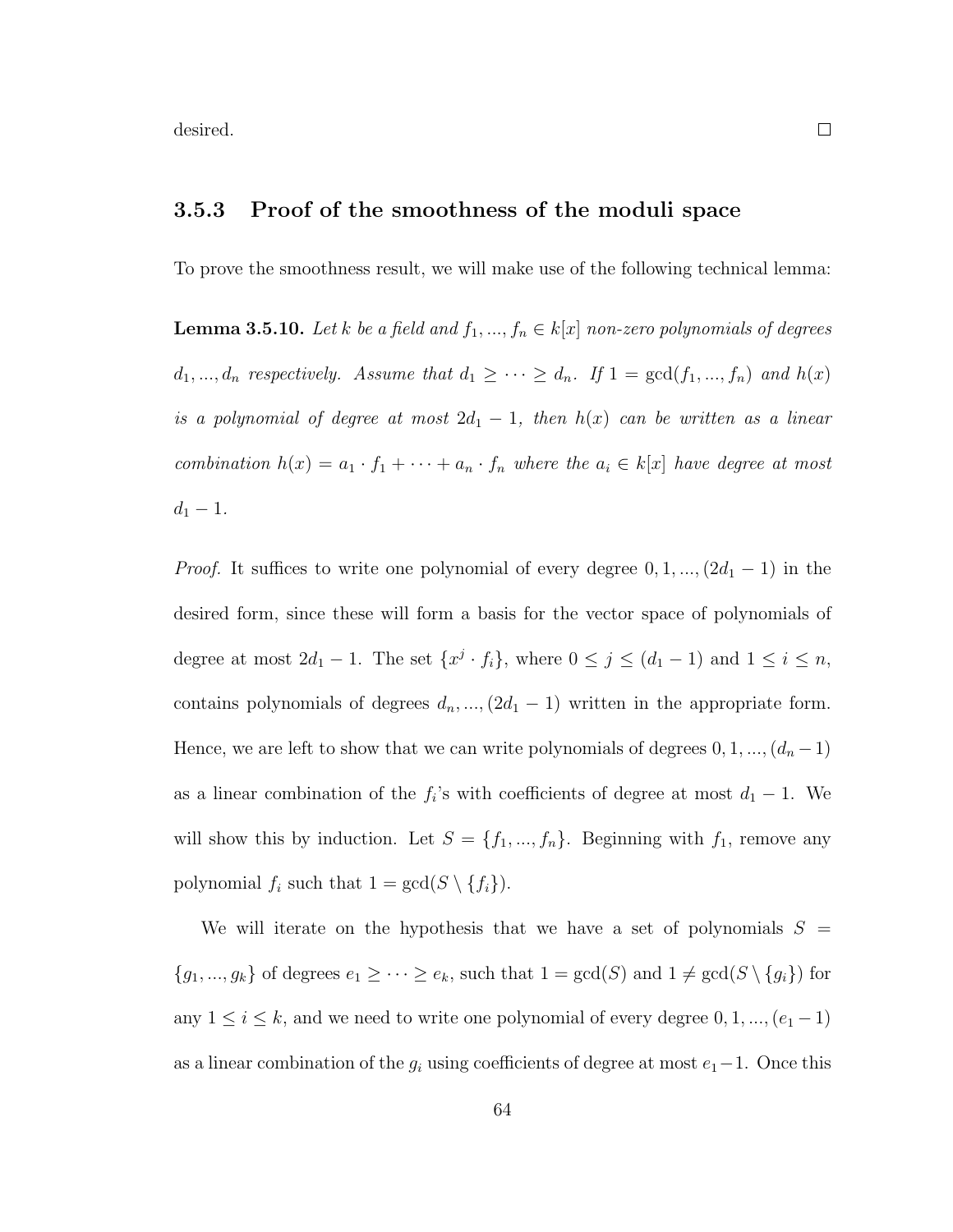iteration terminates, we will have written polynomials of degrees  $0, 1, ..., (d_n - 1)$  in the requisite form.

If  $k = 1$ , then the degree of  $g_1$  is zero since  $gcd(S) = 1$ , and thus there is nothing left to show. If  $k > 1$ , the set  $\{x^j \cdot g_i\}$ , where  $0 \le j \le e_1 - 1$  and  $1 \le i \le k$ , contains polynomials of degrees  $e_k$ , ...,  $(2e_1 - 1)$  written in the appropriate form. We are left to write polynomials of degrees  $0, 1, ..., (e_k - 1)$ . By polynomial division we have

$$
r = g_1 - a \cdot g_2 \tag{3.3}
$$

where  $deg(a) = e_1 - e_2$  and  $0 \leq deg(r) < e_2$ ;  $r \neq 0$  since  $g_2$  does not divide  $g_1$  by hypothesis. The set  $\{x^j(g_1 - a \cdot g_2)\}\$ , where  $0 \le j \le (e_2 - 1)$ , contains polynomials of degrees  $deg(r)$ , ...,  $deg(r) + e_2 - 1$ ) written in the requisite form.

Remove  $g_1$  from S and replace it with r. Further, remove any polynomial  $g_i$ from S such that  $1 = \gcd(S \setminus \{g_i\})$ . By equation (3.3), r may be written as a linear combination of the  $g_i$  using coefficients of degree at most  $e_1 - e_2$ . Therefore, to write polynomials of degrees  $0, 1, ..., (\deg(r) - 1)$  as a linear combination of  $\{g_1, ..., g_k\}$ with coefficients of degree at most  $e_1-1$  as required, it suffices to write polynomials of degrees  $0, 1, \ldots, e_2$  as a linear combination of the polynomials now in S using coefficients of degree at most  $e_2 - 1$ . This is precisely the hypothesis upon which we are iterating, so we may continue the iteration. Since at each step we are lowering the degree of one polynomial, this iteration will terminate in the case where S contains a single polynomial, which is of degree zero.  $\Box$ 

Equipped with this lemma, we can prove the main theorem of this section: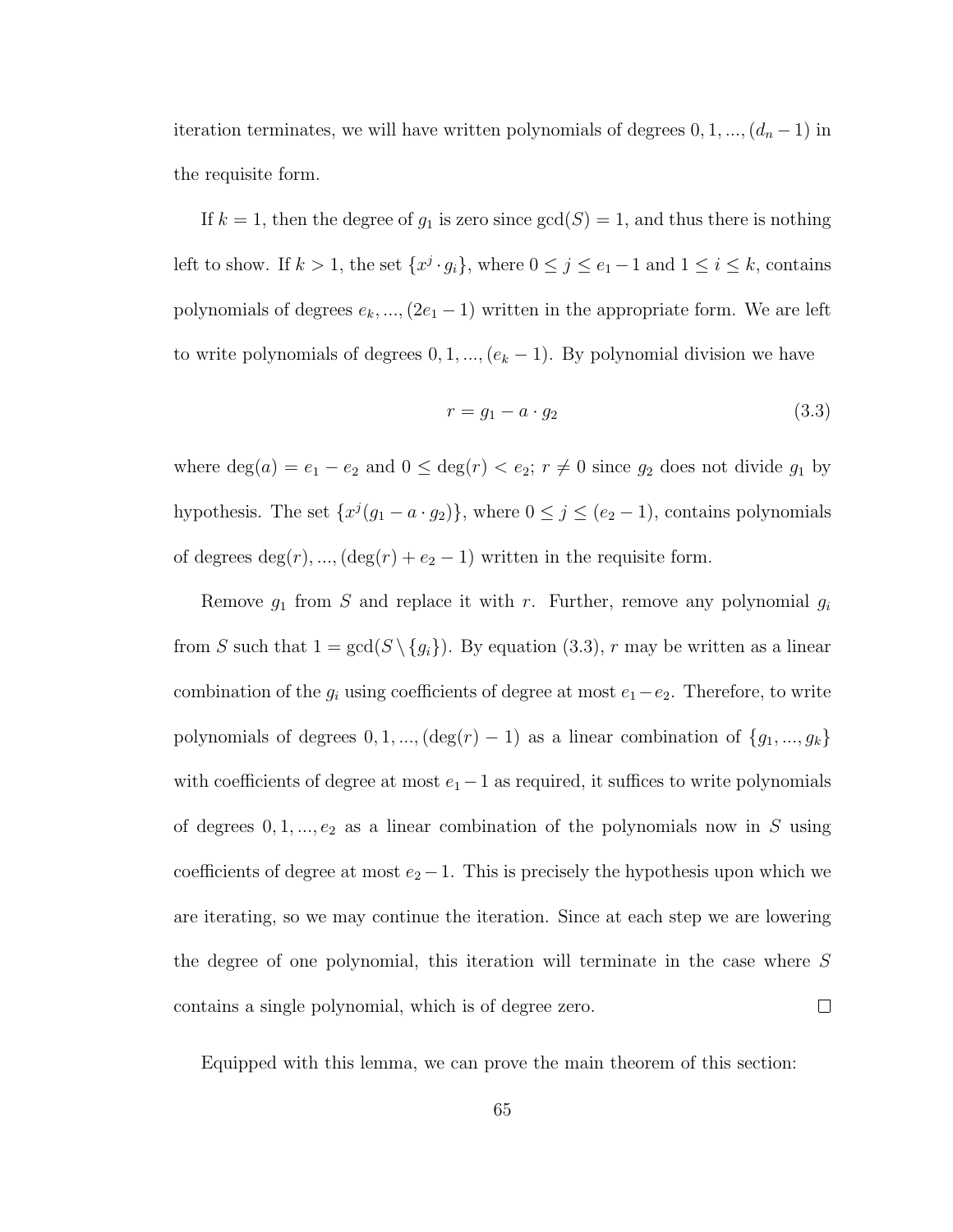*Proof of Theorem 3.5.2.* Let  $f : \mathbb{P}_k^1 \to \mathbb{P}_k^1$  be a separable degree d map. Choose coordinate functions on each copy of  $\mathbb{P}^1_k$  such that f is unramified at  $\infty$  and 0 is a fixed point. In these coordinates, represent f by a rational function  $y = g(x)/h(x)$ . Let X denote the scheme  $X_D$  or  $X_{(l_i)}$  from Proposition 3.5.7. To prove that X is smooth, by Lemma 3.5.6 it suffices to lift diagrams of the form

$$
\text{Spec}(A) \longrightarrow X
$$
\n
$$
\downarrow \qquad \qquad (3.4)
$$
\n
$$
\text{Spec}(B)
$$

where  $A = k[t_1, ..., t_n]/I$ ,  $B = k[t_1, ..., t_n]/J$ ,  $I \supseteq J$ , the map is the natural quotient map,  $\sqrt{I}$  = √  $J = (t_1, ..., t_n)$ , and  $t_i \cdot I \subseteq J$  for every  $1 \leq i \leq n$ .

Let  $\{1, \tau_1, ..., \tau_r\}$  be a basis of A over k such that each  $\tau_i$  is a monomial. By Proposition 3.5.7, the horizontal map in (3.4) corresponds to

$$
f_A = \frac{g_A(x)}{h_A(x)} = \frac{g(x) + g_1(x)\tau_1 + \dots + g_r(x)\tau_r}{h(x) + h_1(x)\tau_1 + \dots + h_r(x)\tau_r},
$$

a deformation of  $f$  over  $A$ , which has the appropriate discriminant modulo  $I$ . Extend  $\{1, \tau_1, ..., \tau_r\}$  to a basis  $\{1, \tau_1, ..., \tau_{r+l}\}$  of B over k such that each additional  $\tau_i$ is a monomial. Again by Proposition 3.5.7, a lift as in (3.4) corresponds to

$$
f_B = \frac{g_B(x)}{h_B(x)} = \frac{g(x) + g_1(x)\tau_1 + \dots + g_r(x)\tau_r + g_{r+1}(x)\tau_{r+1} + \dots + g_{r+l}(x)\tau_{r+l}}{h(x) + h_1(x)\tau_1 + \dots + h_r(x)\tau_r + h_{r+1}(x)\tau_{r+1} + \dots + h_{r+l}(x)\tau_{r+l}},
$$

a deformation of f over  $B$ , which has the appropriate discriminant modulo J. Therefore, we must find  $g_{r+1}(x),...,g_{r+l}(x),h_{r+1}(x),...,h_{r+l}(x)$ , polynomials of degree at most d, such that the discriminant of  $f_B$  has the appropriate form modulo J.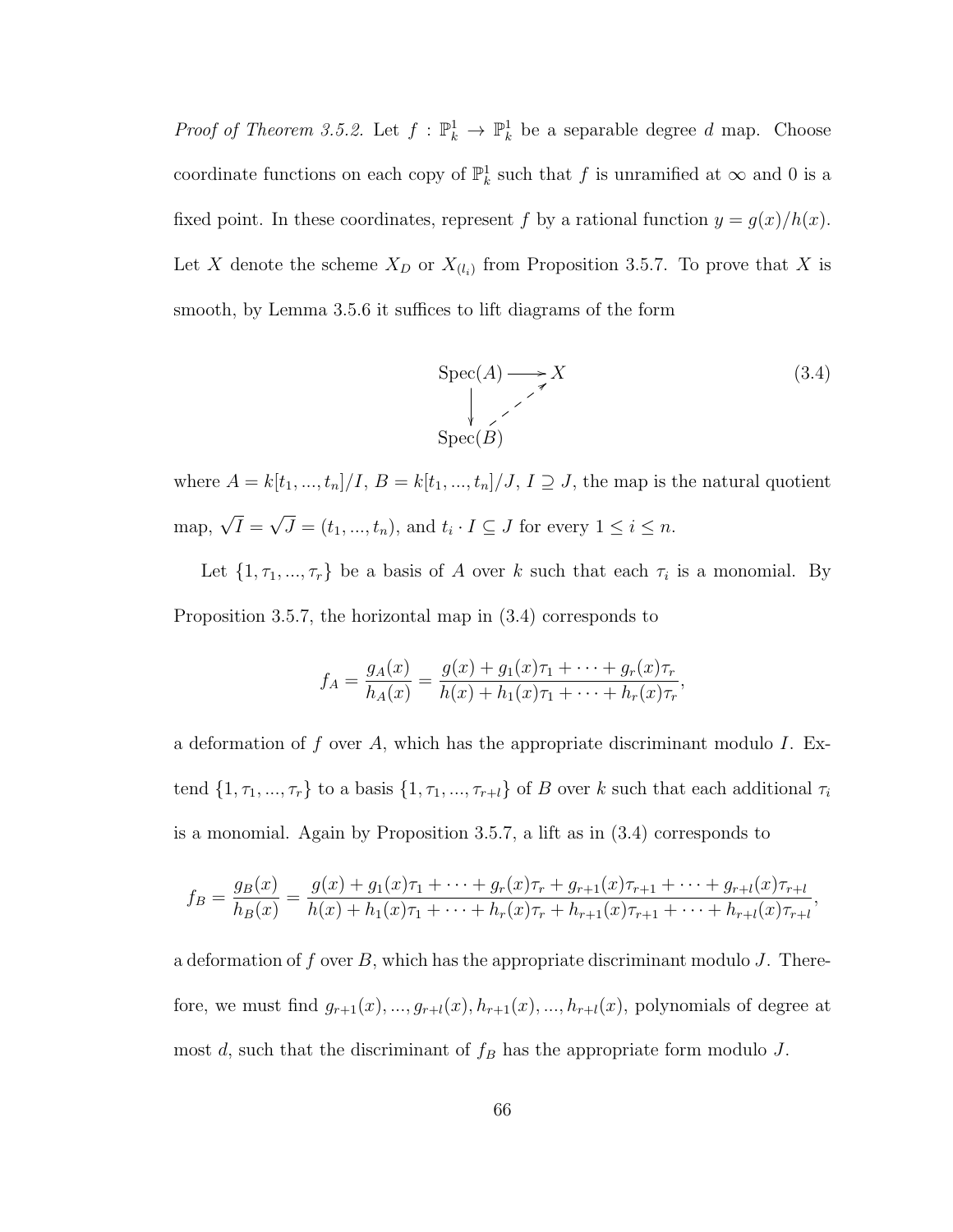We now make use of the fact that  $char(k) = 2$ , and claim that

$$
gcd(T_g(1), T_g(x), T_h(1), T_h(x)) = 1.
$$

To see this, let

$$
q(x) = \sum_{i=0}^{s} b_i x^i
$$

be an arbitrary polynomial. We have that

$$
T_q(1) = \sum_{\substack{0 \le i \le s \\ 2 \nmid i}} b_i x^{i-1}, \ T_q(x) = \sum_{\substack{0 \le i \le s \\ 2 \nmid i}} b_i x^i. \tag{3.5}
$$

If  $\gcd(T_g(1), T_g(x), T_h(1), T_h(x)) \neq 1$ , then  $(x-b) | T_g(1), T_g(x), T_h(1), T_h(x)$  for some  $b \in k$ . By equation (3.5), this would imply that  $(x - b)|g(x), h(x)$ , so that  $g(x)$  and  $h(x)$  would not be relatively prime. This would contradict  $g(x)/h(x)$  being written in lowest terms, proving the claim.

Let  $d_1 = \max{\deg(T_g(1))}, \deg(T_g(x)), \deg(T_h(1)), \deg(T_h(x))\}$ . By Lemma 3.5.10, if  $\beta(x)$  is a polynomial of degree at most  $2d_1 - 1$ , then we can write it as a linear combination

$$
\beta(x) = a_1(x)T_g(1) + a_2(x)T_g(x) + a_3(x)T_h(1) + a_4(x)T_h(x), \qquad (3.6)
$$

where the degree of each  $a_i(x)$  is at most  $d_1 - 1$ . By Proposition 3.5.9 the discriminant of any rational function in characteristic two is contained in  $k[x^2]$ , and so we restrict to the case where  $\beta(x) \in k[x^2]$ . Since  $T_g(1), T_g(x), T_h(1)$ , and  $T_h(x)$ all contain terms of only even degree, we may remove all terms of odd degree from the  $a_i(x)$  and equation (3.6) will still hold. Since each operator is  $k(x^2)$ -linear, after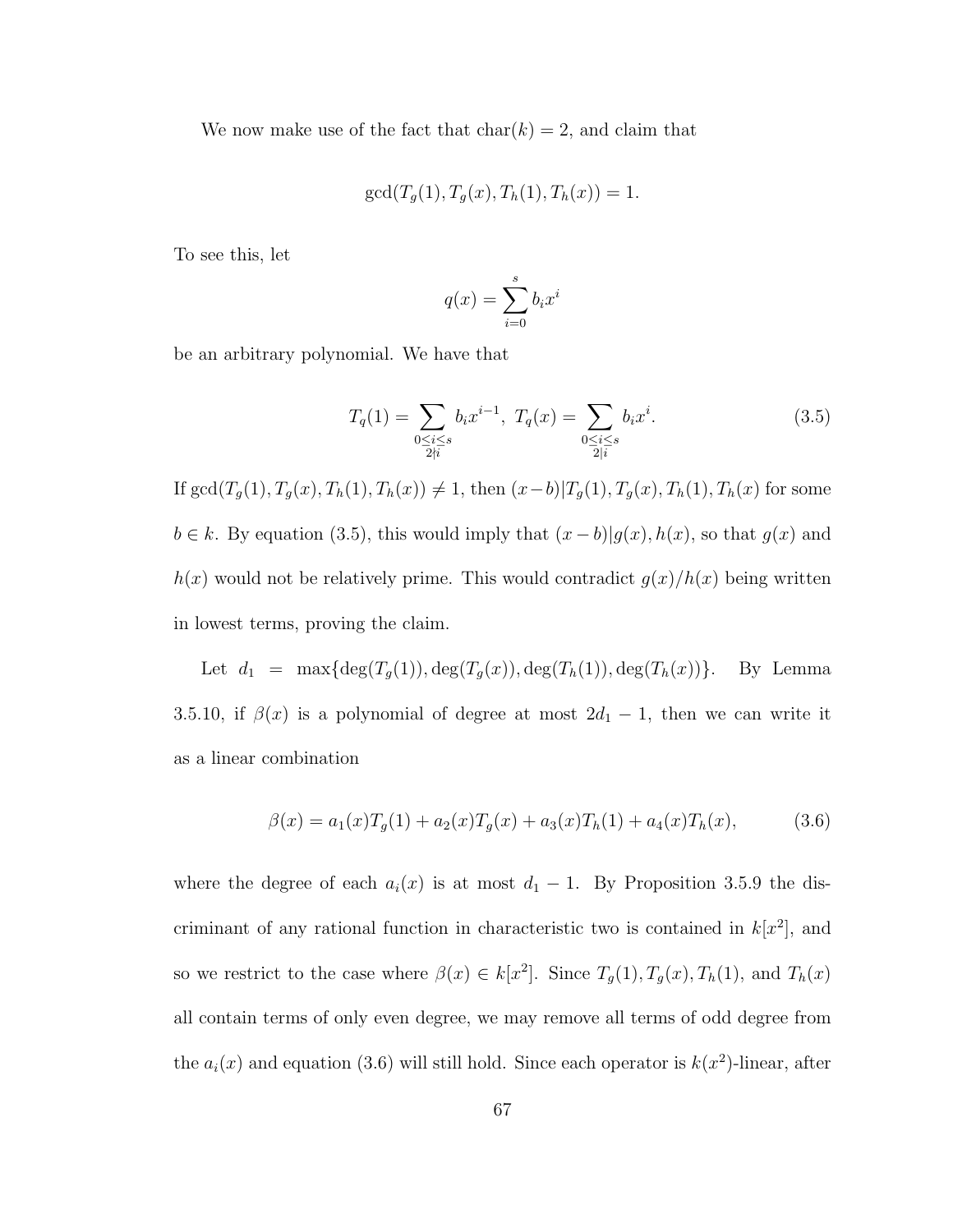this adjustment we have that

$$
\beta(x) = a_1(x)T_g(1) + a_2(x)T_g(x) + a_3(x)T_h(1) + a_4(x)T_h(x)
$$
  
=  $T_g(a_1(x) + x \cdot a_2(x)) + T_h(a_3(x) + x \cdot a_4(x)).$  (3.7)

If d is even, then by equation (3.5),  $d_1 = d$ . In this case, equation (3.7) implies that we can write every polynomial  $\beta(x)$  of degree at most  $2d - 2$  using  $a_i(x)$  of degree at most  $d-1$ . Conversely, if d is odd, then  $d_1 = (d-1)$ . By equation (3.7) we can then write every polynomial  $\beta(x)$  of degree at most  $2d-3$  using  $a_i(x)$  of degree at most  $d-2$ . Since d is odd and the  $a_i(x)$  contain no terms of odd degree, we moreover have that the degree of each  $a_i(x)$  is at most  $d-3$ . By multiplying the linear combination generating a polynomial of degree  $2d-4$  by  $x^2$ , we can generate a polynomial of degree  $2d - 2$  using  $a_i(x)$  of degree at most  $d - 1$  as well.

Since  $\{\tau_{r+1}, ..., \tau_{r+l}\}$  consists of the elements added to extend the basis of A to a basis for  $B$ , the part of the discriminant of  $f_A$  which vanishes modulo  $I$  but not modulo  $J$  may be written uniquely as

$$
\sum_{m=r+1}^{r+l} \beta_m(x) \cdot \tau_m,
$$

where each  $\beta_m(x) \in k[x^2]$ . We have shown that there are  $a_i(x)$  of degree at most  $d-1$  such that

$$
\beta_m(x) = T_g(a_1(x) + x \cdot a_2(x)) + T_h(a_3(x) + x \cdot a_4(x)).
$$

Setting  $g_m(x) = a_3(x) + x \cdot a_4(x)$  and  $h_m(x) = -(a_1(x) + x \cdot a_2(x))$  for each  $r + 1 \leq$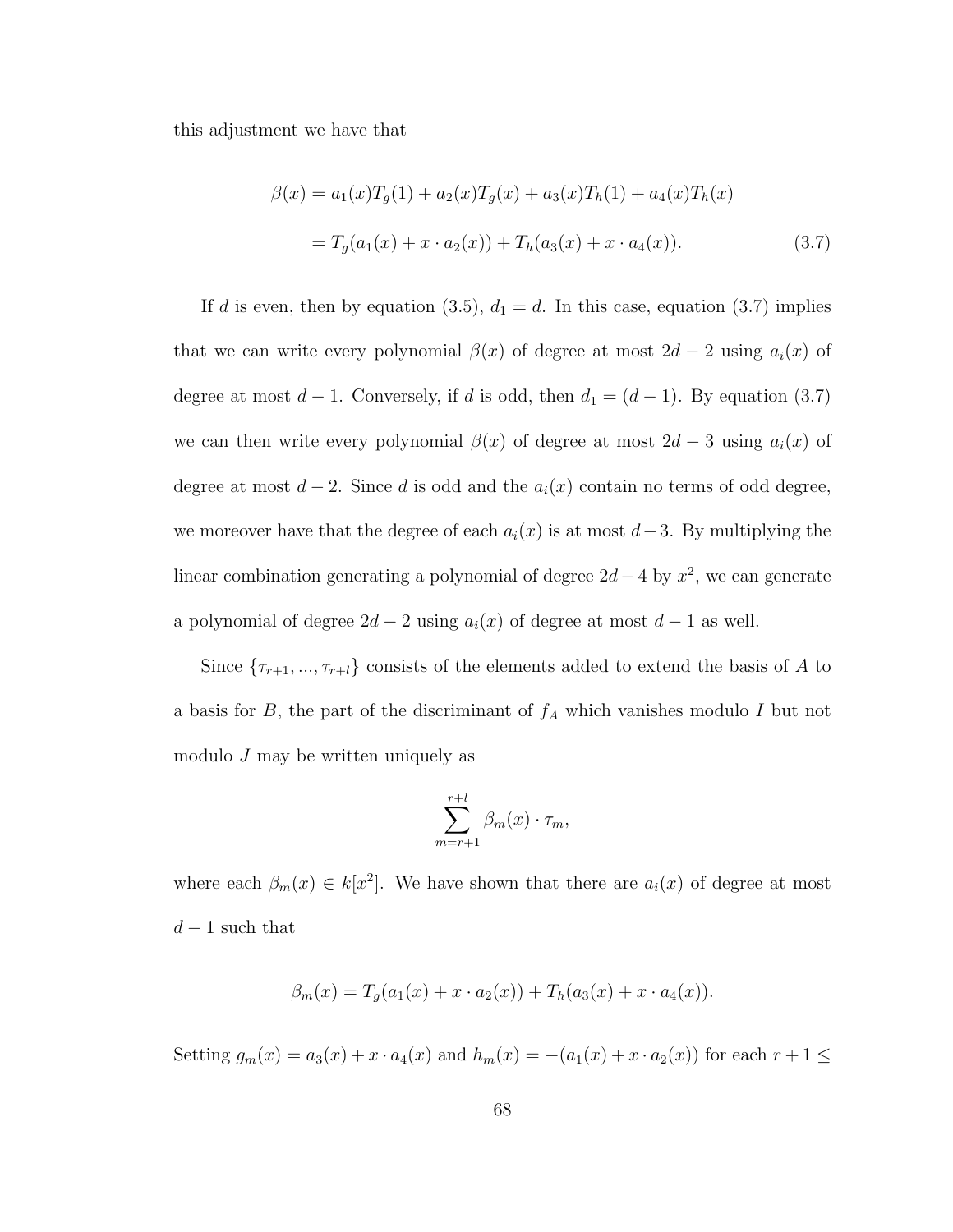$m \leq r + l$ , we claim that the discriminant of

$$
f_B = \frac{g_B(x)}{h_B(x)} = \frac{g(x) + g_1(x)\tau_1 + \dots + g_r(x)\tau_r + g_{r+1}(x)\tau_{r+1} + \dots + g_{r+l}(x)\tau_{r+l}}{h(x) + h_1(x)\tau_1 + \dots + h_r(x)\tau_r + h_{r+1}(x)\tau_{r+1} + \dots + h_{r+l}(x)\tau_{r+l}}
$$

modulo J is equal to the discriminant of  $g_A(x)/h_A(x)$  modulo I. To see this, recall from Lemma 3.5.6 that  $t_i \cdot I \subseteq J$  for every  $1 \leq i \leq n$ . This implies that  $\tau_i \cdot \tau_j \in J$ for any choice of i and j. Therefore the only new terms in the discriminant of  $f_B$ which do not vanish modulo J are  $\tau_m(h_m(x)g'(x) - g(x)h_m(x))$  and  $\tau_m(h(x)g'_m(x) - g(x)h_m(x))$  $g_m(x)h'(x)$  where  $r+1 \leq m \leq r+l$ . These terms were chosen exactly to cancel with the part of the discriminant of  $f_A$  which vanishes modulo I but not modulo J. Therefore  $f_B$  is a lift to B of the desired form.  $\Box$ 

**Remark 3.5.11.** The restriction on the characteristic of  $k$  is necessary because it is not in general true that  $g(x)$  and  $h(x)$  being relatively prime implies that  $gcd(T_g(1),...,T_g(x^{p-1}),T_h(1),...,T_h(x^{p-1})) = 1.$  Although this condition on the greatest common divisor is not strictly necessary, it is required to invoke Lemma 3.5.10, and so a proof in higher characteristic where this does not hold would be more subtle using these techniques.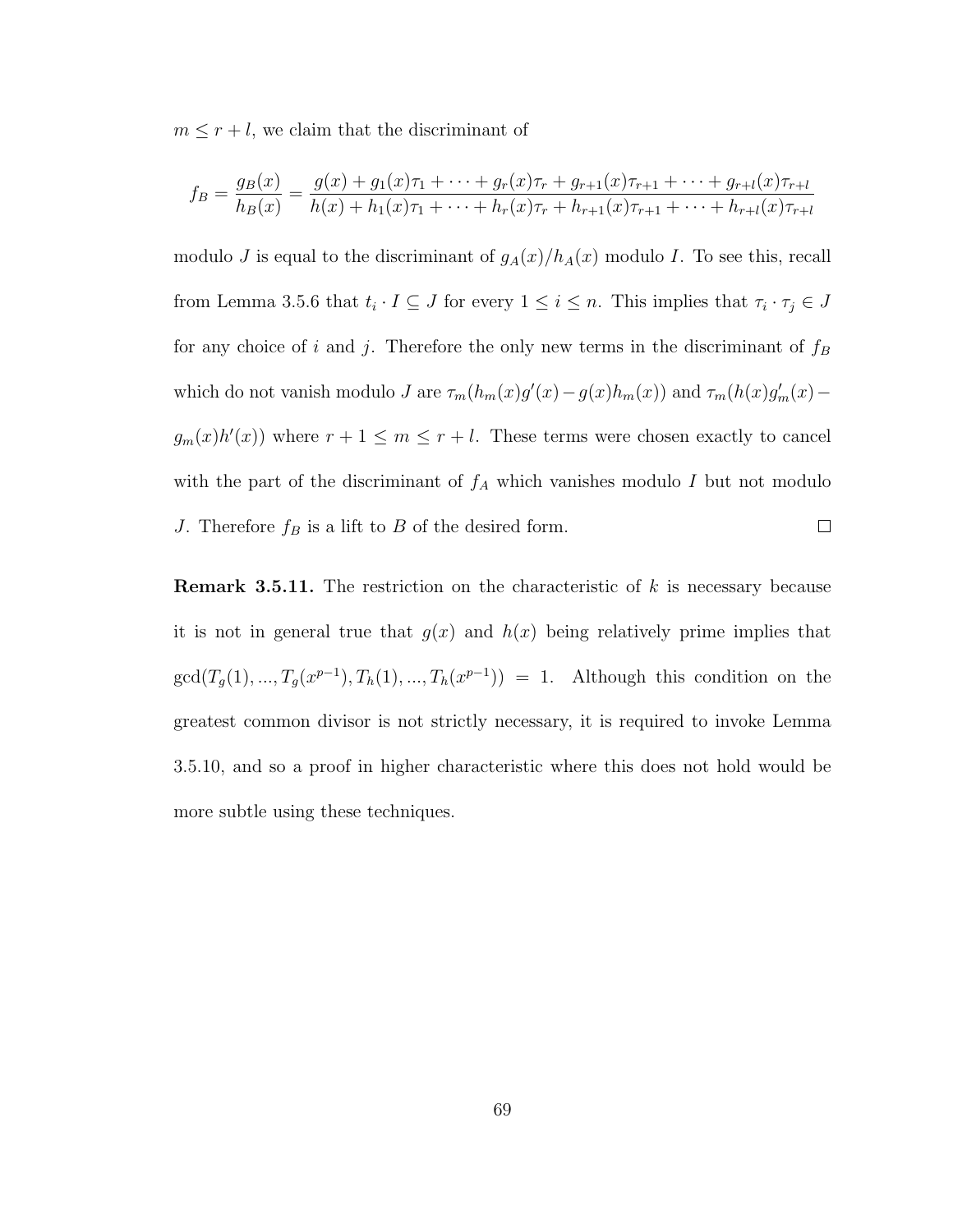## Chapter 4

## Galois Case

### 4.1 Overview

In this chapter, we will impose the additional restriction that the branched covers considered are Galois. Recall that a branched cover of smooth proper curves  $X\to Y$ is called *Galois* if the induced map on function fields  $\kappa(Y) \subseteq \kappa(X)$  is a Galois field extension. Geometrically, this corresponds to the number of automorphism of X commuting with the map  $X \to Y$  being the same as the degree of the cover. A branched cover of smooth proper curves  $X \to Y$  is called G-Galois if it is Galois and Aut $(X/Y)$  is isomorphic to G. The culmination of this chapter is Theorem 4.4.1, which answers the following question:

**Question 4.1.1.** Let  $X$  be a smooth proper curve over an algebraically closed field  $k, S$  a finite set of closed points on X, and G a finite group. Under what conditions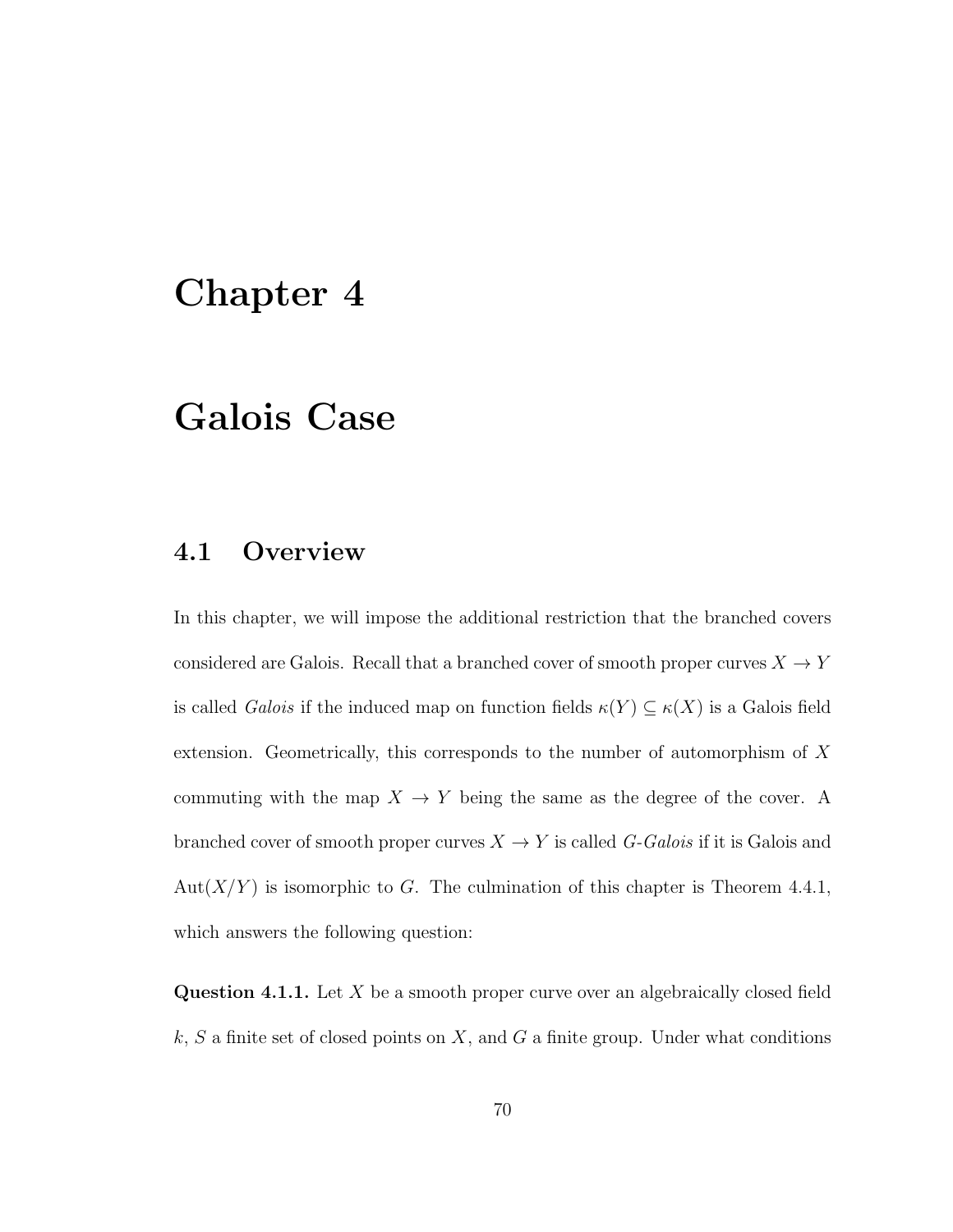does there exist a non-constant family of equivalence classes of G-Galois maps with source  $X$ , of fixed degree and with ramification locus  $S$ ?

The first step of the proof is establishing a correspondence between equivalence classes of  $G$ -Galois branched covers with source  $X$  and  $G$ -actions on  $X$ . This is accomplished in Section 4.3. In that section it is also shown that the stabilized points of the G-action (see Definition 4.3.6) are exactly the ramification points of the induced G-Galois branched cover of curves.

With this, fixing the ramification locus  $S$  as above, we are reduced to analyzing G-actions on X with stabilized locus S. After this reduction, Question 4.1.1 can be answered almost immediately for the case when  $X$  has genus greater than one. Two essentially disjoint proofs are given for the genus zero and genus one cases.

# 4.2 Galois covers from the covering space perspective

Recall that in the covering space perspective two branched covers  $f_i: X_i \to Y$  are considered equivalent if there is a commutative diagram:



Let X be a smooth proper curve over an algebraically closed field  $k$  and  $S$  a finite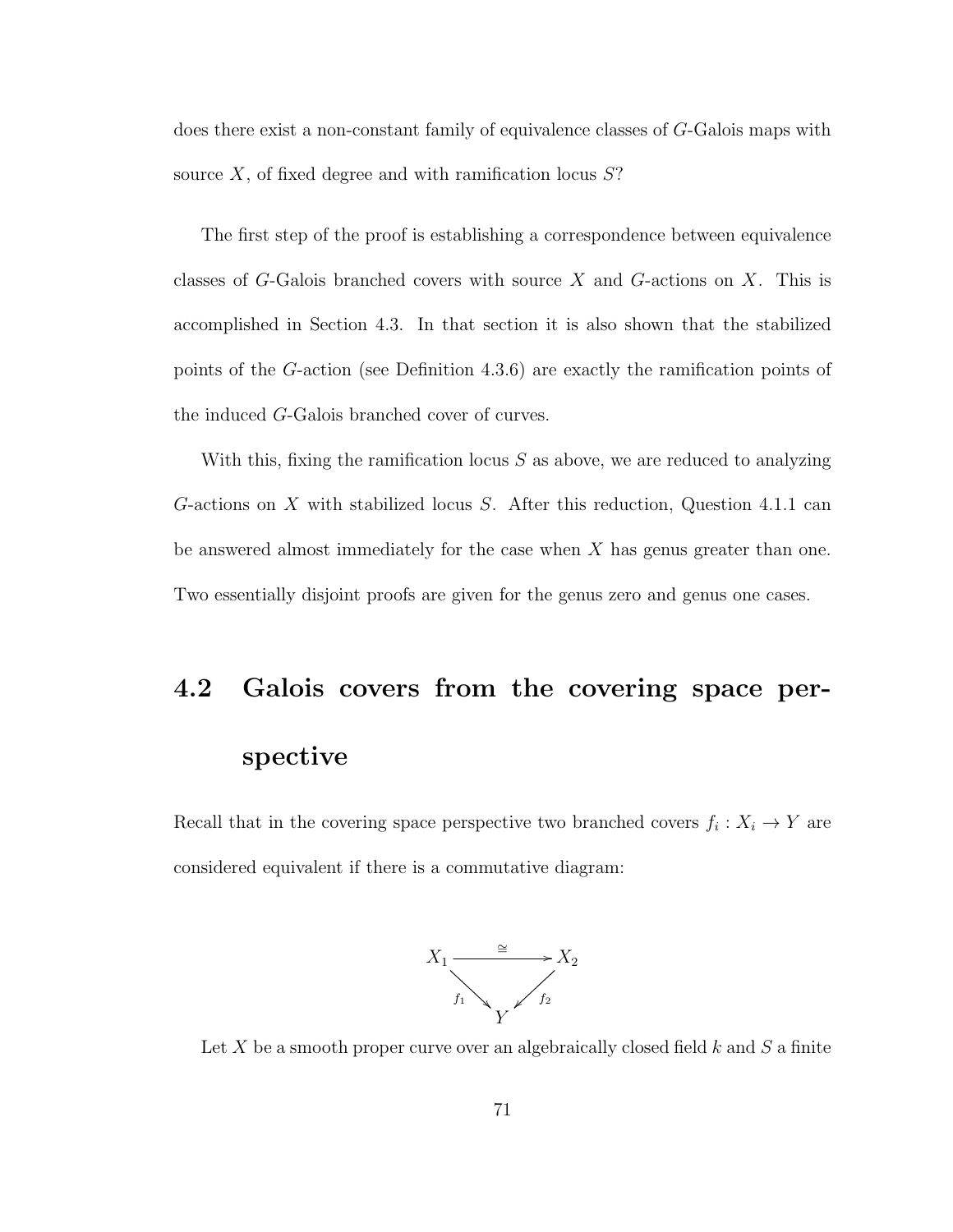set of closed points on X. Suppose  $U \subseteq X$  is an open subscheme. As explained in Section 1.4,  $\pi_1^{\text{\'et}}(U)$  is an important tool in studying finite connected étale covers of U. By the valuative criterion for properness, a finite étale cover of  $U$  is equivalent to a branched cover of smooth proper curves  $Y \to X$  whose branch locus is contained in  $X \setminus U$ .

Fix a finite group G. An equivalence class of G-Galois branched covers of X whose branch locus is contained in  $X \setminus U$  is equivalent to a surjective group homomorphism  $\pi_1^{et}(U) \to G$ , up to uniform conjugation in G (see for example [Har03, Corollary 2.1.2]). If char(k) = 0, then  $\pi_1^{et}(U)$  is finitely generated, so there are finitely many such group homomorphism. Similarly, since the tame etale fundamental group is finitely generated by  $[Gr 71, Exp 0.1]$  Corollaire 2.12, there are finitely many equivalence classes of tame G-Galois covers (i.e. G-Galois covers for which only elements of G with order prime to  $p$  have fixed points) which are  $\acute{e}$ tale over  $U$ .

However, if  $U \subsetneq X$  and  $char(k) = p > 0$ ,  $\pi_1^{et}(U)$ , is not finitely generated. In fact, there exist non-constant families of G-Galois branched covers with fixed branched points. For example, if k has characteristic  $p > 0$ , the maps  $\mathbb{P}_k^1 \to \mathbb{P}_k^1$ given by  $y^p - y = tx$  with parameter t form a family of  $\mathbb{Z}/p\mathbb{Z}-G$ alois covers of the x-line branched only at the point at infinity.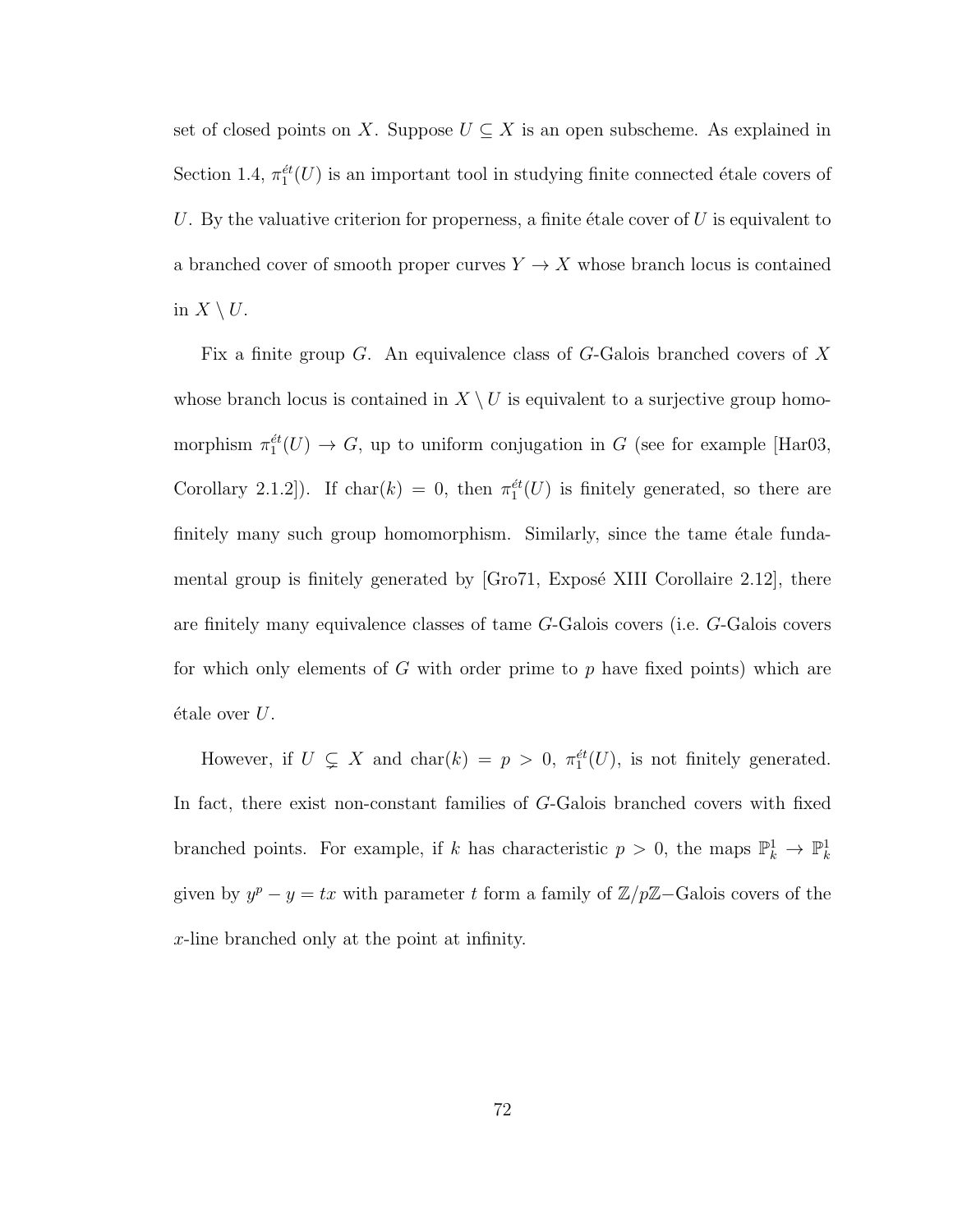# 4.3 Correspondence between group actions and classes of covers

Recall that we will consider two branched covers of curves  $X \to Y_i$  from a fixed space  $X$  to be equivalent if there is a commutative diagram:



**Definition 4.3.1.** Let  $X$  be a smooth proper curve over an algebraically closed field k and G a finite group. A *group action* on X will be a choice of a finite subgroup of Aut(X). A G-action on X will be a choice of a subgroup  $H \subseteq Aut(X)$  which is isomorphic to  $G$ . The choice of such an  $H$  corresponds to an equivalence class of injective maps  $i : G \to \text{Aut}(X)$  where two maps are considered equivalent if their images are the same.

**Remark 4.3.2.** With the above definition, given  $i: G \to \text{Aut}(X)$ , the injections in the same equivalence class as i are in correspondence with  $Aut(G)$ , since any injection with the same image differs by an automorphism of  $i(G)$  and post-composing i with an automorphism of G yields an injection with the same image. If one wished to consider injections of G into  $Aut(X)$  instead of equivalences classes of such injections, to preserve the correspondence with G-Galois branched covers  $X \to Y$  in Theorem 4.3.8, one would need to include in the definition of a G-Galois cover an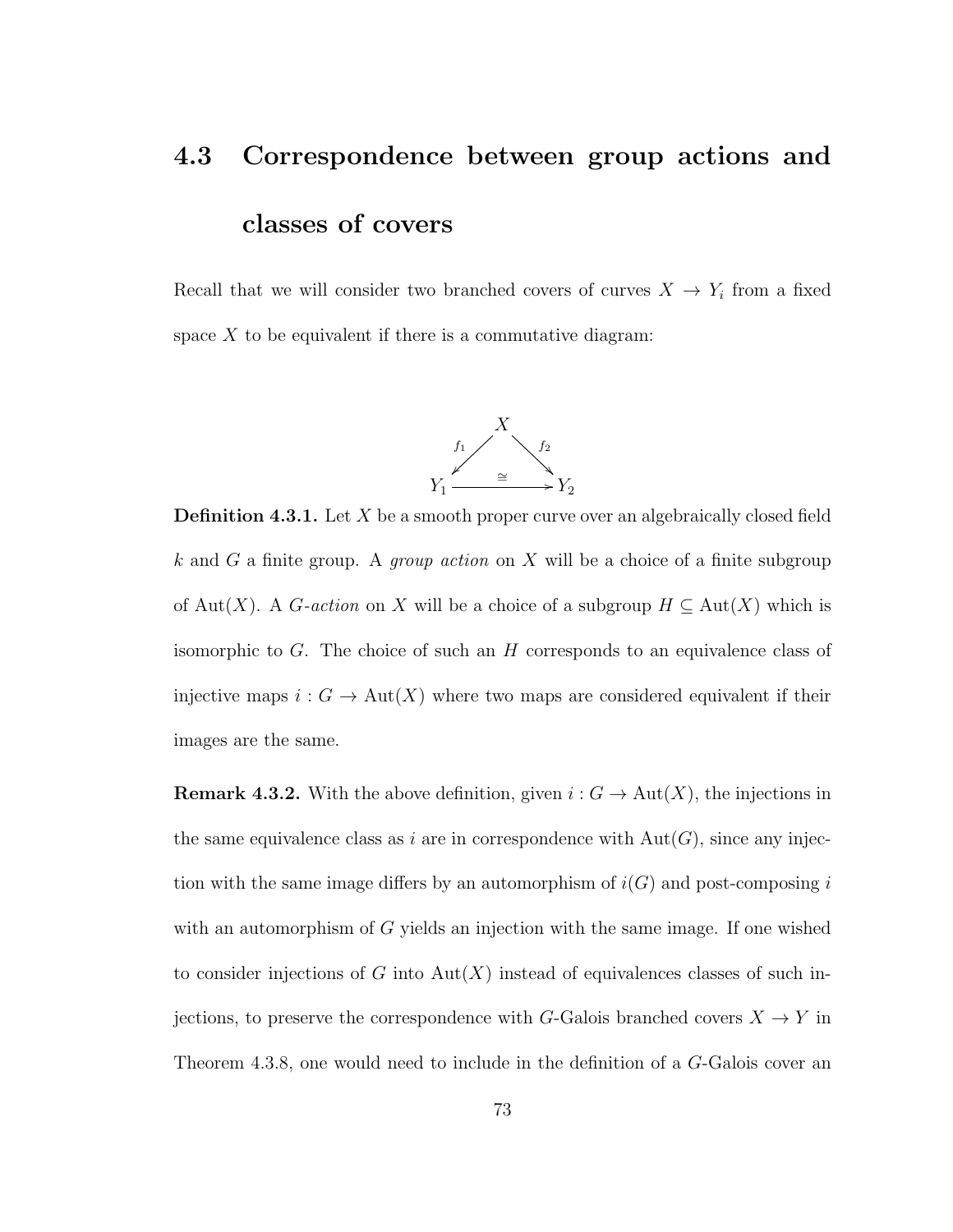isomorphism of Aut $(X/Y)$  with G. Such a definition of a G-Galois cover is used for instance in [CH85].

First, we show every G-action on a curve induces a G-Galois branched cover, and later show this construction produces a correspondence on equivalence classes of covers.

**Lemma 4.3.3.** Let X be a smooth proper curve over an algebraically closed field  $k$ and G a finite group. Every G-action induces a G-Galois branched cover of smooth proper curves  $X \to Y$ .

*Proof.* Fix a G-action on X. By the equivalence of categories between smooth proper curves over  $k$  and function fields of transcendence degree one over  $k$ , this induces a G-action on  $\kappa(X)$ . By taking the G-invariants of this action, we obtain a G-Galois field extension  $\kappa(X)/\kappa(X)^G$ . Since G is a finite group,  $\kappa(X)^G$  is also a field of transcendence degree one over  $k$ . Thus, again by the equivalence of categories between function fields of transcendence degree one over k and smooth proper curves over k, this field extension induces a G-Galois branched cover  $X \to Y$ , where  $\kappa(Y) = \kappa(X)^G$ .  $\Box$ 

**Remark 4.3.4.** Whenever we refer to an action on X inducing a cover, it will be by the procedure in the proof of Lemma 4.3.3.

Now, we wish to relate actions of finite groups on curves to equivalence classes of covers. As the following lemma shows, distinct G-actions induce distinct classes of covers: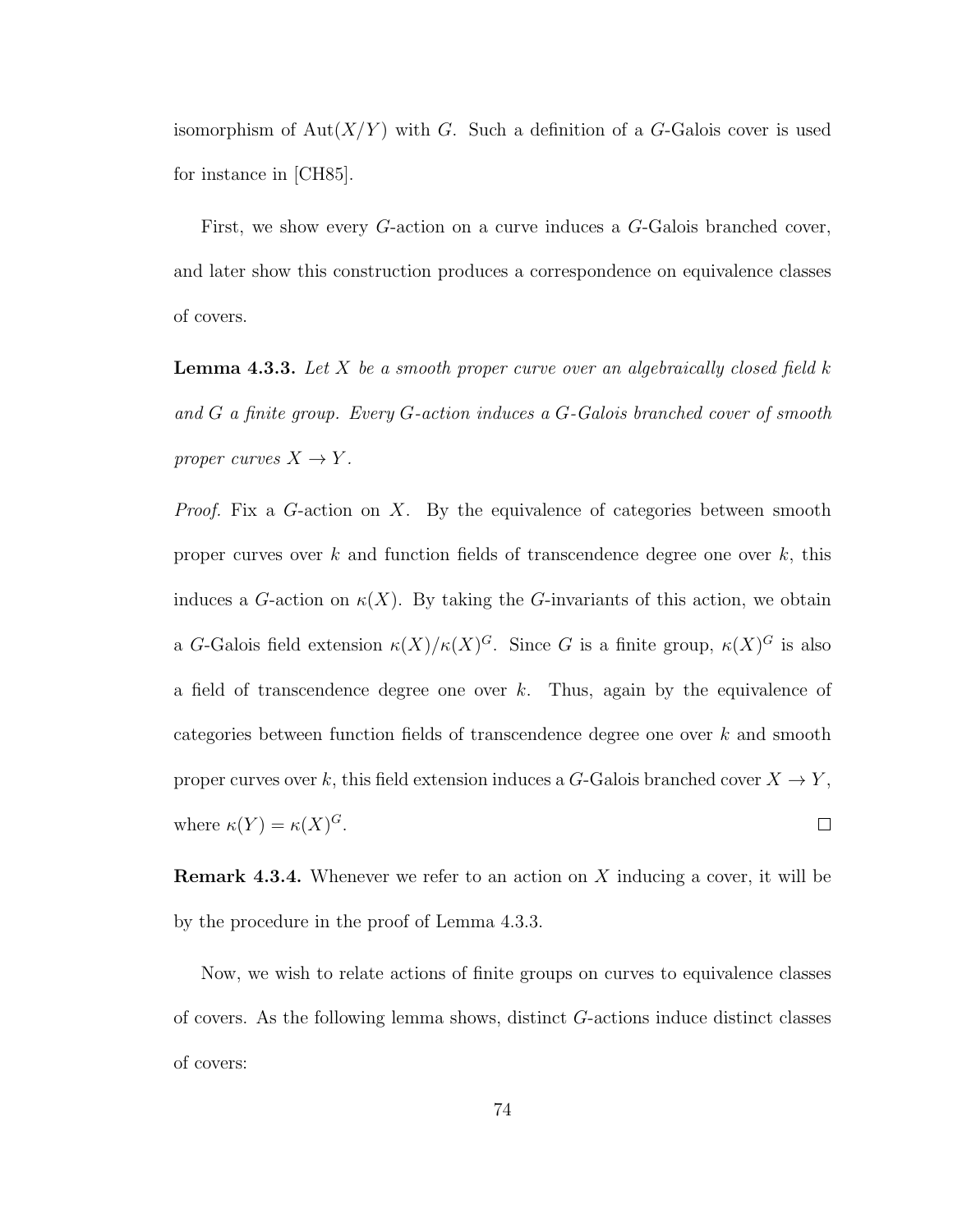**Lemma 4.3.5.** Suppose M and N are finite subgroups of  $Aut(X)$  whose induced covers  $X \to Y_M$  and  $X \to Y_N$  are isomorphic. Then  $M = N$  as subgroups of  $Aut(X).$ 

Proof. Following the procedure in the proof of Lemma 4.3.3, the isomorphism of induced covers implies that we have a commutative diagram of fields



where  $\varphi$  is an isomorphism. This implies that via the embeddings  $i_1$  and  $i_2$ ,  $\kappa(X)^M$ and  $\kappa(X)^N$  are the same subfield of  $\kappa(X)$ . Let L be this subfield. Since L is the fixed field of both M and N, each is the subgroup of automorphisms of  $\kappa(X)$  which  $\Box$ fix  $L$ , so  $M = N$ .

Now, fix a finite group  $G$ , and consider the question of determining the equivalence classes of G-Galois covers with source X. By definition,  $Aut(X/Y) \cong G$ , so each such cover determines a  $G$ -action on  $X$ . This observation, along with Lemma 4.3.5, shows that equivalence classes of  $G$ -Galois covers with source  $X$  are in direct correspondence with G-actions on X.

To answer Question 4.1.1, we must also reformulate ramification of G-Galois branched covers into a statement about  $G$ -actions on  $X$ . Before stating the lemma, we introduce the following definitions: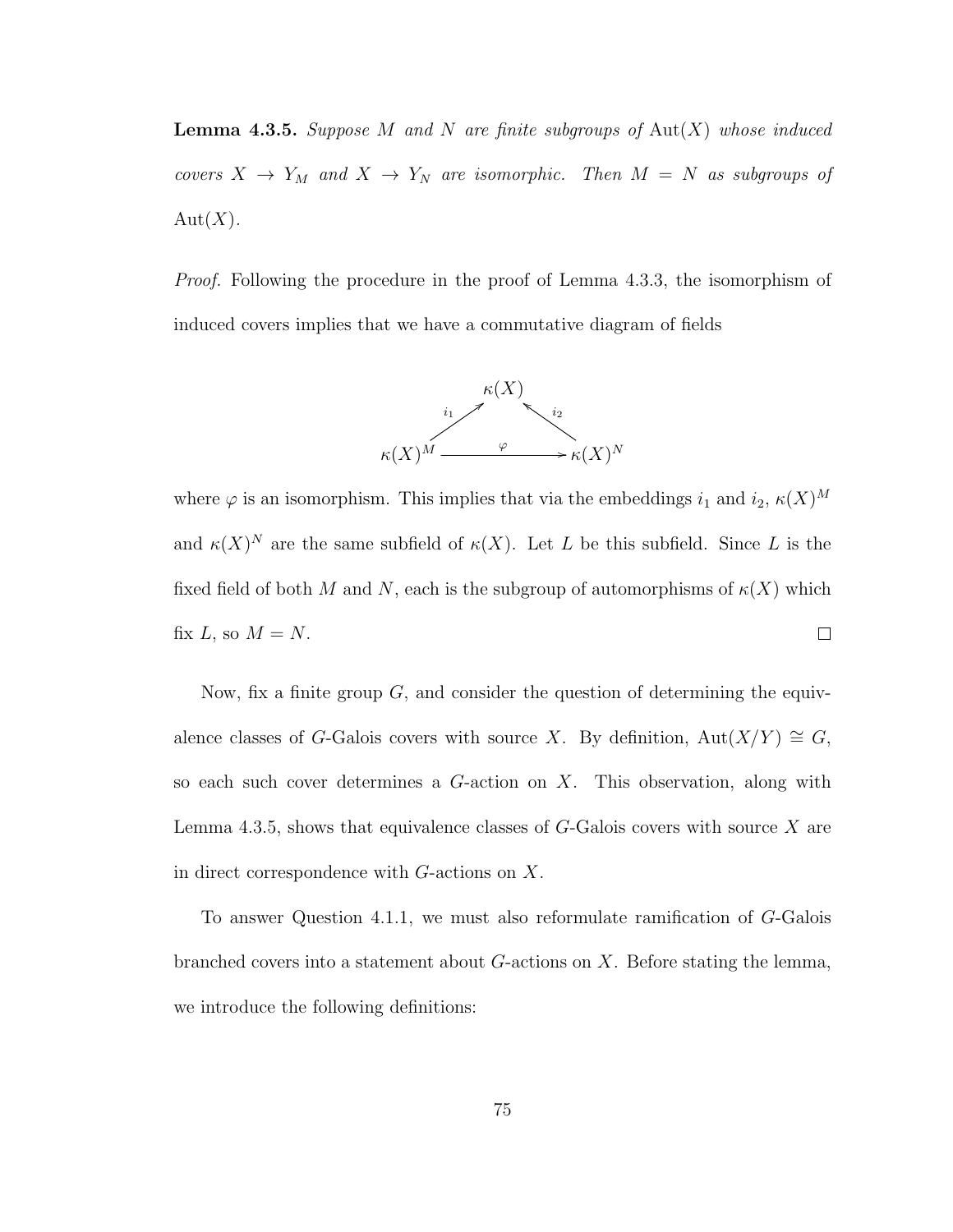**Definition 4.3.6.** A closed point  $P$  on  $X$  is called a *stabilized point* of a  $G$ -action if its stabilizer under the G-action is non-trivial. The set of stabilized points of a G-action is called its stabilized locus. A G-action is called stabilized point free if its stabilized locus is empty.

**Lemma 4.3.7.** Let  $X$  be a smooth proper curve over an algebraically closed field k and fix a G-action on X. The stabilized points of the G-action are exactly the ramification points of the induced G-Galois branched cover.

*Proof.* Let  $f : X \to Y$  be the G-Galois branched cover induced by the action. Since the cover is Galois, if  $x \in X$  is a ramification point, there is a non-identity element  $g \in G$  for which  $g(x) = x$  and g acts trivially on the extension of residue fields  $\kappa(x)/\kappa(f(x))$ . However, X is defined over an algebraically closed field, so  $[\kappa(x) : \kappa(f(x))] = 1$ , and therefore the latter condition is trivial.  $\Box$ 

We summarize the results of this section in the following theorem:

**Theorem 4.3.8.** Fix a smooth proper curve  $X$  over an algebraically closed field k and a finite group G. There is a correspondence between equivalence classes of G-Galois branched covers with source X and G-actions on X. Under this correspondence, the ramification points of the cover correspond to the stabilized points of the G-action.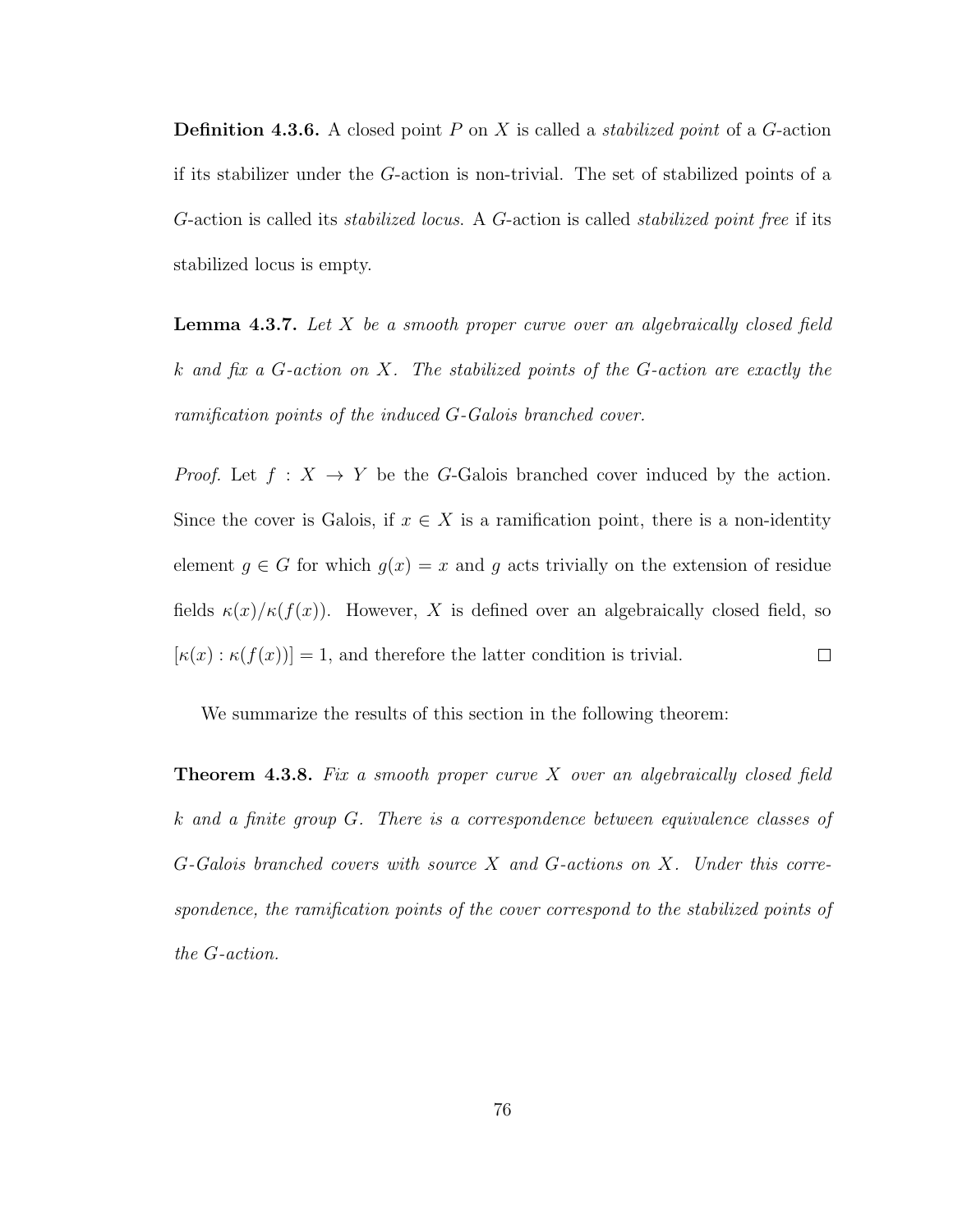### 4.4 Main result in the Galois case

By Section 4.3, we reduce to studying the  $G$ -actions on X which have as stabilized points our prescribed finite set of points. We will pursue this program to prove the following:

**Theorem 4.4.1.** Let  $X$  be a smooth proper curve over an algebraically closed field  $k, S$  a finite set of closed points on X, and G a finite group. Then there exist infinitely many equivalence classes of G-Galois covers with ramification locus S if and only if all the following hold:

- (1) char(k) =  $p > 0$
- $(2)$  X ≅  $\mathbb{P}^1_k$
- (3)  $G \cong (\mathbb{Z}/p\mathbb{Z})^m$ , where  $m \in \mathbb{N}$
- $(4)$   $|S| = 1$ .

When these conditions hold, equivalence classes of such covers ramified at S are in correspondence with rank m additive subgroups of  $k$ , as described in Theorem 4.4.18. Furthermore, when there are finitely many equivalence classes of G-Galois covers, there are no non-constant families by Theorem 2.2.2.

Remark 4.4.2. We clarify the finiteness statement of Theorem 4.4.1 to previous work. As noted in Section 3.1, even without imposing the Galois condition, [dF13]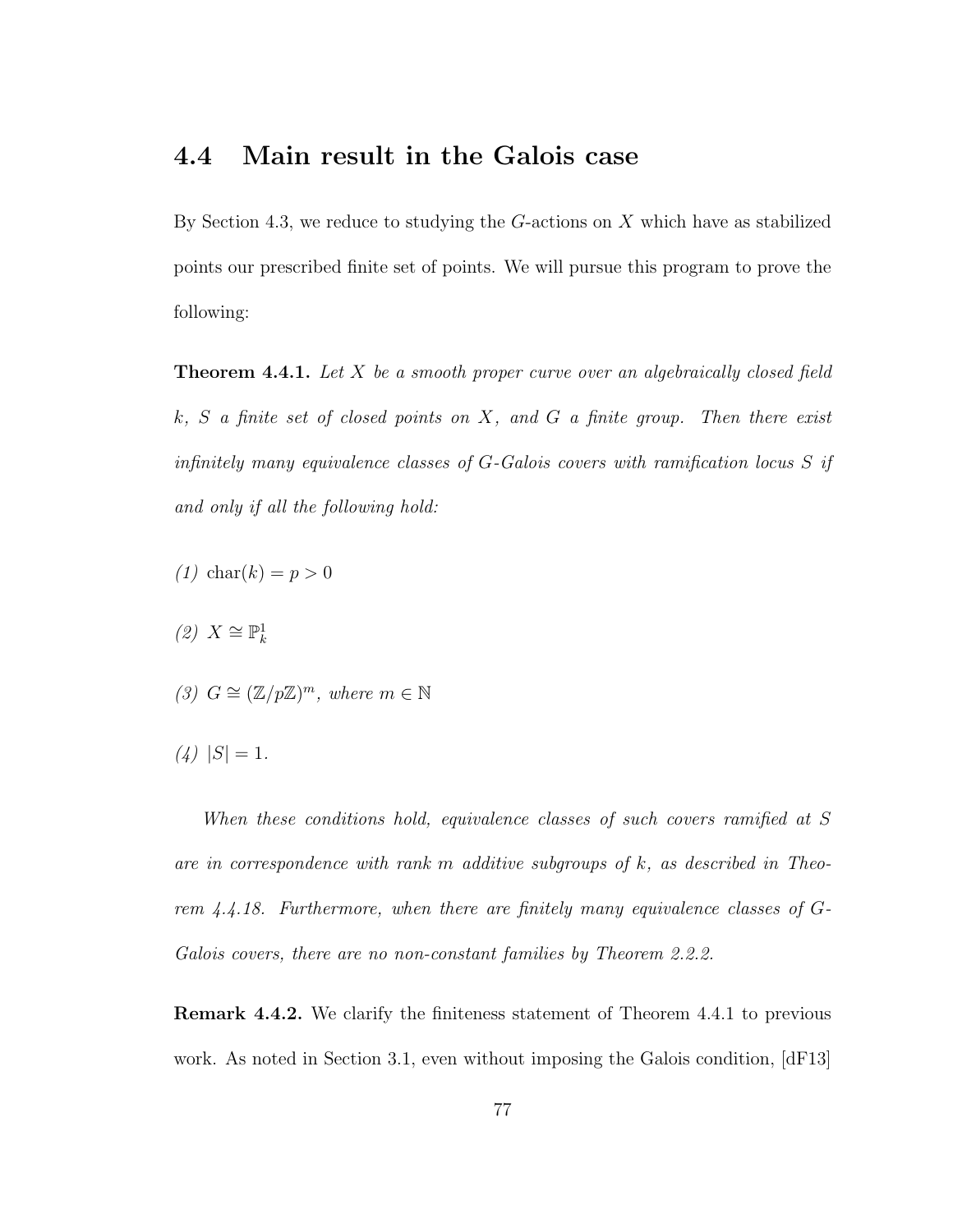and [Kan86] imply that X has finitely many equivalence classes of maps to curves which are not  $\mathbb{P}^1$ . Additionally, by Theorem 3.1.2, again even without imposing the Galois condition, we have finitely many equivalence classes of maps of fixed degree to  $\mathbb{P}_k^1$  with fixed ramification points if char $(k) = 0$ . Hence, the new content of Theorem 4.4.1 is the case of classes of Galois maps to  $\mathbb{P}^1_k$  in positive characteristic.

As a corollary of Theorem 4.4.1, we have a statement about tame Galois branched covers similar to the situation from the covering space perspective, as mentioned in Section 4.2:

**Corollary 4.4.3.** Let  $X$  be a smooth proper curve over an algebraically closed field k and G a finite group. Then there are only finitely many equivalence classes of G-Galois, tame covers with source X with fixed ramification points. This implies that there are no non-constant tame G-Galois families.

This follows since the conditions of Theorem 4.4.1 require G to be acting on the projective line and have an element of order p. By Lemma 4.4.12, every automorphism of the projective line has at least one stabilized point. Hence, such a cover is wildly ramified.

As mentioned in the introduction, Theorem 4.4.1 will be proven in three cases: when the genus of  $X$  is zero, one, or greater than one. Answering Question 4.1.1 in the case where the genus of  $X$  is greater than one is quite easy, as the following remark indicates: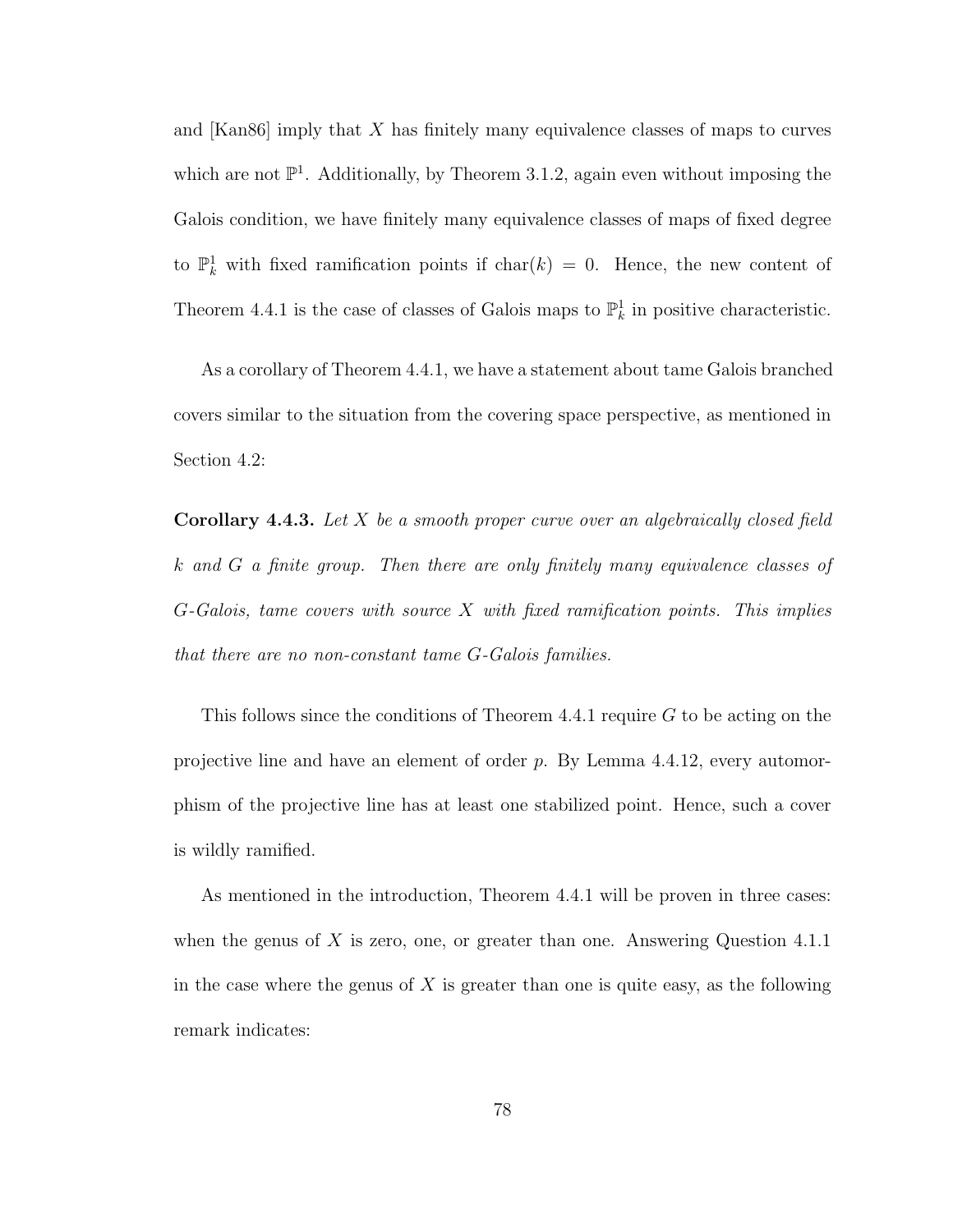**Remark 4.4.4.** Let X be a smooth proper curve over a field  $k$  of genus greater than one. Then the automorphism group of  $X$  is finite and so there are only finitely many subgroups of  $Aut(X)$ . Therefore, by Lemma 4.3.5, there are only finitely many equivalence classes of Galois branched covers with source  $X$ , even without specifying the ramification points or the group.

#### 4.4.1 Genus 1 case

For the entirety of this section, fix a smooth proper genus one curve  $X$  over an algebraically closed field  $k$ , a finite set  $S$  of closed points on  $X$ , and a finite group G. Since X is a curve over an algebraically closed field, we may fix a  $k$ -rational base point 0 to consider X as an elliptic curve. Recall that  $Aut(X) \cong T_X \rtimes Aut_0(X)$ , where  $T_X$  consists of the translations of X by closed points  $P \in X$  and  $\text{Aut}_0(X)$  is the finite group of automorphisms of  $X$  fixing the base point 0. We will denote the identity element of  $\text{Aut}_0(X)$  by 1.

First, we specify using the above isomorphism which automorphisms have fixed points and which are fixed point free:

**Lemma 4.4.5.** Fix  $\varphi \in \text{Aut}(X)$ . Using the isomorphism  $\text{Aut}(X) \cong T_X \rtimes \text{Aut}_0(X)$ , write  $\varphi = (P, \sigma)$  where P is a closed point of X and  $\sigma \in Aut_0(X)$ . Then  $\varphi$  is fixed point free precisely when  $\sigma = 1$  and  $P \neq 0$ .

*Proof.* Let  $\varphi = (P, \sigma)$  be an arbitrary automorphism of X. Writing this automorphism as a function,  $\varphi(Q) = \sigma(Q) + P$ . The fixed points of  $\varphi$  are therefore the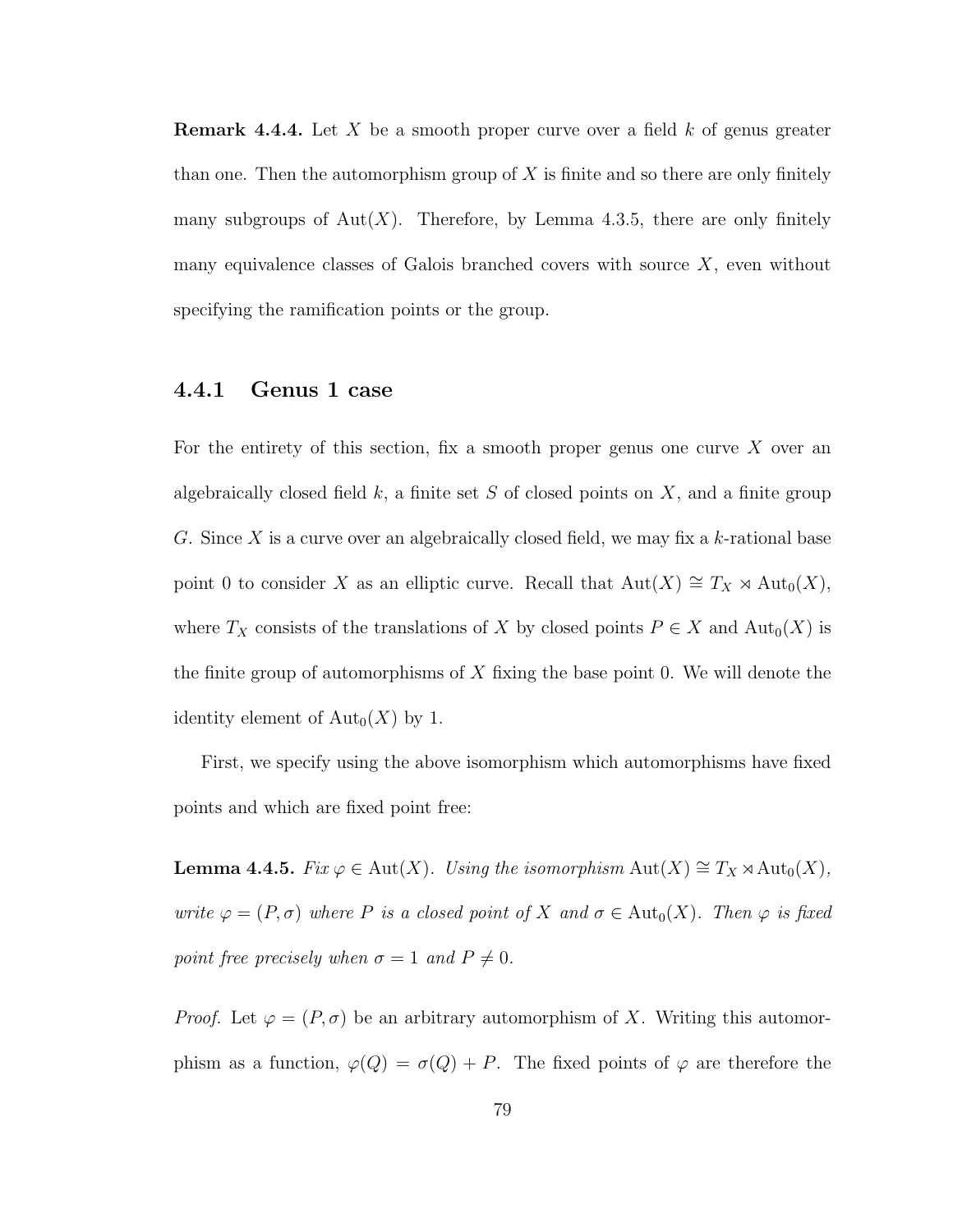points Q such that  $(1 - \sigma)(Q) = P$ .

If  $\sigma \neq 1$ , then  $(1 - \sigma)$  is a surjective group homomorphism with kernel K of cardinality equal to the degree of the map  $(1 - \sigma)$ . Therefore we have a short exact sequence:

$$
0 \longrightarrow K \longrightarrow X \xrightarrow{(1-\sigma)} X \longrightarrow 0.
$$

There are |K| preimages of P, which are the fixed points of  $\varphi$ , and so  $\sigma \neq 1$ implies that  $\varphi$  is not fixed point free.

Now suppose  $\sigma = 1$ . Since the fixed points of  $\varphi$  are the points Q such that  $(1-\sigma)(Q) = P$ ,  $\varphi$  has fixed points only if  $P = 0$ , in which case  $\varphi$  is the identity.  $\Box$ 

We now show that there are finitely many stabilized point free  $G$ -actions on  $X$ :

**Lemma 4.4.6.** Let  $G$  be a finite group. There are only finitely many equivalence classes of unramified G-Galois covers with source X. Stated another way, there are only finitely many G-actions on X which are stabilized point free.

*Proof.* Suppose  $f : X \to Y$  is an unramified G-Galois cover. Using the Riemann Hurwitz formula,  $Y$  is also a genus one curve, and after choosing the image of the base point of X as the base point of Y, it is an elliptic curve as well. Thus f is an isogeny, and we may take  $f^{\vee}: Y \to X$ , the dual isogeny. Composing these isogenies yields a short exact sequence:

$$
0 \longrightarrow X[n] \longrightarrow X \xrightarrow{f^{\vee} \circ f} X \longrightarrow 0
$$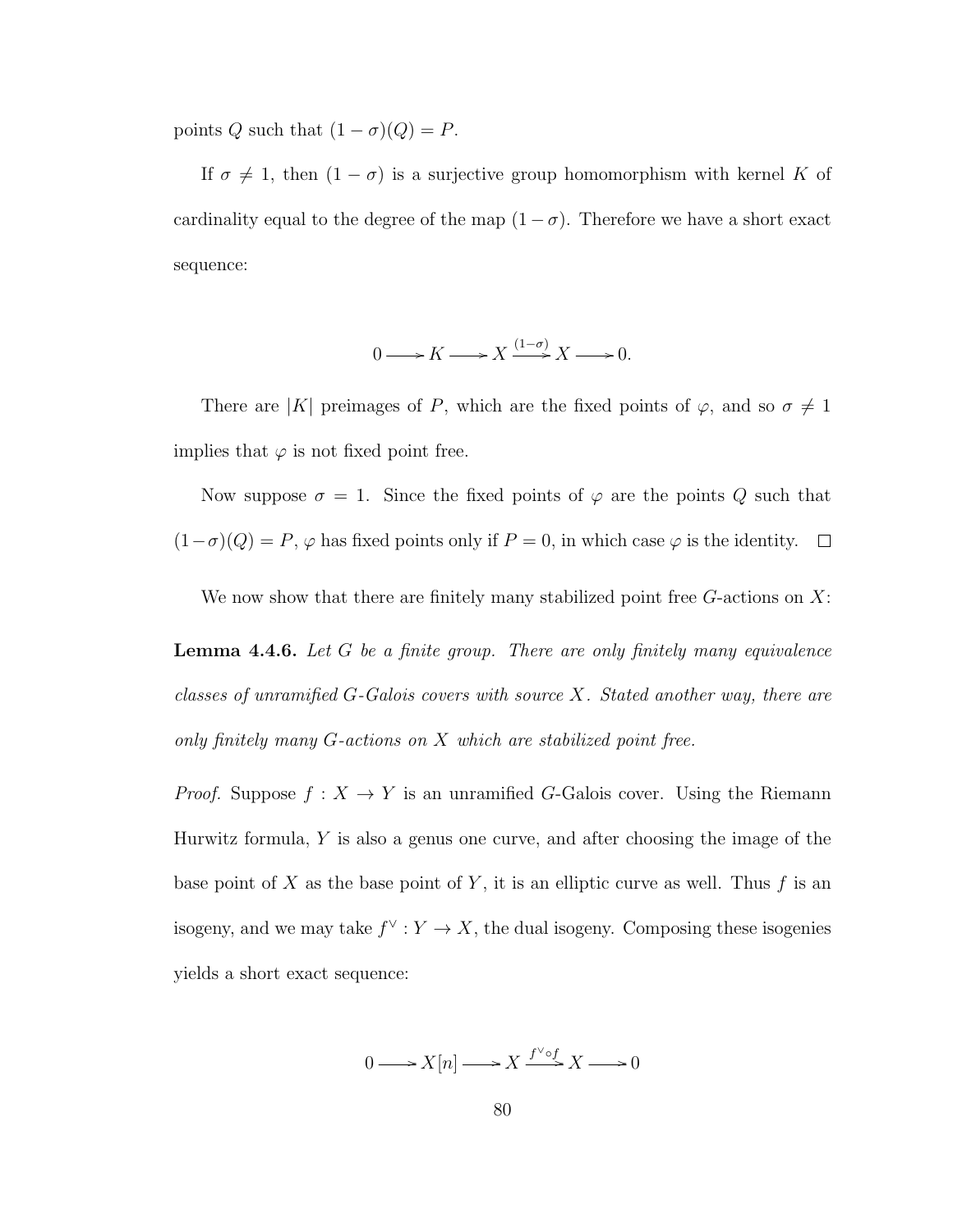where  $X[n]$  is the *n*-torsion points of X where  $n = |G|$ . Therefore  $G \subseteq Aut(X)$  must be a subgroup of the group of translations by *n*-torsion points, and hence there are finitely many equivalence classes of unramified G-Galois covers with source  $X$ .  $\Box$ 

Next, we analyze automorphisms of  $X$  with fixed points contained in  $S$ :

**Lemma 4.4.7.** There are only finitely many  $\varphi \in Aut(X)$  which have non-trivial fixed locus contained in S.

*Proof.* Fix a closed point Q on X. Since any  $\varphi$  with non-trivial fixed locus contained in  $S$  must fix at least one point in  $S$ , it suffices to show that there are only finitely many automorphisms of X which fix Q. Suppose  $\varphi \in Aut(X)$  is one such automorphism, and suppose it is not the identity. Using the isomorphism of  $Aut(X)$ with  $T_X \rtimes \text{Aut}_0(X)$  and Lemma 4.4.5,  $\varphi$  is of the form  $(P, \sigma)$  where  $\sigma \neq 1$ . Since  $(1 - \sigma)$  is a surjective group homomorphism, we have a short exact sequence:

$$
0 \longrightarrow K \longrightarrow X \xrightarrow{1-\sigma} X \longrightarrow 0
$$

where K is the kernel. The fixed points of  $\varphi$  are precisely the points in the preimage of P under  $(1 - \sigma)$ . Therefore P is the unique point for which Q is a fixed point of an automorphism of the form  $(R, \sigma)$ . Since there are finitely many  $\sigma \in \text{Aut}_0(X)$ , Q is a fixed point for only finitely many  $\varphi \in Aut(X)$ .  $\Box$ 

Using Lemma 4.4.7, we can prove a strengthening of Theorem 4.4.1 for ramified covers in the genus 1 case: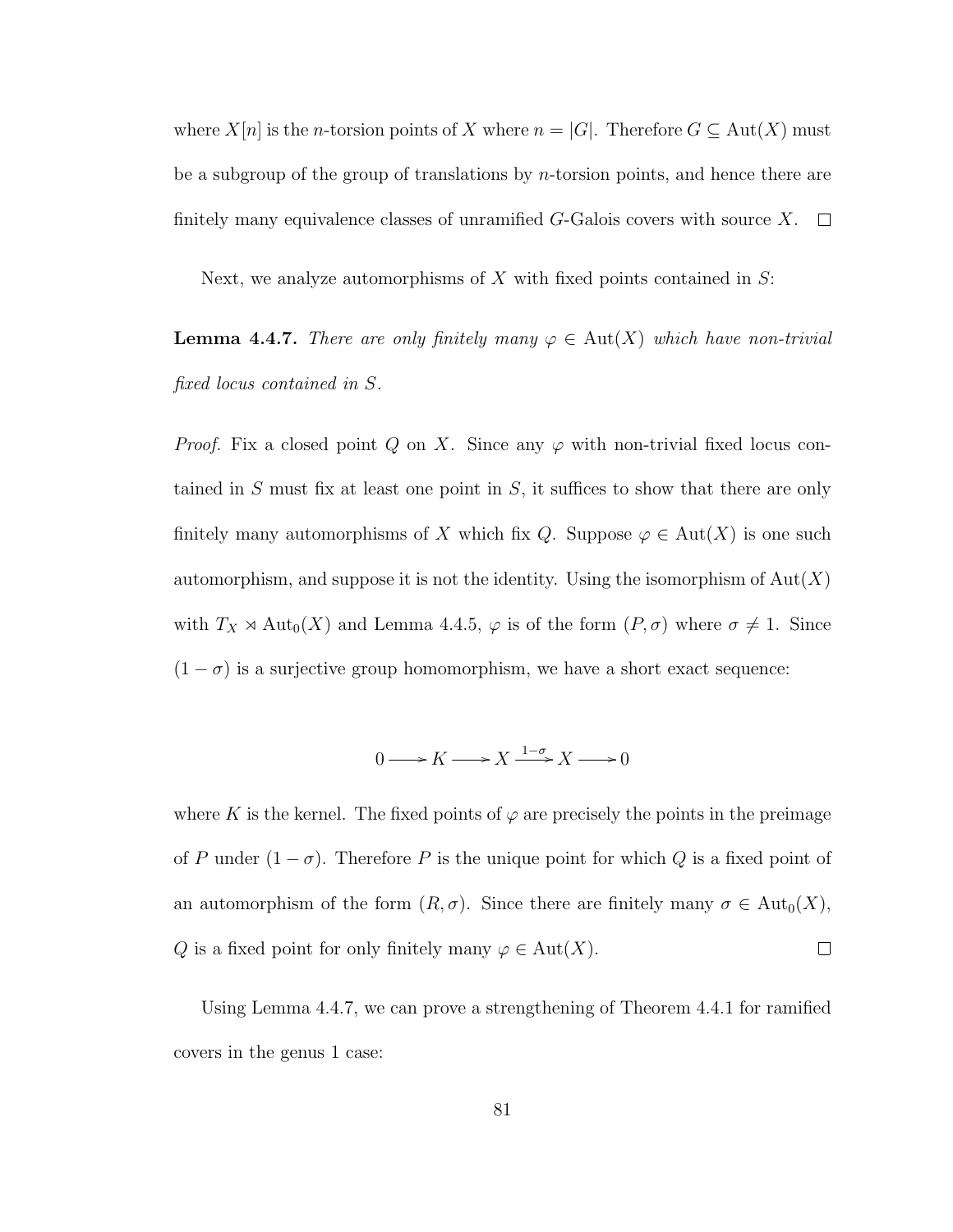**Theorem 4.4.8.** Let X be a smooth proper genus 1 curve over an algebraically closed field k and S a finite set of closed points on X. Then there exist only finitely many group actions on  $X$  with non-empty stabilized locus contained in  $S$ .

*Proof.* Since the action has non-empty stabilized locus, let  $\varphi$  be a non-identity element of the G-action which has fixed points. By Lemma 4.4.7, there are only finitely many automorphisms with non-trivial stabilized locus contained in S. It therefore suffices to show that only finitely many fixed point free automorphisms of X can occur in the same group action as  $\varphi$ .

Since  $\varphi$  is not the identity and has fixed points, by Lemma 4.4.5 it is of the form  $(P, \sigma)$  where  $\sigma \neq 1$ . Let  $\psi$  be a fixed point free automorphism of X. Again by Lemma 4.4.5,  $\psi$  is of the form  $(Q, 1)$  where  $Q \neq 0$ . If  $\varphi$  and  $\psi$  occur in the same group action, so does  $\psi \circ \varphi = (P + Q, \sigma)$ . Since  $\sigma \neq 1$ ,  $(1 - \sigma)$  is a surjective group homomorphism and so it induces a short exact sequence:

$$
0 \longrightarrow K \longrightarrow X \xrightarrow{(1-\sigma)} X \longrightarrow 0
$$

where K is the kernel. The fixed points of  $\psi \circ \varphi = (P + Q, \sigma)$  are the preimages of  $P + Q$  under  $(1 - \sigma)$ . However, S is finite so there are only finitely many Q for which the preimage of  $P+Q$  is contained in S. This implies that only finitely many  $\psi$  can occur in the same group action as  $\varphi$  if the stabilized locus is contained in S.  $\Box$ 

**Remark 4.4.9.** Since X is an elliptic curve, the induced cover being ramified is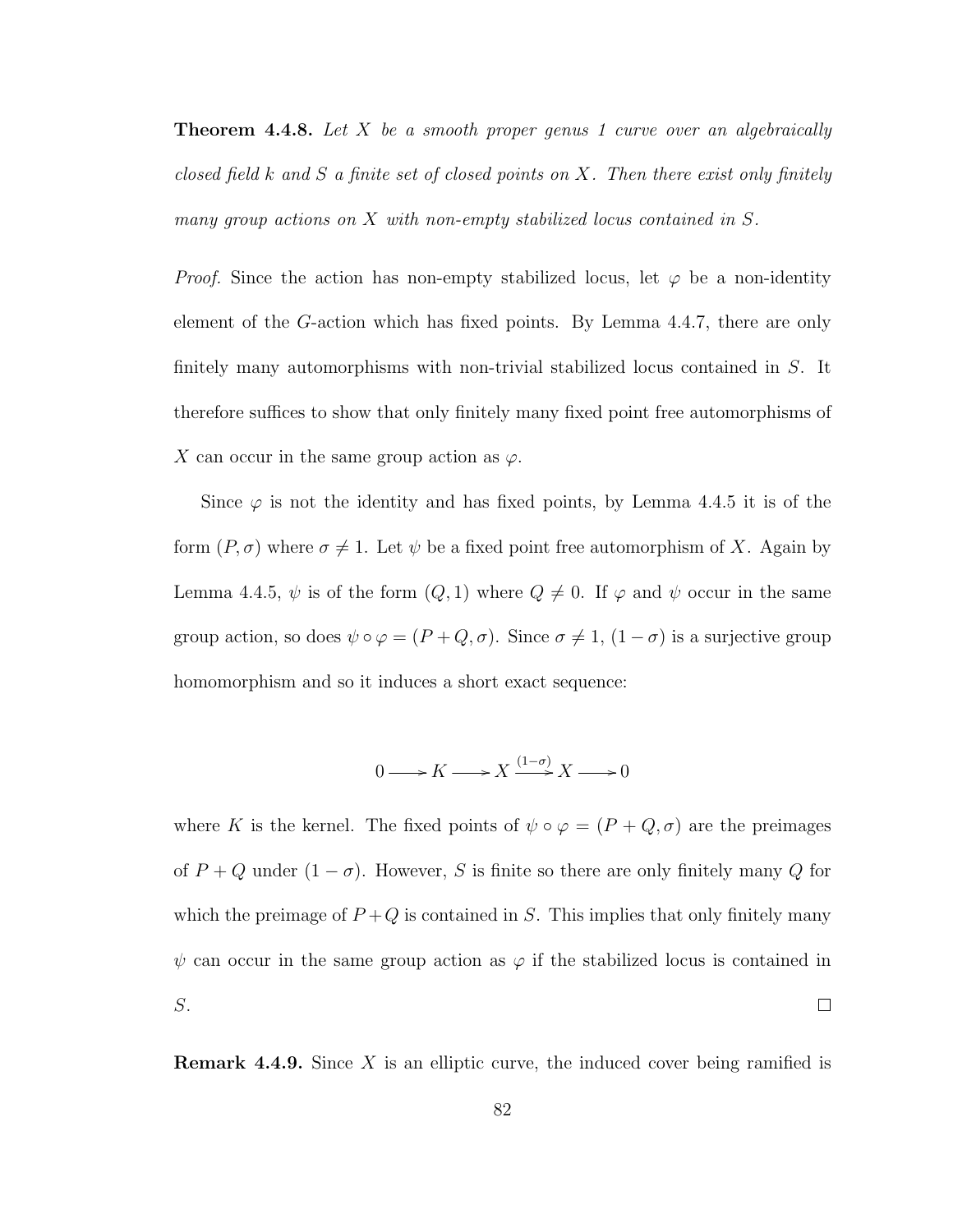equivalent by the Riemann Hurwitz formula to the target space being the projective line. Hence, another way to state Theorem 4.4.8 is that there are only finitely many equivalence classes of Galois branched covers from a fixed elliptic curve  $X$  to the projective line.

Theorem 4.4.1 follows as a corollary to Theorem 4.4.8 and Lemma 4.4.6 in the genus 1 case:

**Corollary 4.4.10.** Let X be a smooth proper genus 1 curve over an algebraically closed field  $k$ ,  $S$  a finite set of closed points on  $X$ , and  $G$  a finite group. Then there exist only finitely many equivalence classes of G-Galois branched covers with ramification locus inside S.

#### 4.4.2 Genus 0 case

For the entirety of this section we will assume  $X = \mathbb{P}_k^1$ , where k is an algebraically closed field. Furthermore, by Remark 4.4.2, we need only prove the result in positive characteristic, so we additionally assume  $char(k) = p > 0$ .

Fix a finite group G and a finite set S of closed points on  $\mathbb{P}^1_k$ . To recall, we shall study the subgroups of  $Aut(\mathbb{P}^1)$  isomorphic to G with stabilized locus S. In doing so, we will make use of the following observation:

**Remark 4.4.11.** Let k be an algebraically closed field. Then  $\text{Aut}_k(\mathbb{P}^1) \cong \text{PGL}_2(k)$ . We shall fix the isomorphism between these two groups sending a fractional linear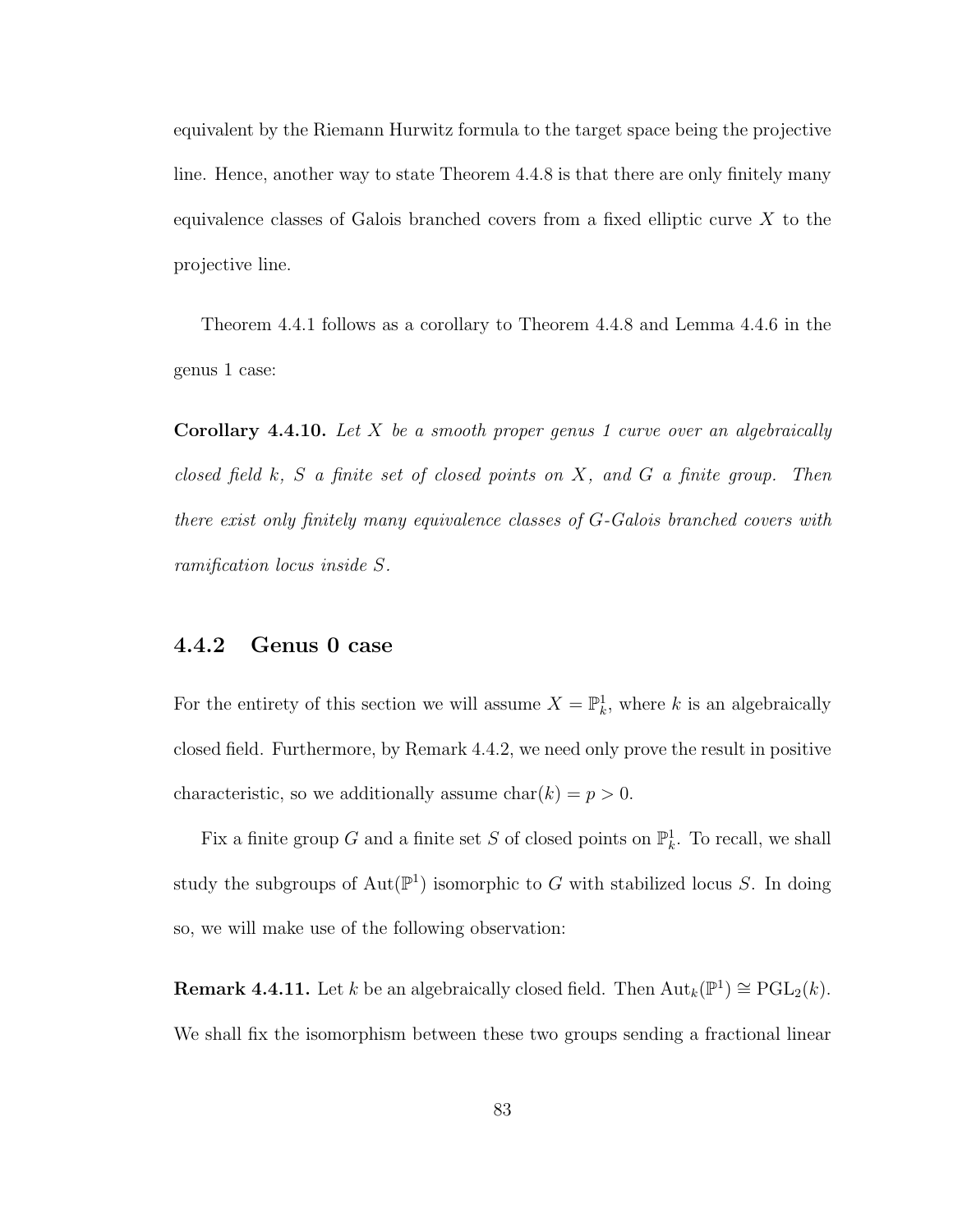transformation  $\varphi = (ax + b)/(cx + d)$  to the equivalence class of

$$
M(\varphi) = \begin{pmatrix} a & b \\ c & d \end{pmatrix}.
$$

Under this isomorphism,  $\varphi$  acting on a point with projective coordinates  $[x : y]$ corresponds to  $M(\varphi)$  acting on the column vector [x y].

Throughout this section, we will use the following fact:

**Lemma 4.4.12.** Let  $\varphi \in \text{Aut}(\mathbb{P}^1_k)$  have finite order. Then  $\varphi$  has exactly one or two fixed points, and has exactly one fixed point when it has order p.

*Proof.* Using the isomorphism with  $PGL_2(k)$ , the fixed points of  $\varphi$  correspond to eigenvectors of  $M(\varphi)$  up to scaling. Since  $k$  is algebraically closed,  $M(\varphi)$  must have at least one eigenvector. The Jordan canonical form of a representative for  $\varphi$  must be one of the following:

$$
\begin{pmatrix} \lambda_1 & 0 \\ 0 & \lambda_2 \end{pmatrix}, \begin{pmatrix} \lambda & 1 \\ 0 & \lambda \end{pmatrix}.
$$

Note that conjugating  $M(\varphi)$  changes the fixed points but not the number of fixed points. The first matrix has [1 0] and [0 1] as eigenvectors, and hence 0 and the point at infinity as fixed points. For the second matrix, up to scaling [0 1] is the only eigenvector, and hence the only fixed point is the point at infinity. One can easily check since char(k) = p that the order of the first matrix in  $PGL_2(k)$  is prime to  $p$  while the order of the second matrix is  $p$ .  $\Box$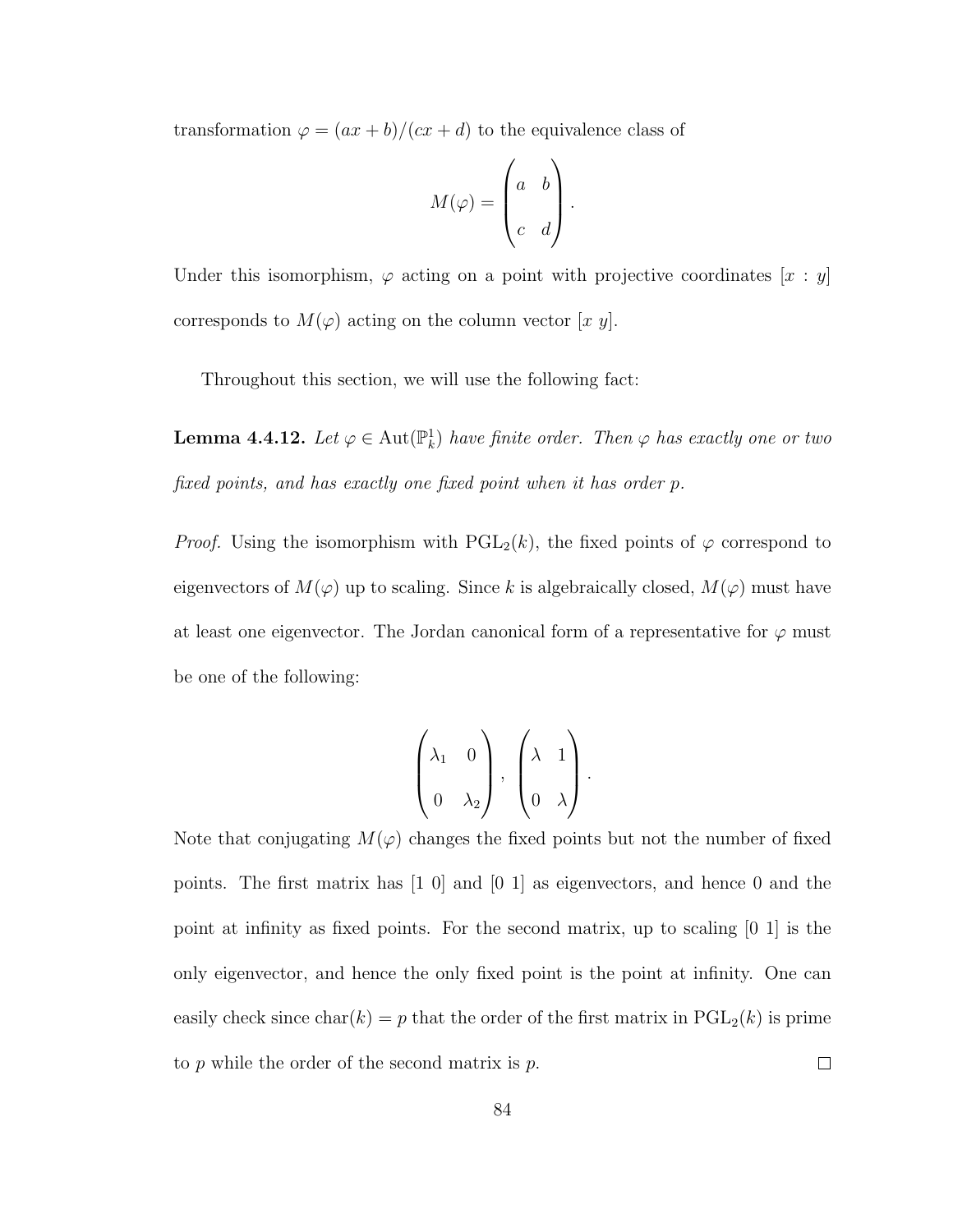We will divide the proof of Theorem 4.4.1 into two cases: when  $p$  does not divide  $|G|$  and when it does. In [Fab12], Faber refers to the former as *p-regular groups* and the latter as  $p\text{-}irregular groups$ . The p-regular groups also occur as subgroups of  $PGL_2(\mathbb{C})$  ([Fab12, Theorem C])), but there are *p*-irregular subgroups of  $PGL_2(k)$ which do not occur as subgroups of  $PGL_2(\mathbb{C})$  ([Fab12, Theorem 6.1]).

To simplify the statement of theorems and proofs for the remainder of this section, we introduce the following notation:

**Notation 4.4.13.** For a field k,  $\mu_n(k)$  will denote the *n*th roots of unity in  $k^{\times}$ . A primitive *n*th root of unity in  $k^{\times}$  will be denoted by  $\zeta_n$ .

In the p-regular case we will make use of the following classification of subgroups up to conjugacy:

**Theorem 4.4.14.** ([Fab12, Theorem C]) Let k be an algebraically closed field of characteristic  $p > 0$ . Then every finite p-regular subgroup of  $PGL_2(k)$  is conjugate to one of the following classes of groups:

(1) If  $p \nmid n$ ,  $\sqrt{ }$  $\overline{\phantom{a}}$  $\mu_n(k)$  0 0 1  $\setminus$ . This group is isomorphic to  $\mathbb{Z}/n\mathbb{Z}$ . (2) If  $p \nmid n \text{ and } p \neq 2$ ,  $\sqrt{ }$  $\vert$  $\mu_n(k)$  0 0 1  $\setminus$  $\Bigg| \times$ \*  $\sqrt{ }$  $\overline{\phantom{a}}$ 0 1 1 0  $\setminus$  $\Big\}$  $\setminus$ . This group is isomorphic to  $D_{2n}$ , the dihedral group of  $\alpha$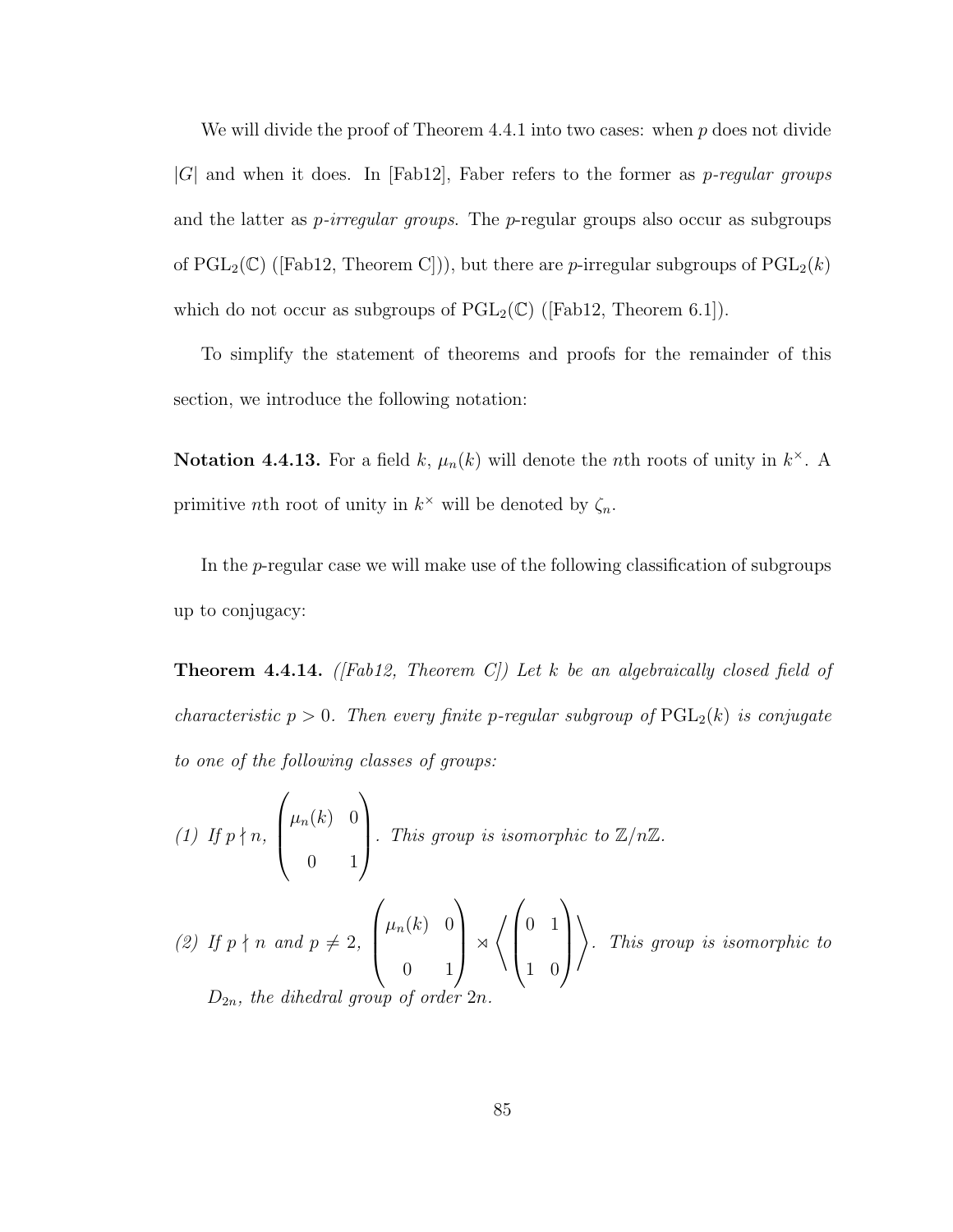(3) If 
$$
p \neq 2, 3
$$
,  $N \rtimes \left\langle \begin{pmatrix} 1 & \zeta_4 \\ 1 & -\zeta_4 \end{pmatrix} \right\rangle$ , where  $N$  is generated by  $\begin{pmatrix} 0 & -1 \\ 1 & 0 \end{pmatrix}$  and  $\begin{pmatrix} 0 & 1 \\ 1 & 0 \end{pmatrix}$ . This group is isomorphic to  $A_4$ .

(4) If  $p \neq 2, 3$ , the group generated by the group in (3) and  $\sqrt{ }$  $\overline{\phantom{a}}$  $\zeta_4$  0 0 1  $\setminus$  . This group is isomorphic to S4.

(5) If 
$$
p \neq 2, 3, 5
$$
, the group generated by  $\begin{pmatrix} \zeta_5 & 0 \\ 0 & 1 \end{pmatrix}$  and  $\begin{pmatrix} 1 & (1 - \zeta_5 - \zeta_5^{-1}) \\ 1 & -1 \end{pmatrix}$ . This  
group is isomorphic to  $A_5$ .

The main utility in the statement of Theorem 4.4.14 is that it classifies groups up to conjugacy rather than isomorphism. Since we are interested in specific occurrences of G as a subgroup of  $PGL_2(k)$  this additional information greatly simplifies the proof of the following:

**Theorem 4.4.15.** Let k be an algebraically closed field of characteristic  $p > 0$ , S a finite set of closed points on  $\mathbb{P}^1_k$ , and G a finite p-regular group. There are only finitely many G-actions on  $\mathbb{P}^1_k$  with stabilized locus S.

*Proof.* Let G be a p-regular group. Since G is p-regular, every subgroup corresponding to a G-action must be conjugate to one of the five groups listed in Theorem 4.4.14. It therefore suffices to show that there are finitely many groups conjugate to each of the listed groups with the same stabilized points. One can check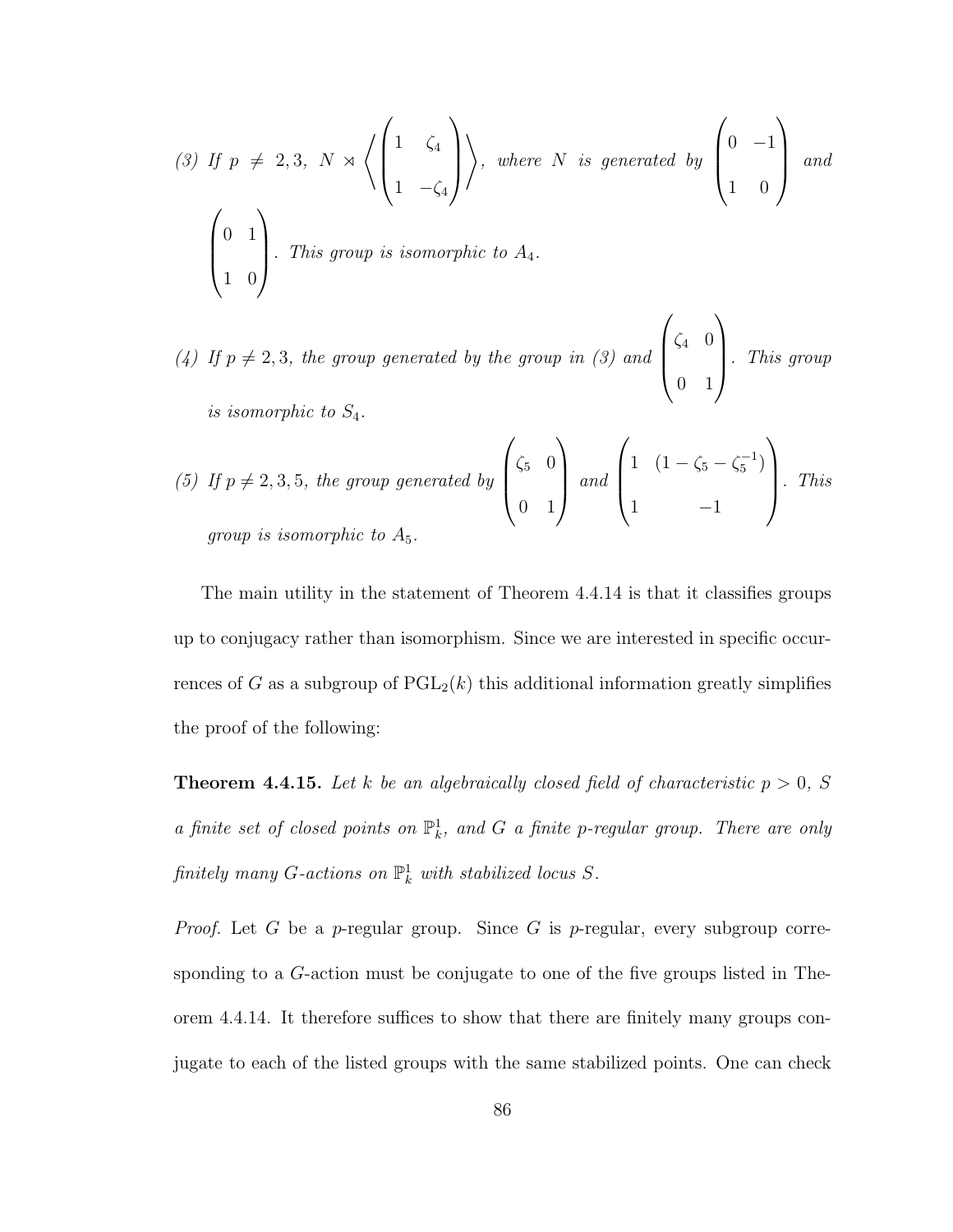directly that every group but the cyclic group in (1) has at least three stabilized points. Since an element in  $PGL_2(k)$  is determined by the image of three points, only finitely many elements can act as a permutation on the set of stabilized points when there are at least three. This implies except in case  $(1)$  there are finitely many conjugate groups with the same stabilized points.

Therefore, we only have the cyclic group in (1) left to consider. The stabilized points of this group are 0 and  $\infty$ . The matrices which act as a permutation on the set  $\{0,\infty\}$  are of the form  $\sqrt{ }$  $\overline{\phantom{a}}$  $\alpha$  0 0 1  $\setminus$  or  $\sqrt{ }$  $\overline{\phantom{a}}$ 0 1  $\beta$  0  $\setminus$ where  $\alpha, \beta \in k^{\times}$ . However, conjugating by a matrix of either form merely acts as an automorphism, so  $\sqrt{ }$  $\overline{\phantom{a}}$  $\mu_n(k)$  0 0 1  $\setminus$ has no

In the p-irregular case we will make use of the following analog of Theorem 4.4.14:

 $\Box$ 

conjugate subgroups with the same stabilized points.

**Theorem 4.4.16.** ([Fab12, Theorem 6.1]) Let k be an algebraically closed field of characteristic  $p > 0$ . Then every finite p-irregular subgroup of  $PGL_2(k)$  is conjugate to one of the following classes of groups:

(1)  $\text{PSL}_2(\mathbb{F}_{p^n})$  for some  $n \in \mathbb{N}$ .

(2)  $\text{PGL}_2(\mathbb{F}_{p^n})$  for some  $n \in \mathbb{N}$ .

(3) The group  $\sqrt{ }$  $\overline{\phantom{a}}$ 1 Γ 0 1  $\setminus$  $\begin{array}{c} \mathbb{R} \setminus \mathbb{R} \setminus \mathbb{R} \setminus \mathbb{R} \setminus \mathbb{R} \setminus \mathbb{R} \setminus \mathbb{R} \setminus \mathbb{R} \setminus \mathbb{R} \setminus \mathbb{R} \setminus \mathbb{R} \setminus \mathbb{R} \setminus \mathbb{R} \setminus \mathbb{R} \setminus \mathbb{R} \setminus \mathbb{R} \setminus \mathbb{R} \setminus \mathbb{R} \setminus \mathbb{R} \setminus \mathbb{R} \setminus \mathbb{R} \setminus \mathbb{R} \setminus \mathbb{R} \setminus \mathbb{R}$  $\sqrt{ }$  $\overline{\phantom{a}}$  $\mu_n(k)$  0 0 1  $\setminus$ . Here  $n \in \mathbb{N}$  is prime to p and  $\Gamma$  is an additive subgroup of k of rank  $m \in \mathbb{N}$  such that  $\mu_n(k) \subseteq \Gamma$  and  $\mu_n(k) \cdot \Gamma \subseteq \Gamma$ .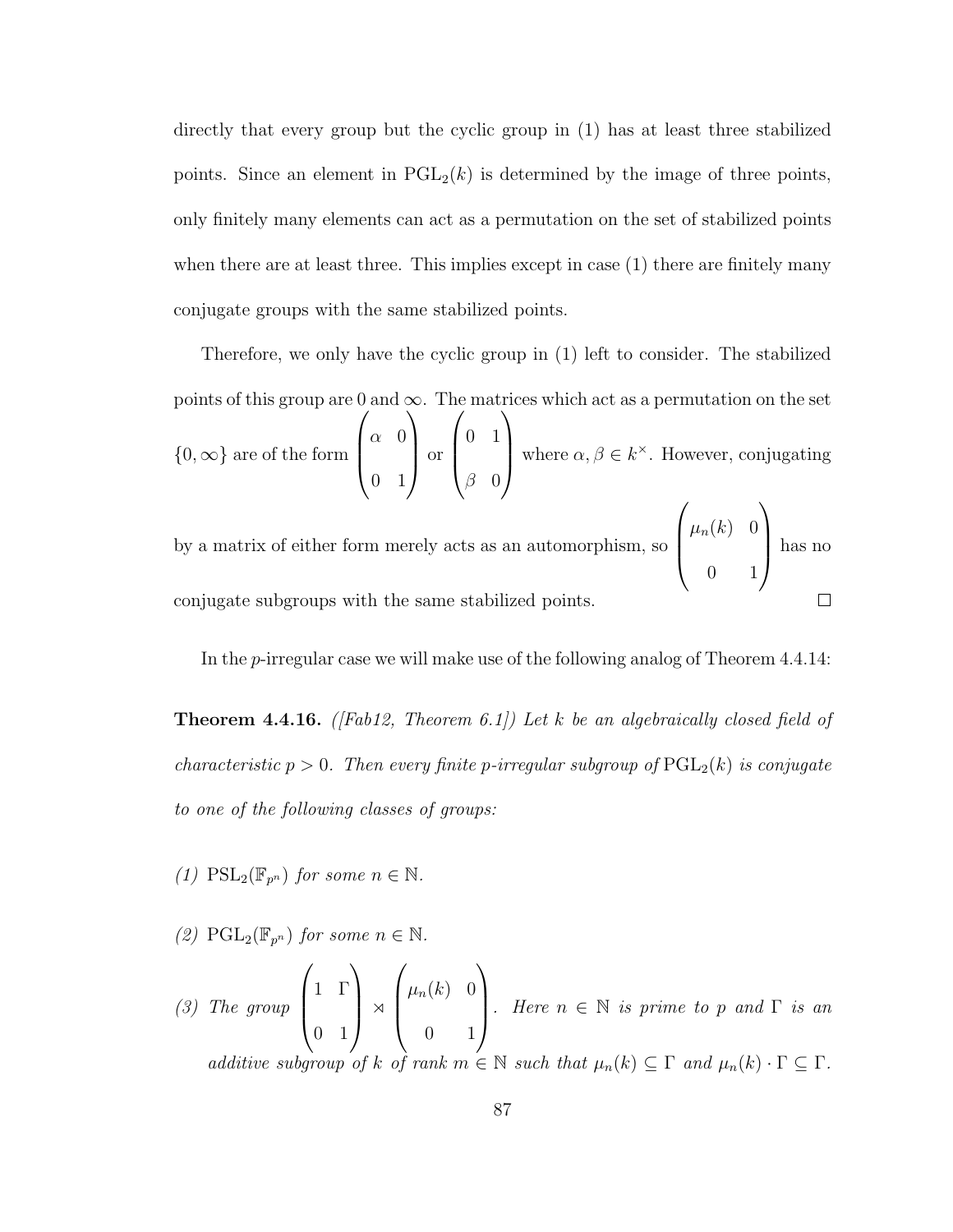Two such subgroups of  $PGL_2(k)$  of the same order are conjugate if and only if  $\Gamma' = \alpha \cdot \Gamma$  for some  $\alpha \in k^{\times}$ . (4) If  $p=2$ , the group  $\sqrt{ }$  $\overline{\phantom{a}}$  $\mu_n(k)$  0  $\setminus$  $\Bigg|$   $\times$ \*  $\sqrt{ }$  $\vert$ 0 1  $\setminus$  $\Bigg\}$  $\setminus$ . Here  $n \in \mathbb{N}$  is odd and greater

1 0

than one. This group is isomorphic to the dihedral group of order 2n.

0 1

(5) If 
$$
p = 3
$$
, the group generated by  $\begin{pmatrix} \zeta_5 & 0 \\ 0 & 1 \end{pmatrix}$  and  $\begin{pmatrix} 1 & (1 - \zeta_5 - \zeta_5^{-1}) \\ 1 & -1 \end{pmatrix}$ . This group is isomorphic to  $A_5$ .

Remark 4.4.17. To clarify a potential point of confusion, we elucidate the difference between  $PSL_2(k)$  and  $PGL_2(k)$  for a field k. The determinant map det :  $GL_2(k) \to k^{\times}$  descends to a map  $\overline{\det}: \mathrm{PGL}_2(k) \to k^{\times}/(k^{\times})^2$ .  $\mathrm{PSL}_2(k)$  is the kernel of det and need not equal  $PGL_2(k)$  when k is not algebraically closed.

Again the classification of subgroups up to conjugacy greatly simplifies the proof of the following theorem:

**Theorem 4.4.18.** Let k be an algebraically closed field of characteristic  $p > 0$ and G a finite p-irregular group. There are infinitely many G-actions on  $\mathbb{P}^1_k$  with constant stabilized locus if and only if G is isomorphic to  $(\mathbb{Z}/p\mathbb{Z})^m$ .

Each  $(\mathbb{Z}/p\mathbb{Z})^m$ -action has a unique stabilized point P. Choosing such an action with stabilized point  $P$  is equivalent to choosing a rank m additive subgroup of  $k$ .

*Proof.* Let G be a p-irregular group. Since G is p-irregular, every group corresponding to a G-action must be conjugate to one of the five groups listed in The-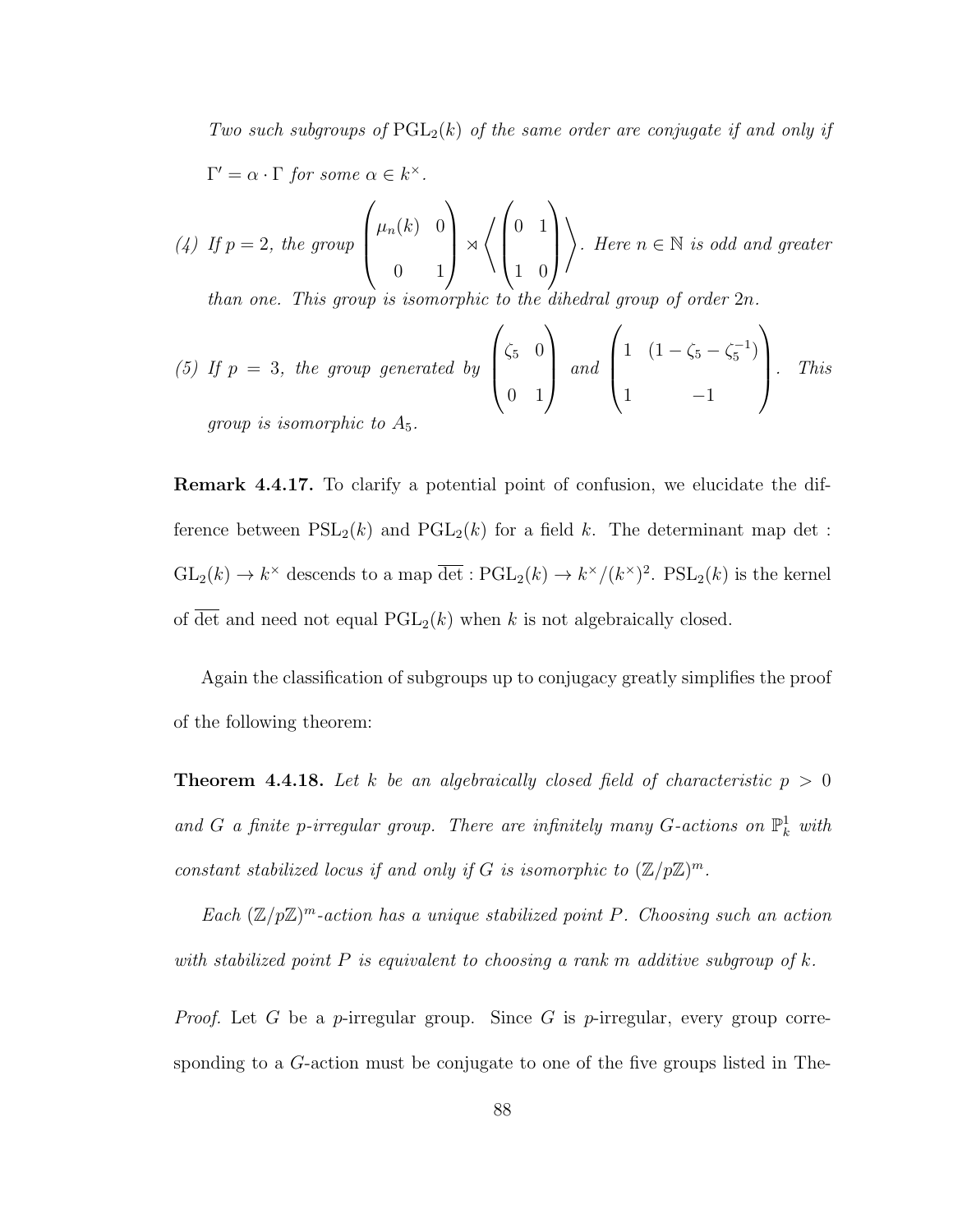orem 4.4.16. As in the proof of Theorem 4.4.15, if G has at least three stabilized points there will be only finitely many G-actions with constant stabilized locus.

One can check immediately that the  $A_5$  group from  $(5)$  and the dihedral group from (4) have at least three stabilized points.

To see that  $\mathrm{PSL}_2(\mathbb{F}_{p^n})$  and  $\mathrm{PGL}_2(\mathbb{F}_{p^n})$  have at least three stabilized points, note that irrespective of the field, both groups contain the matrices  $\sqrt{ }$  $\overline{\phantom{a}}$ 1 0 1 1  $\setminus$  $\Big\}$ ,  $\sqrt{ }$  $\overline{\phantom{a}}$ 1 1 0 1  $\setminus$  $\Big\}$ 

and  $\sqrt{ }$  $\overline{\phantom{a}}$ 0 1 −1 0  $\setminus$ . The first fixes 0, the second  $\infty$ , and the third the square roots This yields three stabilized points in characteristic 2 and four in higher characteristics.

Therefore we have only case (3) left to consider. First, consider the case where  $n > 1$ . Then any subgroup of  $PGL_2(k)$  isomorphic to G is conjugate to a group of the form  $\sqrt{ }$  $\overline{\phantom{a}}$ 1 Γ 0 1  $\setminus$  $\Bigg|$   $\times$  $\sqrt{ }$  $\overline{\phantom{a}}$  $\mu_n(k)$  0 0 1  $\setminus$ where  $\mu_n(k) \subseteq \Gamma$  and  $\mu_n(k) \cdot \Gamma \subseteq \Gamma$ . An element of the form  $\sqrt{ }$  $\overline{\phantom{a}}$  $\zeta_n$  0 0 1  $\setminus$ has 0 and  $\infty$  as fixed points. An element of the form  $\sqrt{ }$  $\overline{\phantom{a}}$  $\zeta_n$  g 0 1  $\setminus$  $\Big\}$ for g non-zero has  $\frac{g}{1-\zeta_n}\neq 0$  as a fixed point. Since there are at least three stabilized points, in this case there are finitely many G-actions with constant stabilized locus as well.  $\sqrt{ }$  $\setminus$ 

Finally, suppose  $n = 1$ . Then G is conjugate to a group of the form  $\overline{\phantom{a}}$ 1 Γ 0 1  $\Big\}$ such that  $\mathbb{F}_p \subseteq \Gamma$  and  $\Gamma$  is a rank m additive subgroup of k. Note that in this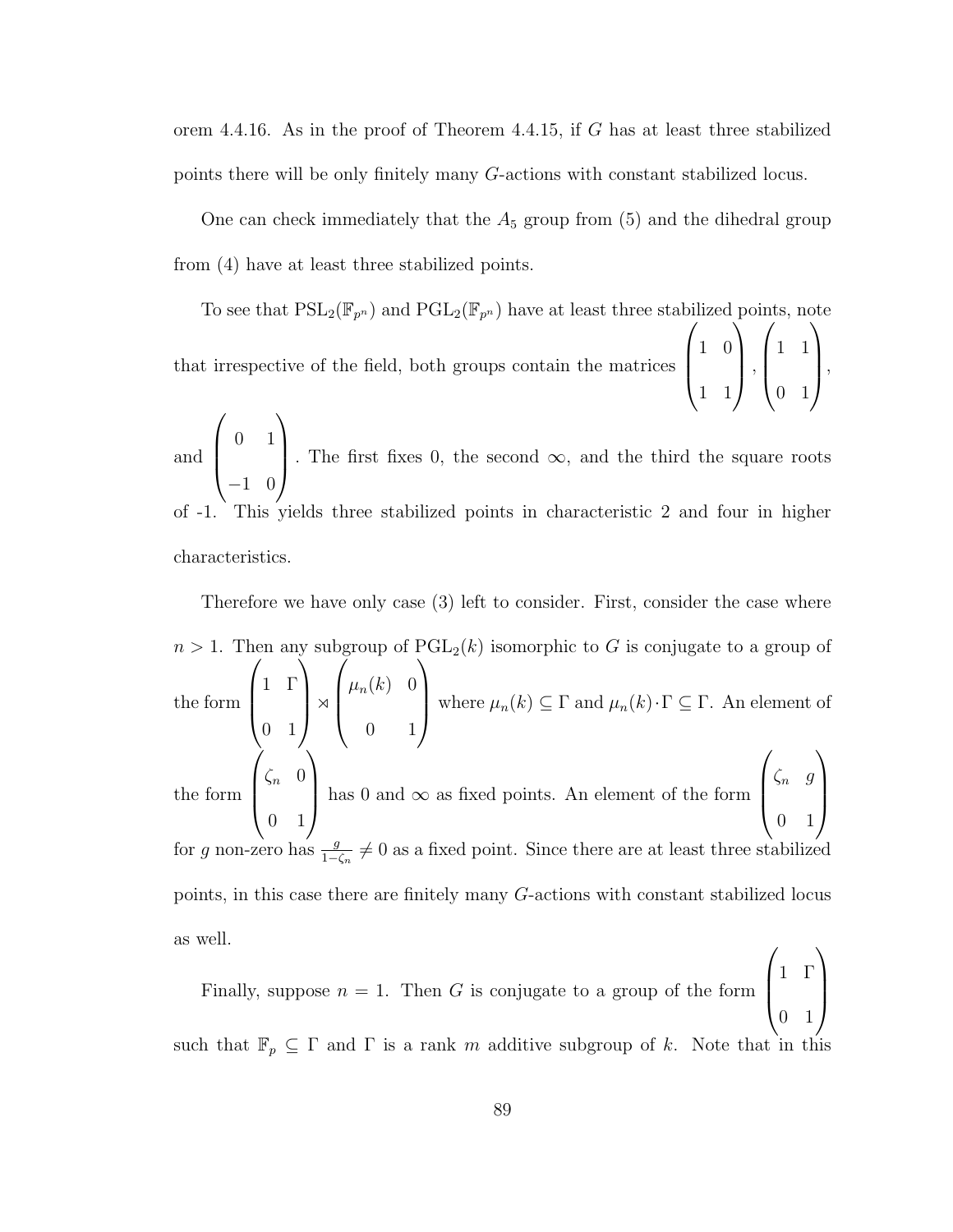case  $G \cong \Gamma$ , which is isomorphic to  $(\mathbb{Z}/p\mathbb{Z})^m$ . The unique stabilized point of such a group is ∞. Since  $\sqrt{ }$  $\overline{\phantom{a}}$  $\alpha$   $\beta$ 0 1  $\setminus$ where  $\alpha, \beta \in k$  and  $\alpha \neq 0$  are precisely the matrices which fix  $\infty$ , every subgroup of PGL<sub>2</sub>(k) isomorphic to G and with stabilized point ∞ is a conjugate of  $\sqrt{ }$  $\vert$ 1 Γ 0 1  $\setminus$  by such a matrix. These conjugates have the form  $\sqrt{ }$  $\overline{\phantom{a}}$  $1 \quad \alpha \cdot \Gamma$ 0 1  $\setminus$  $\left| \cdot \right|$ 

Conversely, let  $\Gamma$  be any rank m additive subgroup of k. One immediately sees that the only stabilized point of the group  $\sqrt{ }$  $\overline{\phantom{a}}$ 1 Γ 0 1  $\setminus$  is ∞. Choose a non-zero  $\sqrt{ }$  $\setminus$  $\sqrt{ }$  $\setminus$ 

element  $\gamma \in \Gamma$ . Then  $\mathbb{F}_p \subseteq \gamma^{-1} \cdot \Gamma$  and  $\overline{\phantom{a}}$ 1 Γ 0 1 is conjugate to  $\overline{\phantom{a}}$ 1  $\gamma^{-1} \cdot \Gamma$ 0 1  $\Bigg\}$ via conjugation by  $\sqrt{ }$  $\gamma$  0  $\setminus$ 

 $\overline{\phantom{a}}$ 0 1 . Therefore, the subgroups of  $\text{PGL}_2(k)$  isomorphic to  $\sqrt{ }$  $\setminus$ 

1 Γ  $(\mathbb{Z}/p\mathbb{Z})^m$  and with stabilized point  $\infty$  are of the form  $\overline{\phantom{a}}$ where  $\Gamma$  is any rank 0 1 m additive subgroup of  $k$ .  $\Box$ 

By Theorem 4.3.8, G-actions with stabilized locus S correspond to equivalence classes of G-Galois branched covers with source X and ramification locus S. Therefore, the genus 0 case of Theorem 4.4.1 follows as a corollary of Theorem 4.4.15 and Theorem 4.4.18: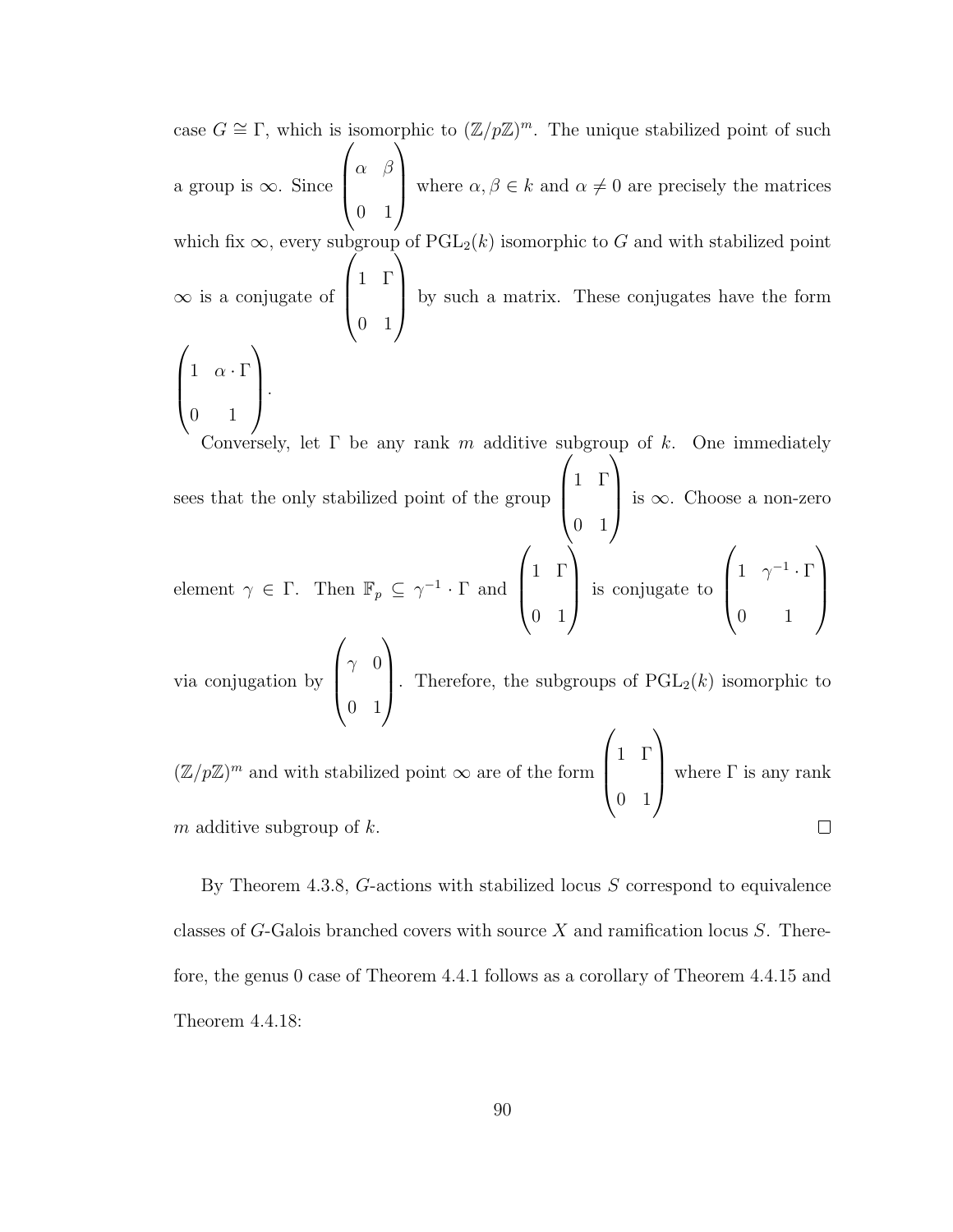Corollary 4.4.19. Let  $k$  be an algebraically closed field,  $S$  a finite set of closed points on  $\mathbb{P}^1_k$ , and G a finite group. There are infinitely many equivalence classes of G-Galois branched covers with source  $\mathbb{P}^1_k$  and ramification locus S if and only if all the following hold:

- (1) char(k) =  $p > 0$
- (2)  $G \cong (\mathbb{Z}/p\mathbb{Z})^m$ , where  $m \in \mathbb{N}$

 $(3)$   $|S| = 1$ .

When these conditions hold, equivalence classes of such covers with ramification locus  $S$  are in correspondence with rank m additive subgroups of  $k$ .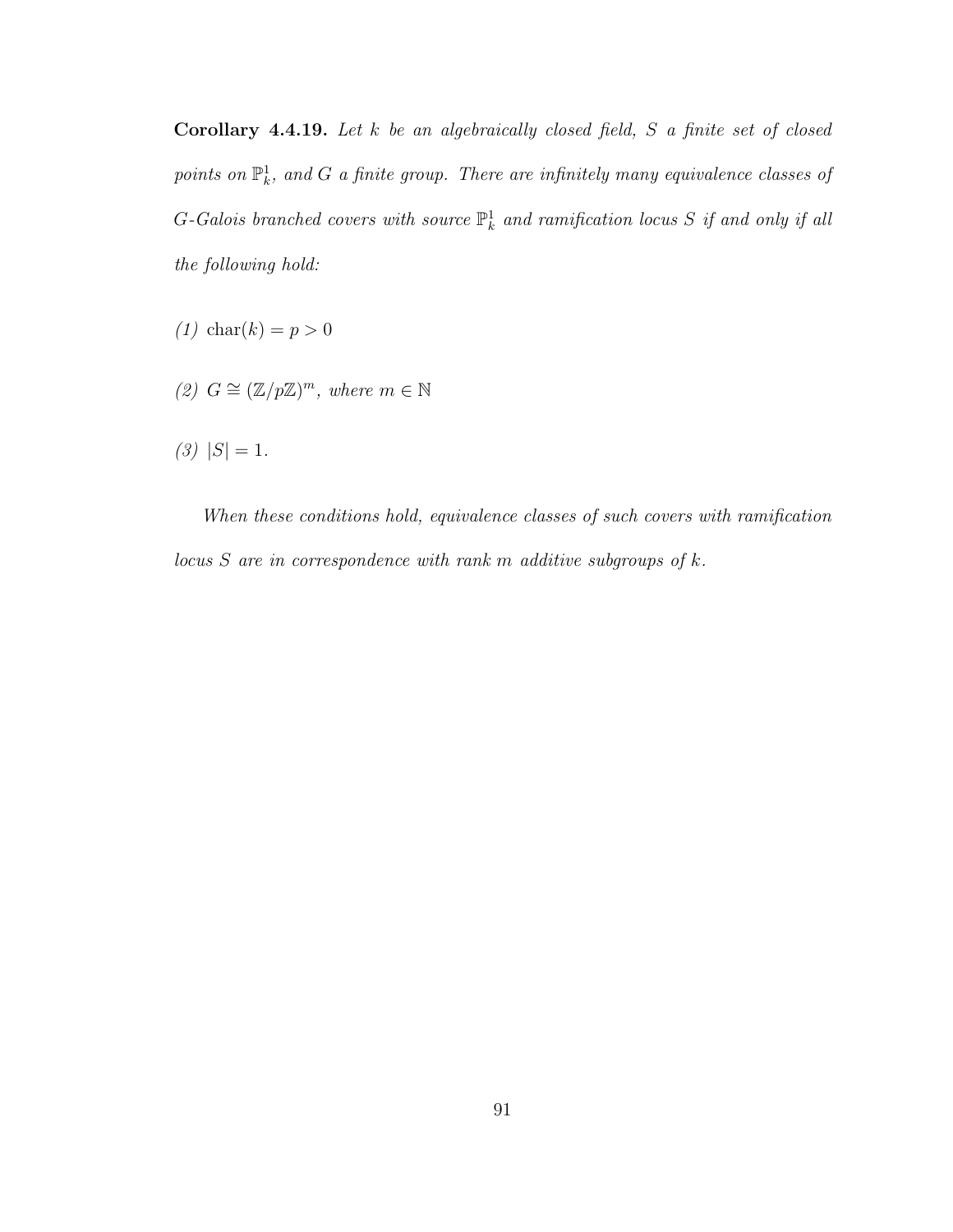## Bibliography

- [AM69] Michael Atiyah and Ian MacDonald. Introduction to Commutative Algebra. Addison Wesley Publishing Co. (1969).
- [Bor69] Armand Borel. Linear Algebraic Groups (Second enlarged edition). Graduate Texts in Mathematics, vol. 126, Spring-Verlag (1969).
- [Clu03] Thomas Cluzeau. Factorization of differential systems in characteristic p. Proceedings of ISSAC'03. ACM Press (2003), 58–65.
- [CH85] Kevin Coombes and David Harbater. Hurwitz families and arithmetic Galois groups. Duke Math. J. 52 (1985), 821–839.
- [dF13] Michele de Franchis. Un teorema sulle involuzioni irrazionali. Rend. Circ. Mat. Palermo 36 (1913) 368.
- [Edi00] Dan Edidin. Notes on the construction of the moduli space of curves. Recent Progress in Intersection Theory (Bologna, 1997). Birkhäuser (2000), 85–113.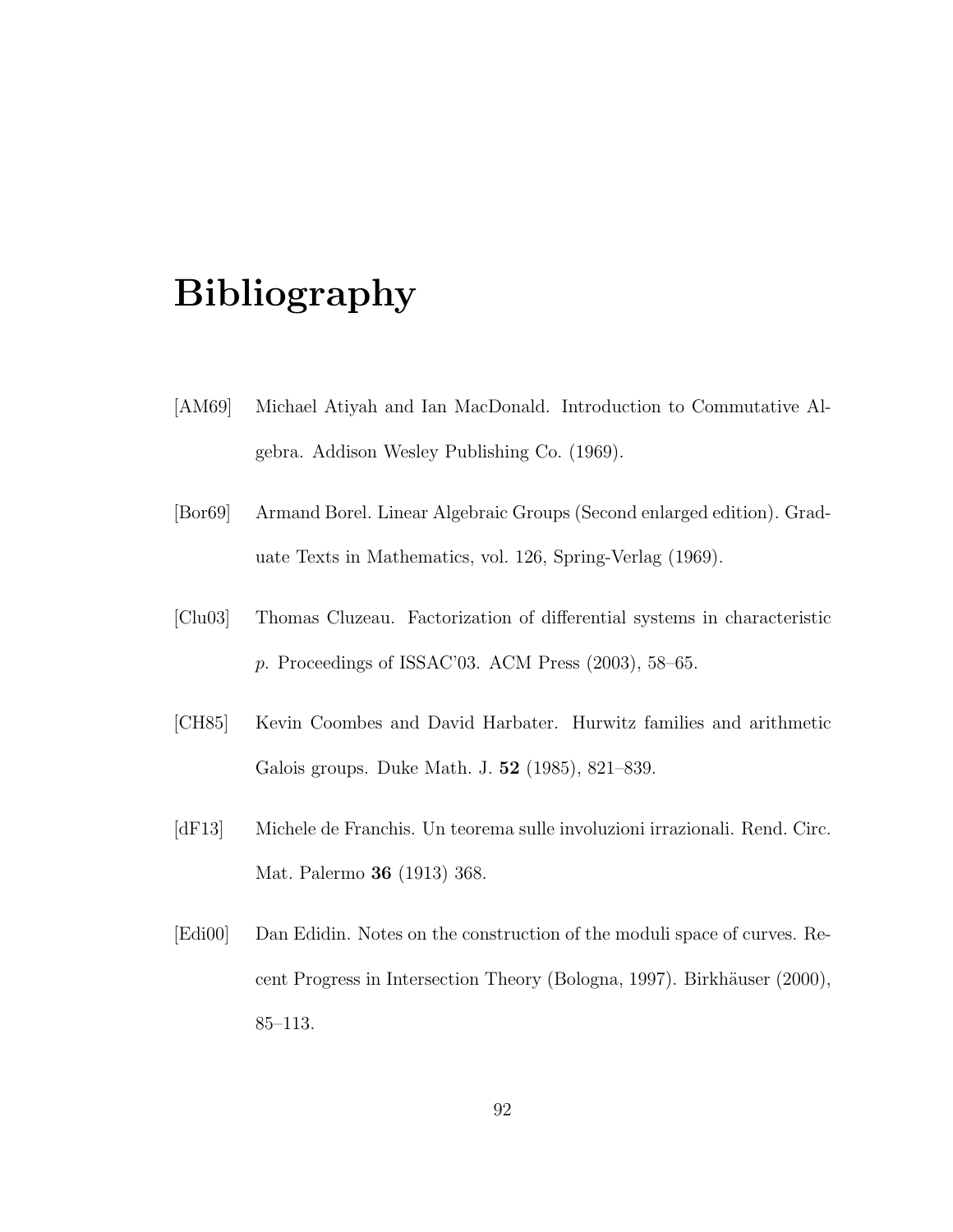- [EH83] David Eisenbud and Joe Harris. Divisors on general curves and cuspidal rational curves. Invent. math. 74 (1983), 371–418.
- $[Fab12]$  Xander Faber. Finite p-Irregular Subgroups of  $PGL_2(k)$ . arXiv:math.NT/1112.1999v2.
- [GH78] Phillip Griffiths and Joseph Harris. Principles of algebraic geometry. John Wiley & Sons, New York (1978).
- [Gro61] Alexandre Grothendieck. Techniques de construction et theoremes d'existence en geometrie algebrique, IV: Les schemas de Hilbert, Seminaire Bourbaki (1961), no. 221.
- [Gro64] Alexander Grothendieck. Elements de géométrie algébrique (EGA IV). Publ. Math. IHES:  $1^e$  partie, vol. 20 (1964).
- [Gro71] Alexander Grothendieck. Revˆetements ´etales et groupe fondamental (SGA 1). Lecture Notes in Mathematics, vol. 224, Spring-Verlag (1971).
- [Har03] David Harbater. Patching and Galois theory. Galois Groups and Fundamental Groups (L. Schneps, ed.). MSRI Publications series, vol. 41, Cambridge University Press (2003), 313–424.
- [Hrt77] Robin Hartshorne. Algebraic Geometry. Graduate Texts in Mathematics, vol. 52, Spring-Verlag (1977).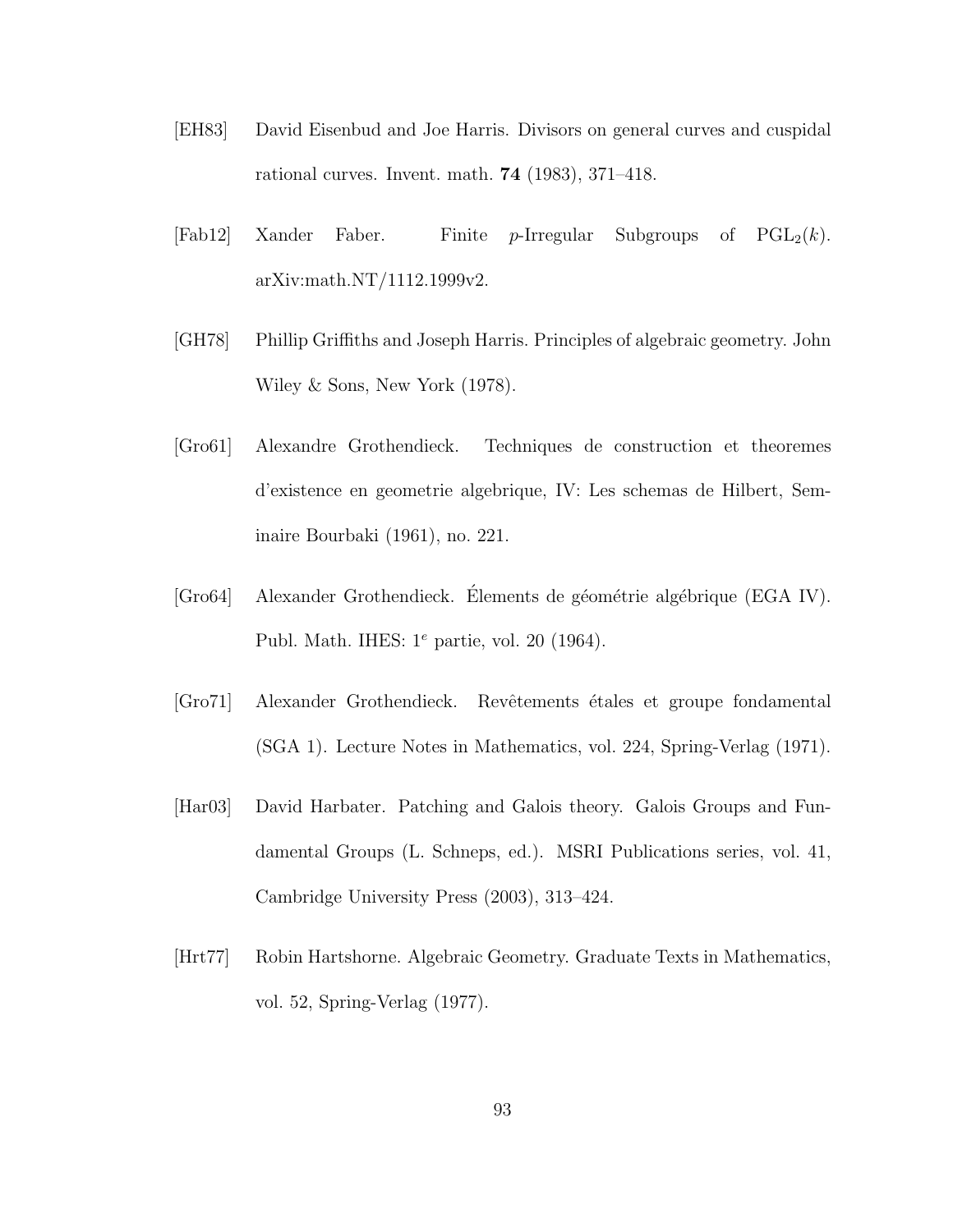- [Hrt10] Robin Hartshorne. Deformation Theory. Graduate Texts in Mathematics, vol. 257, Spring-Verlag (2010).
- [Kan86] Ernst Kani. Bounds on the number of non-rational subfields of a function field. Invent. math. 85 (1986), 185–198.
- [Kat70] Nicholas Katz. Nilpotent connections and the monodromy theorem: Applications of a result of Turrittin. Publ. Math. IHES 39 (1970), 355–412.
- [Moc99] Shinichi Mochizuki. Foundations of  $p$ -adic Teichmüller theory. American Mathematical Society (1999).
- [Mum99] David Mumford. The Red Book of Varieties and Schemes (Second, Expanded Edition). Includes the Michigan lectures (1974) on curves and their Jacobians. With contributions by Enrico Arbarello. Lecture Notes in Mathematics, vol. 1358, Springer, Berlin (1999).
- [MFK94] David Mumford, John Fogarty, Frances Kirwan. Geometric Invariant Theory, Third Enlarged Edition. Springer Verlag, New York (1994).
- [Oss05] Brian Osserman. Deformations of covers, Brill-Noether theory, and wild ramification. Math. Res. Lett. 12, no. 4 (2005), 483–491.
- [Oss06a] Brian Osserman. A limit linear series moduli scheme. Ann. Inst. Fourier, Grenoble 56 (2006), 1165–1205.